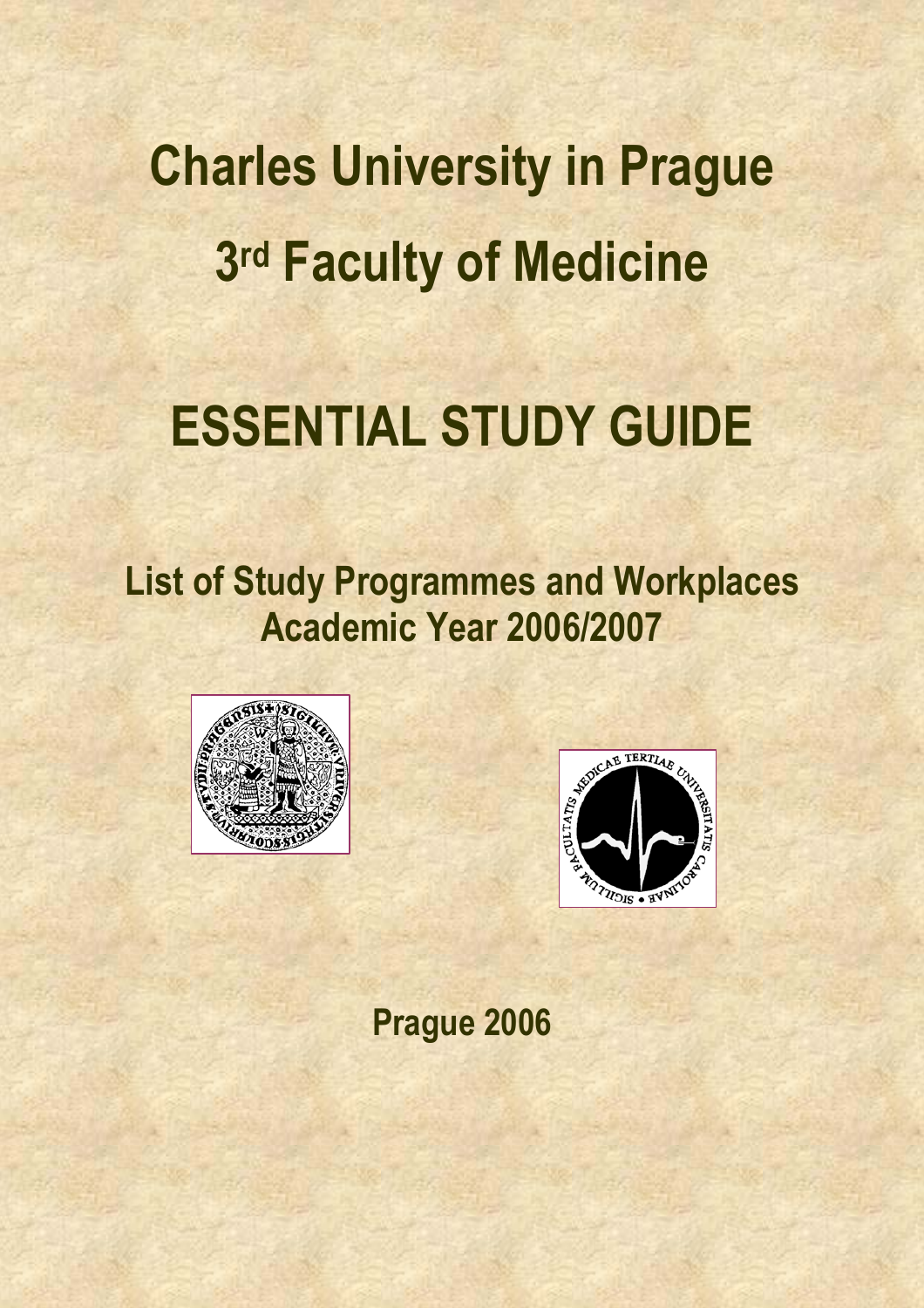# **TABLE OF CONTENTS**

| Ecological Policy and Education toward Ecological Thinking 18 |  |
|---------------------------------------------------------------|--|
|                                                               |  |
|                                                               |  |
|                                                               |  |
|                                                               |  |
| VII. WORKPLACES OF THE 3RD FACULTY OF MEDICINE52              |  |
|                                                               |  |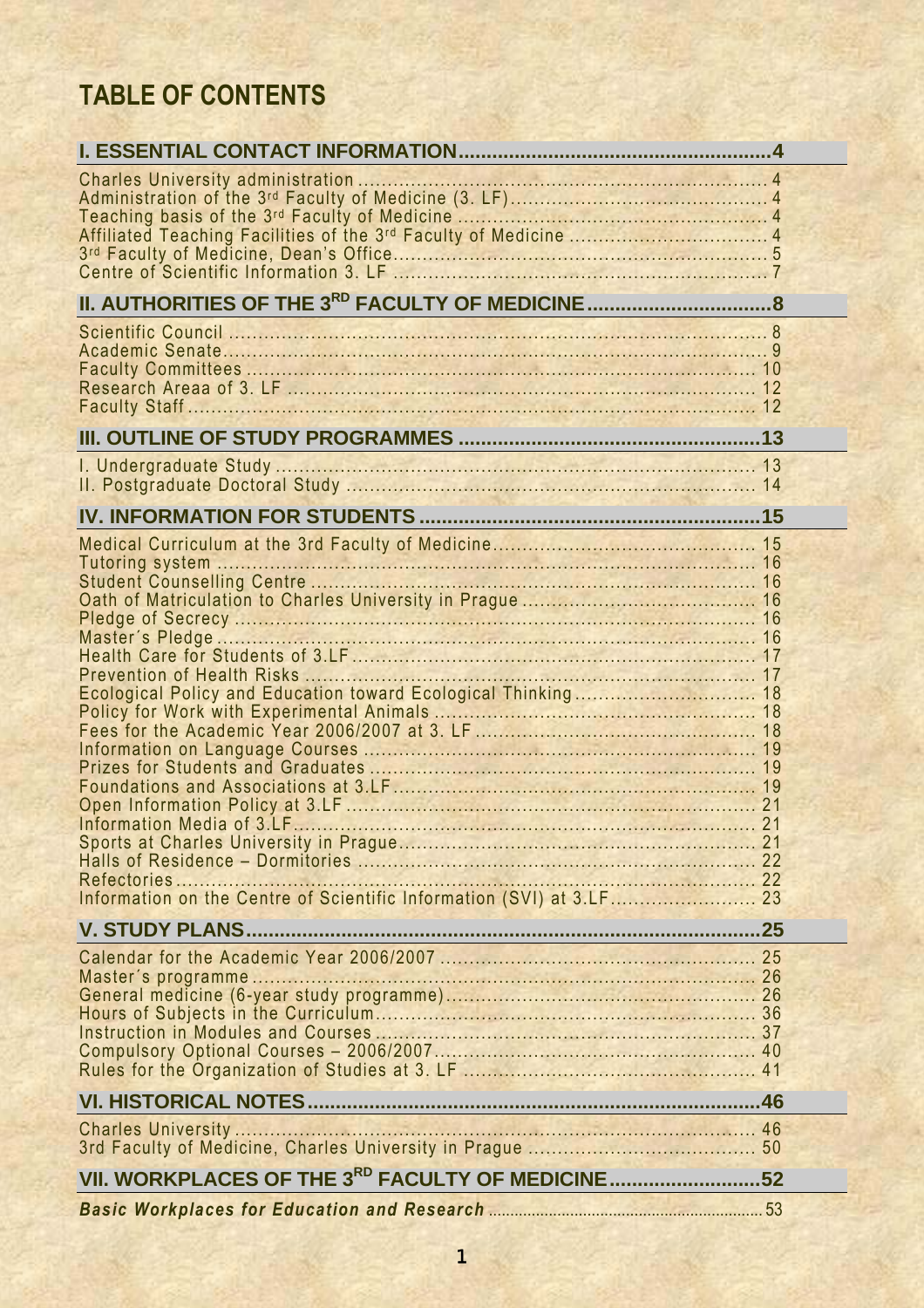| Czech Society for Protection of Children - Pink Line 55         |  |
|-----------------------------------------------------------------|--|
|                                                                 |  |
| National Reference Labor. for Pertussis and Parapertussis 55    |  |
|                                                                 |  |
|                                                                 |  |
|                                                                 |  |
|                                                                 |  |
|                                                                 |  |
|                                                                 |  |
|                                                                 |  |
|                                                                 |  |
|                                                                 |  |
|                                                                 |  |
|                                                                 |  |
|                                                                 |  |
| Institute of Normal, Pathological and Clinical Physiology 58    |  |
|                                                                 |  |
|                                                                 |  |
|                                                                 |  |
|                                                                 |  |
|                                                                 |  |
|                                                                 |  |
| Czech-french Labor. for Clinical Research on Obesity  62        |  |
|                                                                 |  |
|                                                                 |  |
|                                                                 |  |
|                                                                 |  |
|                                                                 |  |
| Division for Research on Diabetes, Metabolism and Nutrition  63 |  |
|                                                                 |  |
|                                                                 |  |
|                                                                 |  |
|                                                                 |  |
|                                                                 |  |
|                                                                 |  |
|                                                                 |  |
|                                                                 |  |
|                                                                 |  |
|                                                                 |  |
|                                                                 |  |
|                                                                 |  |
|                                                                 |  |
|                                                                 |  |
|                                                                 |  |
|                                                                 |  |
|                                                                 |  |
|                                                                 |  |
|                                                                 |  |
|                                                                 |  |
|                                                                 |  |
|                                                                 |  |
|                                                                 |  |
|                                                                 |  |
|                                                                 |  |
|                                                                 |  |
|                                                                 |  |
|                                                                 |  |
|                                                                 |  |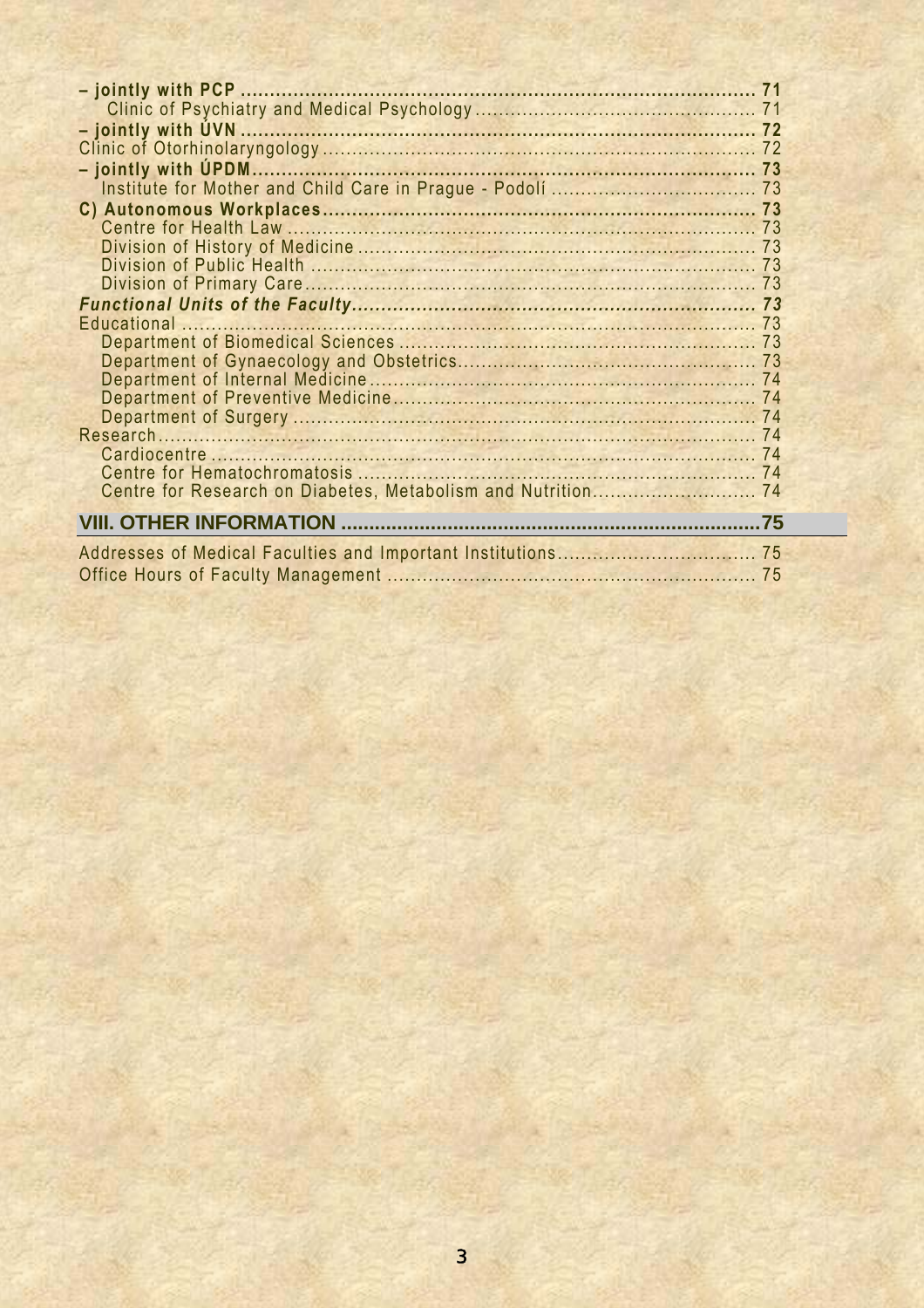# **I. ESSENTIAL CONTACT INFORMATION**

# **CHARLES UNIVERSITY ADMINISTRATION**

#### RECTOR: **Prof. RNDr. Václav Hampl, DrSc.**

#### VICE-RECTORS:

**Prof. RNDr. Jan Bednář, CSc.** 

- **-** Vice-Rector for Study Matters **Prof. RNDr. Bohuslav Gaš, CSc.**
- **Vice-Rector for Scientific and Creative Activity Prof. PhDr. Mojmír Horyna**
- Vice-Rector for Academic Qualification **Doc. PhDr. Michal Šobr, CSc.**
- **-** Vice-Rector for Public Relations

#### **Prof. MUDr. Jan Škrha, DrSc., MBA**

- Vice-Rector for International Affairs and **Mobility**
- **Doc. PhDr. Stanislav Štech, CSc. -** Vice-Rector for University Development

#### QUESTOR: **Ing. Josef Kubíček**

#### RECTOR'S OFFICE:

Ovocný trh 5, 116 36 Praha 1 tel.: +420–224 491 111 fax: +420–224 210 695, 224 210 663 http://www.cuni.cz

# ADMINISTRATION OF THE 3<sup>RD</sup> FACULTY OF MEDICINE (3. LF)

# DEAN: **Doc. MUDr. Bohuslav Svoboda, CSc.**

#### VICE-DEANS:

**Prof. MUDr. Jiří Horák, CSc.**  *Statutory Deputy Dean* 

**Vice-Dean for Development of Undergraduate** Study, Technology Transfer and Specialist **Education** 

#### **Prof. MUDr. Michal Anděl**, **CSc**.

 Vice-Dean for Academic Qualification, Science and Research, Postgraduate Study, Student Scientific Activity, Co-ordinator of Faculty Scientific Council

#### **Doc. MUDr. Daniela Janovská, CSc.**

Vice-Dean for Master´s Study Programme

# **TEACHING BASIS OF THE 3RD FACULTY OF MEDICINE**

Faculty Hospital Královské Vinohrady (FNKV) Faculty Hospital Na Bulovce in Prague (FNB) Thomayer Faculty Hospital with Policlinic in Prague (FTNsP)

Psychiatric Center Prague (PCP)

State Institute of Health in Prague (SZÚ)

Institute of Mother and Child Care, Prague–Podolí (ÚPMD)

Central Military Hospital, Prague (ÚVN)

**Doc. RNDr. Eva Samcová, CSc.** 

- **Vice-Dean for English-Speaking Students MUDr. Alena Doubková, CSc.**
- Vice-Dean for Bachelor´s Study Programmes **Prof. MUDr. Pavel Haninec, CSc.**
- Vice-Dean for International Affairs

# SECRETARY OF THE FACULTY

# **Ing. Jana Mužíková**

#### DEAN'S OFFICE:

Ruská 87, 100 00 Praha 10 tel.: +420–267 102 233, fax: +420–267 311 812 http://www.lf3.cuni.cz

# **AFFILIATED TEACHING FACILITIES OF THE 3<sup>RD</sup> FACULTY OF MEDICINE**

Institute of Endocrinology, Prague Hospital of Merciful Sisters of St. Karel Boromejský, Prague Hospital Na Homolce, Prague Hospital in Vysočany, Prague District Hospital in Pelhřimov Rehabilitation Institute, Kladruby Associated health care facilities, Mladá Boleslav Nursing College, Ruská 91, Praha 10 (SZŠ)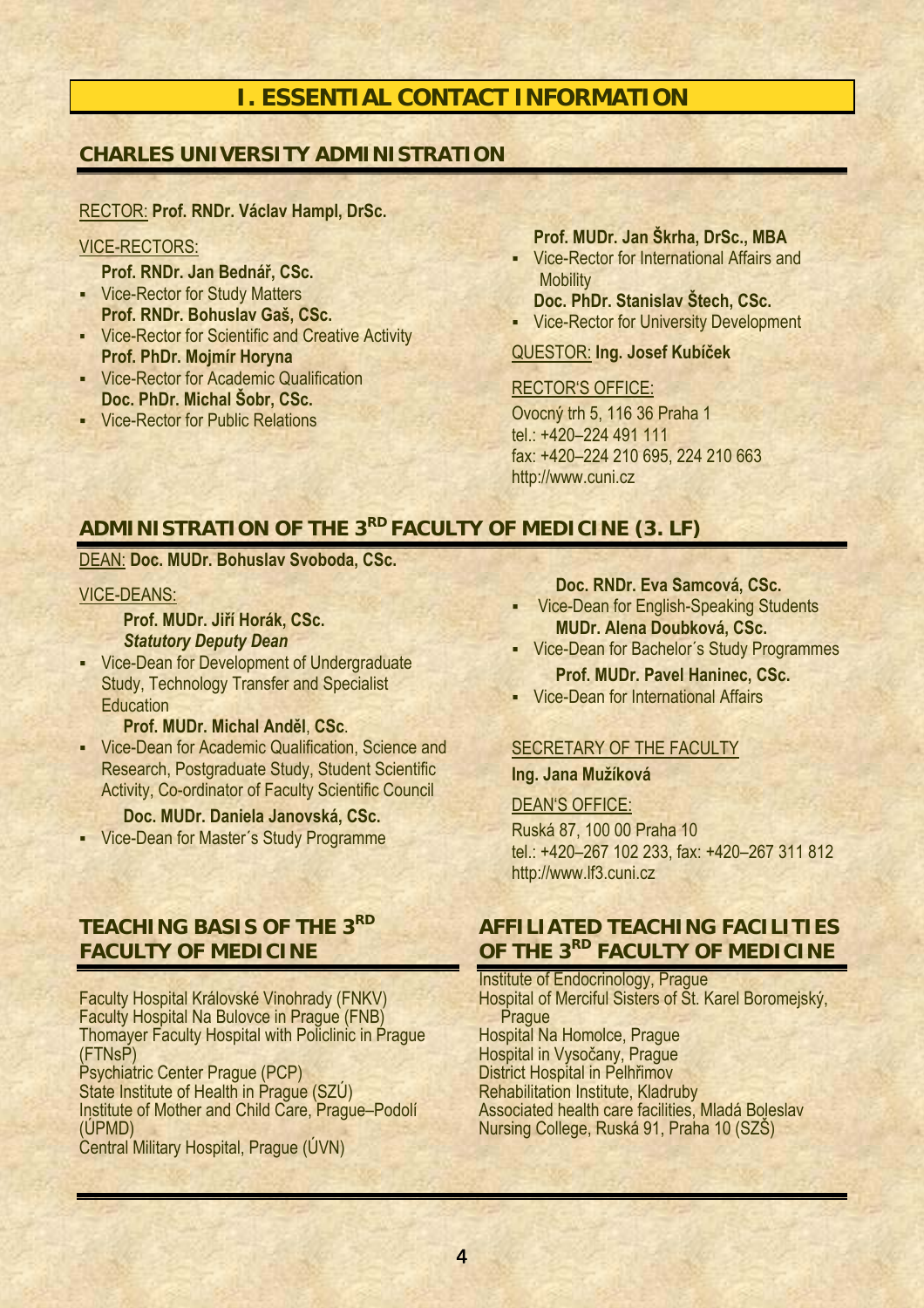# **3RD FACULTY OF MEDICINE, DEAN'S OFFICE**

100 00 Praha 10, Ruská 87, tel.: +420 267 102 – 111 (Switchboard), fax: +420 - 267 311 812

# **FACULTY SECRETARY**

| <b>Name</b>             | <b>Office no.</b> | Line | E-mail                    |
|-------------------------|-------------------|------|---------------------------|
| Ing.<br>. Jana Mužiková | 233A              | 2200 | jana.muzikova@lf3.cuni.cz |

# **SECRETARY OFFICE**

| <b>Name</b>                                                             | Office no. | Line | ∣ E-mail                   |
|-------------------------------------------------------------------------|------------|------|----------------------------|
| Ilka Ouzká – Dean's Secretary                                           | 234        | 2233 | ilka.ouzka@lf3.cuni.cz     |
| Jana Jeníčková - Administration of Dean's Office<br>and Academic Senate | 240        | 2227 | jana.jenickova@lf3.cuni.cz |

# **SPECIAL DIVISIONS:**

# **LEGAL DIVISION**

| <b>Name</b>                                                         | $\triangle$<br>n <sub>o</sub><br>ны∍<br>IIV. | <b>Line</b> |
|---------------------------------------------------------------------|----------------------------------------------|-------------|
| 11.1 <sub>2</sub><br>-<br>JUDr.<br>$\cdots$<br><b>SUSIEK</b><br>'ul | nnr<br><b>ZJD</b>                            | 0440<br>╌   |

# **DIVISION OF INTERNAL AUDIT**

| <b>Name</b>        | A ffi<br>no.<br>лісе. | $\mathsf{In} \mathsf{A}$<br>-1115 | пп<br>-mail<br>man<br>- 11                                |
|--------------------|-----------------------|-----------------------------------|-----------------------------------------------------------|
| Maršálková<br>Anna | റററ<br>೭ಎಂ            | 2238                              | $\bigcirc$<br>ш<br>ova@It3.cuni.cz<br>u.marsalkov<br>anna |

### **ECONOMIC DIVISION** (tel./fax +420 - 272 743 765)

| <b>Name</b>                   | <b>Office</b> | <b>Line</b> | E-mail                         | <b>Office hours</b>          |     |
|-------------------------------|---------------|-------------|--------------------------------|------------------------------|-----|
|                               | no.           |             |                                |                              |     |
| Milan Mašek                   |               |             | ekonom@lf3.cuni.cz             | Mon, Tue, Thu,               |     |
| - Head of Division            | 237           |             | 2237                           | marta.koudelkova@lf3.cuni.cz | Fri |
| Marta Koudelková              |               |             |                                | 8.00-11.30                   |     |
| Taťjana Steinerová – property | 238           | 2238        | tatjana.steinerova@lf3.cuni.cz | $Tue + Thu$                  |     |
| manag., treasury              |               |             |                                | 8.00-11.00                   |     |

# **DIVISION OF SCIENCE AND RESEARCH ADMINISTRATION**

http://www.lf3.cuni.cz/vedavyzkum/index.htm

| <b>Name</b>                                                 | Office no. | <b>Line</b> | E-mail                      |
|-------------------------------------------------------------|------------|-------------|-----------------------------|
| Jaromír Chlapec - Head of Division                          | 239        | 2260        | jaromir.chlapec@lf3.cuni.cz |
| Blanka Alinčová – Postgraduate study, Scientific<br>Council | 230        | 2363        | blanka.alincova@lf3.cuni.cz |
| Květa Lánská – grant schemes                                | 229        | 2229        | kveta.lanska@lf3.cuni.cz    |
| Kateřina Sojková - grant scheme                             | 229        | 2229        | katka.sojkova@lf3.cuni.cz   |

# **DIVISION OF PERSONNEL AND WAGES**

| <b>Name</b>                             | Office no. | <b>Line</b> | E-mail                             |
|-----------------------------------------|------------|-------------|------------------------------------|
| Jaromír Chlapec – in charge of Division | 239        |             | 2260   jaromir.chlapec@lf3.cuni.cz |
| Jana Jirmusová                          | 232        |             | 2232   jana.jirmusova@lf3.cuni.cz  |
| Miluše Ramešová                         | 231        |             | 2228   miluse.ramesova@lf3.cuni.cz |
| Olga Sekavová                           | 231        | 2231        | olga.sekavova@lf3.cuni.cz          |
| Alena Vízková                           | 232        |             | 2232 alena.vizkova@lf3.cuni.cz     |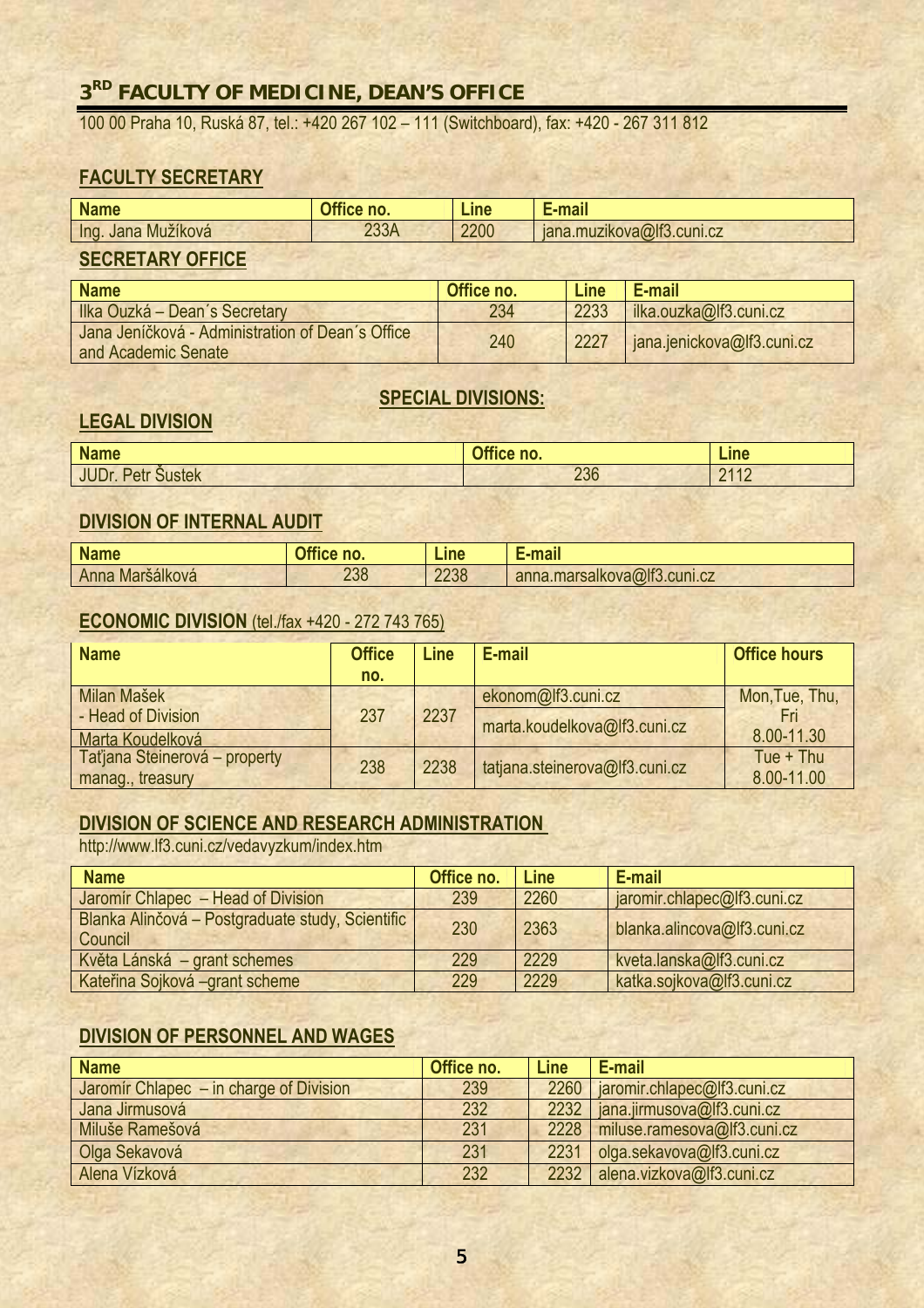# **DIVISION OF TECHNICAL WORKS AND MANAGEMENT**

| <b>Name</b>                                                         | Office no. | <b>Line</b> | E-mail                       |
|---------------------------------------------------------------------|------------|-------------|------------------------------|
| Ing. Jaroslav Šnajdr - Head of Division                             | 128        | 2128        | jaroslav.snajdr@lf3.cuni.cz  |
| František Čermák – driver – electrician                             | 137        | 2150        | frantisek.cermak@lf3.cuni.cz |
| Jan Kos - maintenance - locksmith                                   | 130        | 2160        |                              |
| Jaroslava Hájková - mail room, registry, archive                    | 107        | 2107        | podatelna@lf3.cuni.cz        |
| Jiří Kadlec - maintenance - heating                                 | 137        | 2150        |                              |
| Růžena Bělohlavá - mail room, registry, archive                     | 107        | 2107        | podatelna@lf3.cuni.cz        |
| Ing. Marie Ohnesorgová - technical surveillance of<br>constructions | 128        | 2541        | marie@ohnesorg.cz            |

|            | <b>Office hours of registry:</b> |                 |
|------------|----------------------------------|-----------------|
| <b>Mon</b> | $8:30 - 9:15$<br>18              | $11:00 - 15:00$ |
| <b>Tue</b> | $7:30 - 9:15$                    | $11:00 - 12:30$ |
| Wed        | $7:30 - 9:15$                    | $11:00 - 15:30$ |
| Thu        | $7:30 - 9:15$                    | $11:00 - 12:30$ |
| Fri I      | $7:15 - 9:00$                    | $10:00 - 11:00$ |

# **DIVISION OF INTERNATIONAL AFFAIRS**

| <b>Name</b>     | Office no. | <b>Line</b> | E-mail                      | <b>Office hours</b>                  |
|-----------------|------------|-------------|-----------------------------|--------------------------------------|
| Růžena Hrušková | 230        | 2230        | ruzena.hruskova@lf3.cuni.cz | Tue+Thu:<br>$8 - 12$ , 12.30 - 15.00 |

# **STUDY DIVISION** (fax: +420 – 272 730 776)

| <b>Name</b>                                                               | Office no. | Line                                  | E-mail                          |  |  |  |
|---------------------------------------------------------------------------|------------|---------------------------------------|---------------------------------|--|--|--|
| Alena Vlasáková, DiS. - Head of Division                                  | 205        | 2205                                  | alena.vlasakova@lf3.cuni.cz     |  |  |  |
| <b>Studies in Czech</b>                                                   |            |                                       |                                 |  |  |  |
| Karla Budková                                                             | 208        | 2208, 2207                            | karla.budkova@lf3.cuni.cz       |  |  |  |
| Hana Vlčková                                                              | 208        | 2208, 2207                            | hana.vlckova@lf3.cuni.cz        |  |  |  |
| Ludmila Zamrazilová                                                       | 208        | 2208, 2207                            | ludmila.zamrazilova@lf3.cuni.cz |  |  |  |
| <b>Studies in English</b>                                                 |            |                                       |                                 |  |  |  |
| Ing. Jana Hábová                                                          | 206        | 2206                                  | jana.habova@lf3.cuni.cz         |  |  |  |
| Martina Vavřinová                                                         | 206        | martina.vavrinova@lf3.cuni.cz<br>2206 |                                 |  |  |  |
| Service, technical support and lease of lecture halls and their equipment |            |                                       |                                 |  |  |  |
| Josef Nelhübel-technician                                                 | 208        | 2207, mobile 608 004 732              |                                 |  |  |  |

#### *Studies in Czech*

Office hours: Mon 7.30 -12.00, Tue 13.00 – 15.30, Wed 7.30 – 15.30, Thu 7.30 – 12.00, Fri - only for programmes Health Sciences and Public Health - combined form of study *Studies in English*  Office hours: Mon, Thu, Fri 8.30 -12.00, Tue 13.00 – 15.30, Wed 8.30 – 15.30

*NB: Postgraduate doctoral studies are on the agenda of Blanka Alinčová - DIVISION OF SCIENCE AND RESEARCH ADMINISTRATION, tel.: +420 - 267 102 363, office no.230*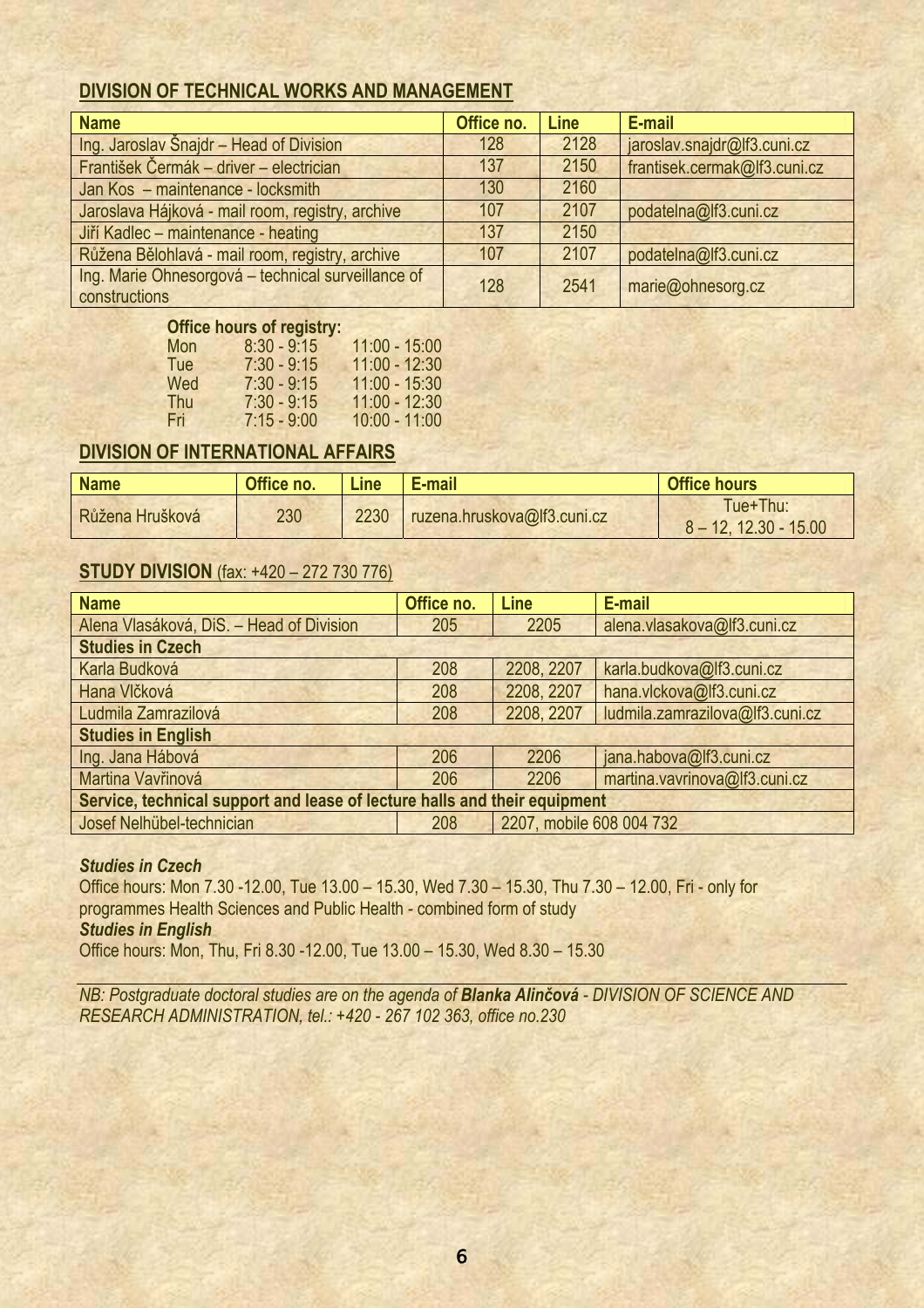# **CENTRE OF SCIENTIFIC INFORMATION 3. LF**

100 00 Praha 10, Ruská 87, tel.: +420 - 26710 2103, tel./fax: +420 - 26710 2519, e-mail: svi@lf3.cuni.cz www: http://wsvi.lf3.cuni.cz

| <b>Name</b>            | Position/agenda                                                 | <b>Office</b><br>no. | Line          | E-mail                                             |
|------------------------|-----------------------------------------------------------------|----------------------|---------------|----------------------------------------------------|
| PhDr. Martina Hábová   | <b>Head of Centre</b>                                           | 547                  | 2547          | martina.habova@lf3.cuni.cz                         |
| Ivana Ježková          | <b>Secretary, Vita Nostra Servis</b>                            | 532                  | 2106,<br>2519 | ivana.jezkova@lf3.cuni.cz                          |
| Miroslava Plecitá      | Deputy Head of Centre, inter-<br>library loans, journals        | 532                  | 2106,<br>2519 | miroslava.plecita@lf3.cuni.cz                      |
| Ing. Antonín Dvořák    | <b>Faculty webmaster</b>                                        | 519                  | 2552          | antonin.dvorak@lf3.cuni.cz                         |
| Mgr. Marie Fleissigová | editor, Vita Nostra Revue                                       | 105                  | 2105          | marie.fleissigova@lf3.cuni.cz                      |
| Jana Chlanová          | depository libraries, revisions,<br>grey literature             | 106                  | 2250          | jana.chlanova@lf3.cuni.cz                          |
| Oldřiška Jonáková      | purchase and registration of<br>books, SVI webpages             | 519                  | 2552          | oldriska.jonakova@lf3.cuni.cz                      |
| Vítězslav Kalous       | Copy service                                                    | 102                  | 2589          | vitezslav.kalous@lf3.cuni.cz                       |
| Ivana Konfrštová       | literature loans, reading room                                  | 104                  | 2103          | ivana.konfrstova@lf3.cuni.cz                       |
| <b>Vladimír Musil</b>  | publishing, production of<br>presentations, large-size printing | 519                  | 2532          | vladimir.musil@lf3.cuni.cz                         |
| Ivana Šturmová         | literature loans, reading room                                  | 104                  | 2103          | ivana.sturmova@lf3.cuni.cz<br>knihovna@lf3.cuni.cz |

#### **Information on library services at the beginning of academic year 2006/07**

We ask all current and future library users for benevolence.

At the beginning of academic year 2006/07 (September-October) the library services will be limited due to building work going on at the faculty ground floor, planned complete exchange of data cables on the whole floor and concurrent transition to a different library information system (Aleph). The schedule listed below is only approximate.

| $4.9. - 8.9.2006$  | only book returns                                                     |
|--------------------|-----------------------------------------------------------------------|
| 11.9. - 15.9. 2006 | <b>LIBRARY CLOSED-- CONVERSION OF LIBRARY INFORMATION SYSTEMS AND</b> |
|                    | <b>TRAINING OF LIBRARIANS IN WORK WITH THE NEW SYSTEM</b>             |
| 18.9. - 22.9. 2006 | registration of higher years along with the Study Division            |
| 25.9. - 27.9. 2006 | registration of 1 <sup>st-year</sup> students                         |
|                    | 2.10. - 13.10. 2006 registration of all years (no limit)              |

#### **Between 18.9.-13.10.2006 the library is open:**

Monday-Thursday **800 – 1200 1300 – 1500** 

Friday **800 – 1300** 

Bring along your study index and green student card.

|                  | Upon completed registration of all readers, regular opening hours will apply as of 16. 10. 2006: |
|------------------|--------------------------------------------------------------------------------------------------|
| Monday           | 8.00-12.00 - 13.00-16.00                                                                         |
| Tuesday+Thursday | $8.00 - 18.00$                                                                                   |
| Wednesday        | $8.00 - 16.00$                                                                                   |
| Friday           | $8.00 - 14.00$                                                                                   |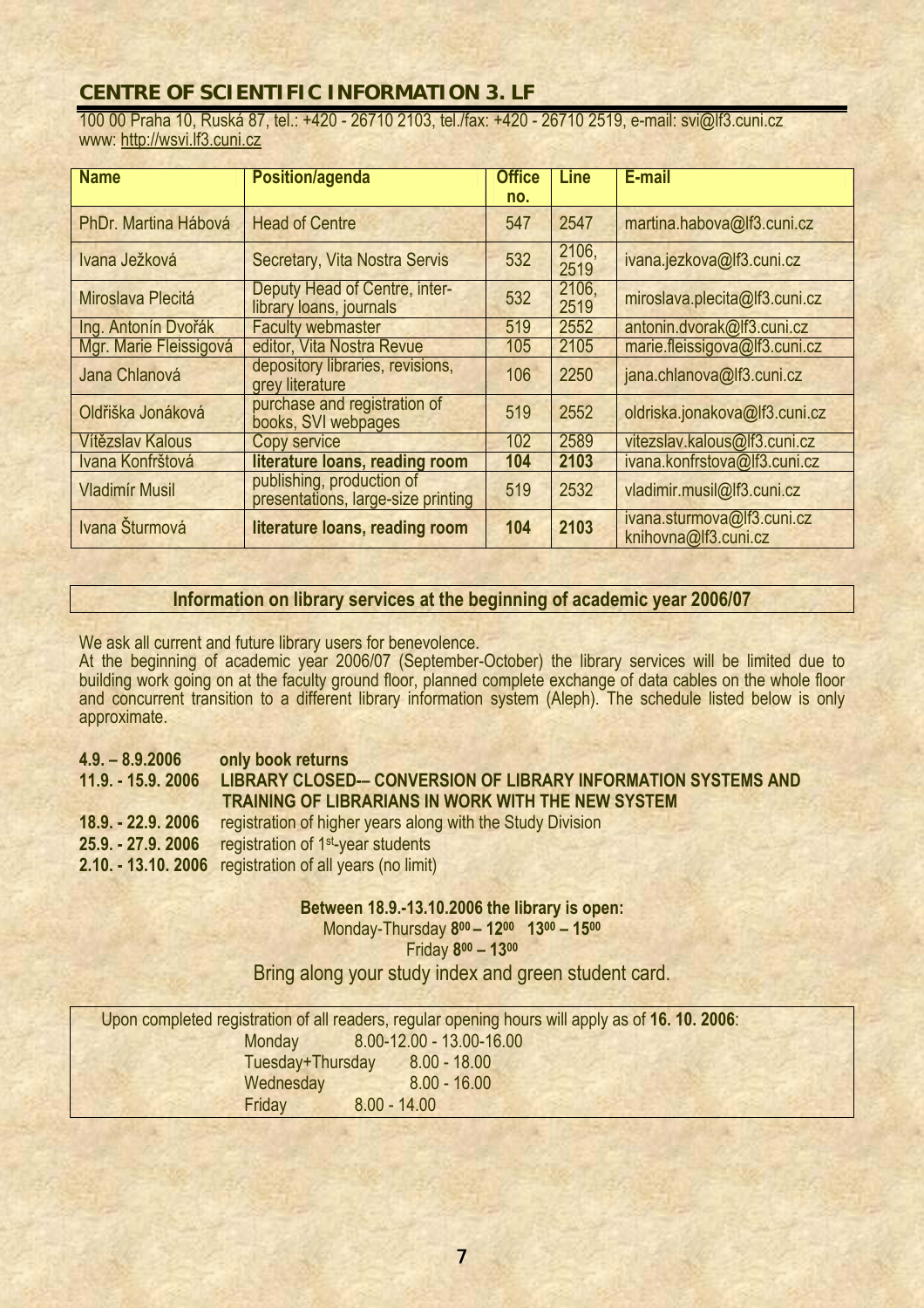# **II. AUTHORITIES OF THE 3RD FACULTY OF MEDICINE**

# **SCIENTIFIC COUNCIL**

**Chair***:* **Doc. MUDr. Bohuslav Svoboda, CSc.**  Dean of the 3<sup>rd</sup> Faculty of Medicine and Head Physician of the Clinic of Gynaecology and Obstetrics

#### **MEMBERS:**

**Prof. MUDr. Michal Anděl**, **CSc.**  Vice-Dean, Head Physician, 2nd Clinic of Internal Medicine, 3.LF **Prof. MUDr. Jan Bartoníček, DrSc.**  Head Physician, Clinic of Orthopaedics and Traumatology, 3.LF **Doc. MUDr. Marek Bednář, CSc.**  Head of Institute, Institute of Microbiology, 3.LF **Prof. MUDr. Miroslav Cikrt, CSc.**  State Institute of Health, Praha **Prof. MUDr. Milena Černá, DrSc.** Head of Institute, Inst. of General Hygiene, 3.LF **Prof. MUDr. Pavel Haninec, CSc.**  Vice- Dean, Head Physician, Clinic of Neurosurgery, 3.LF **Prof. MUDr. Jiří Horák, CSc.**  Vice-Dean, Head Physician, 1st Clinic of Internal Medicine, 3.LF **Prof. MUDr. Cyril Höschl, DrSc.**  Director, Psychiatric Centre Prague **Prof. MUDr. Richard Jelínek, DrSc.**  Head of Institute, Institute of Histology and Embryology, 3.LF **Prof. MUDr. Pavel Kalvach, CSc.**  Clinic of Neurology, 3.LF **Doc. MUDr. Leo Klein, CSc.**  Head Physician, Clinic of Burns Medicine, 3. LF **Prof. MUDr. Miloslav Kršiak, DrSc.**  Head of Institute, Inst. of Pharmacology, 3. LF **Prof. MUDr. Jan Lebl, CSc.**  Faculty Hospital in Motol, Prague **Prof. MUDr. Václav Mandys, CSc.**  Head of Institute, Institute of Pathology, 3. LF **Prof. MUDr. Richard Rokyta, DrSc.**  Head of Institute, Institute of Normal, Pathological and Clinical Physiology, 3. LF **Doc. MUDr. Vlasta Rychterová, CSc.**  former Head of Institute, Inst.of Pathology, 3. LF **Prof. MUDr. Josef Stingl, CSc.**  Head of Institute, Institute of Anatomy, 3. LF **Prof. MUDr. Petr Widimský, DrSc.**  Head Physician, 3<sup>rd</sup> Clinic of Internal Medicine -Cardiology, 3. LF

**Prof. MUDr. Petr Zatloukal, CSc.**  Head Physician, Clinic of Pneumology, 3. LF **Col. MUDr. Štefan Brunclík**  Director, Central Military Hospital, Prague **MUDr. Miroslav Čerbák**  Medical Ward, Hospital Česká Lípa **Doc. MUDr. Jaroslav Feyereisl, CSc.**  Director, Institute of Mother and Child Care, Prague **Doc. MUDr. Vojtěch Hainer, CSc.**  Director, Institute of Endocrinology, Prague **Doc. MUDr. Karel Havlíček, CSc.**  Head Physician, Surgical Ward, Hospital Pardubice **Doc. MUDr. Zdeněk Holub, CSc.**  Head Physician, Gynaecology and Obstetrics Ward, Hospital Kladno **MUDr. František Koukolík, DrSc.**  Head of Department, Department of Pathological Anatomy, IKEM, Prague **MUDr. Petr Malý**  Director, Thomayer Faculty Hospital, Prague **MUDr. Jan Nedvídek**  Head Physician, Medical Ward, Hospital Liberec **MUDr. Petr Niederle**  Head Physician, Cardiology Ward, Na Homolce Hospital, Prague **Prof. MUDr. Bohumil Ošťádal, DrSc.**  Institute of Physiology, Czech Academy of Sciences, **Prague MUDr. Luděk Ryba**  Head Physician, Paediatric Ward, Hospital Ústí n. **Orlicí MUDr. Jaroslav Volf, PhD.**  Director, State Institute of Health, Prague

# **HONORARY MEMBERS:**

**Prof. MUDr. Oldřich Čech, DrSc.**  former Head Physician, Clinic of Orthopaedics and Traumatology, 3. LF **MUDr. Karel Křikava, CSc.**  Head Physician, Surgery Ward, Pelhřimov Hospital **Prof. MUDr. Radana Königová, CSc.**  former Head Physician, Clinic of Burns Medicine, 3.LF **Prof. MUDr. Kamil Provazník, CSc.**  Institute of Child and Youth Health, 3.LF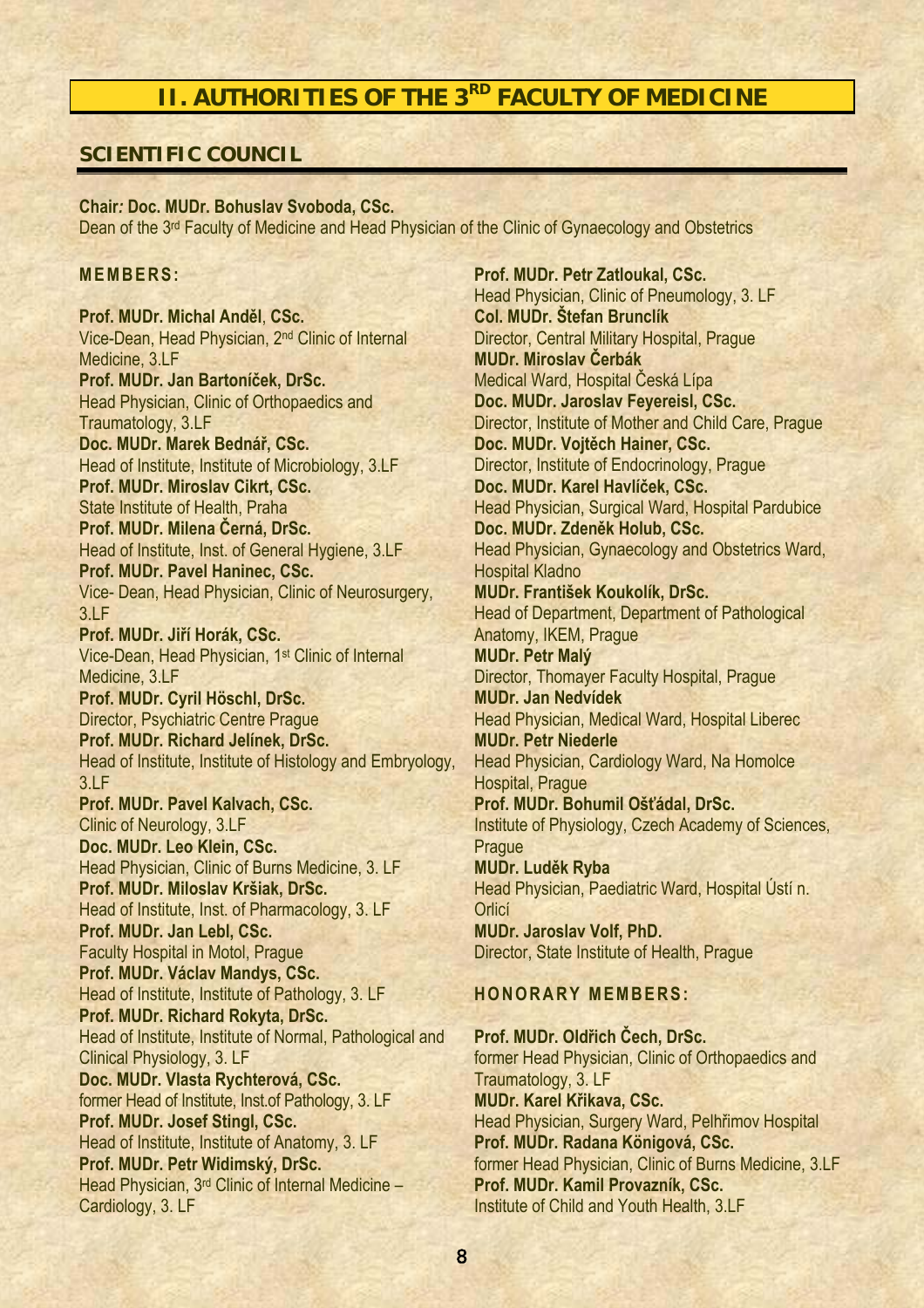**Prof. MUDr. Vlastimil Slouka, CSc.**  former Head of Institute, Institute of Medical Biophysics and Medical Informatics, 3.LF **Prof. MUDr. Jiří Schindler, DrSc.**  former Head of Institute, Institute of Microbiology, 3.LF **Prof. MUDr. RNDr. Luboslav Stárka, DrSc.**  Institute of Endocrinology, Prague **Prof. MUDr. Vladimír Vonka, DrSc.**  Researcher, Institute of Haematology and Blood Transfusion, Prague

#### **FOREIGN MEMBERS (WITH AN ADVISORY VOTE):**

**Prof. J. M. BESSON**  Inserm, U 161-2 rue D` Alesia, Paris, France **Prof. Rita Rossi COLWELL**  The National Science Foundation, 4201 Wilson Boulevard, Arlington, Virginia, USA **Prof. Sture FALKMER, M.D., PhD.**  Department of Pathology, University Hospital, Trondheim, Norway **Prof. Paul GROF, M.D., F.R.C.P.**  Ottawa Hospital, Dept. of Psychiatry, 1145 Carling Avenue, Ottawa, Ontario, Canada **Prof. Walter W. HOLLAND** 

Division of Community Health, St. Thomas Hospital, Lamberth Palace Road, London, England **Dr. med. Denis Laurent KAECH**  Head, Neurosurgery Department, Rätisches Kantons und Regionalspital, CHUR, Switzerland **Prof. Klaus A. MICZEK**  Department of Psychology, Tufts University, Medford, Massachussets, USA **Prof. Hugues MONOD**  Laboratoire de Physiologie, Faculté de Medicine et C.H.U. Pitié Salpetriére, Université P. et M. Curie, Paris, France **Solomon L. MOSHÉ, M.D.**  Professor of Neurology, Neuroscience & Pediatrics, Albert Einstein College of Medicine, Bronx, NY, USA **Prof. Karel RAŠKA, Jr., M.D., Ph.D.**  University of Medicine and Dentistry of New Jersey, Robert Wood Johnson Medical School, 675 Hoes Lane, Piscataway, New Jersey, USA **Prof. Norman SARTORIUS**  1 avenue Gilbert Trolich, 1209 Geneva, Switzerland **Prof. Dr. Robert SCHMIDT**  Physiologische Institut, Röntgenring 9, 8700 Würzburg, Germany **Prof. Jan VOLAVKA, M.D.**  Nathan S. Kline Institute, Orangeburg, New York 10962, USA

# **ACADEMIC SENATE**

*Elective session from December 1st, 2004 to November 30th, 2007*

#### **Chair***:*

MUDr. David Marx, PhD. - marx@fnkv.cz **Vice-Chairs:** Doc. MUDr. Hana Provazníková, CSc. David Vrbický

#### **Members of Teaching Staff of the Academic Senate:**

#### Clinical practitioners:

Doc. MUDr. Valér Džupa, CSc. MUDr. Robert Grill MUDr. Jan Hajer, PhD. MUDr. Martin Havrda MUDr. Jara Hornová, CSc. Doc. MUDr. Milan Kment, CSc. Doc. MUDr. Miroslav Tvrdek

#### **Student Members:**

MUDr. Václav Báča Daniel Bárta Daniel Joly Jan Gojda

Ondřej Gojiš Zoltán Kokeš Helena Krumlová Václava Pavlová

#### **Other Institutes:** Mgr. Zdena Čábelková MUDr. Pavel Dlouhý Prof. MUDr. Richard Jelínek, DrSc. MUDr. David Kachlík Doc. MUDr. Jozef Rosina Doc. MUDr. Jiří Šimek, CSc. RNDr. Ing. Petr Tůma, PhD.

Kateřina Pokorná Radek Rutkowski Karoline Růžičková Jan Smíšek

Kristýna Straková David Vrbický Petr Werner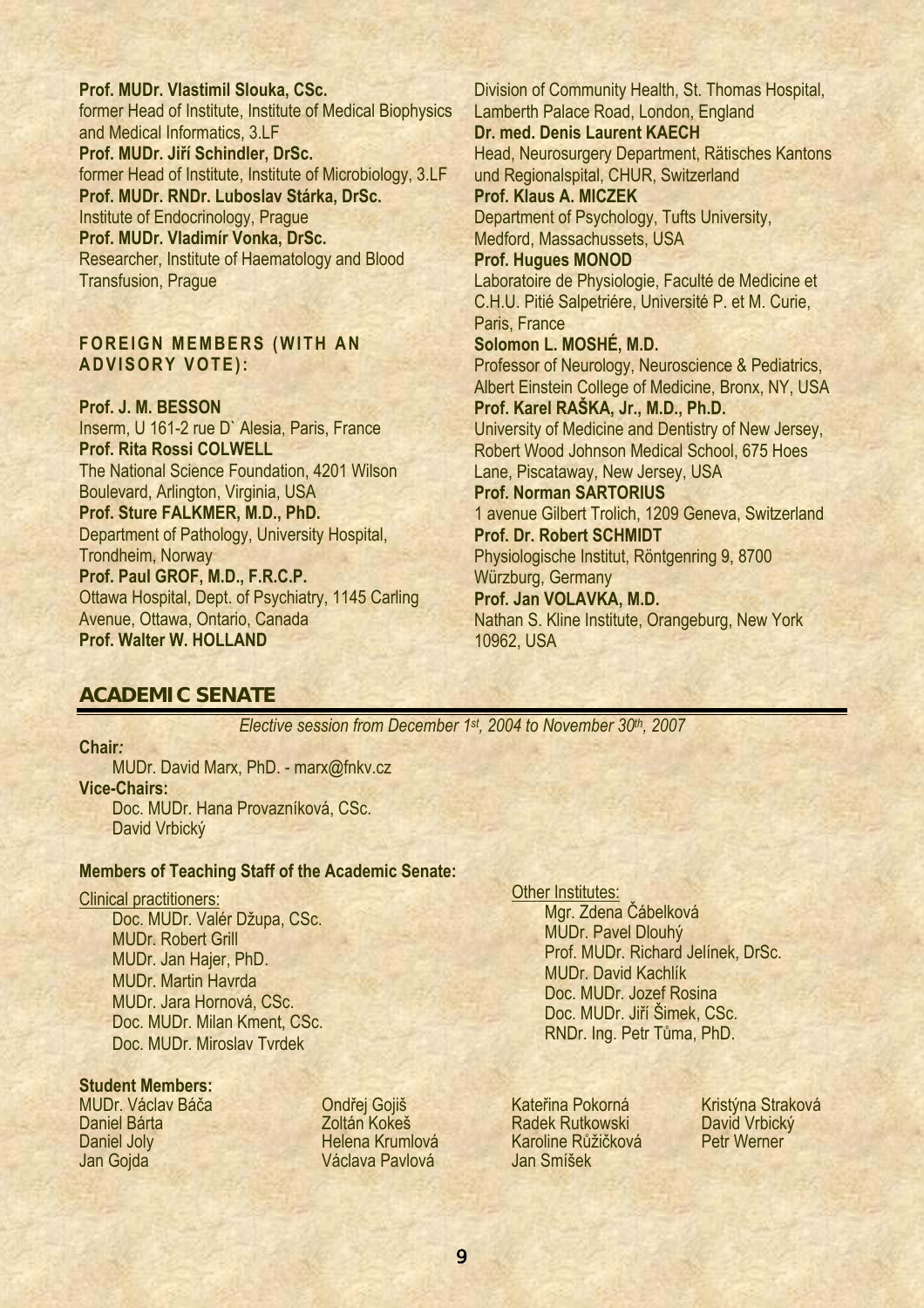**Elected Representatives of the 3rd Faculty of Medicine in the Academic Senate of Charles University:**  MUDr. David Marx, PhD. MUDr. Robert Grill Kateřina Šebková Martin Žák

**Elected Representative of the 3rd Faculty of Medicine in the Council of Universities and Colleges:** 

Doc. MUDr. Marek Bednář, CSc.

# **FACULTY COMMITTEES**

#### **DISCIPLINARY COMMITTEE**

**Chair:**  Doc. MUDr. Daniela Janovská, CSc. **Members:**  Doc. MUDr. Hana Provazníková, CSc. Doc. MUDr. Vlasta Rychterová, CSc. Doc. RNDr. Eva Samcová, CSc. **Students:**  Kateřina Pokorná Zoltán Kokeš Jan Smíšek

#### **EDITORIAL COMMITTEE**

**Chair:**  Prof. MUDr. Radana Königová, CSc. **Members:**  Prof. MUDr. Pavel Gregor, DrSc. Mgr. Marie Fleissigová PhDr. Martina Hábová

#### **ETHICS COMMITTEE**

**Chair:**  Doc. MUDr. Jiří Šimek, CSc. **Members:**  Prof. MUDr. Radana Königová, CSc. Doc. MUDr. Ladislav Mertl, CSc. Mgr. Hana Svobodová MUDr. Martin Votava, PhD. Mgr. Petr Svoboda Bc. Agata Pibilová

#### **INVENTORY COMMITTEE**

**Chair:**  Dagmar Šípová **Members:**  Anna Maršálková Lenka Saláková Ilka Ouzká

#### **LIQUIDATION COMMITTEE**

**Chair:** 

Ing. Jaroslav Šnajdr **Members:**  Doc. MUDr. Jozef Rosina Jaroslava Hájková

**Secretary of the Academic Senate:**  Jana Jeníčková, tel.: +420-267 102 229 *e-mail: akademicky.senat@lf3.cuni.cz*

#### **COMMITTEE FOR STUDY EVALUATION**

**Chair***:*  Doc. MUDr. Daniela Janovská, CSc. **Members:**  Doc. MUDr. Marek Bednář, CSc. Mgr. Vladimíra Kvasnicová MUDr. David Marx, PhD. Doc. MUDr. Vlasta Rychterová, CSc. Doc. RNDr. Eva Samcová, CSc. Alena Vlasáková, DiS **Students***:*  Jan Gojda Martin Lvončík Ondřej Měšťák Jan Smíšek Lucie Šmídková

#### **COMMITTEE FOR COMPENSATION OF DAMAGES**

**Chair***:*  JUDr. Petr Šustek **Members:**  Doc. MUDr. Alexander.M.Čelko, CSc. MUDr. Jolana Rambousková, CSc. Ing. Daniel Šuta, PhD. Milan Mašek **Secretary of Committee:**  Alena Vlasáková, DiS

#### **COMMITTEE OF OCCUPATIONAL RISKS AND EXCESS HOLIDAYS**

**Chair***:*  Doc. MUDr. Evžen Hrnčíř, CSc. **Members:**  Doc. MUDr. Monika Kneidlová, CSc. Doc. MUDr. Jozef Rosina Alena Vízková Marta Zezuláková

#### **COMMITTEE FOR EDUCATION**

**Chair***:*  Prof. MUDr. Jiří Horák, CSc. **Heads of Cycles:**  Prof. MUDr. Josef Stingl, CSc. Prof. MUDr. Jiří Horák, CSc. Prof. MUDr. Michal Anděl, CSc.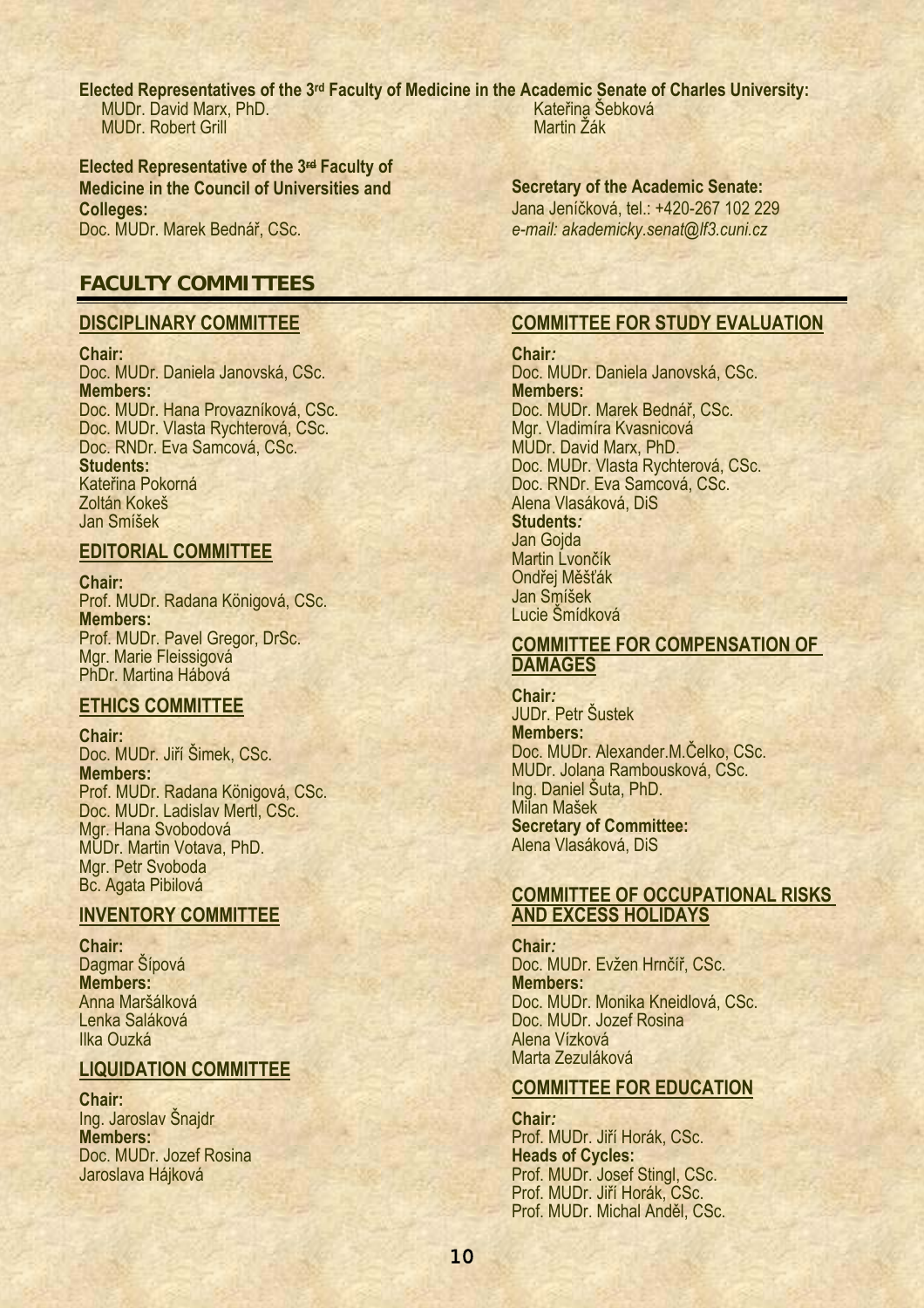#### **Heads of Modules:**

Prof. MUDr. Richard Rokyta, DrSc. Prof. MUDr. Richard Jelínek, DrSc. Doc. MUDr. Jozef Rosina Doc. MUDr. Jiří Šimek, CSc. Prof. PhDr. Jiří Kožený, CSc. Doc. MUDr. Vlasta Rychterová, CSc. Prof. MUDr. Petr Zatloukal, CSc. Prof. MUDr. Jan Bartoníček, DrSc. Doc. MUDr. Bohuslav Svoboda, CSc. Prof. MUDr. Milena Černá, DrSc. Prof. MUDr. Cyril Höschl, DrSc. Doc. MUDr. Hana Provazníková, CSc. **Students***:*  Jan Broulík

Josh Douglas Jan Gojda Helena Krumlová David Vrbický Petr Werner

#### **RESEARCH AND DEVELOPMENT COMMITTEE**

#### **Chair:**

Prof. MUDr. Michal Anděl, CSc. **Members:**  Prof. MUDr. Jiří Horák, CSc. Prof. MUDr. Josef Stingl, CSc. Prof. MUDr. Petr Widimský, DrSc. Prof. MUDr. Richard Jelínek, DrSc. Prof. MUDr. Cyril Höschl, DrSc. Prof. MUDr. Richard Rokyta, DrSc. Prof. MUDr. Jan Lebl, CSc. Doc. MUDr. Jiří Horáček, PhD. MUDr. Štěpánka Průhová, PhD.

#### **COMPUTER EQUIPMENT COMMITTEE**

#### **Chair:**

Doc. MUDr. Jozef Rosina, CSc. **Members:**  Doc. MUDr. Marek Bednář, CSc. Ing. Antonín Dvořák Doc. MUDr. Milan Kment, CSc. MUDr. Tomáš Kostrhun Ing. Daniel Šuta, PhD. **Students:**  Jiří Šedo Zoltán Kokeš

#### **COMMITTEE FOR PROTECTION OF EXPERIMENTAL ANIMALS**

#### **Chair:**

Prof. MUDr. Miloslav Kršiak, DrSc. **Members:**  Doc. RNDr. Pavel Rödl, CSc. MVDr. Ivan Štácha RNDr. Hana Tejkalová MVDr. Šimon Vaculín, PhD. MUDr. Romana Šlamberová, PhD. MUDr. Klára Bernášková, CSc. MVDr. Petra Tomanová

#### **INTERNATIONAL RELATIONS COMMITTEE**

#### **Chair:**

Prof. MUDr. Pavel Haninec, CSc. **Members:**  Doc. RNDr.Eva Samcová, CSc. Doc. MUDr.Daniela Janovská, CSc. Doc. MUDr. Alexander M.Čelko, CSc. MUDr. Jana Dáňová **Students:**  Daniela Kulichová Tomáš Indruch Zuzana Elbertová **Administration:** Růžena Hrušková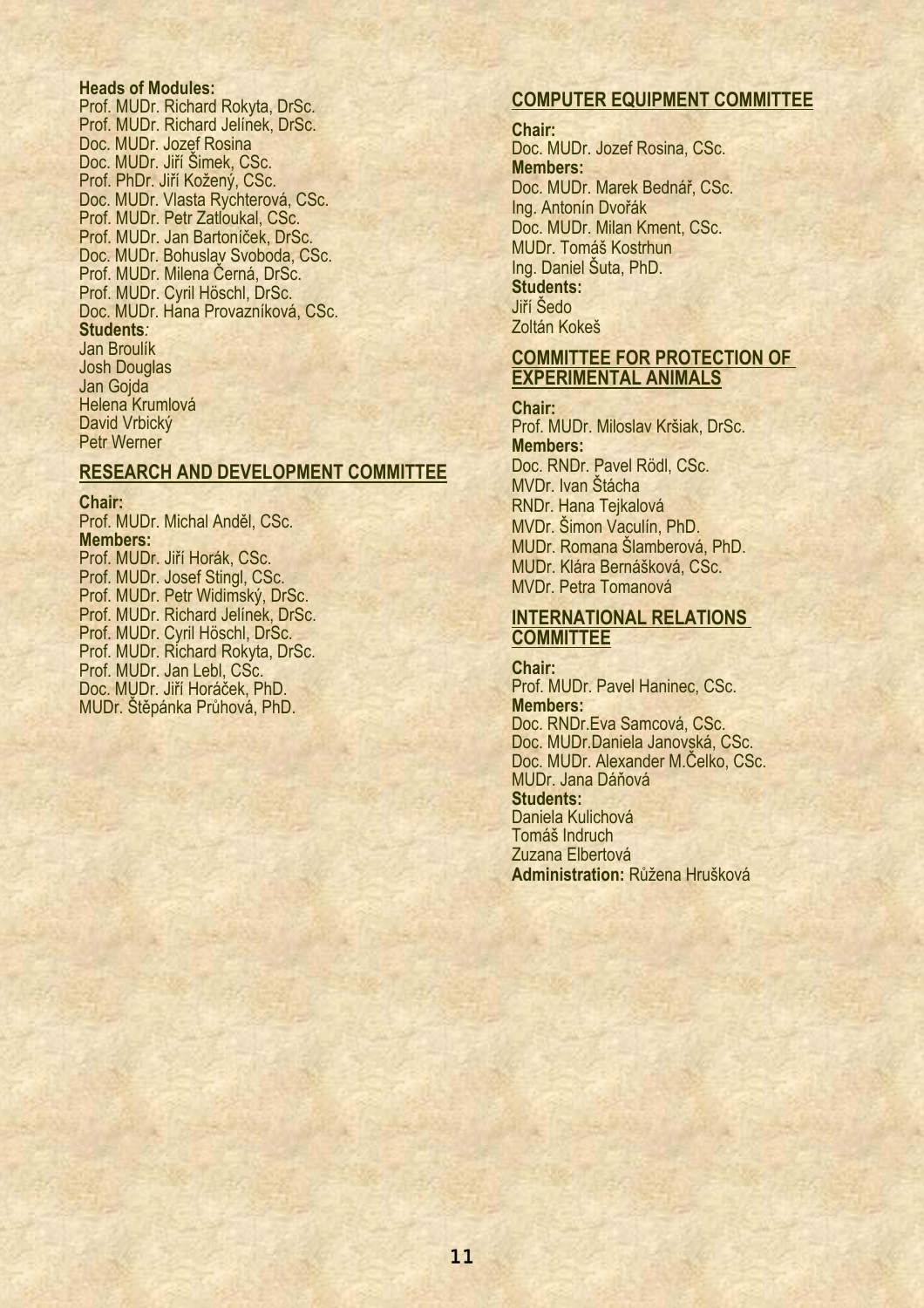# **RESEARCH AREAS OF 3. LF**

#### **MSM 0021620814:**

Prevention, diagnostics and therapy of diabetes mellitus, metabolic and endocrine disorders Chief researcher: Prof. MUDr. Michal Anděl, CSc.

#### **MSM 0021620816:**

Pathophysiology of neuropsychiatric disease and its clinical application Chief researcher: Prof. MUDr. Richard Rokyta, DrSc.

#### **MSM 0021620817:**

Invasive approaches to salvation or regeneration of myocardium Chief researcher: Prof. MUDr. Petr Widimský, DrSc.

#### **Co-operation MSM 002162808:**

Molecular biologic, genetic a epigenetic aspects of emergence and development of model tumours in adult age. Importance for epidemiology, early diagnosis and treatment Chief researcher: Prof. MUDr. Pavel Klener, DrSc., 1.LF UK Co-researcher from 3.LF UK: Prof. MUDr. Václav Mandys, CSc.

#### **MSM 0021620812:**

Chronical diseases stemming from inadequate reactivity of immune system, their pathogenesis and chances for early diagnostics and treatment Chief researcher: Prof. MUDr. Jiřina Bartůňková, DrSc., 2.LF UK Co-researcher from 3.LF UK: MUDr. Petr Kučera, PhD.

# **RESEARCH CENTRES AT 3.LF**

#### **Centres of basic research - co-operation**

**LC 554** – **Centre for Neurosciences** 

Chief researcher: Prof. MUDr. Eva Syková, DrSc., AV ČR Co-researcher from 3. LF UK: Prof. MUDr. Richard Rokyta, DrSc.

#### **Research centres 1M - co-operation**

**1M0002375201** – Neurological mechanisms in psychopathology of mental disorders and pain Chief researcher: Prof. MUDr. Cyril Höschl, DrSc., PCP Co-researcher from 3. LF UK: Prof. MUDr. Richard Rokyta, DrSc.

# **FACULTY STAFF**

Number of academic workers (as of 31 May 2006): **In total: 431 individuals, converted to 214 full-time positions**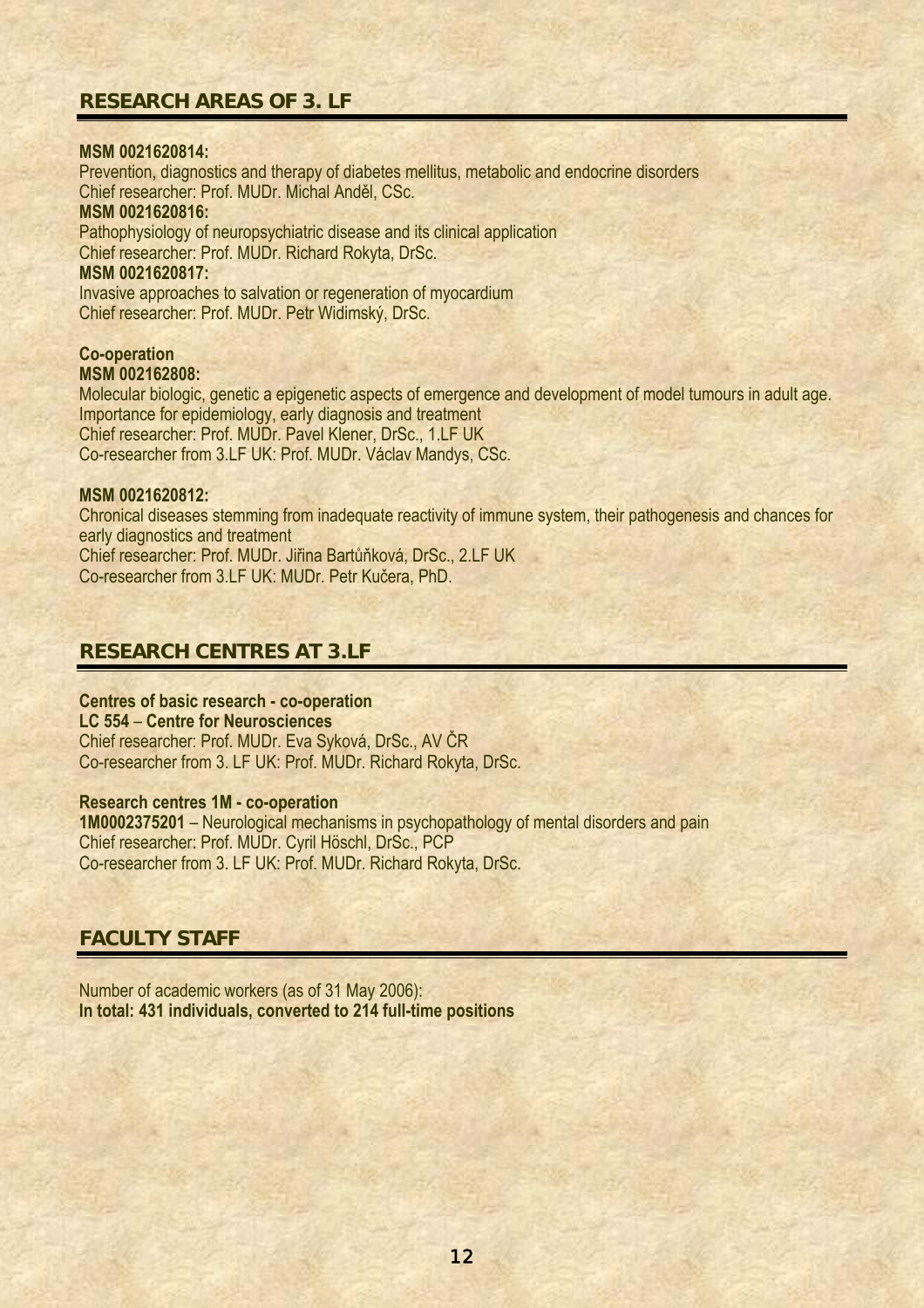# **III. OUTLINE OF STUDY PROGRAMMES**

# **I. UNDERGRADUATE STUDY**

The 3rd Faculty of Medicine offers the following undergraduate study programmes:

#### **A. Master´s programme**

#### **Study programme "General Medicine" – form of study: full-time**

#### **• in Czech language**

The standard length of study is six years. Graduates from the Faculty achieve a complete medical education. After a successful completion of their studies, they are awarded the degree MUDr. (Medicinae Universae Doctor). They may practice in all medical disciplines. Since the academic year 1996/7, the teaching and learning has been going according to a new curriculum, which shall enable students to acquire integrated knowledge in theoretical and pre-clinical subjects. Basic clinical problems are presented to students in the form of problem-oriented study and clinical training aims at application of theoretical knowledge and mastering of practical skills. Educational goals are in agreement with the Euroskills programme of European medical faculties, which the 3<sup>rd</sup> Faculty of Medicine joined. The study is compatible with studies at other medical faculties and enables transfers.

#### **• in English language**

The standard length of study is six years. The 3<sup>rd</sup> Faculty of Medicine started teaching this study programme in English for foreign applicants in the academic year 1991/2. The study is parallel to the education in Czech language. Tuition fees are set in accordance with the Higher Education Act No. 111/1998 Coll. in the valid version. Graduates from the Faculty achieve a complete medical education with extended knowledge in the area of preventive health care. After a successful completion of their studies, they are awarded the degree MUDr. (Medicinae Universae Doctor). They may practice in all medical disciplines. Foreign students are obliged to master Czech language by the end of the 2<sup>nd</sup> year of studies so that they can communicate with patients and hospital staff during their clinical training. As of the academic year 2004/5, the tuition fee per one student and one academic year in English language is CZK 290.000 (Kč). The 3rd Faculty of Medicine is accredited by the U.S. Department of Education for the study of U.S. students.

|       | <b>Expected number of students in master s programme</b> |                                    |
|-------|----------------------------------------------------------|------------------------------------|
| Year  | <b>General Medicine in Czech</b>                         | <b>General Medicine in English</b> |
|       |                                                          | ou                                 |
|       | 188                                                      | 66                                 |
|       | 166                                                      |                                    |
|       |                                                          |                                    |
|       | 154                                                      |                                    |
|       | 109                                                      |                                    |
| Total | 907                                                      |                                    |

# Expected number of students in Master's pro

#### **B. Bachelor´s programmes**

**Study programme "Specialisation in Health Care":** 

#### • **Subject Physiotherapy – form of study: full-time**

The standard length of study is three years. Applicants shall possess complete secondary education. Graduates in this study subject achieve theoretical and practical prerequisites to work as "rehabilitation workers". After a successful completion of their studies, they are awarded the Bachelor´s degree (Bc.).

#### **• Subject Public Health - form of study: full-time and combined**

The standard length of study is three years. Applicants shall possess complete secondary education. Graduates in this study subject achieve qualification enabling them to work in the health care system and state administration in the fields of public health promotion and protection. After a successful completion of their studies, they are awarded the Bachelor´s degree (Bc.).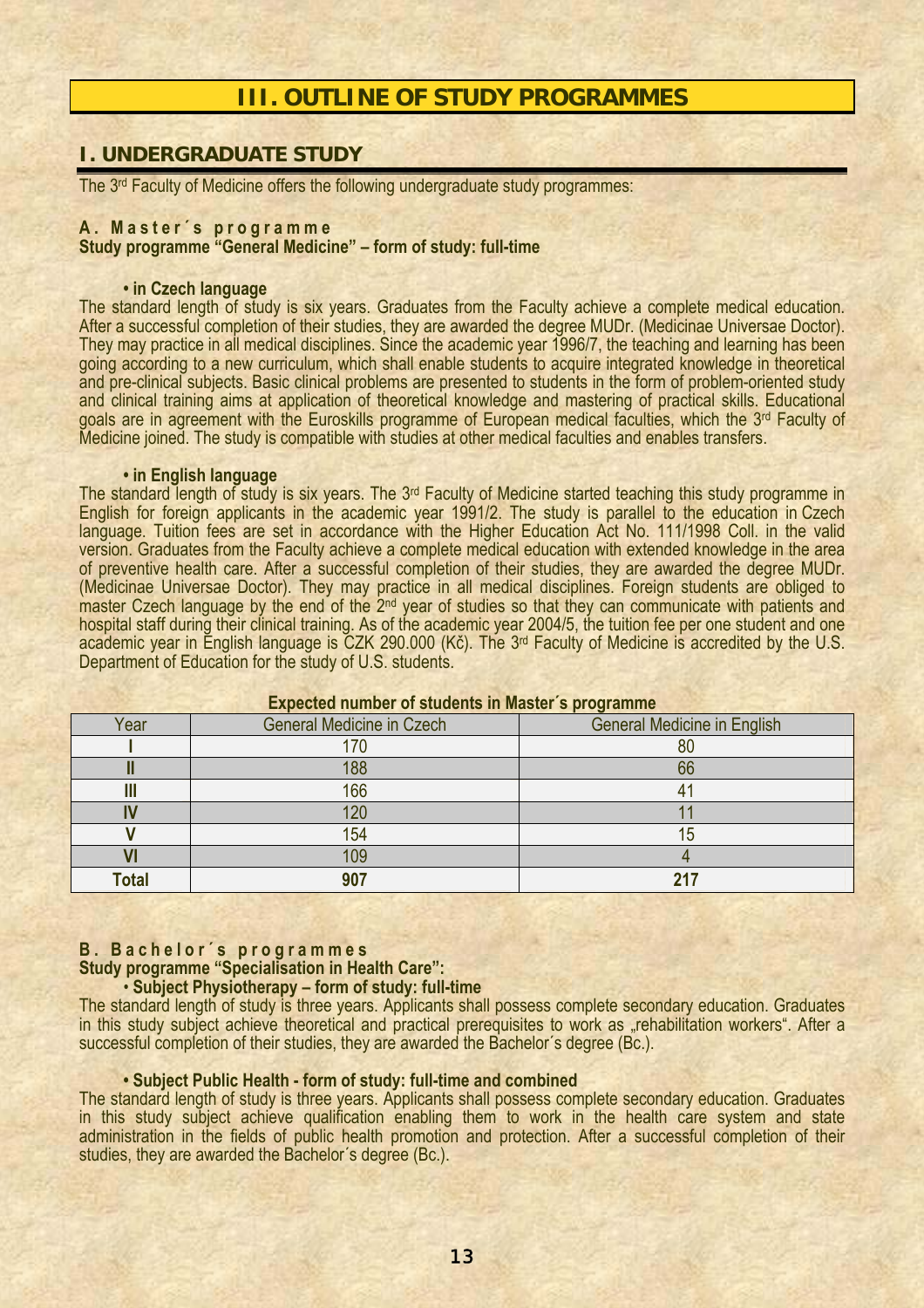### **Study programme "Nursing":**

#### **• Subject General Nurse - form of study: full-time**

The standard length of study is three years. Applicants shall possess complete secondary education. Graduates in this study subject achieve qualification enabling them to work as "qualified general nurse" and to take leading positions within the nursing staff. After a successful completion of their studies, they are awarded the Bachelor´s degree (Bc.).

#### **• Subject Health Sciences - form of study: combined**

The standard length of study is four years. Applicants shall possess complete secondary education with two-year practice in nursing. Graduates in this study subject achieve qualification enabling them to work as "qualified nurse" and to take leading positions within the nursing staff. After a successful completion of their studies, they are awarded the Bachelor´s degree (Bc.).

| Expected number of students in Bachelor's programmes |                    |  |  |  |  |
|------------------------------------------------------|--------------------|--|--|--|--|
| Standard length of study                             | Number of students |  |  |  |  |
| 3 years, full-time                                   | 97                 |  |  |  |  |
| 3 years, full-time                                   | 85                 |  |  |  |  |
| 3 years, combined                                    | 30                 |  |  |  |  |
| 3 years, full-time                                   | 96                 |  |  |  |  |
| 4 years, combined                                    | 212                |  |  |  |  |
|                                                      | 520                |  |  |  |  |
|                                                      |                    |  |  |  |  |

# **II. POSTGRADUATE DOCTORAL STUDY**

The 3rd Faculty of Medicine offers a postgraduate doctoral study programme **Biomedicine** for graduates of higher education institutions. The programme runs both as a full-time and combined (part-time) study; the length of full-time study is 3 years. A complete higher education and a success in entrance examination are prerequisites for enrolment into this programme. The postgraduate study shall be completed in due form by a State Doctoral Examination and a defence of a doctoral dissertation. The graduates shall be awarded the academic degree "Doctor" (abbreviated to "Ph.D." behind the name).

#### *Disciplines of postgraduate doctoral study in Biomedicine*

Anthropology Biochemistry and Pathobiochemistry Cell Biology and Pathobiology Experimental Surgery Pharmacology and Toxicology Human Physiology and Pathophysiology Immunology

Medical Biophysics Medical Microbiology Molecular and Cell Biology, Genetics and Virology **Neurosciences Parasitology** Preventive Medicine Developmental Biology

| __________   | ___<br>---<br>. | .<br>_____     | .<br>__ |
|--------------|-----------------|----------------|---------|
| Year         | Full-time       | Part-time      | Total   |
|              | 36              | 20             | 56      |
|              | 29              | 1 <sub>0</sub> |         |
| Ш            | $\sim$          | 32             | 53      |
| w            | $\Omega$        | 28             | 48      |
|              |                 | 28             | 28      |
|              |                 | 24             | 24      |
| VII          |                 |                |         |
| <b>VIII</b>  |                 |                |         |
| <b>Total</b> | 106             | 158            | 264     |

#### **Expected number of postgraduate students in doctoral study programmes**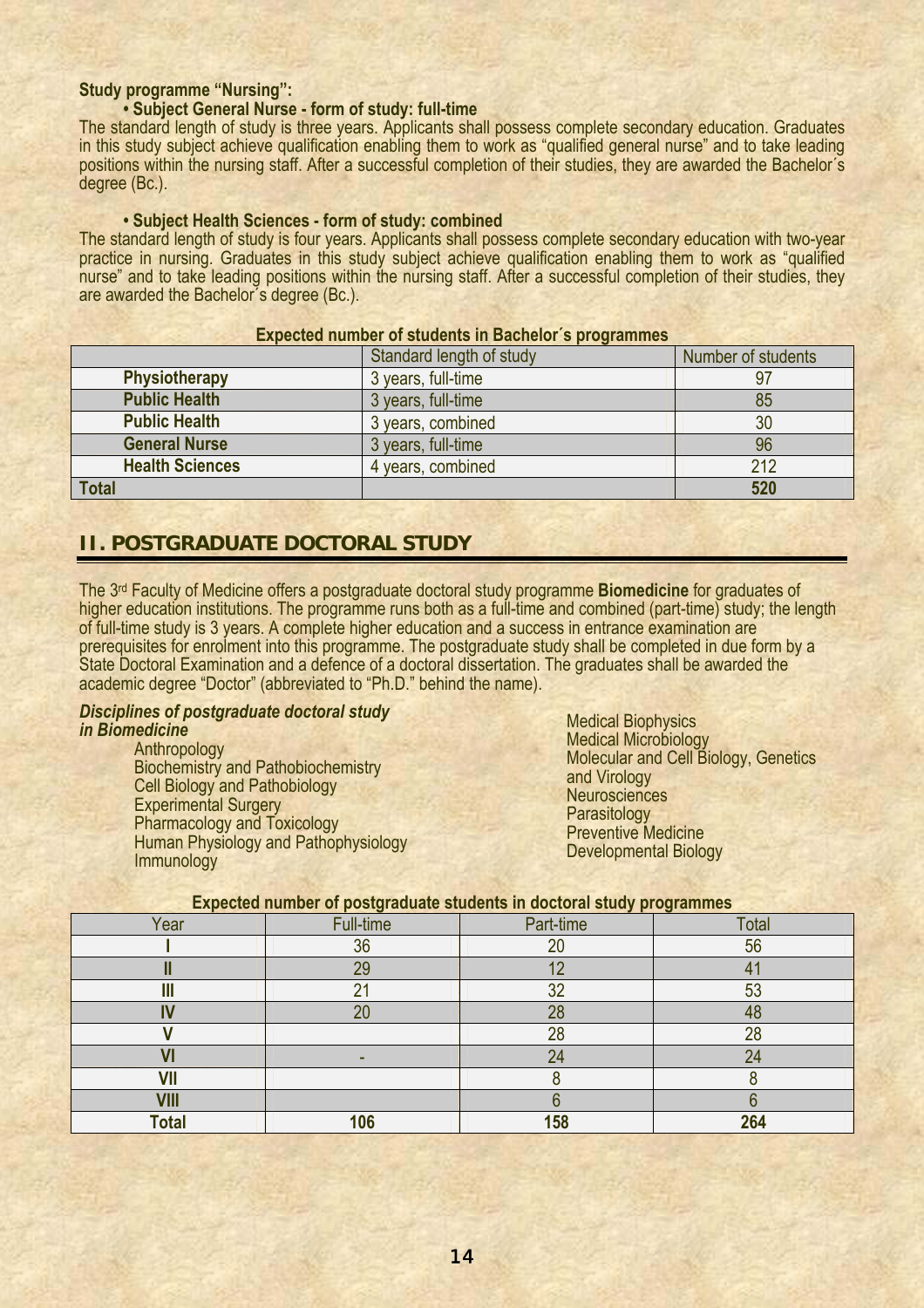# IV. INFORMATION FOR STUDENTS

#### **MEDICAL CURRICULUM AT THE 3RD FACULTY OF MEDICINE**

The traditional way of teaching medicine introduced world–wide at the beginning of the 20th century does no longer meet current demands of education process. The problem is caused mainly by a growing gap between constantly increasing amount of knowledge together with development of new methods and traditional structure of medical curriculum that is based on the organization of faculty into traditional Institutes. The educational process in traditional curriculum is divided according to individual theoretical or clinical disciplines. Thus each discipline has its own textbook, Institute, chief lecturer as well as examiner. Horizontal interdisciplinary connections among such well-defined fields are minimal and students are expected to create them themselves. However, in reality the borders between current medical disciplines disappear and new border-line and interdisciplinary fields emerge. These are difficult to integrate into the traditional curriculum.

In the academic year 1996/97, the 3rd Faculty of Medicine established a new curriculum where medical studies are divided into 3 basic sections – two–year cycles that differ, apart from other things, in a methodical approach to education. Cycle I is an integrated study in terms 1–4, cycle II has an integrated part in term 5 and its bulk consists of problem–oriented study in terms 6–8. Cycle III (terms 9–12) is devoted to rotating clinical training at various Clinics. The cycles are further structured into smaller units – modules and courses.

The basic modules in Cycle I are as follows: *Structure and Functions of Human Body* elucidates integrated knowledge of anatomy, histology, embryology, biochemistry and physiology; *Cell Biology and Genetics* integrates biology, fundamentals of histology and embryology, chemistry and biochemistry of the cell, immunology and fundamentals of genetics; *Methodology* explains the basics of scientific methodology, biostatistics, epidemiology and evaluation of health risks; *Biophysics and Informatics* shed light on fundamentals of medical biophysics, nuclear medicine, radiology and informatics. From the beginning of their studies, students encounter patients within the *Needs of the Patient* module, where they acquire basic ideas about nursing techniques, first aid, psychology and medical ethics.

Foreign language education focused on medical terminology and the Czech language is included in this cycle along with physical training.

In year III, term 5, the module *Theoretical Foundations of Clinical Medicine* integrates the knowledge of general pathology, pathological physiology, microbiology, immunology, genetics and pharmacology. Besides, students are introduced to basic clinical examination techniques step-by-step in all clinical

disciplines. So they receive valuable experience in a complex form that they later build upon. (The traditional curriculum does not offer such an opportunity in some clinical subjects until year V.) In the following 3 terms, students get acquainted with basic clinical problems in 19 courses of variable extent. The aim is to facilitate understanding of etiology and pathogenic mechanisms of the most common diseases, to become familiar with their signs, symptoms, application and interpretation of tests and different methods of examination, as well as with foundations of treatment procedures.

During the cycle II, students are also obliged to take a certain number of elective courses according to their interest. The faculty offers more than a hundred of these in-depth courses covering the whole spectrum of medical disciplines.

In years V and VI the curriculum focuses on clinical training which takes place in faculty Clinics and often also in affiliated health care facilities both in Prague and outside of it.

#### **STRUCTURE OF THE CURRICULUM:**

**Cycle I (Year 1– 2: Basic Biomedical Sciences)**  – Head: Prof. MUDr. Josef Stingl, CSc.

Module A: Structure and Functions of Human Body

Module B: Cell Biology and Genetics

Module C: Biophysics and Informatics

Module D: Needs of the Patient

Module E: Methodology

Separate courses: Medical Terminology (Latin) Physical Training Summer Practice in Nursing Course in the Czech Language

**Cycle II (Year 3 – 4: Principles of Clinical Medicine)**  – Head: Prof. MUDr. Jiří Horák, CSc.

Module A: Theoretical Foundations of Clinical Medicine

Module B: Introduction to Clinical Examination

Module C: Basic Clinical Problems

Module D: Elective courses or student research activity

Separate courses:

 Czech Language – Communication with **Patients** Medical Psychology and Pathopsychology

Physical Training

 Summer Practice in Internal Medicine Summer Practice in Surgery

**Cycle III (Year 5 – 6: Clinical Preparation)**  – Head: Prof. MUDr. Michal Anděl, CSc.

Module of Internal Medicine Module of Surgery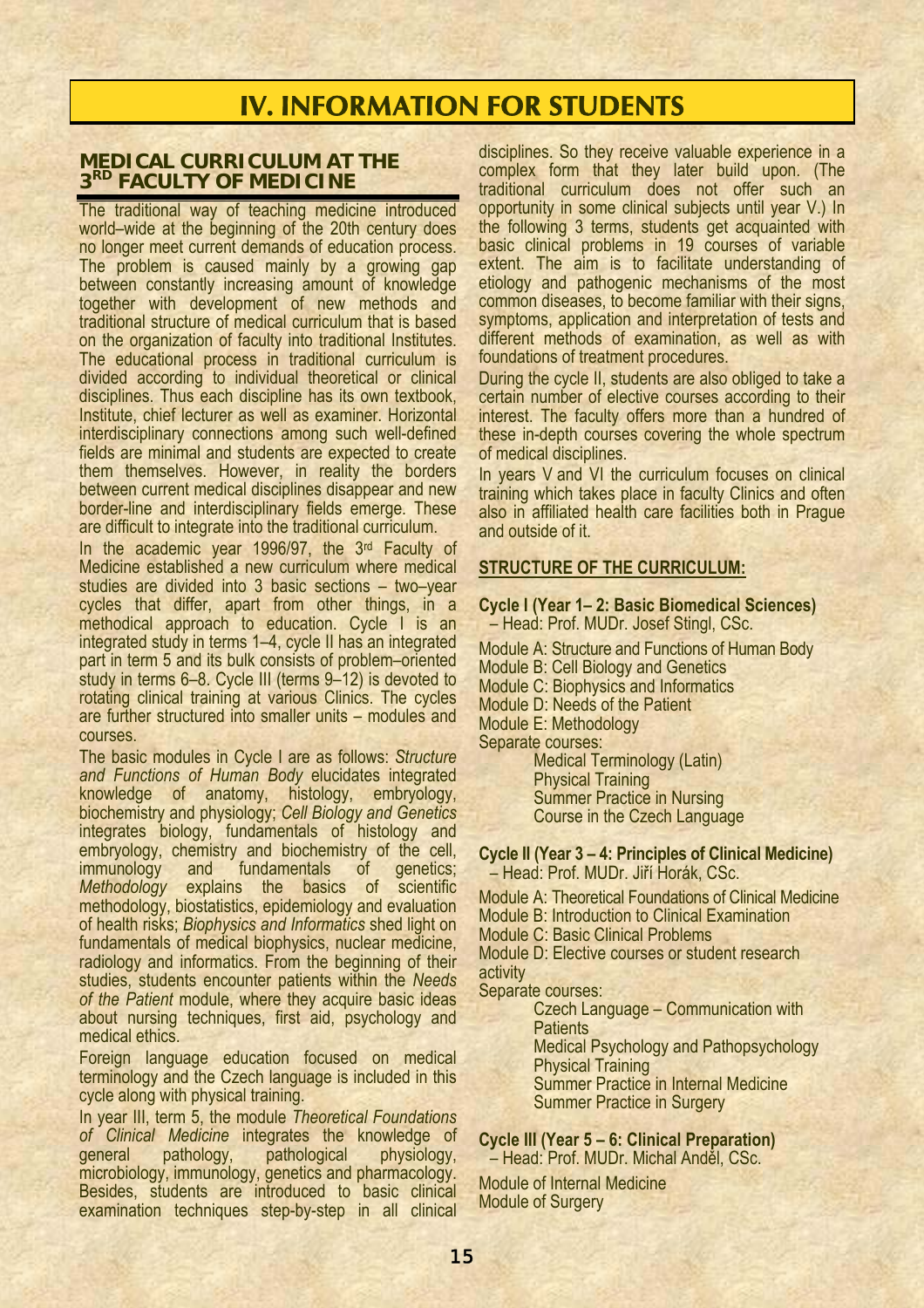Module of Neurobehavioral Sciences Module of Obstetrics and Gynecology Module of Pediatrics Module of Preventive and Primary Care Separate courses:

**Otorhinolaryngology Ophthalmology Dermatovenerology**  Forensic Medicine Emergency Medicine Infection & Geographic Medicine Summer Practice in an Elective Discipline (or in general practice) Summer Practice in Obstetrics and Gynecology

# **TUTORING SYSTEM**

- 1. The Board of Tutors serves all students of master's and bachelor's programmes without regard to their study language and year of study. The assignment of the Board is set by the Dean's Board as follows:
- 2. The tutors help students during the Cycle I to adapt to the university setting and to the way of teaching and learning within the integrated curriculum.
- 3. If needed they arrange contact between students and a responsible vice–dean or other officials of the faculty. They provide for students´ orientation in the array of social and psychological services that are available to students. In case of emergency they mediate medical or psychological assistance.
- 4. They arrange or provide for counseling and guidance to students facing study problems or difficult social situation.
- 5. They keep students informed about opportunities for student research activities and elective courses.
- 6. They participate actively in the analysis of feedback and evaluation of faculty teaching process.
- 7. In the course of the cycle II and III they help students to choose their specialization and coach them toward their future profession.

To summarize, the Board of Tutors serves students for swift and flexible solving of issues relating directly to their study, as well as to organizational and social matters, to the field of student research, and to future job opportunities.

Tutors are at students' disposal usually upon previous appointment, preferably by e–mail. In case of emergency it is possible to contact the co-ordinator of tutors MUDr. David Marx, PhD. by phone (602 260 244).

### **WHO AND WHERE TO FIND?**

#### **doc. MUDr. Valér Džupa, CSc.**

Clinic of Orthopaedics and Traumatology e-mail: dzupa@fnkv.cz, tel.: +420-267 163 172

#### **Mgr. Vladimíra Kvasnicová**

Institute of Biochemistry, Cell and Molecular Biology e-mail: vladimira.kvasnicova@lf3.cuni.cz tel.: +420-267 102 411

# **doc. MUDr. Milan Kment, CSc.**

2<sup>nd</sup> Clinic of Internal Medicine e-mail: kment@fnkv.cz, tel.: +420-267 162 706

#### **MUDr. David Marx, PhD.**

Institute of Children and Adolescents e-mail: marx@fnkv.cz, tel.: +420-267 162 554, **mobil: 602260244 (in emergency)** 

# **doc. MUDr. Hana Provazníková, CSc.**

Institute of Child and Youth Health e-mail: hana.provaznikova@lf3.cuni.cz tel.: +420-267 102 333

#### **doc. MUDr. Vlasta Rychterová, CSc.**  Institute of Pathology

e-mail: vlasta.rychterova@lf3.cuni.cz tel.: +420-267 163 302

# **STUDENT COUNSELLING CENTRE**

*at the Institute of Child and Youth Health*  Ruská 87, 100 00 Praha 10, tel: +420-267 102 340, +420-267102 339

#### **Contact Person**

MUDr. Dagmar Schneidrová, CSc. (Office No. 340), e-mail: Dagmar.Schneidrova@lf3.cuni.cz Phone: +420-267 102 340

**Consultations**: Wednesday from 13:00 to 15:00, or immediately in urgent cases

Students Counselling Centre provides:

- Study counselling advice on academic matter, study issues, suitable learning style
- Counselling on personal development and problems – assisstance in adaptation to new study and living conditions, in coping with difficult personal and social situation, stress management, building a healthy lifestyle
- Psychotherapy based on client therapist cooperation in managing anxiety (examination anxiety, social phobia etc.), depression, psychosomatic ailments, eating disorders and other conditions

### **OATH OF MATRICULATION TO CHARLES UNIVERSITY IN PRAGUE**

"I promise to properly exercise the rights and fulfill the duties as a member of the academic community at Charles University. I promise to respect the reputable humanistic and democratic tradition of Charles University, to regard to its good reputation and to study so that my activity yields universal good."

# **PLEDGE OF SECRECY**

"I hereby solemnly declare that I shall keep silence about all known facts, especially those that concern patients, which I will learn during my studies for the academic distinction at the 3rd Faculty of Medicine."

### **MASTER´S PLEDGE**

#### **Promotor:**

Doctorandi clarissimi, examinibus, quae ad eorum, qui in arte medica doctoris nomen ac honores consequi student, doctrinam et facultatem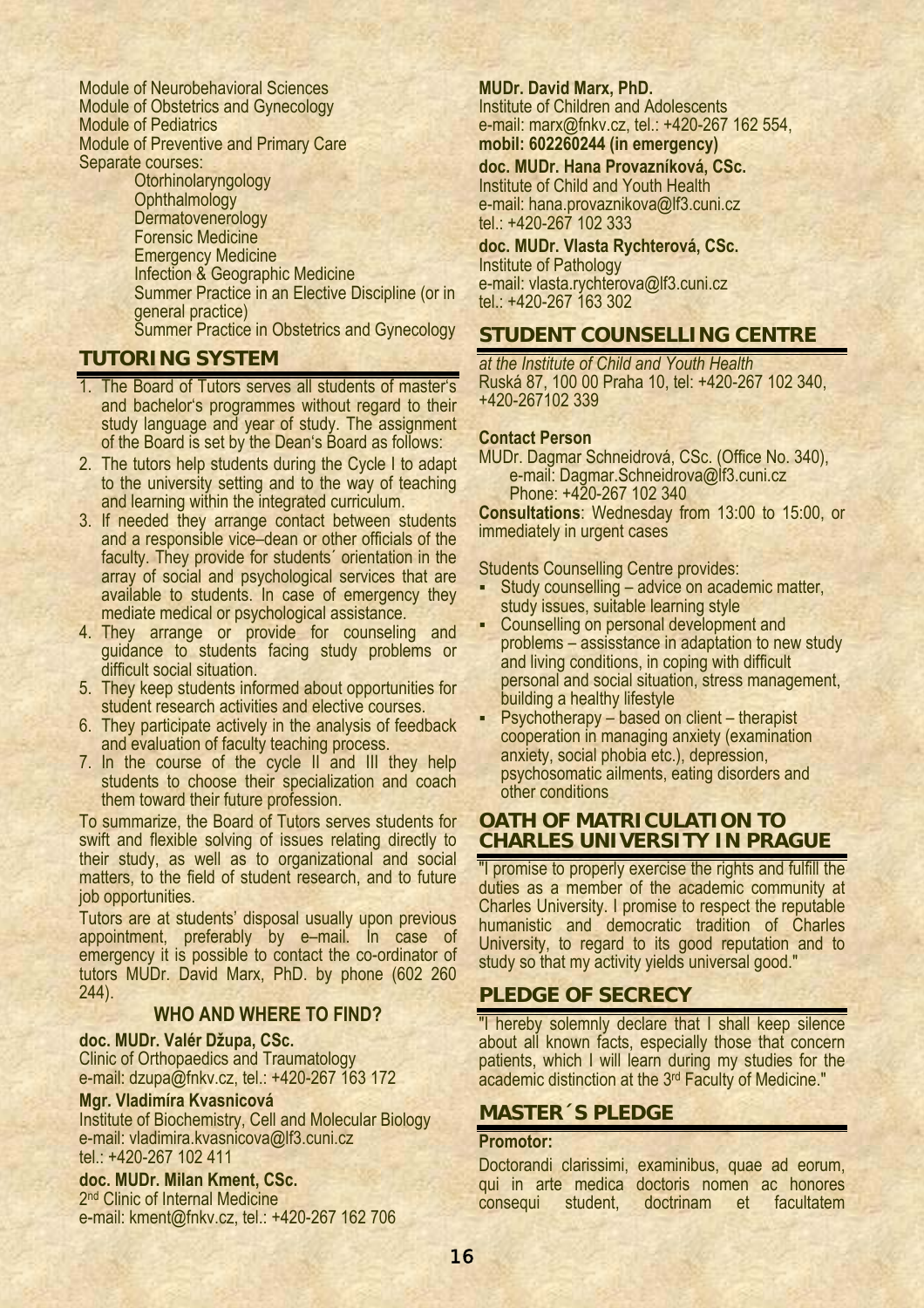explorandam lege constituta sunt, cum laude superatis, nos adiistis desiderantes, ut vos eo honore in hoc solemni consessu ornaremus.

Prius autem fides est danda, vos tales semper futuros, quales vos esse iubebit dignitas, quam obtinueritis, et nos vos fore speramus.

Spondebitis igitur

PRIMUM vos huius Universitatis, in qua summum in arte medica gradum ascenderitis, piam perpetuo memoriam habituros, eiusque res ac rationes, quoad poteritis, adiuturos:

DEIN honorem eum, quem in vos collaturus sum, integrum incolumemque servaturos:

POSTREMO doctrinam, qua vos nunc polletis, cum industria vestra culturos et cum omnibus incrementis, quae progrediente tempore haec ars ceperit, aucturos et in prosperitatem hominum studiose conversuros, denique cunctis officiis, quae probum medicum sponsioni Hippocraticae obtemperantem decent, ea quae par est humanitate erga quemcunque functuros esse; HAEC VOS EX ANIMI VESTRI SENTENTIA SPONDEBITIS AC POLLICEBIMINI?

**One by one, medical graduates take the pledge on the mace:** SPONDEO AC POLLICEOR

#### **Promotor:**

Itaque iam nihil impedit, quominus honores quos obtinere cupitis, vobis impertiamus.

Ergo ego promotor rite constitutus vos ex decreto ordinis mei medicinae universae doctores creo, creatos renuntio omniaque medicinae universae doctoris iura ac privilegia potestatemque universam artem medicam exercendi in vos confero. In cuius rei fidem haec diplomata Universitatis Carolinae sigillo firmata vobis in manus trado.

### **MASTER´S PLEDGE**

#### **Promotor:**

Dear students, you have successfully passed all examinations prescribed by law to examine the knowledge of those who apply for the degree of the Doctor of Medicine.

You are now approaching us with a request to award you on this great occasion the degree you apply for.

Firstly, however, you must take the solemn pledge that you will always behave in the way enjoined by this honorable degree you are going to be awarded as well as in accordance with our expectations.

You shall therefore pledge to:

First of all, keep this university, which shall award you a doctor's degree, in your grateful memory, and support its activity and interests as much as you can;

Next, preserve the degree I shall shortly bestow on you untarnished and in good repute.

Finally, earnestly advance the knowledge you have acquired, to keep learning and ceaselessly enlarge your knowledge with new findings and discoveries, and to turn your knowledge into good use for the advance of humankind, and to fulfill all your duties as any and

every doctor of medicine should according to Hippocrates' oath, and to proceed and approach everybody with proper humanness.

Do you take this pledge upon your conscience?

**One by one, graduates take the pledge on the mace**: I promise and swear.

#### **Promotor:**

Now there is nothing which would prevent us from awarding you the degree you wish to achieve.

Therefore, I, the legally appointed promotor of the Faculty, by the power of my office award you doctors of general medicine and publicly announce your degree and confer upon you all the rights and privileges of the doctors of general medicine, including the practice of medical profession.

To prove this, please accept your official diplomas with the seal of Charles University.

#### **HEALTH CARE FOR STUDENTS OF 3.LF**

Foreign students should arrange for a health insurance covering the duration of their study at the 3<sup>rd</sup> Faculty of Medicine, Charles University in Prague. The insurance policy can be arranged either in their home country or in the Czech Republic at the beginning of their study. All foreign students are obliged to undergo a preventive entrance medical examination at this time, either in their home country or at the 2<sup>nd</sup> Clinic of Internal Medicine of the Faculty Hospital Královské Vinohrady. The contact person there responsible for your entrance medical examination and following medical care is MUDr. Hana Bartaková. She is to be found in the pavillion S (groundfloor). Contact phone numbers: +420- 267162702 or +420-267162751, e-mail: bartakov@yahoo.com. Visiting hours every Tuesday 13:00-15:00.

Fees are paid in full at the clinic. Receipts will be given so that students may be reimbursed by their health insurance fund. For case of urgent illnesses when the patient cannot get himself/herself to a doctor and when transport to a medical facility and fast treatment is essential, ambulance services are organised. You can request their assistance by telephoning the number 155.

#### **HEPATITIS B VACCINATIONS**

It is compulsory for all students to have completed the vaccination against hepatitis B (with an exception to those that had the disease or have a sufficient amount of antibodies against HbsAg higher than 10  $IUI.$ )

This procedure must be paid directly at the site of the clinic.

# **PREVENTION OF HEALTH RISKS**

The study of medicine and other health-related fields brings potential risks to health in the course of practical training. Namely there are risks due to infections, ionizing radiation, exposure to toxic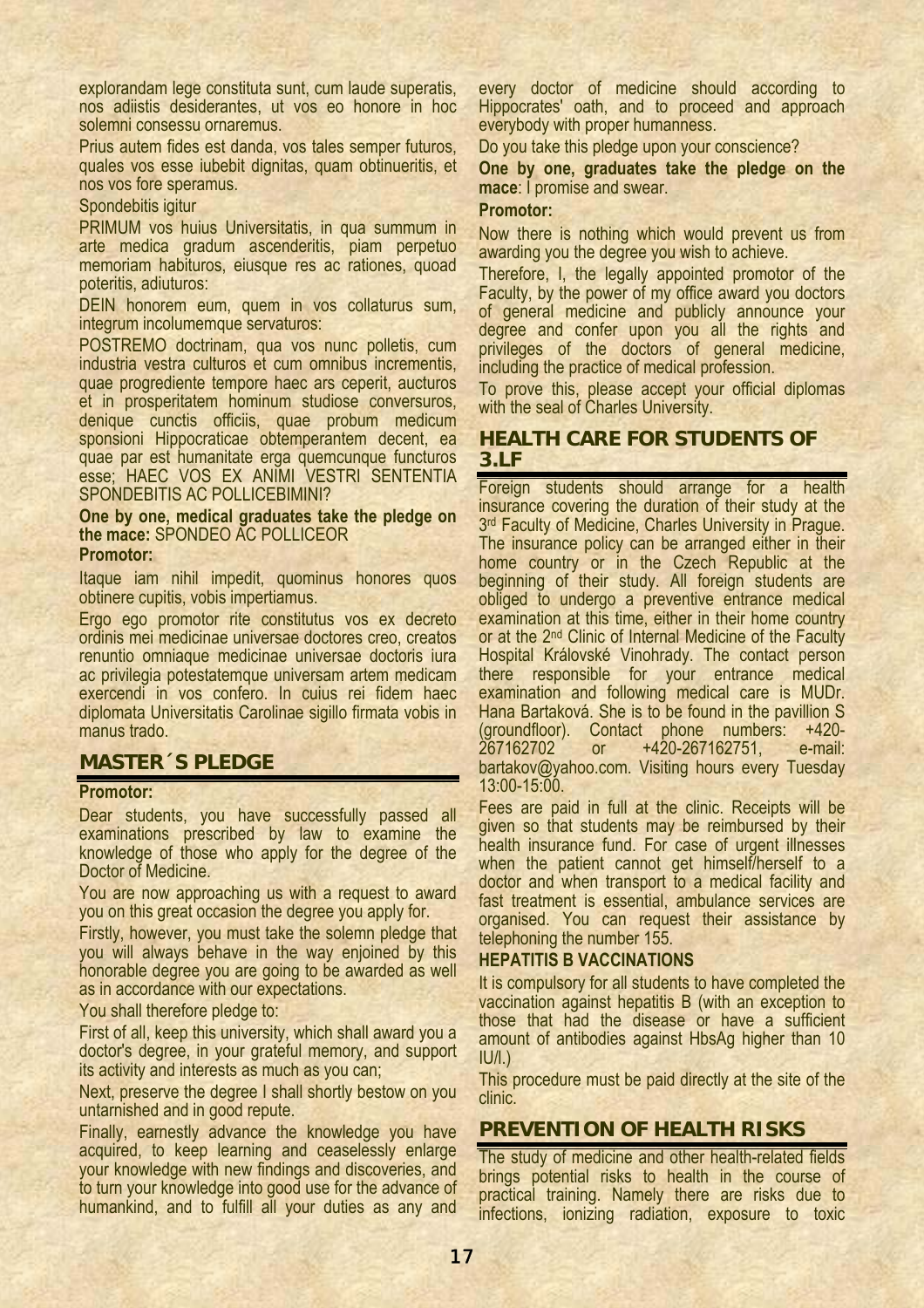substances (e.g. cytostatic drugs) and injuries. Pregnant students must notify their teachers of their condition. A pregnant student must not be exposed to any increased risk of infection anywhere (foremost in the Institutes of pathology, microbiology, forensic medicine, and infectious diseases). She must also avoid a risk of ionizing radiation (X-ray and isotope workplaces).

Further, she needs to avoid any manipulation with cytostatic preparations (oncology and numerous other clinical settings). Abiding by work safety rules is COMPULSORY for all students. The faculty policy in this field aims for a thorough prevention and total minimization of health risk in the course of study. Any particular problems related to an individual study plan are dealt with at respective workplaces, a final decision is made by the Vice-Dean for Study Affairs.

# **ECOLOGICAL POLICY AND EDUCATION TOWARD ECOLOGICAL THINKING**

In the course of all study programmes at the 3. LF, the faculty emphasizes preventive issues including the promotion of ecological thinking and acting, thus supporting the young generation in understanding relations between environmental factors and health.

The faculty management pays attention to education of students toward ecological behaviour and it takes a practical stance striving for the safeguarding of natural heritage for future generations. This translates into daily life as educational activities and a thorough ecological policy of 3. LF in the field of waste disposal (both common and potentially hazardous one).

#### **Waste disposal**

In order to sort recyclable common waste, properly marked plastic containers for a separate collection of plastic waste and paper are located on every floor of the faculty building.

A hazardous waste produced by faculty workplaces is stored according the norms of Czech Republic. It is disposed of by SCHB a.s. company as needed by respective workplaces.

#### **We sort, dispose and recycle where possible:**

- waste containing inorganic chemicals;
- waste containing organic chemicals;
- sharps (used injection needles);
- other waste with potential infection hazard;
- other waste without potential infection hazard;
- discarded chemicals or drugs, light bulbs, fluorescent tubes and lamps;
- toner cartridges from printers and copy machines.

# **POLICY FOR WORK WITH EXPERIMENTAL ANIMALS**

Work with experimental animals at the 3rd Faculty of Medicine is ruled by valid norms, i.e. Animal Protection against Abuse Act No. 246/1992 Coll. (as amended by Act No. 77/2004) and the decree No. 207/2004. There is an expert committee for protection of experimental

animals working at the 3rd Faculty of Medicine. The faculty was accredited to keep animals and run experiments on them, the respective employees were trained and certified accordingly. Any experiment involving animals must be based on a project approved by the faculty expert committee and supervising bodies.

Apart from abiding by principles it is also necessary to treat the animals well. We aim for minimal use of animal models in teaching (they are substituted for by computer simulations). If the animal must be used, then experiments are designed so that pain/suffering are minimized.

If pain or stress assessment are the objective of the research, then a special emphasis is put on the maximum asset to knowledge and health, and on the scientific quality of the project so that its results could be published in a recognized international journal.

#### **FEES FOR THE ACADEMIC YEAR 2006/2007 AT 3. LF**

**1. Tuition fee for the study in English language:** 

a) upon payment of the whole amount by **15. 10. 2006** the fee is **290.000,-Kč** or upon payment of the whole amount by **15. 11. 2006** the fee is **300.000,-Kč** 

b) the fee can be paid in two instalments if applied for by the student and agreed in a contract between him/her and the Faculty:

1st instalment: **150.000,- Kč** when paid by **15. 10. 2006** 

2nd instalment: **155.000,- Kč** when paid by **15. 1. 2007**

or:

1st instalment: **150.000,- Kč** when paid by **15. 10. 2006**  2nd instalment: **165.000,- Kč** when paid by **15. 2. 2007** 

The student enrolling to the 1<sup>st</sup> study year is obliged to pay a deposit of **10.000,-Kč** by 1 September 2006 at the latest. The deposit is not refundable. It is deducted from the payment of total fee or its 1<sup>st</sup> instalment. The amount received at the faculty account is decisive for regularity of payment.

*The fees stated above relate to one study year.* 

#### **2. Fee for entrance examination – study in English language: 35,-- EUR**

Due by 15. 8. 2007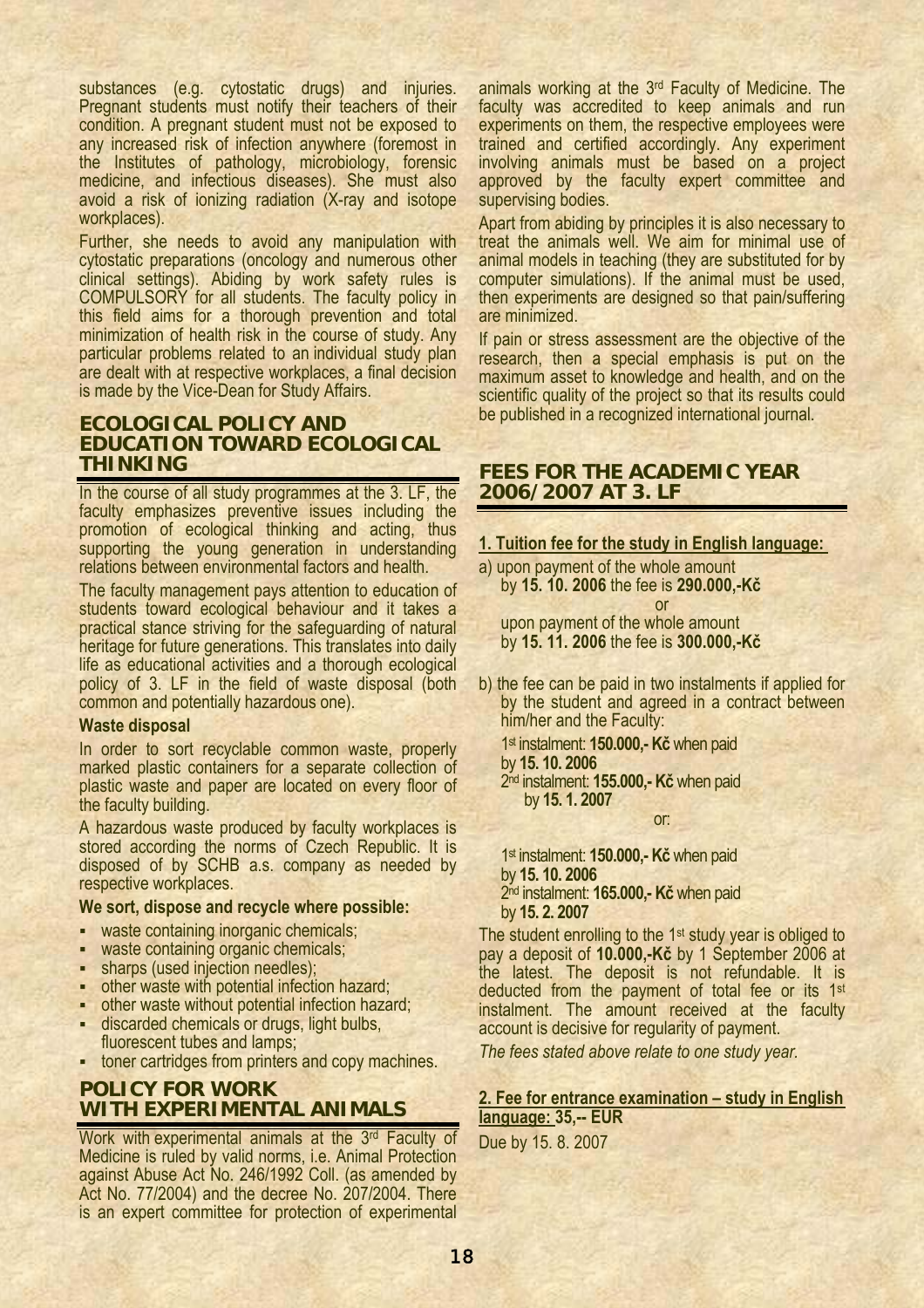### **INFORMATION ON LANGUAGE COURSES**

Apart from compulsory language courses, the Institute of Foreign Languages further offers the following to students of all years and programmes:

- **English conversation with a native speaker** (enrolment with the secretary of the Institute, Ruská 91 opens in September 2006) - conversation classes are free;
- **German, French, Spanish courses and preparation** for Cambridge First Certificate in English. These are paid courses. Course enrolment with the secretary of the Institute, Ruská 91 opens in September 2006.

# **PRIZES FOR STUDENTS AND GRADUATES**

# **1) Prize of Josef Hlávka Foundation**

The Josef Hlávka prize for the best students and graduates of public tertiary schools in Prague, the Technical College in Brno and for young talented researchers at the Czech Academy of Science.

#### **Eligibility conditions:**

 Conditions are announced annually, more info on www.hlavkovanadace.cz

#### **2) Prize of Minister of Education, Youth and Sports**

The prize of Minister of Education, Youth and Sports is awarded to outstanding students and graduates in bachelor, master or doctoral study programmes.

The award consists of a diploma and a material or financial gift.

#### **Eligibility conditions:**

 Extraordinary results in studies and in scientific, research, development, artistic or other creative activity

#### **3) Prize of Rector of Charles University**

This prize can be awarded to outstanding students of bachelor or master study programme at the end of their studies for achieving extraordinary results in scientific, research, sport or cultural activity during their university studies.

The prize can be awarded every year to one student of bachelor study programme and to one student of master study programme in health sciences **– Prize of Prof. MUDr. Karel Weigner.** 

#### **Eligibility conditions:**

- student in final year of studies in bachelor or master study programme
- extraordinary results in scientific, research, sport or cultural activity

#### **4) Extraordinary Prize of Rector of Charles University**

The prize is awarded occasionally. It is solemnly delivered to the laureate along with a rector's letter at the session of Scientific Council of Charles University.

#### **Eligibility conditions:**

- a single act or activity carried out in the course of studies and manifesting an extraordinary civic audacity or devotion
- achievement of extraordinary results out in the course of studies in the area of science or research
- extraordinary high award for performing cultural or artistic activities or outstanding sport results in international competitions

#### **5) Margaret M. Bertrand Prize**

In May 1991, Margaret M. Bertrand, a Canadian professor of English, bestowed the sum of \$ 1000 to support the best graduates at the Faculty. This endowment is increased by further contributions from teachers, friends and alumni of the Faculty. Every year the best 6th-year student is awarded from the interest on this deposit. The amount of prize is commensurate to the amount of actual deposit.

#### **Conditions for granting the award:**

- average grade throughout the studies at least 1.2
- extracurricular activities which contributed to the credit of the faculty

The final selection of candidates takes place during the session of the Academic Senate of the Faculty every May.

#### **6) Vesmír Prize**

The prize is awarded annually to two students from each year. The faculty shall arrange annual subscriptions of the magazine Vesmír for the selected students. The Academic Senate has the final word based upon the proposal of the student representatives in the Academic Senate.

#### **Conditions for awarding the prize:**

average grade for the previous academic year

- not worse than 1.8
- extracurricular participation in pedagogical, scientific, cultural and sport activities

#### **7) Dean's Award**

1) The Dean may award students who during the course of their studies significantly:

- **EXECUTE:** manifested their outstanding study, scientific, or teaching skills;
- represented the 3rd Faculty of Medicine;
- participated markedly in the organisation of faculty life.

2) The Dean announces his decision to award and it is published by usual faculty means. The decision also includes the form of award.

# **FOUNDATIONS AND ASSOCIATIONS AT 3.LF**

#### **1) Relief Fund "Student 3. LF"**

In the academic year 1992/93, 3. LF established the PROBIMED foundation to support gifted students who suffered from a material misery. This foundation ceased its function in 1998 in accordance with the law no. 227/1997 "On foundations and funds". In 1999 the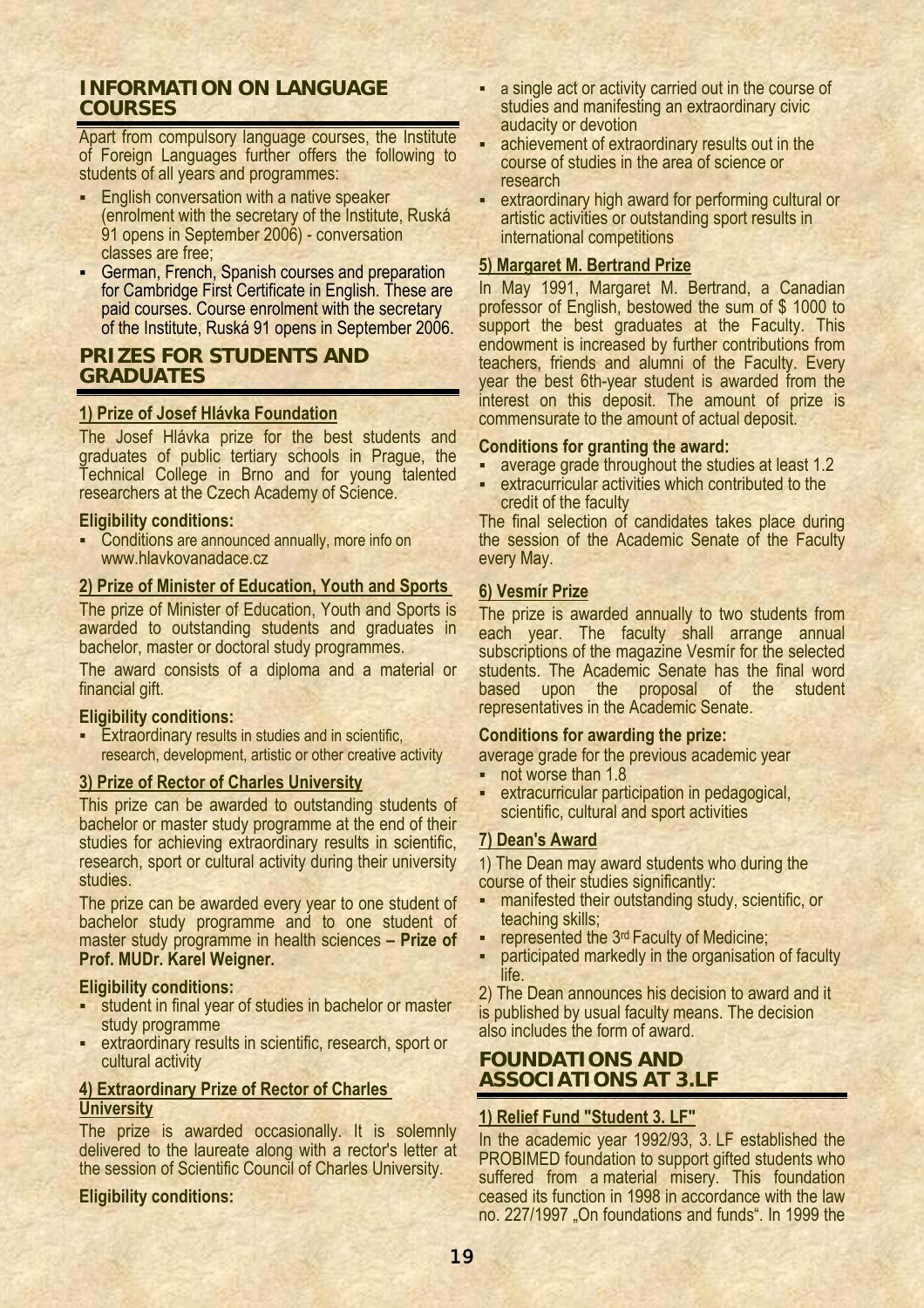STUDENT 3. LF relief fund was established with the same aim. The property of PROBIMED foundation was transferred to the STUDENT 3. LF relief fund.

The relief fund is administered by a board of trustees:

Doc. MUDr. Hana Provazníková, CSc. MUDr. Karel Křikava, CSc. Mgr. Ivan Boháček Ivan Medek Doc. MUDr. Vlasta Rychterová, CSc. Prof. MUDr. Radana Königová, CSc. Prof. MUDr. Jiří Horák, CSc. MUDr. Jitka Patočková, PhD. Věra Tomášková

The board of trustees is responsible for its activities to a supervisory board chaired by Prof. MUDr. Michal Anděl, CSc. with Prof. MUDr. Richard Rokyta, DrSc. and Prof. MUDr. Miloslav Kršiak, DrSc. as members.

**The relief fund will according to its programme:** 

- **Provide one-off aid to buy study literature;**
- provide one-off support in a sudden aggravation of social situation.
- Rules for granting a financial support:
- a request must conform to aims of the relief fund;
- the applicant's average of study results must not be worse than 2,0;
- a grant application is submitted in writing to the board of trustees;
- the management of faculty is asked for their opinion.

The STUDENT 3. LF relief fund administers the deposit of the MARGARET M. BERTRAND Prize.

#### **2) TRIMED - civic association of students**

The student organisation TRIMED was founded in 1997 and since then it has been significantly involved in organising various social, cultural and educational events. Any student of out faculty can become a member of Trimed.

We participate in organisation of many activities, first of all faculty balls where students and teachers meet and which are considered as the most prestigious social event of the faculty. A part and parcel of every ball is a raffle with valuable prizes and a student dance show. The faculty building hosts Wednesday Tea - debates with interesting personalities. Our students have a chance to exhibit their photographs at regular CVAK exhibitions. In autumn we go on a weekend "school trip" where numerous students of all years and even some teachers have a good time. In the beginning of every academic year, TRIMED organises a week-long sale of second-hand textbooks. Showings of Film Club that are very popular among students are also under our auspices.

Other favourite events are Easter, Witch and St. Nicholas parties that regularly take place in the dining hall of student dorms in Podolí. The unforgettable and traditional item in our schedule of entertainment events is the Steamboat - a masquerade party in May usually on board of "Odra" steamer.

Besides, we pay attention to preventive and humanitarian activities – e.g. we organise a regular competition in co-operation with IFMSA "Donate blood!" to support the Transfusion Station of our Faculty Hospital FNKV. On December 1 - the World Day of Fight against AIDS - we organise a financial collection to support AIDS sufferers. Around the feast of St. Nicholas we run another collection called "Chocolate for Nicholas" that is destined for children from the children's home in Říčanská St., associated with our Faculty Hospital. In co-operation with IFMSA, there are regular humanitarian collections for inhabitants of refugee camps on the territory of Czech Republic.

Trimed aims to contribute to the faculty social life, to make studies more pleasant, to raise students´ pride in their alma mater and their satisfaction with it. Trimed brings you a chance to meet interesting people, to find a space for your self-assertion and to gain a plenty of interesting and useful experience, which you can apply even in your future demanding employment.

Our office is in the main faculty building. We are happy to answer any enquiries by e-mail: trimed@centrum.cz or on our website http://trimed.lf3.cuni.cz/

### **3) IFMSA CZ**

IFMSA - International Federation of Medical Students Associations is an independent, non-political organisation bringing together 92 student bodies from 88 countries of the world. It was founded in May 1951 as a result of the post-war wave of friendship among students. It is associated with UNO (United Nations Organisation) and WHO (World Health Organisation) as an international forum of medical students. The aim of IFMSA is to support international co-operation in expert education and to spread humanistic ideals. IFMSA gives medical students a chance to influence the practice and development in medicine.

#### **IFMSA in Czech Republic**

There is a national representation - IFMSA Czech Republic (IFMSA CZ), acting at all seven medical faculties in our republic. Any student of a medical faculty in CR can apply for a membership in IFMSA CZ. The membership is voluntary and free of charge. With us, you can participate in a summer elective abroad or get involved in various projects. Our local office at the 3<sup>rd</sup> Faculty of Medicine organises humanitarian collections, it co-operates with Trimed on supporting blood donation and participates in campaigns on important days (Day against AIDS, World Day of Health…). We intend to launch projects "First Aid" and "Playing against AIDS" in the future.

#### **Structure**

IFMSA activities are steered by standing committees in various areas - student exchange (clinical and research), public health (prevention not merely of civilisation diseases), reproductive health including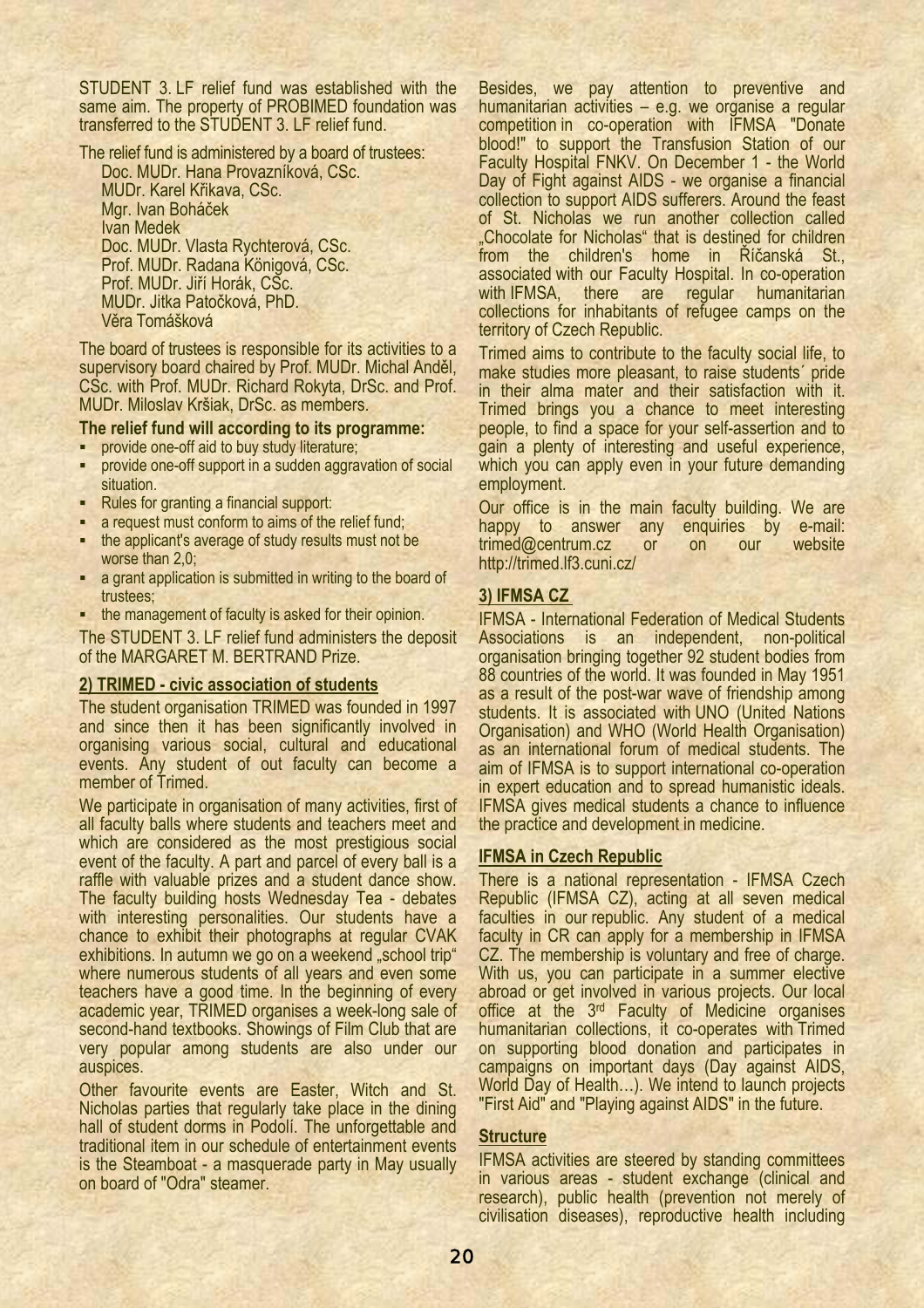AIDS, refugees and peace, and medical education. Every standing committee is represented in every member country by one national co-ordinator and at every faculty involved n the area by a respective local co-ordinator. The standing committees co-ordinate numerous programmes and preventive or humanitarian projects. Apart form professional monthly exchanges (about 6000 medical students world-wide are involved annually), the most famous IFMSA projects are TB Survey, Calcutta Village Project, Teddy Bear Hospital, and Romania Orphanage Project. Every year, many seminars, summer schools and trainings take place.

More on IFMSA and its projects world-wide can be found on its website www.ifmsa.org.

If you want to know more on IFMSA CZ, to become our member or to get involved in our projects, visit our web pages on www.ifmsa.cz, come to a local meeting (announced on notice boards)

#### **4) AMSEC – Association of Medical Students of the English Curriculum**

AMSEC was founded with the aim to take care of the interests and rights of the students at the English curriculum of 3.LF UK. By this, we intend to improve the level of professional skills of the students and graduates, as well as increase the prosperity during the period of study.

All classes at the various levels have their representatives in the council of AMSEC. They are regularly coming together in meetings, discussing topics brought to them by the students and initiating academic proposals as well as social activities. By a close cooperation and dialogue with the faculty administration, Academic Senate, TRIMED and other relevant organs and individual persons at our faculty, we are trying to solve problems and to support and stimulate the positive aspects at our faculty. The council members, representing their respective classes, are electing the board of AMSEC. The members of the board are having the superior responsibility of progression, activity and organization of AMSEC.

#### **OPEN INFORMATION POLICY AT 3.LF**

The faculty management appointed several of its members to be in charge of public relations and contact with media. They are:

**Prof. MUDr. Jiří Horák, CSc.** - development of undergraduate studies, technology transfer, specialist education - tel. +420- 267 162 357, e-mail: horak@fnkv.cz

**Prof. MUDr. Michal Anděl, CSc.** - academic qualifications, research and development, postgraduate studies, student research activity, Faculty Scientific Council, tel./fax: +420- 267162710, e-mail: michal.andel@lf3.cuni.cz

**Alena Vlasáková, DiS.,** Head of Study Division – study matters, tel/fax +420 - 272 730 776, tel. +420 - 267 102 205, e-mail: alena.vlasakova@lf3.cuni.cz.

The Head of Study Division, Alena Vlasáková is appointed as a spokesperson of the Faculty and she co-ordinates contacts with media as necessary.

### **INFORMATION MEDIA OF 3.LF**

#### **Vita Nostra Servis (VNS) – English version**

The information bulletin in English brings a selection of news from the 3rd Faculty of Medicine for students of the English curriculum. It has been published since 2003 from September till June every 1-2 weeks. The number of printed copies amounts to 50, electronic full text is available at http://www.lf3.cuni.cz/english/index.html, under Documents.

**Editor**: PhDr. Martina Hábová

#### **VNR (Vita Nostra Revue)**

A magazine with a fairly general focus shedding light on the systems of education and health in the Czech Republic comes out with new articles and reflects current political and social situation in these areas.

**Editor:** Mgr. Marie Fleissigová

#### **web pages - http://www.lf3.cuni.cz**

Webmaster of faculty website Ing. Antonín Dvořák, +420-267 102 552, e–mail: webmaster@lf3.cuni.cz

#### **SPORTS AT CHARLES UNIVERSITY IN PRAGUE**

The Institute of Physical Education of the 2<sup>nd</sup> and 3<sup>rd</sup> Faculties of Medicine and the university sports club Medik provide for sport activities of students, teachers and employees of these faculties and their teaching hospitals in Královské Vinohrady and Motol.

Most sport activities take place in a great complex of University Sports Centre in Praha-Hostivař. There are an athletic stadium, football and softball fields, 10 tennis courts, 2 volleyball courts, a hall with three basketball / volleyball courts, 2 inflatable halls, a tennis hall, two aerobic gyms, a gym for martial arts, a fitness centre and a modern 25m swimming pool.

The University Sports Centre serves not only for physical education but also for sports activities of respective university sports clubs and unions. Its advantages and availability will probably be most favoured by university students housed at the dormitory of former Vltava campus.

Rector's and Dean's Sports Days have a long tradition at Charles University. Even though tournaments, competitions, and races are the main programme, there is always time and space for free sporting of students and staff and for informal meeting among these. Sports Days take place under auspices of the Rector or the Dean; assistants of our Institute carry out their organisation and management.

Students of our faculty regularly participate in competitions on university, regional and national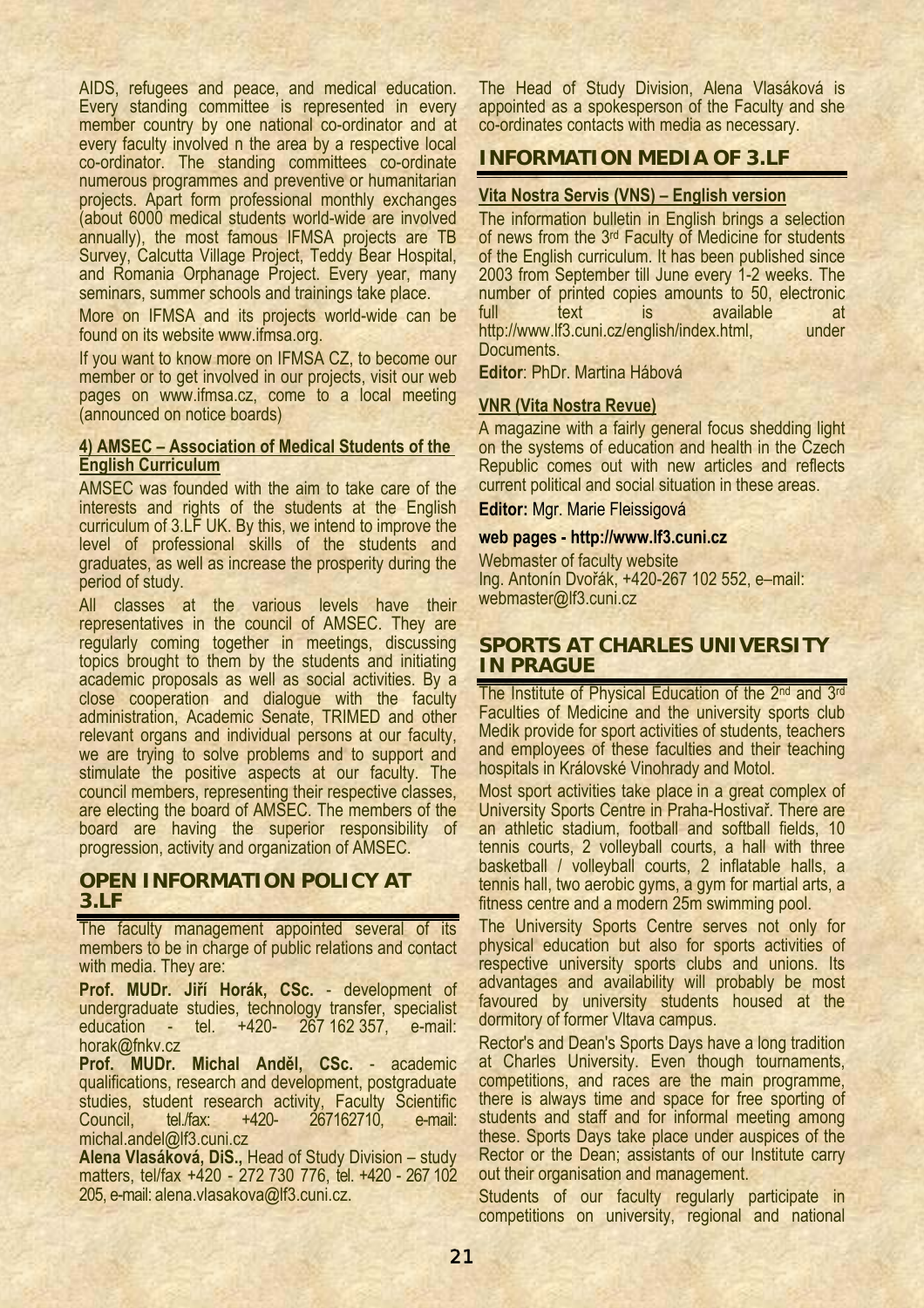levels (academic championships of CR). Students of the 3rd Faculty of Medicine are members of university representation teams both in individual and collective sports. Assistants from our Institute are among designated coaches of these teams.

The VSK Medik Praha is composed of several clubs: cycling, floorball, football, skiing, canoeing, swimming, softball and volleyball. In the swimming, football and floorball clubs, there are top sportsmen (apart from students who do sports for their recreation). The former participate in academic competitions and regular competitions organised by the Czech Union of Sports. The female floorball team has been in the top Czech league since 2004 and successfully represents the VSK club and both faculties.

Apart from regular training that runs all year round, the clubs offer weekend and week-long trips and stays to their members. These events are organised either at home or abroad and are attended by both recreational and top sportsmen.

With regard to our limited spectrum of sports activities. we enable our students to take part in sports performed by clubs of other faculties of Charles University as well.

Summer courses and recreation for faculty staff are held in Dobronice, Albeř and Střelecké Hoštice sport centres. The Patejdlovka chalet in Špindlerův Mlýn and VAK chalet in Pec pod Sněžkou are used both for winter student courses and family recreation of university staff.

Information on all events organised by our Institute or by the VSK Medik is published in VNS and on http://www.lf3.cuni.cz/telovychova/index.htm.

Detailed info can be obtained from Institute staff in their office on Bruslařská 10, Praha 10 - Hostivař.

#### **HALLS OF RESIDENCE – DORMITORIES**

The primary tasks of Halls of Residence are defined by the Statute of Charles University in Prague - Organization Rules for Halls of Residence, following internal instruction of the University. More information can be found at

http://www.ubytovani.cuni.cz.

There is no legal right to dormitory accommodation. Rooms are allotted according to hard–and–fast rules and criteria (e.g. commuting time, health incapacities), taking into account all students' abilities and needs. Price of accommodation corresponds to its quality.

This is a list of dormitories where students of Charles University are accommodated:

#### **Kolej Arnošta z Pardubic**

Praha 1, Voršilská 1, tel.: 224933825 **Kolej Jednota**  Praha 1, Opletalova 38, tel.: 22421 1773–4 **Kolej Petrská**  Praha 1, Petrská 3, tel.: 222316430 **Kolej Budeč** Praha 2, Wenzigova 20, tel.: 224262795

**Kolej 17. listopadu**  Praha 8, Pátkova 3, tel.: 284685551 **Švehlova kolej**  Praha 3, Slavíkova 22, tel.: 26275018 **Kolej Hvězda**  Praha 6, Zvoníčkova 5, tel.: 220431111 **Kolej Kajetánka**  Praha 6, Radimova 12, tel.: 233095103 **Kolej Na Větrník**  Praha 6, Na Větrníku 1932, tel.: 220402217 **Kolej areál Hostivař** Praha 10, Weilova 2, tel.: 274868757 **Kolej Otava**  Praha 4, Chemická 953, tel.: 271911453, 2711111348 **Kolej Vltava**  Praha 4, Chemická 954. tel.: 271911453, 2711111248 **Conjugal dormitory – for married couples with children: Kolej Hvězda**  Praha 6, Zvoníčkova 5, tel.: 220431111 **Kolej Komenského**  Praha 6, Parléřova 6, tel.: 22051 6812 **Foreign students dormitory:**  Kolej Komenského Praha 6, Parléřova 6, tel.: 22051 6812

#### **REFECTORIES**

Student refectories provide meals three times a day. Students are entitled to use their services if they possess a refectory card issued by respective faculty (its study office) Students are responsible for using refectory cards for their personal purpose only and they are not allowed to transfer the cards to other individuals. Such a transfer is qualified as a criminal offence against the state economy and sanctioned accordingly.

Students and staff of 3.LF can also use services of the hospital restaurant at the Faculty Hospital Královské Vinohrady. Students get a state subsidy from the University set by the Ministry of Education. The difference between the amount of subsidy and lunch price has to be covered by students directly in the dining room by means of a special chip card. For more information contact the Study Division.

#### **List of Refectories**

17. LISTOPADU, Praha 8, Pátkova 3 ALBERTOV, Praha 2, Albertov 7 ARNOŠTA Z PARDUBIC, Praha 1, Voršilská 1 BUDEČ, Praha 2, Wenzigova 20 HOSTIVAŘ, Praha 10, Weilova 1128 JEDNOTA, Praha 1, Opletalova 38 DINING HALL IN PETRSKA DORM, Praha 1, Petrská 3<br>KAJETÁNKA, Praha 6, Radimova 6 PRÁVNICKÁ, Praha 1, Curieových 7 BREAKFAST HALL IN KOMENSKY DORM, Praha 6, Parléřova 6 SPORT, Praha 6, J. Martího 31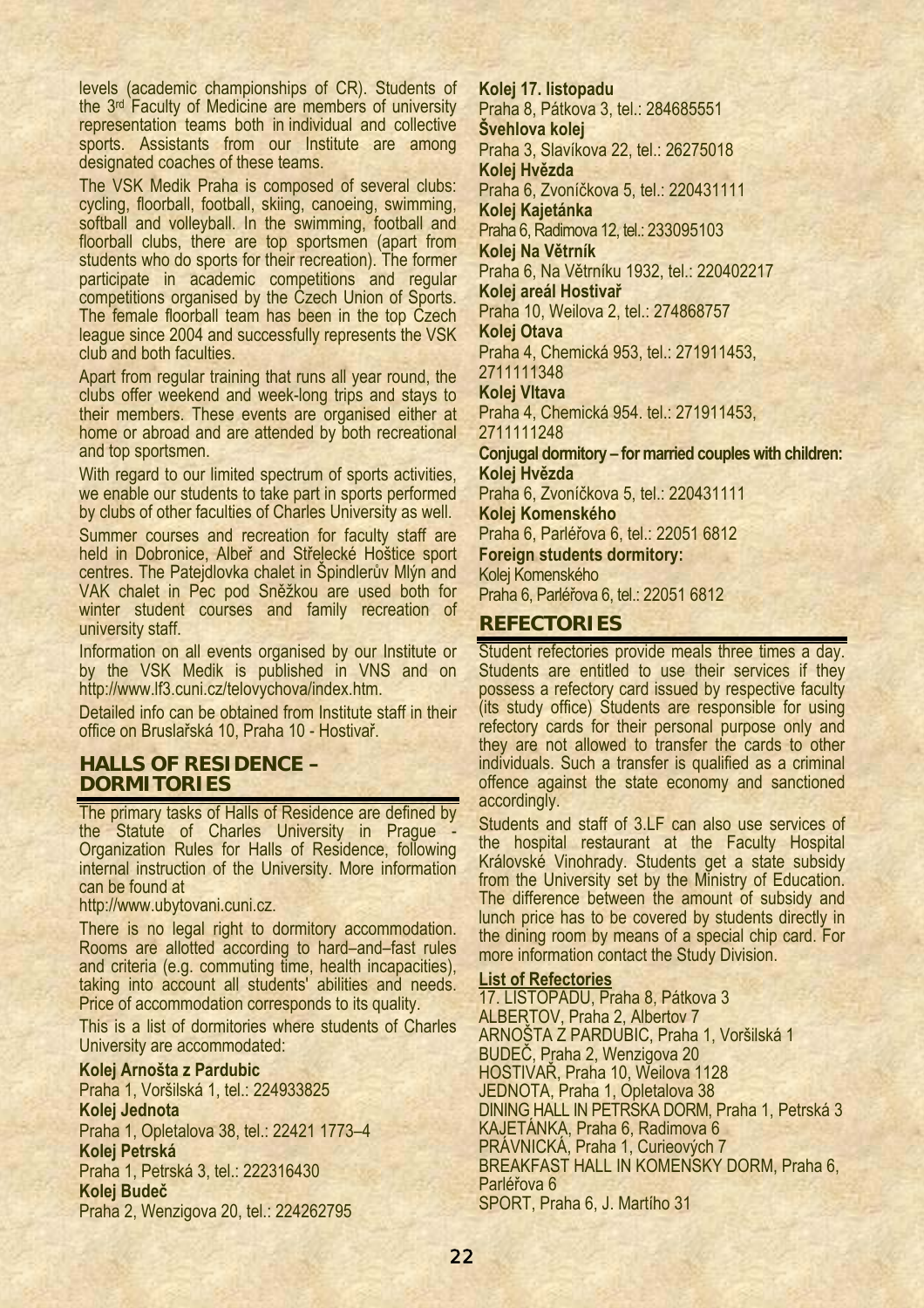DINING HALL JINONICE, Praha 5, U Kříže 10 DIETARY REFECTORY FOR STUDENTS AND PUBLIC, Praha 1, Spálená 12

#### **INFORMATION ON THE CENTRE OF SCIENTIFIC INFORMATION (SVI) AT 3.LF**

#### **MAIN ACTIVITIES AND SERVICES OF SVI**

- procurement and processing of data from all kinds of local as well as foreign information for the central library as well as depositories
- in–house and long–term book–loans
- interlibrary loan service and international interlibrary loan service (for the employees of the 3rd Faculty of Medicine)
- **Purchase and access to information databases.** electronic sources and fulltext journals
- processing of running and retrospective background researches
- processing of publishing activities of the staff of the 3rd Faculty of Medicine
- **EXECTE EXECTED electronic production of slides, scanning**
- bibliography–information services
- reprographic services
- edition activity (VNS, VNR, web pages)
- topical training
- participation in research tasks and projects

#### **RULES FOR BORROWING INFORMATION MATERIALS - SVI 3. LF**

The valid Rules for Borrowing Information Materials (according to the Library Act of 2001 and to the Dean´s Decree No.6/2006) are given to every student in a printed form upon enrolment. The Rules are at the same time published on the SVI website.

#### **RULES FOR BORROWING INFORMATION MATERIALS IN THE ACADEMIC YEAR 2006/2007**

Before borrowing new study material for the coming academic year, the students are obliged to:

- Return all study material undamaged, and meet all solicited claims:
- **Present a credit book with a corroboration of regular** enrollment for the coming academic year;
- **Present a bar-code ID card of the 3rd Faculty of** Medicine for a checkout;
- **-** Register for or extend the users' rights.

#### **RECOMMENDED READING**

Final decision on fundamental study texts and recommended reading is given by every teacher in the first week of respective course. A list of recommended reading is published on SVI webpage in the section Recommended reading

http://wsvi.lf3.cuni.cz/news.html or on webpages of respective faculty Institutes (http://www.lf3.cuni.cz).

#### **LIST OF READING ROOMS AND OPENING HOURS**

#### **BOOK AND JOURNAL LOANS, READING ROOM WITH FREE SELECTION (Centre of Scientific Information - SVI 3. LF UK)**

(central faculty collection of book funds, incl. journal fund for students and staff.)

- **Composition of the funds:** monographs, textbooks, journals, videocassettes, diploma papers, dissertation and degree theses on request, special documents, e.g. CD-ROMs, slides, subscribed e-books and e-journals – on-line full-text access
- **Size of fund in the READING ROOM WITH FREE SELECTION:** ca 21.000 volumes of books, 55 journals incl. 3 foreign ones, ca 200 diploma papers, ca 170 dissertation and degree theses, ca 58 videocassettes, special documents - ca 25, medical and biomedical e-books – 301 titles – access via Internet by computer IP, total number of e-books in all fields 1800, e-journals – ca 10.000 titles subscribed, 6 000 titles free
- **Opening hours:** Mon 8.00 12.00 + 13.00 16.00, Tue + Thu 8.00 – 18.00, Wed 8.00 – 16.00, Fri 8.00 – 14.00
- **Number of workplaces: 36**

# **GENERAL COMPUTER ROOM** – no attendant (room

no. 222) + incl. Internet access

- **number of computers: 20**
- **number of workplaces: 20**
- **access:** 6.00 22.00, every day, incl. Saturdays a **Sundays**

#### **COMPUTER AND STUDY ROOM FOR**

**POSTGRADUATE STUDENTS (6th floor - Institute of** Medical Biophysics and Informatics) – on request, no attendant, Internet access

- **number of computers: 20**
- **number of workplaces: 20**
- **access:** daily, except for classes, Saturdays and **Sundays**

#### **COMPUTER AND STUDY ROOM - INSTITUTE OF**

**PHARMACOLOGY** (5th floor) – on request, no attendant, Internet access

- **number of computers: 30**
- **number of workplaces: 50**
- **access:** daily, apart from classes, Saturdays and Sundays

#### **COMPUTER ROOM - CLINIC OF NUCLEAR MEDICINE**

- **number of computers: 2**
- **number of workplaces: 2**
- **access:** on arrangement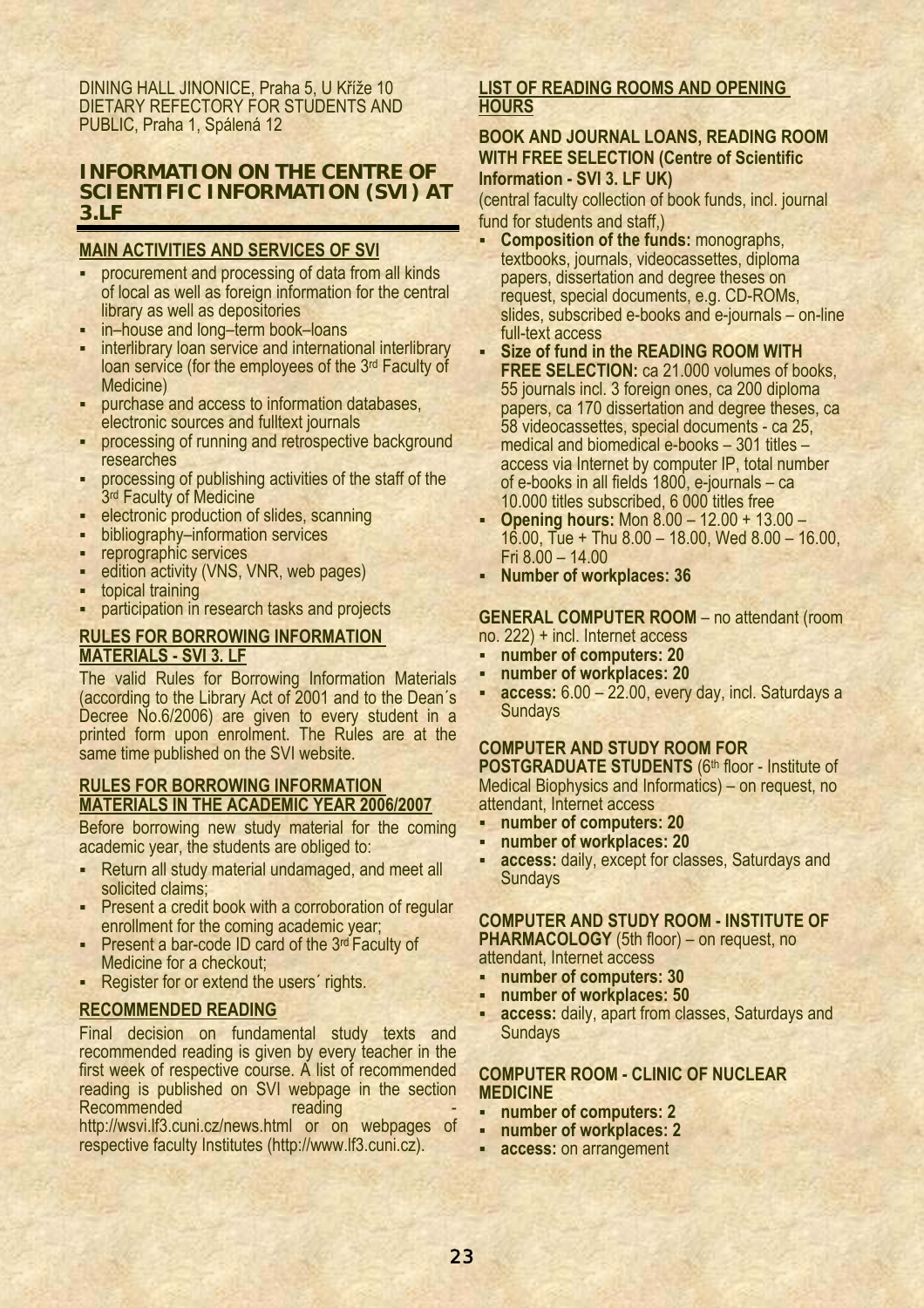#### **COMPUTER AND STUDY ROOM - INSTITUTE OF NORMAL, PATHOLOGICAL AND CLINICAL PHYSIOLOGY AT KARLOV**

- **number of computers: 4**
- **number of workplaces: 18**
- **access:** daily, except for classes, Saturdays and **Sundays**

**Total number of workplaces in study and computer rooms: 148** 

# **JONÁŠ LECTURE HALL**

Students can use the large lecture hall of Jonáš on the ground floor for their self-study any time apart from classes. The key is available from the porter's lodge.

- **number of workplaces: 120**
- **access:** daily apart from classes, incl. Saturdays and Sundays, unlimited access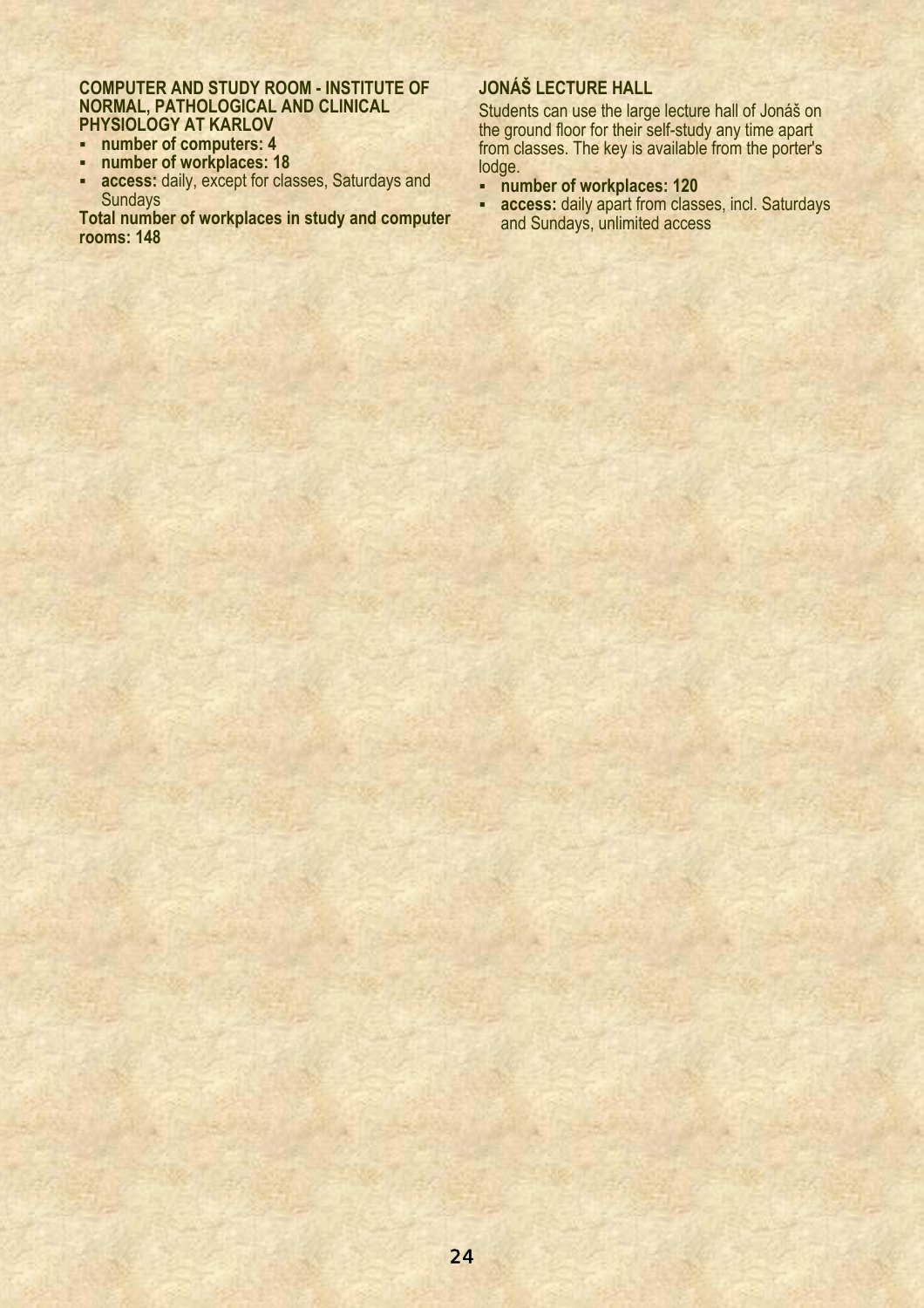# **V. STUDY PLANS**

**The following dates were set down in accordance with the Study and Examination Regulations, article 3, by the Dean of Faculty after negotiations with the Rector of University.** 

# **CALENDAR FOR THE ACADEMIC YEAR 2006/2007**

# **OPENING OF THE ACADEMIC YEAR October 2, 2006 END OF THE ACADEMIC YEAR September 30, 2007**

| <b>Winter semester</b>     |                        |                            |  |  |  |  |
|----------------------------|------------------------|----------------------------|--|--|--|--|
| <b>Classes:</b>            | <b>Weeks 1 - 12</b>    | 2. 10. 2006 - 22. 12. 2006 |  |  |  |  |
| <b>Christmas vacation:</b> |                        | 23. 12. 2006 - 2. 1. 2007  |  |  |  |  |
| <b>Classes:</b>            | <b>Weeks 13 - 15</b>   | 3. 1. 2007 - 20. 1. 2007   |  |  |  |  |
| <b>Examination period:</b> |                        | 22. 1. 2007 - 17. 2. 2007  |  |  |  |  |
|                            | <b>Summer semester</b> |                            |  |  |  |  |
| <b>Classes:</b>            | <b>Weeks 1 - 15</b>    | 19.2.2007 - 2.6.2007       |  |  |  |  |
| <b>Examination period:</b> |                        | 4.6.2007 - 30.6.2007       |  |  |  |  |
| <b>Summer vacation:</b>    |                        | 1.7.2007 - 31.8.2007       |  |  |  |  |
| <b>Examination period:</b> |                        | 1.9.2007 - 15.9.2007       |  |  |  |  |

Students may take exams after having fulfilled all the requirements assigned by their study plans.

|                         | <b>TEACHING SCHEDULE</b>              |                                       |  |  |  |  |  |
|-------------------------|---------------------------------------|---------------------------------------|--|--|--|--|--|
| <b>Week</b>             | <b>Winter Semester</b><br>from - till | <b>Summer Semester</b><br>from - till |  |  |  |  |  |
| 1                       | 2. 10. - 7. 10. 2006                  | 19. 2. - 24. 2. 2007                  |  |  |  |  |  |
| $\overline{2}$          | 9. 10. - 14. 10. 2006                 | 26. 2. - 3. 3. 2007                   |  |  |  |  |  |
| 3                       | 16. 10. - 21. 10. 2006                | 5. 3. - 10. 3. 2007                   |  |  |  |  |  |
| $\overline{\mathbf{4}}$ | 23. 10. - 28. 10. 2006                | 12. 3. - 17. 3. 2007                  |  |  |  |  |  |
| 5                       | 30, 10, -4, 11, 2006                  | 19. 3. - 24. 3. 2007                  |  |  |  |  |  |
| $6\phantom{a}$          | 6. 11. - 11. 11. 2006                 | 26. 3. - 31. 3.2007                   |  |  |  |  |  |
| $\overline{7}$          | 13. 11. - 18. 11. 2006                | $2.4. - 7.4.2007$                     |  |  |  |  |  |
| 8                       | 20. 11. - 25. 11. 2006                | 9.4. - 14.4.2007                      |  |  |  |  |  |
| 9                       | 27. 11. - 2. 12. 2006                 | 16.4. - 21.4.2007                     |  |  |  |  |  |
| 10                      | 4. 12. - 9. 12. 2006                  | 23. 4. - 28. 4. 2007                  |  |  |  |  |  |
| 11                      | 11. 12. - 16. 12. 2006                | 30.4. - 5.5.2007                      |  |  |  |  |  |
| 12                      | 18. 12. - 22. 12. 2006                | 7.5. - 12.5.2007                      |  |  |  |  |  |
| 13                      | $3.1 - 6.1$ . 2007                    | 14.5. - 19.5.2007                     |  |  |  |  |  |
| 14                      | 8. 1. - 13. 1. 2007                   | 21.5. - 26.5.2007                     |  |  |  |  |  |
| 15                      | 15. 1. - 20. 1. 2007                  | 28.5. - 2.6.2007                      |  |  |  |  |  |

- **Solemn Matriculation Oath** for the 1<sup>st</sup> year students shall take place on October 6, 2006 in **Magna Aula of Carolinum**.
- The **Day of Open Doors** for applicants to the 3<sup>rd</sup> Faculty of Medicine will take place on **November 24, 2006 at 14 o´clock** in the faculty building.
- **Solemn Graduation Ceremony** for all subject majors shall take place on **July 3, 2007** and on **October 5, 2007** in **Magna Aula of Carolinum.**
- **Rector's Day: 16 May 2007**

• **Dean's Day: 18 October 2006**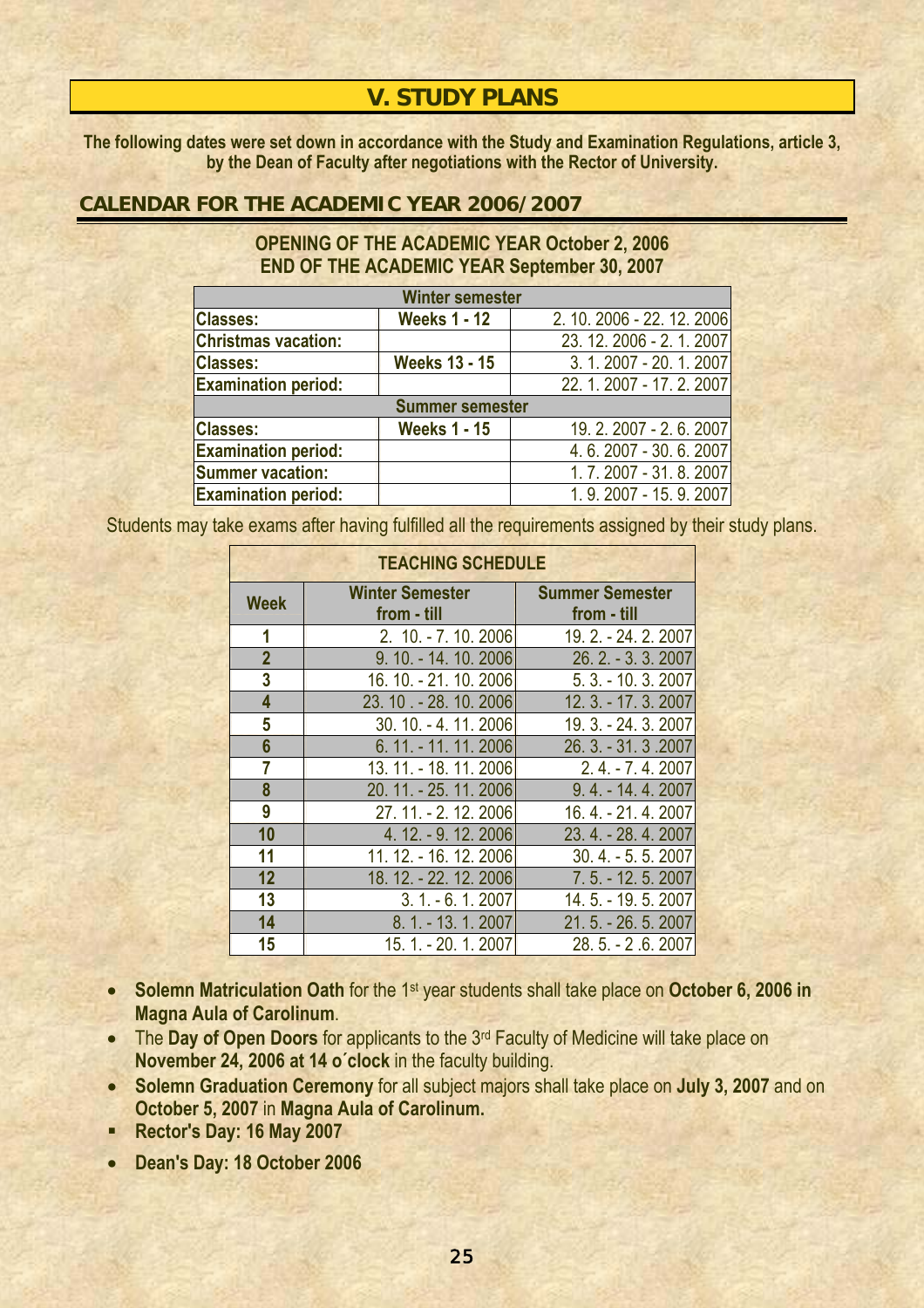# **MASTER´S PROGRAMME**

# **GENERAL MEDICINE (6-year study programme)**

# **CYCLE I – BASIC BIOMEDICAL SCIENCES**

# **YEAR I**

| <b>Subject Code</b>        | <b>Module/Courses</b>                                                               |                               | Semester - hours (total number) |                     |                |                 |  |
|----------------------------|-------------------------------------------------------------------------------------|-------------------------------|---------------------------------|---------------------|----------------|-----------------|--|
|                            | <b>Lecturer</b>                                                                     |                               | <b>Winter</b>                   |                     | <b>Summer</b>  |                 |  |
|                            | HCT=851 EC=60                                                                       |                               | L/IC                            | P/S/D               | L/IC           | P/S/D           |  |
| <b>COMPULSORY SUBJECTS</b> |                                                                                     |                               |                                 |                     |                |                 |  |
|                            | Module IA - total number of teaching hours 302, credits 22                          |                               |                                 |                     |                |                 |  |
| <b>CSFBXX41</b>            | <b>STRUCTURE AND FUNCTION OF HUMAN</b><br><b>BODY prof. Richard Rokyta</b>          | <b>Hours</b>                  | 37                              | <b>106 MC</b>       | 77             | <b>82 MC</b>    |  |
|                            |                                                                                     | <b>Credits</b>                |                                 | 9                   |                | 13              |  |
|                            | <b>Module Courses</b>                                                               |                               |                                 |                     |                |                 |  |
| <b>CSFBLS41</b>            | Locomotor system<br>prof. Josef Stingl                                              |                               | 33/4                            | 55/8/43             |                |                 |  |
| CSFBDK41                   | <b>Respiration. Blood and Body Fluids</b><br>doc. Eva Samcová                       |                               |                                 |                     | 18/4           | $20/-$          |  |
| <b>CSFBUS41</b>            | Urogenital system. Acido-basic balance.<br>doc. Eva Samcová                         |                               |                                 |                     | 19/4           | 22/6            |  |
| CSFBTV41                   | <b>Digestion and Resorption</b><br>doc. Eva Samcová                                 |                               |                                 |                     | 24/8           | 25/9            |  |
|                            | Module IB - total number of teaching hours 316, credits 23                          |                               |                                 |                     |                |                 |  |
| CCBGXX21                   | <b>CELL BIOLOGY AND GENETICS</b><br>prof. Richard Jelínek                           | <b>Hours</b><br><b>Credit</b> | 84                              | <b>115 MC</b><br>13 | 42             | 75 MC, E<br>10  |  |
|                            | <b>Module Courses</b>                                                               |                               |                                 |                     |                |                 |  |
| CCBGCH21                   | <b>Medical Chemistry and Biochemistry</b><br>doc. Eva Samcová                       |                               | 48                              | 42                  |                |                 |  |
| CCBGBM21                   | <b>Cell and Molecular Biology</b><br>doc. Jan Kovář                                 |                               | 18                              | 28                  | 10             | 18              |  |
| CCBGMI21                   | <b>Cell and Molecular Immunology</b><br><b>MUDr. Petr Kučera</b>                    |                               |                                 |                     | $\overline{4}$ | 12              |  |
| <b>CCBGSE21</b>            | <b>Structure of Cells and Tissues . General Embryology</b><br>prof. Richard Jelínek |                               | 18                              | 33                  |                |                 |  |
| CCBGOB21                   | <b>General Biology and Genetics</b><br>prof. Jiří Mejsnar                           |                               |                                 | 12                  | 28             | 45              |  |
|                            | Module IC - total number of teaching hours 53, credits 5                            |                               |                                 |                     |                |                 |  |
| <b>CBPIXX21</b>            | <b>BIOPHYSICS A INFORMATICS</b>                                                     | <b>Hours</b>                  |                                 | <b>24 MC</b>        |                | <b>29 MC, E</b> |  |
|                            | doc. Jozef Rosina                                                                   | <b>Credit</b>                 |                                 | $\overline{2}$      |                | 3               |  |
|                            | <b>Module Courses</b>                                                               |                               |                                 |                     |                |                 |  |
| <b>CBPILB21</b>            | <b>Medical Biophysics</b><br>doc. Jozef Rosina                                      |                               |                                 | 24                  |                | $6\overline{6}$ |  |
| CBPINM21                   | <b>Nuclear Medicine</b><br><b>MUDr. Otto Lang</b>                                   |                               |                                 |                     |                | 8               |  |
| <b>CBPIRA21</b>            | Radiology<br>doc. Jan Šprindrich                                                    |                               |                                 |                     |                | 10              |  |
| CBPIVI21                   | <b>Sources of Scientific Information</b><br>MUDr. Tomáš Kostrhun                    |                               |                                 |                     |                | $5\phantom{.0}$ |  |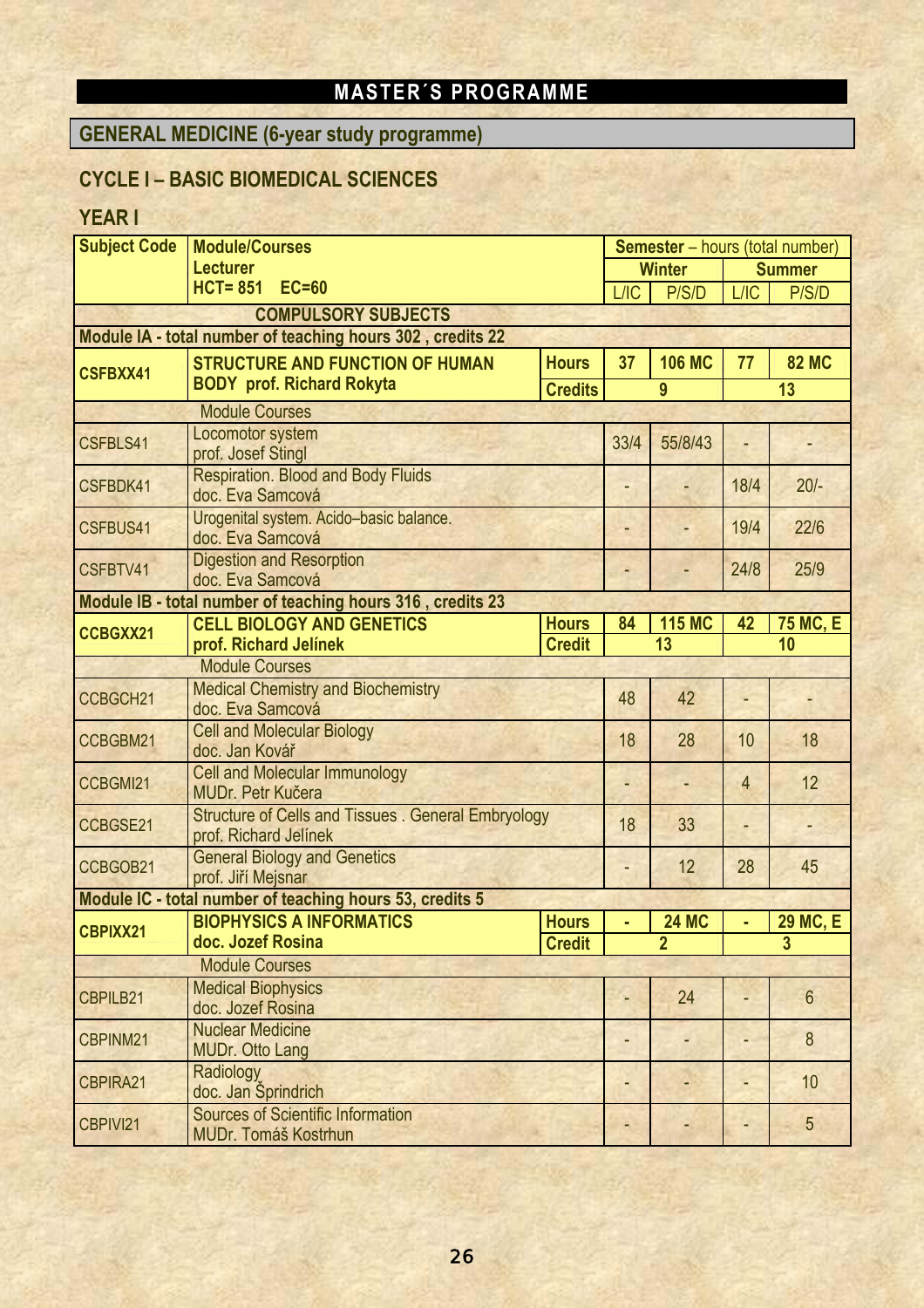| <b>Subject</b>          | <b>Module/Courses</b>                                                                |                | <b>Semester</b> - hours (total number) |              |                                               |                |  |
|-------------------------|--------------------------------------------------------------------------------------|----------------|----------------------------------------|--------------|-----------------------------------------------|----------------|--|
| <b>Code</b>             | <b>Lecturer</b>                                                                      |                | <b>Winter</b>                          |              | <b>Summer</b>                                 |                |  |
|                         |                                                                                      |                |                                        | P            |                                               | P              |  |
| <b>Module ID</b>        |                                                                                      |                |                                        |              | total number of teaching hours 120, credits 5 |                |  |
| <b>CSFBXX41</b>         | <b>NEEDS OF THE PATIENT</b>                                                          | <b>Hours</b>   | 25                                     | <b>35 MC</b> | 17                                            | <b>43 MC</b>   |  |
|                         | doc. Jiří Šimek                                                                      | <b>Credit</b>  |                                        | 3            |                                               | $\overline{2}$ |  |
|                         | <b>Module Courses</b>                                                                |                |                                        |              |                                               |                |  |
| CNPAPP41                | <b>First Aid</b><br>doc. Jan Pachl                                                   |                | 15                                     | 15           |                                               |                |  |
| CNPAPN41                | <b>Needs of Patients</b><br>PhDr. Marie Zvoníčková                                   |                | 10                                     | 20           | L,                                            |                |  |
| CNPAZO41                | <b>Basics of Nursing</b><br>Mgr. Hana Svobodová                                      |                |                                        |              | $\overline{2}$                                | 28             |  |
| CNPAHV41                | <b>Basic Humanities (Philosophy, Sociology)</b><br>MUDr. Lydie Fialová               |                |                                        |              | 15                                            | 15             |  |
| <b>SEPARATE COURSES</b> |                                                                                      | <b>Credit</b>  |                                        |              |                                               |                |  |
| CMTLXX21                | <b>Medical Terminology - Latin</b><br>doc. Jana Přívratská                           | $\overline{2}$ |                                        | 30 CC        |                                               | <b>30 CC E</b> |  |
| CMCLXX21                | <b>Czech Language</b><br>doc. Jana Přívratská                                        | $\mathbf{0}$   |                                        | <b>45 CC</b> |                                               | <b>45 CC</b>   |  |
|                         |                                                                                      |                | <b>ELECTIVE SUBJECTS</b>               |              |                                               |                |  |
| CWTCXX11                | <b>Winter Training Course</b><br>PaedDr. Bohumil Hněvkovský,<br>as. Bohuslav Příhoda | $\overline{3}$ | 8 days CC                              |              |                                               |                |  |
| CSTCXX11                | <b>Summer Training Course</b><br>PaedDr. Bohumil Hněvkovský,<br>as. Bohuslav Příhoda | 3              |                                        |              |                                               | 8 days CC      |  |
| CPHTXX61                | <b>Physical Training</b><br>PaedDr. Bohumil Hněvkovský,<br>as. Bohuslav Příhoda      | $\overline{3}$ |                                        | <b>30 CC</b> |                                               | <b>30 CC</b>   |  |
|                         | <b>Elective courses as offered by</b><br>faculty                                     | 3, 3           | <b>CC</b>                              |              | <b>CC</b>                                     |                |  |

N.B.: **HCT** = hours of contact teaching, **EC** = European credit, **L =** Lecture, **IC** = integrated conference, **P** = practical training, **S** = seminar, **D** = dissections, **MC** = module credit, **E** = exam, **CC** = course credit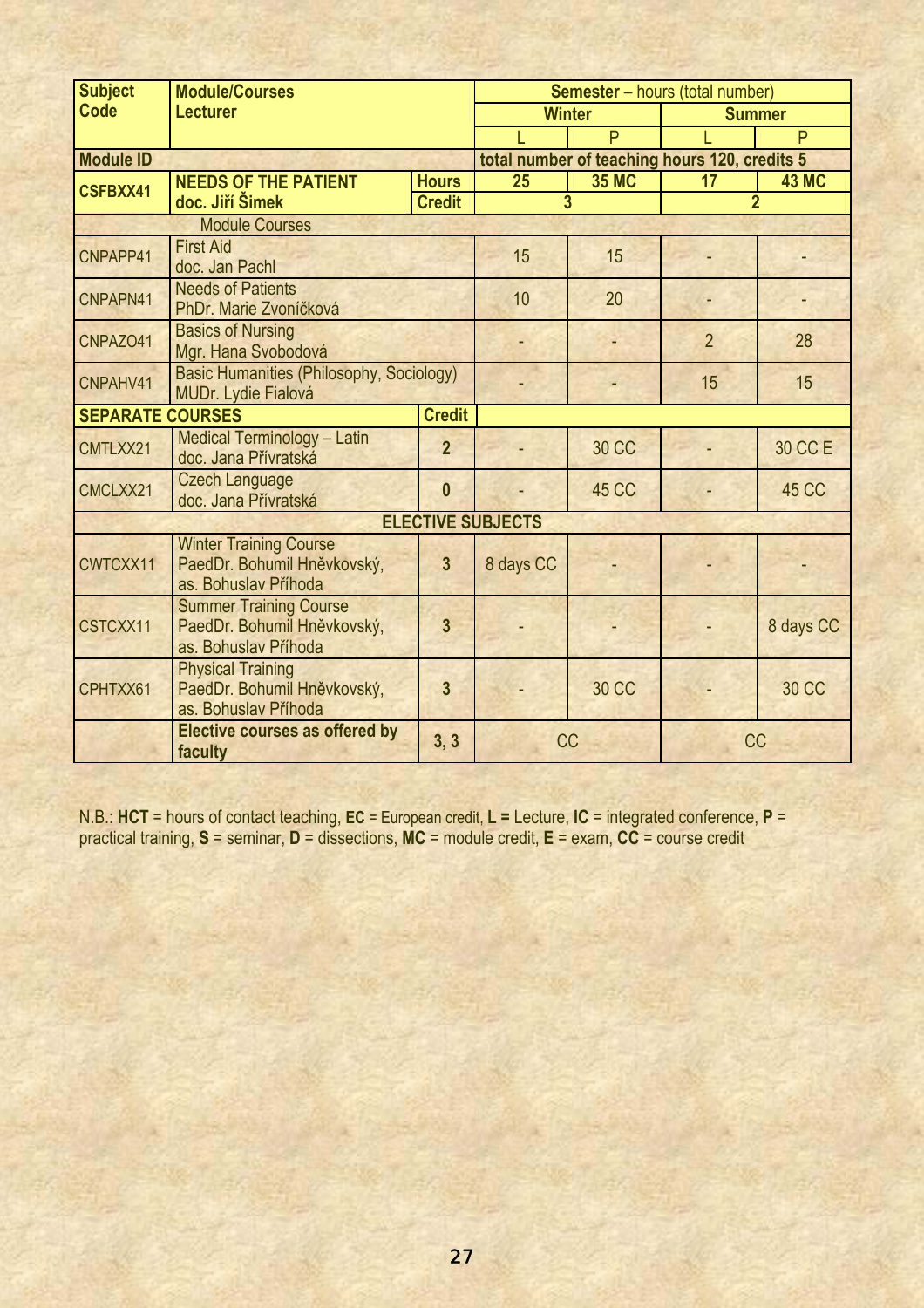| <b>Subject</b>          | <b>Module/ Course</b>                                                                      |                               |                |                   | Semester - hours (total number) |                 |
|-------------------------|--------------------------------------------------------------------------------------------|-------------------------------|----------------|-------------------|---------------------------------|-----------------|
| <b>Code</b>             | <b>Lecturer</b>                                                                            |                               |                | <b>Winter</b>     | <b>Summer</b>                   |                 |
|                         | <b>HCT=587</b><br>EC=60                                                                    |                               | <b>L/IC</b>    | <b>P/S/D</b>      | <b>L/IC</b>                     | <b>P/S/D</b>    |
|                         | <b>COMPULSORY SUBJECTS</b><br>Module IA - total number of teaching hours 310, credits 36   |                               |                |                   |                                 |                 |
|                         | <b>STRUCTURE AND FUNCTION OF</b>                                                           |                               |                |                   |                                 |                 |
| <b>CSFBXX42</b>         | <b>HUMAN BODY</b>                                                                          | <b>Hours</b>                  | 60             | <b>54 MC</b>      | 76                              | <b>120 MC,E</b> |
|                         | prof. Richard Rokyta                                                                       | <b>Credit</b>                 |                | 15                | 21                              |                 |
|                         | <b>Module Courses</b>                                                                      |                               |                |                   |                                 |                 |
| CSFBOS42                | <b>Circulatory and Immunity System</b><br>prof. Richard Jelínek                            |                               | 24/4           | 27/0              |                                 |                 |
| CSFBES42                | <b>Endocrine System</b><br>prof. Richard Jelinek                                           |                               | 28/4           | 21/6              | $-1$                            |                 |
| <b>CSFBNS42</b>         | Motoric Control and Nervous System I<br>prof. Richard Rokyta                               |                               |                |                   | 48/4                            | 41/9/45         |
| CSFBSO42                | <b>Nervous System II and Sensory Organs</b><br>prof. Richard Rokyta                        |                               |                |                   | 20/4                            | 16/9/           |
|                         | Module ID - total number of teaching hours 90, credits 8                                   |                               |                |                   |                                 |                 |
| <b>CNPAXX42</b>         | <b>NEEDS OF THE PATIENT doc.</b><br>Jiří Šimek                                             | <b>Hours</b><br><b>Credit</b> | 19             | <b>41 MC</b><br>4 | 4                               | 30 MC, E        |
|                         | <b>Module Courses</b>                                                                      |                               |                |                   |                                 |                 |
| CNPAHV42                | Basics of Humanities (Philosophy, Sociology)<br>MUDr. Lydie Fialová                        |                               | 15             | 15                |                                 |                 |
| CNPAKO42                | Communication - PhDr. Marie Zvoníčková                                                     |                               |                |                   |                                 | 30              |
| CNPAZO42                | Basics of Nursing - Mgr. Hana Svobodová                                                    |                               | $\overline{4}$ | 26                |                                 |                 |
|                         | Module IE - total number of teaching hours 67, credits 7                                   |                               |                |                   |                                 |                 |
| <b>CMEDXX12</b>         | <b>METHODOLOGY</b><br>prof. Jiří Kožený                                                    | <b>Hours</b><br><b>Credit</b> | ٠              | 67 MC, E<br>7     | ×,                              | ٠               |
|                         | <b>Module Courses</b>                                                                      |                               |                |                   |                                 |                 |
| CMEDVM12                | <b>Basic Scientific Methodology</b><br>prof. Jiří Kožený                                   |                               |                | 16                |                                 |                 |
| CMEDBS12                | Biostatistics - RNDr. Bohumír Procházka                                                    |                               |                | 20                |                                 |                 |
| CMEDEP12                | Epidemiology - doc. Alexander M. Čelko                                                     |                               |                | 15                |                                 |                 |
| CMEDIK12                | <b>Identification, Assessment and Management</b><br>of Health Risks - prof. Miroslav Cikrt |                               |                | 16                |                                 |                 |
| <b>SEPARATE COURSES</b> |                                                                                            | <b>Credit</b>                 |                |                   |                                 |                 |
| CNSPXX12                | <b>Summer Practice in Nursing</b><br>Mgr. Hana Svobodová                                   | $\overline{9}$                |                |                   | 3 weeks<br>(120hours CC)        |                 |
| CPHTXX62                | <b>Physical Training</b><br>PaedDr. B. Hněvkovský, as. B. Příhoda                          | $\mathbf{0}$                  |                | <b>30 CC</b>      |                                 | 30 CC           |
| CMCLXX22                | <b>Czech Language</b><br>doc. Jana Přívratská                                              | $\mathbf{0}$                  |                | <b>60 CC</b>      |                                 | 60 CC E         |
|                         | <b>ELECTIVE SUBJECTS</b>                                                                   |                               |                |                   |                                 |                 |
| CWTCXX11                | Winter Training Course PaedDr. B.<br>Hněvkovský, as. B. Příhoda                            | $\overline{2}$                | 8 days CC      |                   |                                 |                 |
| CSTCXX11                | <b>Summer Training Course</b><br>PaedDr. B. Hněvkovský, as. B.<br>Příhoda                  | $\overline{2}$                |                |                   |                                 | 8 days CC       |

**YEAR II** 

N.B.: **HCT** = hours of contact teaching, **EC** = European credit, **L =** Lecture, **IC** = integrated conference, **P** = practical training, **S** = seminar, **D** = dissections, **MC** = module credit, **E** = exam, **CC** = course credit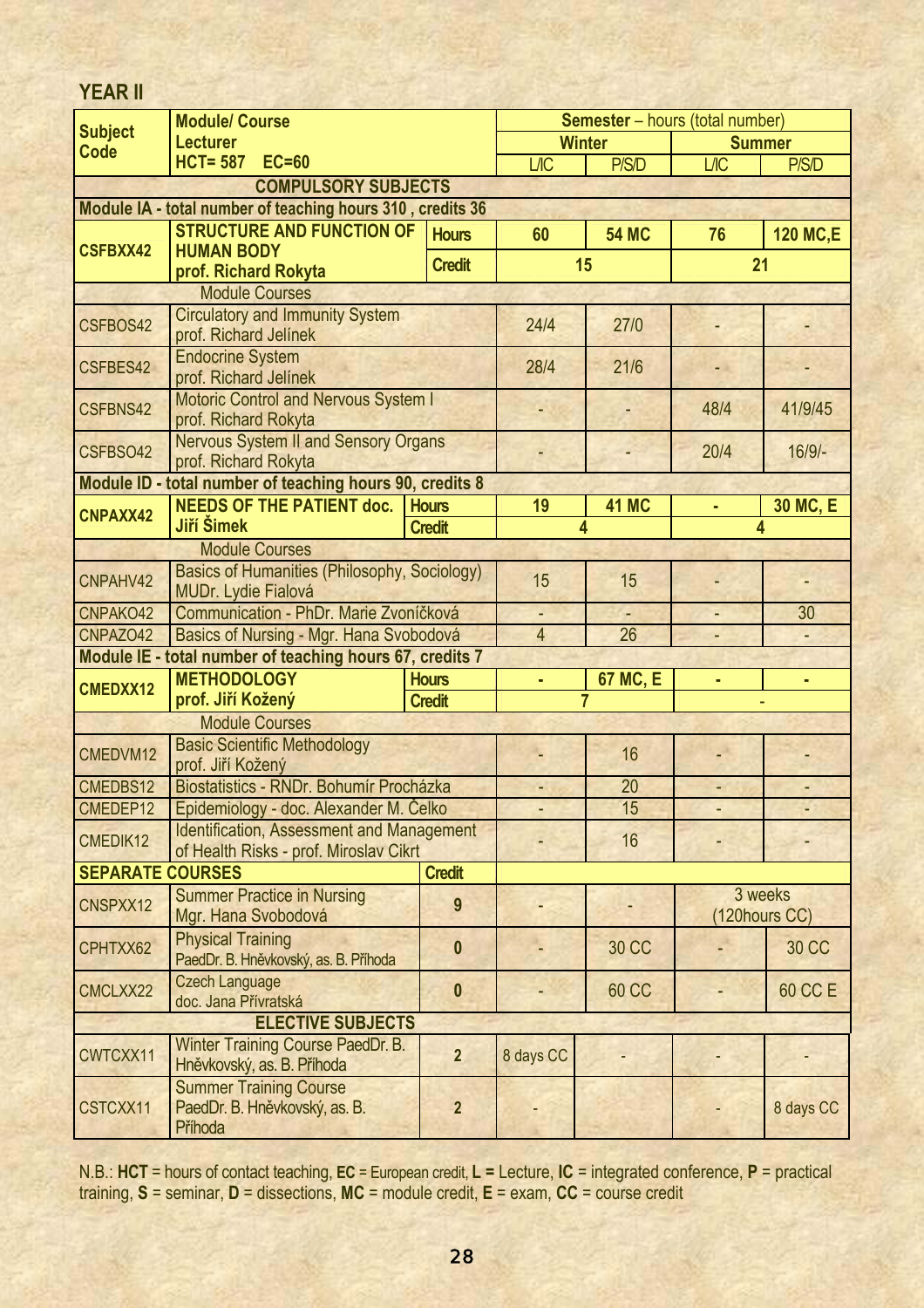# **CYCLE II – PRINCIPLES OF CLINICAL MEDICINE**

# **YEAR III**

|                               | <b>Module/ Course</b>                                       |               |     | <b>Semester</b> - hours (total number) |                |               |
|-------------------------------|-------------------------------------------------------------|---------------|-----|----------------------------------------|----------------|---------------|
| <b>Subject</b><br><b>Code</b> | <b>Lecturer</b>                                             |               |     | <b>Winter</b>                          |                | <b>Summer</b> |
|                               | HCT= 1075 EC=60                                             |               |     | P                                      |                | P             |
|                               | <b>COMPULSORY SUBJECTS</b>                                  |               |     |                                        |                |               |
|                               | Module IIA - Total number of teaching hours 430, credits 29 |               |     |                                        |                |               |
|                               | <b>THEORETICAL FOUNDATIONS OF</b>                           | <b>Hours</b>  | 150 | <b>175 MC E</b>                        | 105            |               |
| CTBSXX13                      | <b>CLINICAL MEDICINE</b>                                    |               | 22  |                                        | $\overline{7}$ |               |
|                               | doc. Vlasta Rychterová<br><b>Module Courses</b>             |               |     |                                        |                |               |
|                               | <b>General Pathology</b>                                    |               |     |                                        |                |               |
| CTBSOP13                      | prof. Václav Mandys, doc. Vlasta Rychterová                 |               | 57  | 60                                     | 60             |               |
|                               | <b>Pathological Physiology</b>                              |               |     |                                        |                |               |
| CTBSPF13                      | doc. Jan Mareš                                              |               | 27  | 45                                     | 45             |               |
| CTBSMB13                      | Microbiology                                                |               | 27  | 45                                     |                |               |
|                               | doc. Marek Bednář                                           |               |     |                                        |                |               |
| CTBSGP13                      | <b>Genetic Disorders</b>                                    |               | 12  |                                        |                |               |
|                               | <b>MUDr. Marie Černá</b><br>Immunopathology                 |               |     |                                        |                |               |
| CTBSIP13                      | <b>MUDr. Petr Kučera</b>                                    |               | 12  | $\overline{4}$                         |                |               |
|                               | <b>General Pharmacology</b>                                 |               |     |                                        |                |               |
| CTBSOF13                      | prof. Miloslav Kršiak                                       |               | 15  | 21                                     |                |               |
|                               | Module IIB - Total number of teaching hours 240, credits 15 |               |     |                                        |                |               |
| <b>CMPRXX23</b>               | <b>CLINICAL PROPAEDEUTICS</b>                               | <b>Hours</b>  | ٠   | <b>107 MC</b>                          | ٠              | 133 MC, E     |
|                               |                                                             |               |     |                                        |                |               |
|                               | Doc. Jana Málková                                           | <b>Credit</b> |     | 5                                      |                | 10            |
|                               | <b>Module Courses</b>                                       |               |     |                                        |                |               |
| <b>CMPRVL23</b>               | <b>Internal Medicine</b>                                    |               |     | 72                                     |                |               |
|                               | doc. Jana Málková                                           |               |     |                                        |                |               |
| <b>CMPRCH23</b>               | <b>Surgery</b>                                              |               |     | 35                                     |                |               |
|                               | doc. Jaroslava Hrivnáková                                   |               |     |                                        |                |               |
| <b>CMPRNE23</b>               | Neurology<br>doc. Valja Kellerová                           |               |     |                                        |                | 20            |
|                               | Dermatovenerology                                           |               |     |                                        |                |               |
| <b>CMPRKL23</b>               | prof. Petr Arenberger                                       |               |     |                                        |                | 11            |
| <b>CMPROR23</b>               | Ear, Nose, Throat                                           |               |     |                                        |                | 15            |
|                               | <b>MUDr. Azita Gebauerová</b>                               |               |     |                                        |                |               |
| <b>CMPROL23</b>               | Ophthalmology                                               |               |     |                                        |                | 10            |
|                               | MUDr. Jara Hornová                                          |               |     |                                        |                |               |
| CMPRGN23                      | Gynaecology                                                 |               |     |                                        |                | 20            |
|                               | MUDr. Jiří Popelka<br><b>Psychiatry</b>                     |               |     |                                        |                |               |
| <b>CMPRPS23</b>               | <b>MUDr. Lucie Motlová</b>                                  |               |     |                                        |                | 14            |
|                               | <b>Paediatrics</b>                                          |               |     |                                        |                |               |
| CMPRPE23                      | <b>MUDr. Felix Votava</b>                                   |               |     |                                        |                | 27            |
| CMPRST23                      | Stomatology<br>doc. Eva Gojišová                            |               |     |                                        |                | 16            |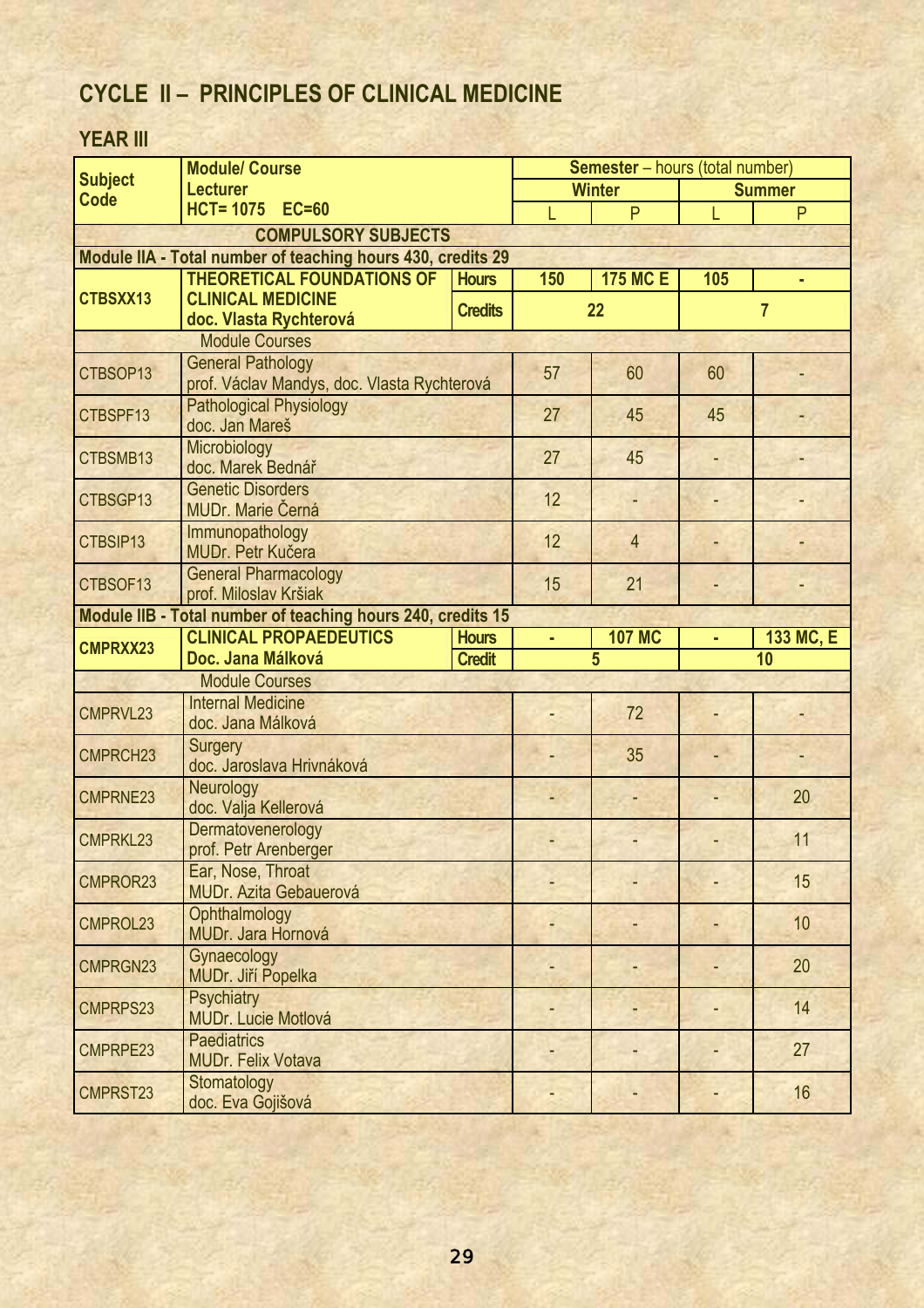|                 |                                                                              |               |                           | <b>Semester</b> - hours (total number) |                           |            |                          |  |
|-----------------|------------------------------------------------------------------------------|---------------|---------------------------|----------------------------------------|---------------------------|------------|--------------------------|--|
| <b>Subject</b>  | <b>Module/ Course</b>                                                        |               | <b>Summer</b>             |                                        |                           |            |                          |  |
| <b>Code</b>     | <b>Lecturer</b>                                                              |               | <b>Credits</b>            |                                        | <b>Seminars, practice</b> |            |                          |  |
|                 |                                                                              |               |                           | total                                  | <b>PMC</b>                | <b>PAT</b> | <b>PTH</b>               |  |
|                 | Module IIC - Total number of teaching hours 300, credits 10                  |               |                           |                                        |                           |            |                          |  |
| <b>CMCPXX33</b> | <b>BASIC CLINICAL PROBLEMS</b>                                               | <b>Hours</b>  | 10                        | <b>300 MC</b>                          | 33                        | 19         | 25                       |  |
|                 | prof. Jiří Horák                                                             | <b>Credit</b> |                           |                                        | 10                        |            |                          |  |
|                 | <b>Module Courses</b>                                                        |               |                           |                                        |                           |            |                          |  |
| <b>CMCP0133</b> | 1. Infectious and Febrile Conditions<br>doc. Marek Bednář, doc. Jiří Beneš   |               | 3                         | 90                                     | 10                        |            | $\overline{3}$           |  |
| <b>CMCP0233</b> | 2. Pain - doc. Anna Yamamotová,<br>prof. Richard Rokyta                      |               |                           | 30                                     | 8                         |            |                          |  |
| <b>CMCP0833</b> | 3. Disorders of Renal Function and Edema<br>MUDr. Jiří Žabka                 |               | $\overline{2}$            | 60                                     | $6\overline{6}$           | 5          | $6\overline{6}$          |  |
| <b>CMCP0933</b> | 4. Bleeding - doc. Milan Kment                                               |               |                           | 30                                     | $\mathbf 1$               | 4          | $\overline{\mathcal{L}}$ |  |
| <b>CMCP1133</b> | 5. Endocrine and Metabolic Diseases<br>prof. Michal Anděl, MUDr. Pavel Kraml |               | $\boldsymbol{\mathsf{p}}$ | 60                                     | $6\overline{6}$           | 4          | 5                        |  |
| <b>CMCP1233</b> | <b>6. Locomotion Disorders</b><br>prof. Jan Bartoníček, doc. Valér Džupa     |               |                           | 30                                     | $\overline{2}$            | 6          | 9                        |  |

| <b>Subject</b> | Module /                                                       | <b>Semester</b> – hours (total number) |               |               |    |  |
|----------------|----------------------------------------------------------------|----------------------------------------|---------------|---------------|----|--|
| Code           | <b>Course Lecturer</b>                                         |                                        | <b>Winter</b> | <b>Summer</b> |    |  |
|                | Module IID - Total number of teaching hours 60, credits 4      |                                        |               |               |    |  |
|                | <b>Compulsory optional courses *</b><br>doc. Hana Provazníková | 4                                      | CC.           | 60            | CC |  |
| <b>or</b>      | <b>Student research activity **</b><br>prof. Richard Jelínek   | 4                                      |               |               |    |  |

|                               |                                                                                      |                  |                     |               | <b>Semester</b> - hours (total number) |                |  |
|-------------------------------|--------------------------------------------------------------------------------------|------------------|---------------------|---------------|----------------------------------------|----------------|--|
| <b>Subject</b><br><b>Code</b> | <b>Module / Course Lecturer</b>                                                      |                  |                     | <b>Winter</b> | <b>Summer</b>                          |                |  |
|                               |                                                                                      |                  |                     | P             |                                        | P              |  |
| <b>SEPARATE COURSES</b>       |                                                                                      | <b>Credit</b>    |                     |               |                                        |                |  |
| CMCLXX23                      | Czech Language -<br><b>Communication with Patients</b><br>doc. Jana Přívratská       | $\overline{2}$   |                     | <b>30 CC</b>  |                                        | <b>30 CC E</b> |  |
|                               | <b>ELECTIVE SUBJECTS</b>                                                             |                  |                     |               |                                        |                |  |
| CWTCXX11                      | <b>Winter Training Course PaedDr.</b><br>Bohumil Hněvkovský,<br>as. Bohuslav Příhoda | $\boldsymbol{0}$ | 8 days<br><b>CC</b> |               |                                        |                |  |
| CSTCXX11                      | <b>Summer Training Course</b><br>PaedDr. Bohumil Hněvkovský,<br>as. Bohuslav Příhoda | $\boldsymbol{0}$ |                     |               |                                        | 8 days CC      |  |
| CPHTXX63                      | <b>Physical Training</b><br>PaedDr. Bohumil Hněvkovský,<br>as. Bohuslav Příhoda      | $\bf{0}$         |                     | 30 CC         |                                        | 30 CC          |  |

\* A student enrols to courses according to one´s choice; the total number of 150 hours in compulsory optional courses refers to the whole Cycle II

\*\* A credit is awarded after course work defence at the student scientific conference.

N.B.: **HCT** = hours of contact teaching, **EC** = European credit, **L =** Lecture, **P** = practical training/seminar, **MC** = module credit, **E** = exam, **CC** = course credit, **PMC** = pharmacology, **PAT** = pathology, **PTH** = pathological physiology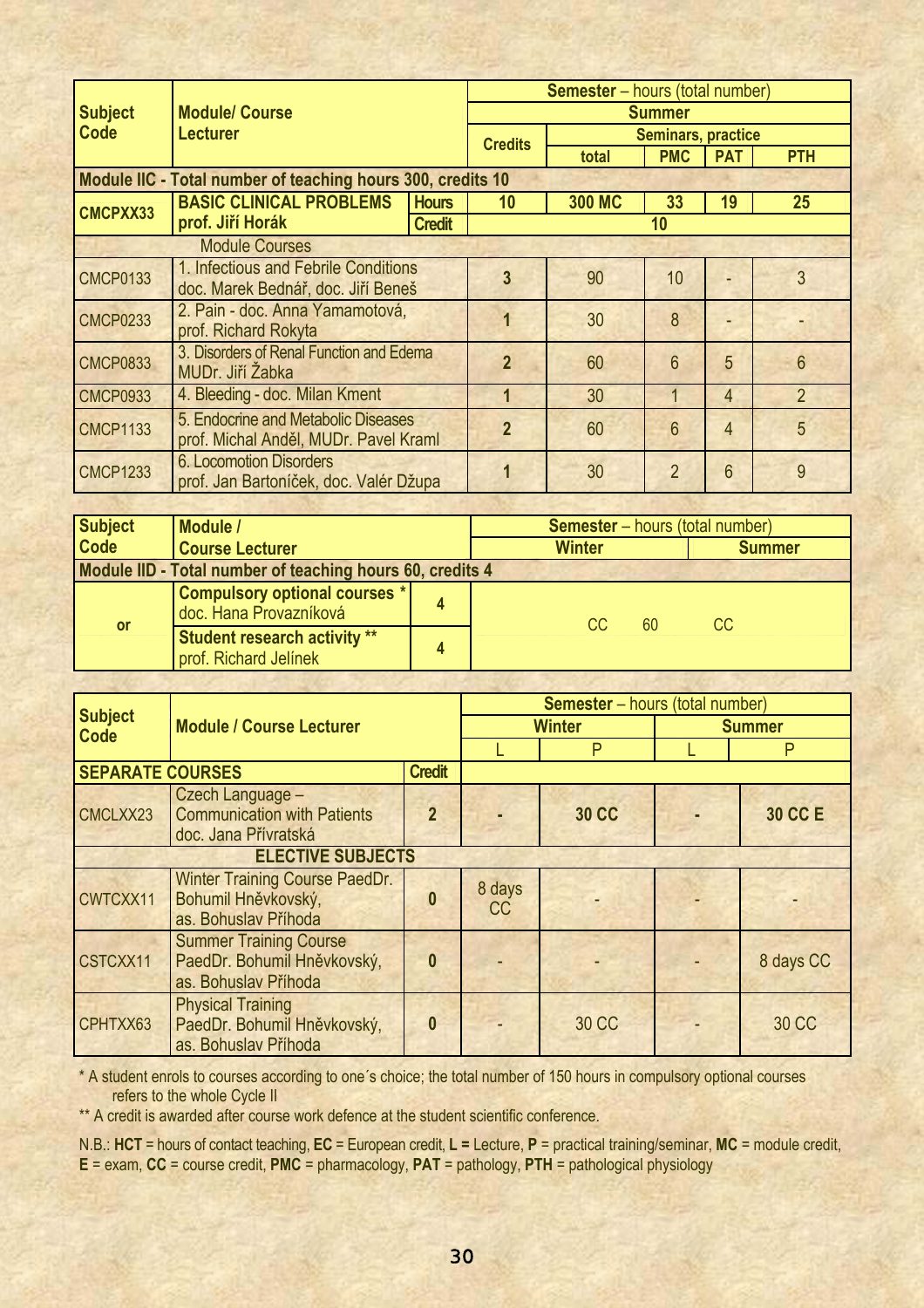| <b>YEAR IV</b>  |                                                                                                 |                |                         |                  |                           |                |                |                                        |                           |                |                |
|-----------------|-------------------------------------------------------------------------------------------------|----------------|-------------------------|------------------|---------------------------|----------------|----------------|----------------------------------------|---------------------------|----------------|----------------|
|                 | <b>Module/ Course</b>                                                                           |                |                         |                  |                           |                |                | <b>Semester</b> - hours (total number) |                           |                |                |
| <b>Subject</b>  | <b>Lecturer</b>                                                                                 |                |                         | <b>Winter</b>    |                           |                |                | <b>Summer</b>                          |                           |                |                |
| <b>Code</b>     | $HCT = 1190 EC = 60$                                                                            |                | <b>Credits</b>          |                  | <b>Seminars, practice</b> |                |                |                                        | <b>Seminars, practice</b> |                |                |
|                 |                                                                                                 |                |                         | total            | <b>PMC</b>                | <b>PAT PTH</b> |                | <b>TOTAL</b>                           | <b>PMC</b>                | <b>PAT</b>     | <b>PTH</b>     |
|                 | <b>COMPULSORY SUBJECTS</b>                                                                      |                |                         |                  |                           |                |                |                                        |                           |                |                |
|                 | Module IIC - total number of teaching hours 840, credits 43                                     |                |                         |                  |                           |                |                |                                        |                           |                |                |
| <b>CMCPXX34</b> | <b>BASIC CLINICAL</b><br><b>PROBLEMS</b>                                                        | <b>Hours</b>   |                         | 390<br><b>MC</b> | 39                        | 32             | 28             | 450<br><b>MCE</b>                      | 12                        | 24             | $\overline{2}$ |
|                 | prof. Jiří Horák                                                                                | <b>Credits</b> |                         |                  | 20                        |                |                |                                        | 23                        |                |                |
|                 | <b>Module Courses</b>                                                                           |                |                         |                  |                           |                |                |                                        |                           |                |                |
| <b>CMCP0334</b> | 3. Disorders of Nervous System<br>prof. Pavel Kalvach                                           |                | $\overline{3}$          | 60               | $\overline{7}$            | $6\phantom{1}$ | 11             |                                        |                           |                |                |
| <b>CMCP0434</b> | 4. Mental Disorders<br>doc. Jiří Horáček                                                        |                | 4                       | 90               | 10                        |                |                |                                        |                           |                |                |
| <b>CMCP0534</b> | 5. Dyspnoea and Chest Pain<br>prof. Petr Widimský                                               |                | 5                       | 120              | 12                        | 12             | 14             |                                        |                           |                |                |
| <b>CMCP0634</b> | 6. GIT and Abdominal Complaints<br>prof. Jiří Horák                                             |                | 5                       | 120              | 10                        | 14             | $\overline{3}$ |                                        |                           |                |                |
| <b>CMCP1034</b> | 10. Cutaneous Changes<br>prof. Petr Arenberger                                                  |                | $\overline{2}$          |                  |                           |                |                | 30                                     | $\mathbf{1}$              | $\overline{2}$ |                |
| <b>CMCP0734</b> | 7. Tumours<br><b>MUDr. Martina Kubecová</b>                                                     |                | $\overline{3}$          |                  |                           |                |                | 60                                     | $\overline{3}$            | 12             |                |
| <b>CMCP1334</b> | 13. Sensoric Disorders doc. Aleš<br>Hahn, prof. Pavel Kuchynka                                  |                | $\overline{3}$          |                  | ٠                         |                | L,             | 60                                     | $\overline{2}$            |                |                |
| <b>CMCP1434</b> | 14. Failure of Vital Functions<br>doc. Jan Pachl                                                |                | $\overline{\mathbf{4}}$ |                  | ٠                         |                |                | 90                                     | $\overline{2}$            |                |                |
| <b>CMCP1534</b> | 15. Trauma<br>doc. František Vyhnánek                                                           |                | $\overline{3}$          |                  | ٠                         |                | ٠              | 60                                     | $\overline{2}$            |                | $\overline{2}$ |
| <b>CMCP1634</b> | 16. Disorders of Reproduction and Fetal<br><b>Development</b><br>doc. Bohuslav Svoboda          |                | $\overline{3}$          |                  |                           |                |                | 60                                     | $\overline{2}$            | 10             |                |
| <b>CMCP1734</b> | 17. Disorders of Growth and<br><b>Development in Postnatal Period</b><br>MUDr. Daniela Palyzová |                | $\overline{3}$          | 60               |                           |                |                |                                        |                           |                |                |
| <b>CMCP1834</b> | 18. Ethical Problems in Today's<br><b>Medicine</b><br>doc. Jiří Šimek                           |                | $\overline{\mathbf{3}}$ |                  |                           |                | ٠              | 60                                     |                           |                |                |
| <b>CMCP1934</b> | 19. Disorders of Immunity<br><b>MUDr. Petr Kučera</b>                                           |                | $\overline{2}$          |                  |                           |                |                | 30                                     |                           |                |                |

| <b>Subject</b> | Module / Course Lecturer                                     |   |               | <b>Semester</b> – hours (total number) |
|----------------|--------------------------------------------------------------|---|---------------|----------------------------------------|
| Code           |                                                              |   | <b>Winter</b> | <b>Summer</b>                          |
|                | Module IID - Total number of teaching hours 90, credits 4    |   |               |                                        |
|                | Compulsory optional courses *<br>doc. Hana Provazníková      | 4 |               |                                        |
| or             | <b>Student research activity **</b><br>prof. Richard Jelínek | 4 | CC.           | 90<br>CC.                              |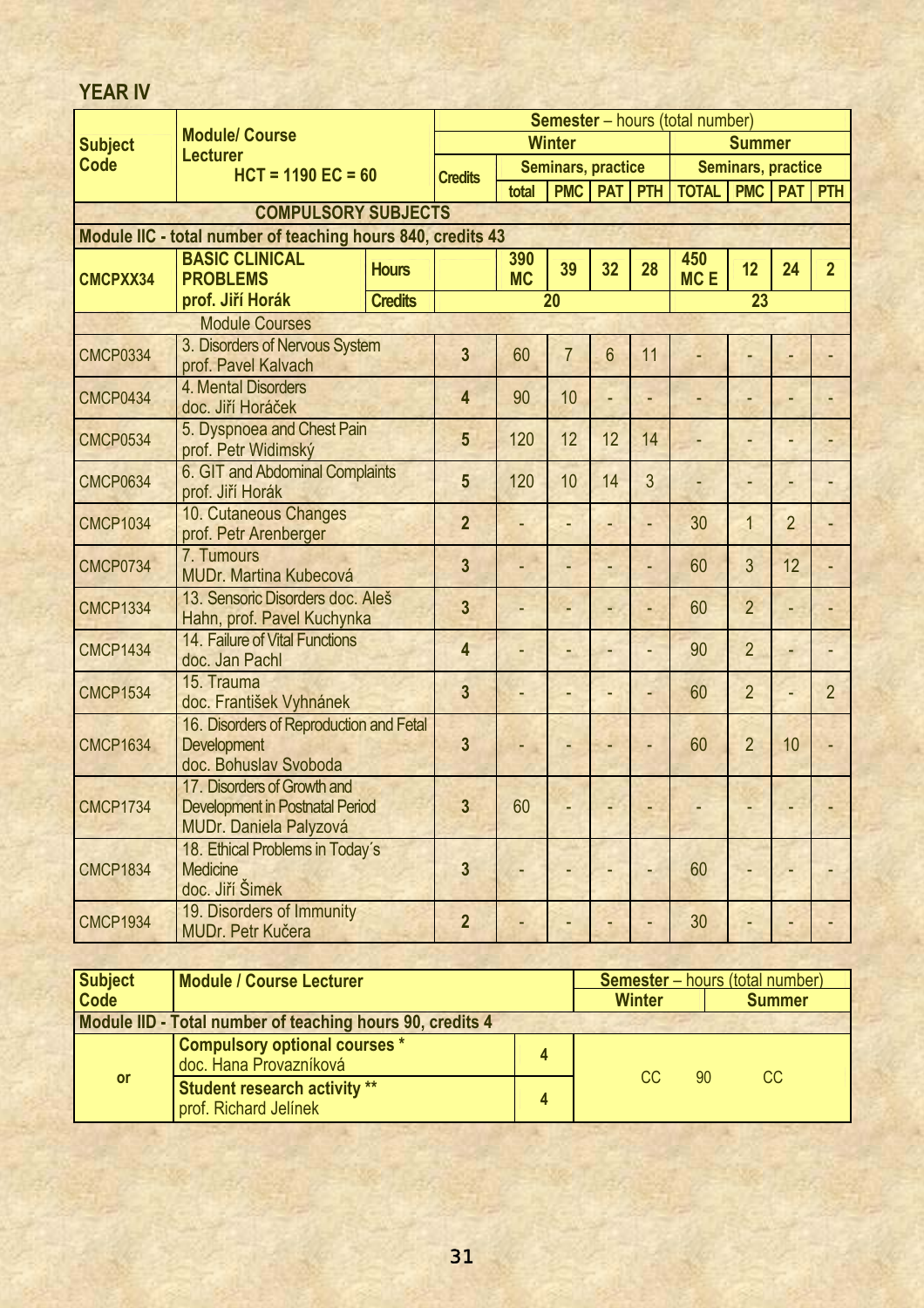|                               |                                                                                                                   |               |           | <b>Semester</b> - hours (total number) |               |                 |  |
|-------------------------------|-------------------------------------------------------------------------------------------------------------------|---------------|-----------|----------------------------------------|---------------|-----------------|--|
| <b>Subject</b><br><b>Code</b> | <b>Module/ Course Lecturer</b>                                                                                    |               |           | <b>Winter</b>                          | <b>Summer</b> |                 |  |
|                               |                                                                                                                   |               |           | P                                      |               | P               |  |
| <b>SEPARATE COURSES</b>       |                                                                                                                   | <b>Credit</b> |           |                                        |               |                 |  |
| CMCPPA34                      | Pathology*** and Pathologic Physiology<br>prof. Václav Mandys, doc. Jan Mareš                                     | $\bf{0}$      |           |                                        |               | CC <sub>E</sub> |  |
| CMCPFA34                      | Pharmacology ***<br>prof. Miloslav Kršiak                                                                         | $\bf{0}$      |           |                                        |               | CC <sub>E</sub> |  |
| <b>CMCPLP4</b>                | <b>Medical Psychology and</b><br>Pathopsychology<br>prof. Jiří Kožený, Mgr. Katarína<br>Durecová, dr. Karel Bláha | 3             | 15        | <b>15 CC</b>                           | 6             | <b>12 CC</b>    |  |
| CINPXX14                      | <b>Summer Practice in Internal Medicine</b><br>MUDr. Jolana Rambousková                                           | 6             |           | 3 weeks (120 hours) CC                 |               |                 |  |
| CCIPXX14                      | <b>Summer Practice in Surgery</b><br>MUDr. Jolana Rambousková                                                     | 4             |           | 2 weeks (80 hours) CC                  |               |                 |  |
|                               | <b>ELECTIVE SUBJECTS</b>                                                                                          |               |           |                                        |               |                 |  |
| CWTCXX11                      | <b>Winter Training Course</b><br>PaedDr. Bohumil Hněvkovský,<br>as. Bohuslav Příhoda                              | $\bf{0}$      |           | 8 days CC                              |               |                 |  |
| CSTCXX11                      | <b>Summer Training Course</b><br>PaedDr. Bohumil Hněvkovský,<br>as. Bohuslav Příhoda                              | $\bf{0}$      | 8 days CC |                                        |               |                 |  |
| CPHTXX24                      | <b>Physical Training</b><br>PaedDr. Bohumil Hněvkovský,<br>as. Bohuslav Příhoda                                   | 0             |           | <b>30 CC</b>                           |               | <b>30 CC</b>    |  |

N.B.: **HCT** = hours of contact teaching, **EC** = European credit, **L =** Lecture, **P** = practical training/seminar, **MC** = module credit, **E** = exam, **CC** = course credit, **PMC** = pharmacology, **PAT** = pathology, **PTH** = pathologic physiology

\* A student enrols to courses according to one´s choice; the total number of 150 hours in compulsory optional courses refers to the whole Cycle II

\*\* A credit is awarded after course work defence at the student scientific conference.

\*\*\* Instruction in Pathology and Pharmacology is part and parcel of integrated courses in module II C, however, these two subjects have separate examinations.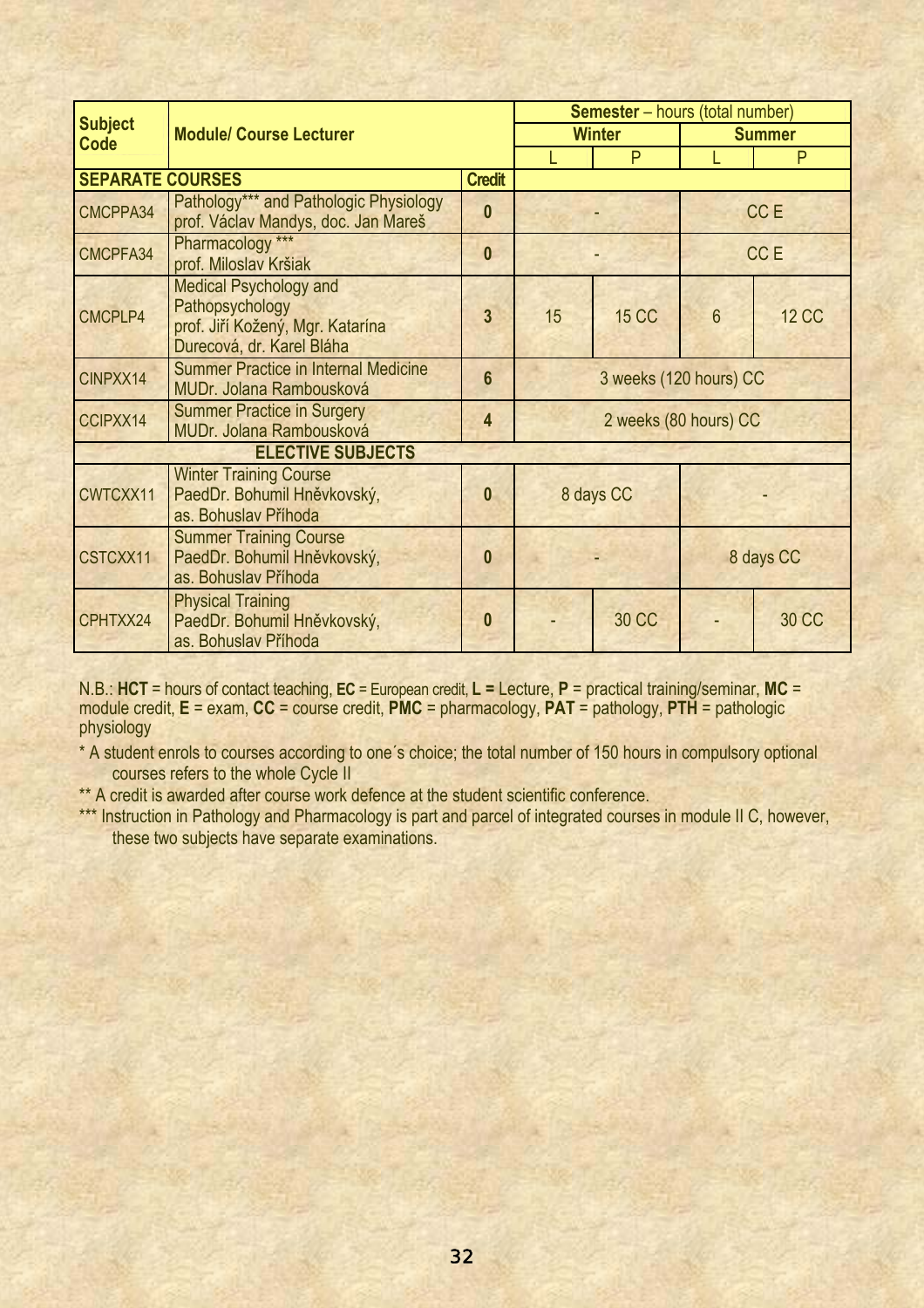# **CYCLE III – CLINICAL PREPARATION**

# **YEAR V**

|                 |                                                    |                                         | <b>Semester</b> – hours |                                |
|-----------------|----------------------------------------------------|-----------------------------------------|-------------------------|--------------------------------|
| <b>Subject</b>  | <b>Module/ Course</b>                              | <b>Lecturer</b>                         | <b>Credit</b>           | (total number)                 |
| <b>Code</b>     | $HCT = 922$ EC= 60                                 |                                         |                         | <b>Winter</b><br><b>Summer</b> |
|                 |                                                    |                                         |                         | <b>CSP</b><br><b>CSP</b>       |
|                 | <b>COMPULSORY SUBJECTS</b>                         |                                         |                         |                                |
|                 | <b>MIM - Module of Internal</b>                    | <b>Coordinator</b>                      | 12                      | $HCT = 190$                    |
|                 | <b>Medicine</b>                                    | prof. Michal Anděl                      |                         |                                |
|                 |                                                    | prof. Michal Anděl, prof. Pavel Gregor, |                         |                                |
| CINTXX45        | Internal Medicine (C)                              | prof. Jiří Horák, doc. Miroslav Bulvas, | 9                       | <b>70 CC E</b><br><b>70 CC</b> |
|                 |                                                    | doc. Milan Kment                        |                         |                                |
| CKBCXX15        | <b>Clinical Biochemistry (C)</b>                   | doc. Petr Čechák                        | $\overline{1}$          | <b>20 CC</b>                   |
| CRNKXX15        | Radiology and Nuclear<br>Medicine (C)              | doc. Jan Šprindrich                     | $\overline{2}$          | <b>30 CC</b>                   |
|                 | MS - Module of Surgery                             | <b>Coordinator</b>                      | $6\phantom{1}6$         | $HCT = 87$                     |
|                 |                                                    | doc. Jan Fanta                          |                         |                                |
| CCIRXX45        | Surgery (C)                                        | doc. Jan Fanta                          | $\overline{2}$          | 30 CC                          |
| CORTXX45        | Orthopaedics (C)                                   | prof. Jan Bartoníček                    | 3                       | <b>45 CC</b>                   |
| CSTOXX15        | Stomatology - Maxillo-facial<br>Surgery (C)        | doc. Eva Gojišová                       | $\mathbf{1}$            | <b>12 CC</b>                   |
|                 | <b>MNS - Module of Neuro-</b>                      | <b>Coordinator</b>                      |                         | <b>Part of SE</b>              |
|                 | <b>behavioral Sciences **</b>                      | prof. Cyril Höschl                      | $6\phantom{1}$          | $HCT = 90$                     |
| <b>CNBENE25</b> | Neurology (C)                                      | prof. Pavel Kalvach                     | 3                       | <b>40 CC</b>                   |
| CNBEPS25        | Psychiatry (C)                                     | prof. Cyril Höschl                      | $\overline{3}$          | <b>50 CC</b>                   |
|                 | MGO - Module of                                    | <b>Coordinator</b>                      |                         |                                |
|                 | <b>Gynaecology and Obstetrics</b>                  | doc. Bohuslav Svoboda                   | $\overline{7}$          | $HCT = 130$                    |
| CGYOXX35        | <b>Gynaecology and Obstetrics</b><br>(C)           | doc. Bohuslav Svoboda                   | $\overline{3}$          | <b>50 CC</b>                   |
|                 | <b>Summer Practice in</b>                          |                                         |                         | 2 weeks                        |
| CGOPXX15        | <b>Gynaecology and Obstetrics</b>                  | <b>MUDr. Marie Bendová</b>              | $\overline{4}$          | $(80$ hours)                   |
|                 | (C)                                                |                                         |                         | <b>CC</b>                      |
|                 | MP- Module of Paediatrics                          | <b>Coordinator</b>                      | 4                       | $HCT = 60$                     |
|                 | CPADXX35 Paediatrics (C)                           |                                         | $\mathbf{3}$            | <b>50 CC</b>                   |
| CCGEXX15        | <b>Clinical Genetics (C)</b>                       | <b>MUDr. Martina Langová</b>            | 1                       | <b>10 CC</b>                   |
|                 | <b>SC - Separate Courses</b>                       | $HCT = 335$                             | 20                      |                                |
| CITRXX25        | <b>Infection and Geographic</b><br><b>Medicine</b> | doc. Jiří Beneš                         | 3                       | <b>50 CC E</b>                 |
| COTOXX25        | Otorhinolaryngology                                | doc. Aleš Hahn                          | $\overline{3}$          | 50 CC E                        |
| COFTXX25        | Ophthalmology                                      | prof. Pavel Kuchynka                    | $\mathbf{3}$            | <b>50 CC E</b>                 |
| CEMEXX25        | <b>Critical Care</b>                               | doc. Jan Pachl                          | $\overline{2}$          | 30 CC E                        |
| CDEVXX25        | Dermatovenerology                                  | prof. Petr Arenberger                   | $\overline{3}$          | <b>45 CC E</b>                 |
| CFORXX25        | <b>Forensic Medicine</b>                           | MUDr. Jiří Hladík                       | $\overline{2}$          | 30 CC E                        |
|                 | <b>Summer Practice in Elective</b>                 |                                         |                         | 2 weeks                        |
| CSPCXX15        | <b>Field or in General Practice</b>                | doc. Monika Kneidlová                   | 4                       | $(80$ hours)                   |
|                 |                                                    |                                         |                         | CC                             |
|                 | Dissertation*<br><b>HCT=30</b>                     | prof. Milena Černá                      | 5                       | 30 CC                          |
|                 |                                                    |                                         |                         |                                |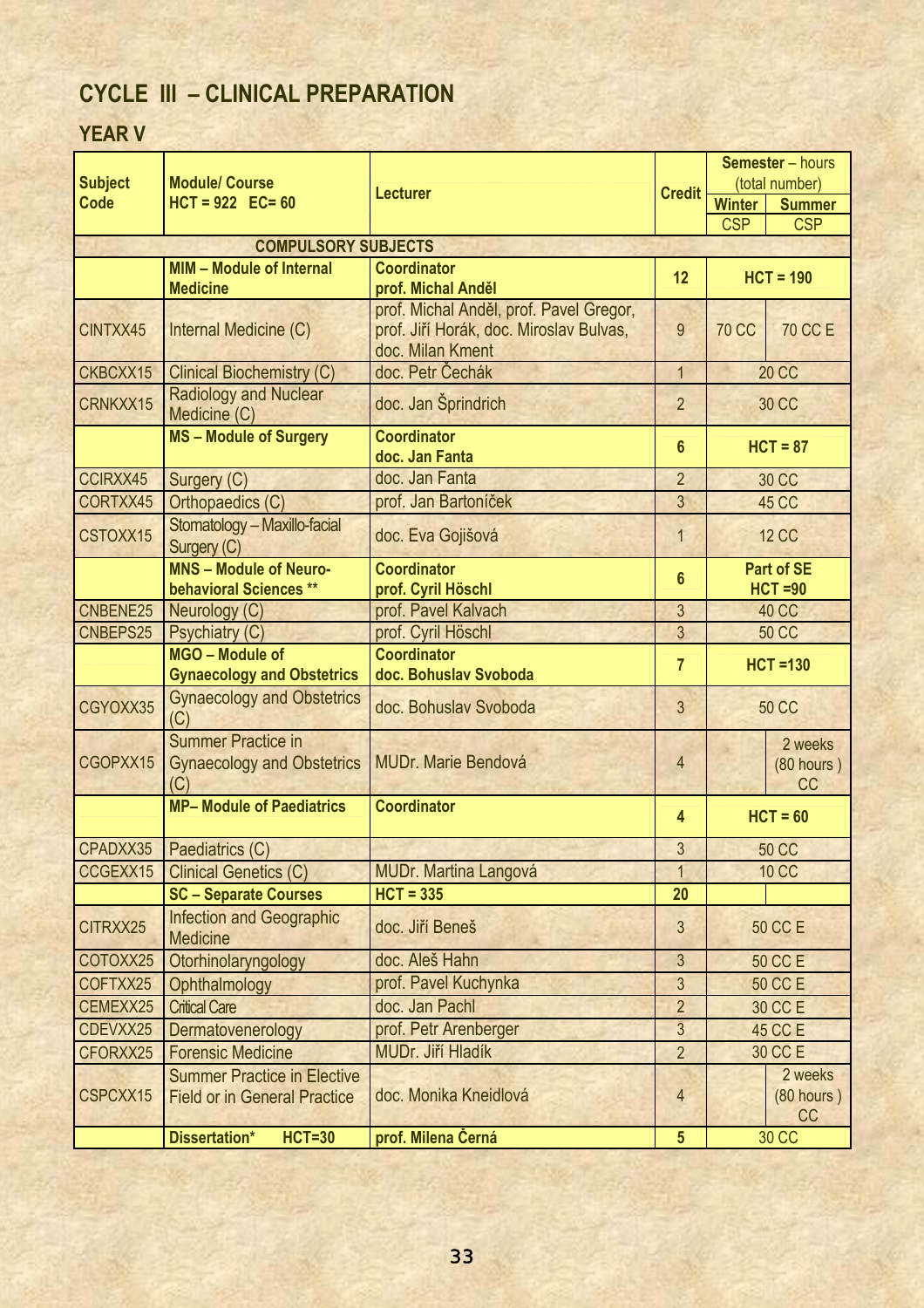| <b>ELECTIVE SUBJECTS</b> |                                        |                                                                          |  |       |           |  |
|--------------------------|----------------------------------------|--------------------------------------------------------------------------|--|-------|-----------|--|
|                          | <b>CWTCXX11 Winter Training Course</b> | PaedDr. B. Hněvkovský, as. Bohuslav Příhoda   0   8 days CC              |  |       |           |  |
| CSTCXX11                 |                                        | Summer Training Course   PaedDr. B. Hněvkovský, as. Bohuslav Příhoda   0 |  |       | 8 days CC |  |
| CPHTXX65                 | <b>Physical Training</b>               | PaedDr. B. Hněvkovský, as. Bohuslav Příhoda   0                          |  | 30 CC | 30 CC     |  |

- \*\*Commencing the 5<sup>th</sup> year, students shall select the topic of their dissertation. The dissertation shall be overseen by a supervisor and shall be defended in the 6<sup>th</sup> year as part of the State Final Examination in Preventive Medicine. The dissertation topic focused on prevention can be assigned under any teaching Institute of the Faculty. All dissertations are administered by the Centre of Preventive Medicine.
- \*\* The State Final Exam in Module of Neurobehavioural Sciences comprises also Medical Psychology and Pathopsychology (a separate course in the 4<sup>th</sup> year).
- N.B.: **HCT** = hours of contact teaching, **EC** = European credits, **C** = course, **SC** = separate course, **CC** = course credit, **E** = exam, **SE**= part of Final State Examination, **CSP** = conference/seminar/practical training

# **YEAR VI**

| <b>Subject</b><br><b>Code</b> | <b>Module/ Course</b><br>$HCT = 955$ $EC = 60$                    | <b>Lecturer</b>                                                                             | <b>Semester</b> - hours (total<br>number) |
|-------------------------------|-------------------------------------------------------------------|---------------------------------------------------------------------------------------------|-------------------------------------------|
|                               |                                                                   |                                                                                             | <b>Winter</b><br><b>Summer</b>            |
|                               | <b>COMPULSORY SUBJECTS</b>                                        |                                                                                             |                                           |
|                               | <b>MIM Module of Internal Medicine</b><br>$HCT = 240$             | <b>Coordinator</b><br>prof. Michal Anděl                                                    | <b>Credits 16</b>                         |
| CINTXX46                      | Internal Medicine *                                               | prof. Michal Anděl, prof. Jiří Horák, prof.<br>Petr Widimský                                | 8 weeks (240 h) MC,<br>part of SE         |
|                               | <b>MS Module of Surgery</b><br>$HCT = 220$                        | <b>Coordinator</b><br>doc. Jan Fanta                                                        | <b>Credits 13</b>                         |
| <b>CSRZKCHO</b>               | <b>Surgery</b>                                                    | doc. Jan Fanta, prof. Jan Bartoníček,<br>MUDr. Ludomír Brož, doc. Miroslav<br><b>Tyrdek</b> | 7 weeks (210 h) MC,<br>part of SE         |
|                               | <b>Module Courses</b>                                             |                                                                                             |                                           |
| CCIRXX46                      | <b>Surgery</b>                                                    | doc. Jan Fanta                                                                              |                                           |
| <b>CCIROT46</b>               | <b>Orthopaedics</b>                                               | prof. Jan Bartoníček                                                                        |                                           |
| <b>CCIRUR46</b>               | <b>Urology</b>                                                    | doc. Michael Urban                                                                          |                                           |
| <b>CCIRPO46</b>               | <b>Burns Medicine</b>                                             | <b>MUDr. Ludomír Brož</b>                                                                   |                                           |
| <b>CCIRPL46</b>               | <b>Plastic Surgery</b>                                            | doc. Miroslav Tyrdek                                                                        |                                           |
| <b>CCIRAN46</b>               | <b>Clinical Anatomy</b>                                           | prof. Josef Stingl                                                                          | 10                                        |
|                               | <b>MGO Module pf Gynaecology</b><br>$HCT = 120$<br>and Obstetrics | <b>Coordinator</b><br>doc. Bohuslav Svoboda                                                 | <b>Credits 7</b>                          |
| <b>CSRZKGP</b>                | <b>Gynaecology and Obstetrics</b>                                 | doc. Bohuslav Svoboda                                                                       | 4 weeks (120 h) MC,<br>part of SE         |
|                               | <b>MP Module of Paediatrics</b><br>$HCT = 90$                     | <b>Coordinator</b>                                                                          | <b>Credits 5</b>                          |
| <b>CSRZKDL</b>                | <b>Paediatrics</b>                                                |                                                                                             | 3 weeks (90 h) MC,<br>part of SE          |
|                               | <b>MPM Module of Preventive</b><br><b>Medicine</b><br>$HCT = 240$ | <b>Coordinator</b><br>prof. Kamil Provazník                                                 | <b>Credits 13</b>                         |
| <b>CSRZKPL</b>                | <b>Preventive Medicine</b>                                        | prof. Milena Černá, prof. Kamil<br>Provazník                                                | 8 weeks (240 h) MC,<br>part of SE         |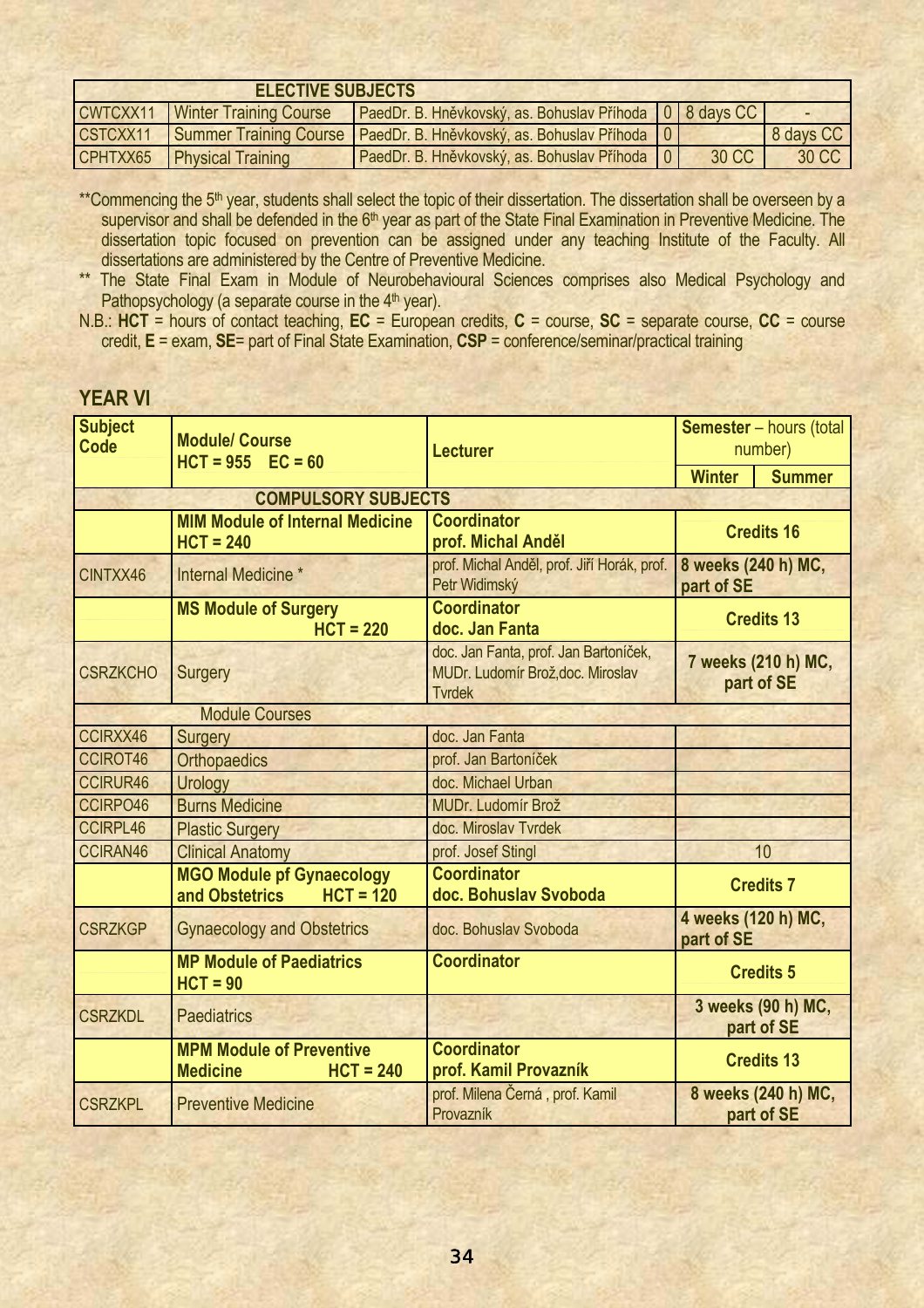|                      | <b>Module Courses</b>                            |                                          |                  |
|----------------------|--------------------------------------------------|------------------------------------------|------------------|
| CPRVVZ26             | <b>Preventive Medicine and Public Health</b>     | prof. Kamil Provazník, PhDr. Eva Křížová |                  |
| CPRVOH26             | <b>General Hygiene</b>                           | prof. Milena Černá                       |                  |
| CPRVVY26             | <b>Nutrition</b>                                 | prof. Michal Anděl, MUDr. Pavel Dlouhý   |                  |
| CPRVPL26             | <b>Occupational Medicine</b>                     | doc. Evžen Hrnčíř                        |                  |
| CPRVTV26             | <b>Sport Medicine</b>                            | doc. Vladimír Štich                      |                  |
| CPRVZD <sub>26</sub> | <b>Child and Adolescent Health</b>               | doc. Hana Provazníková                   |                  |
| CPRVEP26             | Epidemiology                                     | doc. Alexander Martin Čelko              |                  |
| CPRVRL26             | <b>Family Medicine</b>                           | MUDr. Helena Hovorová                    |                  |
| CDISXX46             | <b>Dissertation - continuation</b><br>$HCT = 45$ | prof. Milena Černá                       | <b>Credits 6</b> |

| <b>ELECTIVE SUBJECTS</b> |                                        |                                                     |  |       |              |
|--------------------------|----------------------------------------|-----------------------------------------------------|--|-------|--------------|
|                          | <b>CWTCXX11</b> Winter Training Course | PaedDr. B. Hněvkovský, as. Bohuslav Příhod 0 8 days |  |       |              |
| CSTCXX11                 | <b>Summer Training</b><br>Course       | PaedDr. B. Hněvkovský, as. Bohuslav<br>Příhoda      |  |       | 8 days<br>CC |
|                          | CPHTXX66 Physical Training             | PaedDr. B. Hněvkovský, as. Bohuslav<br>Příhoda      |  | 30 CC | 30 CC        |

\*Before the part of State Final Exam in Internal Medicine, the student must obtain the course credit in Clinical Biochemistry. Pre-clinical and clinical departments determine the location of respective practical training.

N.B.: **HCT** = hours of contact teaching, **EC** = European credits, **MC** = module course, **CC** = course credit, **SE** = part of **State Final Examination**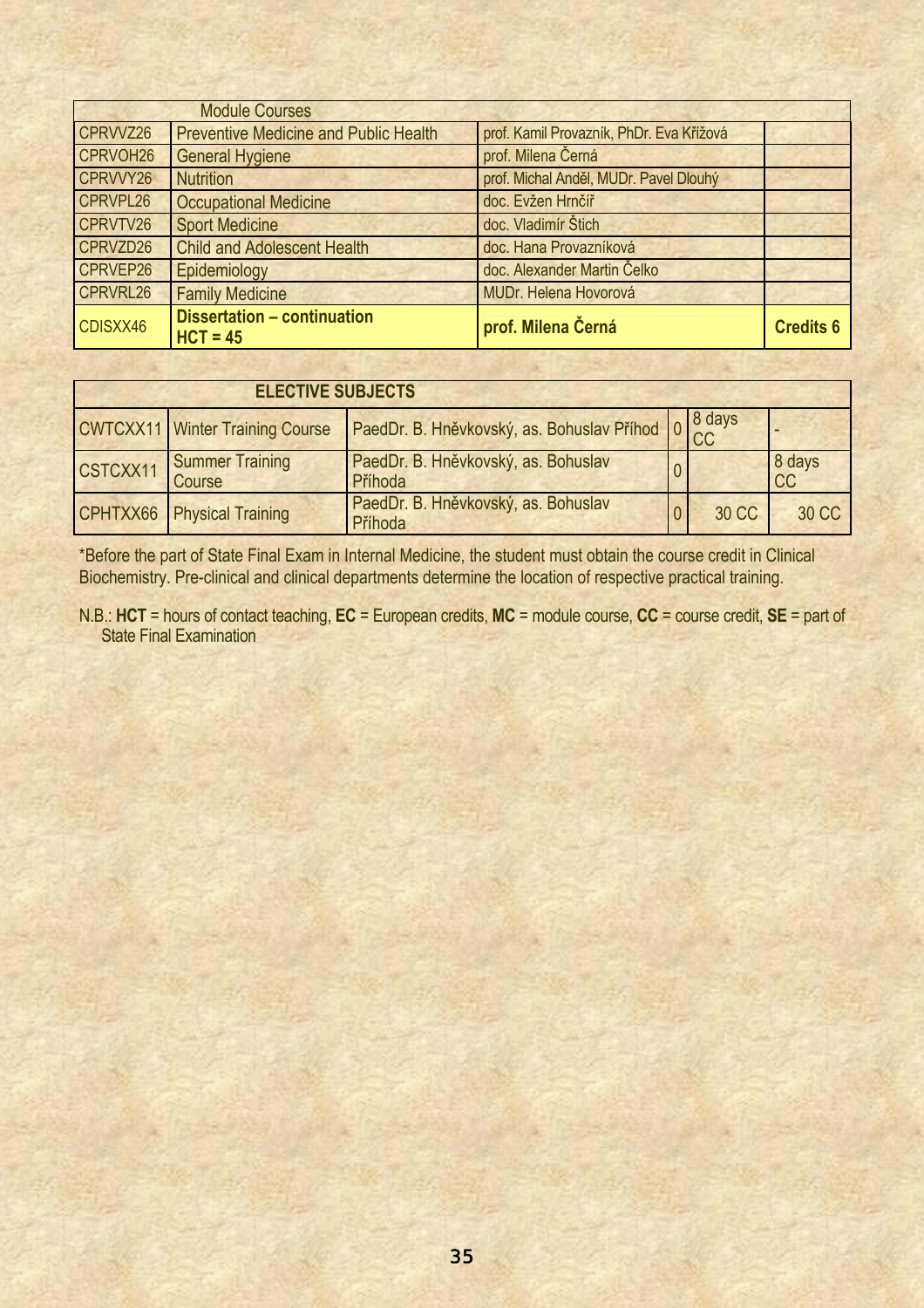| <b>STUDY YEAR</b>                               |                |                 | $\overline{2}$ |                | 3   |                       |            | 4                    |     | 5   | 6          |                 |                 |
|-------------------------------------------------|----------------|-----------------|----------------|----------------|-----|-----------------------|------------|----------------------|-----|-----|------------|-----------------|-----------------|
| Number of hours for the subject                 |                |                 |                |                |     |                       |            |                      |     |     |            |                 |                 |
| Lectures (lec); practice,                       |                |                 |                |                |     |                       |            |                      |     |     |            |                 |                 |
| seminars(pr)/dissection                         | lec            | pr              | <b>lec</b>     | pr             | lec | pr                    | <b>lec</b> | pr                   | lec | pr  | <b>lec</b> | pr              | In total        |
| Anatomy                                         | 39             | 90              | 44             | 88             |     | $\overline{2}$        |            | $\overline{2}$       |     |     |            |                 | 265             |
| <b>Basic Scientific Methodology</b>             |                |                 |                | 16             |     |                       |            |                      |     |     |            |                 | 16              |
| <b>Basic Humanities</b>                         | 15             | 15              | 15             | 15             |     |                       |            |                      |     |     |            |                 | 60              |
| <b>Basics of Nursing</b>                        |                |                 |                | 60             |     |                       |            |                      |     |     |            |                 | 60              |
| <b>Biophysics</b>                               |                | 32              |                |                |     |                       |            |                      |     |     |            |                 | 32              |
| <b>Biostatistic</b>                             |                |                 |                | 20             |     |                       |            |                      |     |     |            |                 | 20              |
| <b>Burns Medicine</b>                           |                |                 |                |                |     | 5                     |            | 3                    |     |     |            | 18              | 26              |
| Cardiosurgery                                   |                |                 |                |                |     |                       |            |                      |     |     |            | 6               | $6\phantom{a}$  |
| <b>Cell and Molecular Biology</b>               | 26             | 46              |                |                |     |                       |            |                      |     |     |            |                 | 72              |
| <b>Chemistry and Biochemistry</b>               | 68             | 72              | 8              | 21             |     |                       |            |                      |     |     |            |                 | 169             |
| <b>Child and Adolescent Health</b>              |                |                 |                |                |     |                       |            | 10                   |     |     |            | 18              | 28              |
| <b>Clinical Biochemistry</b>                    |                |                 |                |                |     | 3                     |            | $\overline{4}$       |     | 20  |            |                 | 27              |
| <b>Clinical Genetics</b>                        |                |                 |                |                | 12  |                       |            |                      |     | 10  |            |                 | 22              |
| Communication                                   | 10             | 20              |                |                |     |                       |            |                      |     |     |            |                 | 30              |
| <b>Compulsory Optional Courses / Student</b>    |                |                 |                |                |     |                       |            |                      |     |     |            |                 |                 |
| <b>Research Activity</b>                        |                |                 |                |                |     | 60                    |            | 90                   |     |     |            |                 | 150             |
| <b>Czech Language</b>                           |                | 90              |                | 120            |     |                       |            |                      |     |     |            |                 | 210             |
| Czech Language - Communication with             |                |                 |                |                |     |                       |            |                      |     |     |            |                 |                 |
| <b>Patients</b>                                 |                |                 |                |                |     | 60                    |            |                      |     |     |            |                 | 60              |
| Dermatology                                     |                |                 |                |                |     | 11                    |            | 23                   |     | 45  |            |                 | 79              |
| Dissertation - consultation                     |                |                 |                |                |     |                       |            |                      |     | 30  |            | 45              | 75              |
| <b>ENT</b>                                      |                |                 |                |                |     | 21                    |            | 28                   |     | 50  |            |                 | 99              |
| Epidemiology                                    |                |                 |                | 15             |     | $6\overline{6}$       |            | $\overline{4}$       |     |     |            | 22              | 47              |
| <b>Ethics</b>                                   |                |                 |                |                |     |                       |            | 60                   |     |     |            |                 | 60              |
| <b>Family Medicine and Primary Medical Care</b> |                |                 |                |                |     |                       |            |                      |     |     |            | 90              | 90              |
| <b>First Aid and Critical Care</b>              | 15             | 15              |                |                |     | 5                     |            | 71                   |     | 30  |            |                 | 136             |
| <b>Forensic Medicine</b>                        |                |                 |                |                |     |                       |            | $\overline{4}$       |     | 30  |            |                 | 34              |
| <b>General Biology and Genetics</b>             | 28             | 57              |                |                |     |                       |            |                      |     |     |            |                 | 85              |
| <b>General Hygiene</b>                          |                |                 |                |                |     |                       |            |                      |     |     |            | 16              | 16              |
| <b>Gynaecology and Obstetrics</b>               |                |                 |                |                |     | 33                    |            | 44                   |     | 50  |            | 120             | 247             |
| Haematology                                     |                |                 |                |                |     | $6\overline{}$        |            | $\overline{2}$       |     |     |            |                 | 8               |
| <b>Histology and Embryology</b>                 | 28             | 60              | 18             | 25             |     |                       |            | $\mathbf{1}$         |     |     |            |                 | 132             |
| Identification, Assessment and Management of    |                |                 |                |                |     |                       |            |                      |     |     |            |                 |                 |
| <b>Health Risks</b>                             |                |                 |                | 16             |     |                       |            |                      |     |     |            |                 | 16              |
| Immunology                                      | $\overline{4}$ | 12              |                |                | 12  | $\overline{4}$        |            | 22                   |     |     |            |                 | 54              |
| <b>Infection and Geographic Medicine</b>        |                |                 |                |                |     | 12                    |            | 6                    |     | 50  |            |                 | 68              |
| <b>Informatics</b>                              |                | $5\overline{5}$ |                |                |     |                       |            |                      |     |     |            |                 | $5\phantom{.0}$ |
| Integrated lectures and conferences             | 20             |                 | 16             |                |     |                       |            |                      |     |     |            |                 | 36              |
| <b>Internal Medicine</b>                        |                |                 |                |                |     | 133                   |            | 116                  |     | 140 |            | 240             | 629             |
| Medical Terminology - Latin                     |                | 30              |                |                |     |                       |            |                      |     |     |            |                 | 30              |
|                                                 |                |                 |                |                | 27  |                       |            | 3                    |     |     |            |                 | 101             |
| Microbiology                                    | 8              | 50              |                |                |     | 71<br>$\overline{1}$  |            | 31                   |     |     |            |                 |                 |
| <b>Needs of Patients</b>                        |                |                 |                |                |     |                       |            |                      |     |     |            |                 | 90              |
| Neurology                                       |                |                 |                |                |     | 48<br>3               |            | 22<br>$\overline{2}$ |     | 40  |            |                 | 110             |
| Neurosurgery                                    |                |                 |                | $\overline{2}$ |     |                       |            |                      |     |     |            | $6\phantom{1}6$ | 13              |
| <b>Nuclear Medicine</b>                         | $\overline{2}$ | $6\phantom{1}$  |                |                |     | $\boldsymbol{\delta}$ |            | 10                   |     | 15  |            |                 | 41              |
| <b>Nutrition</b>                                |                |                 |                |                |     | 5                     |            |                      |     |     |            | 20              | 25              |
| <b>Occupation Medicine</b>                      |                |                 |                |                |     |                       |            | $\overline{9}$       |     |     |            | 22              | 31              |
| Oncology                                        |                |                 |                |                |     | $\overline{1}$        |            | 31                   |     | 41  |            |                 | 73              |
| Ophthalmology                                   |                |                 |                |                |     | 11                    |            | 23                   |     | 50  |            |                 | 84              |
| Orthopaedics                                    |                |                 |                |                |     | $5\overline{)}$       |            | 10                   |     | 45  |            | 45              | 105             |
| <b>Paediatrics</b>                              |                |                 |                |                |     | 29                    |            | 37                   |     | 50  |            | 90              | 206             |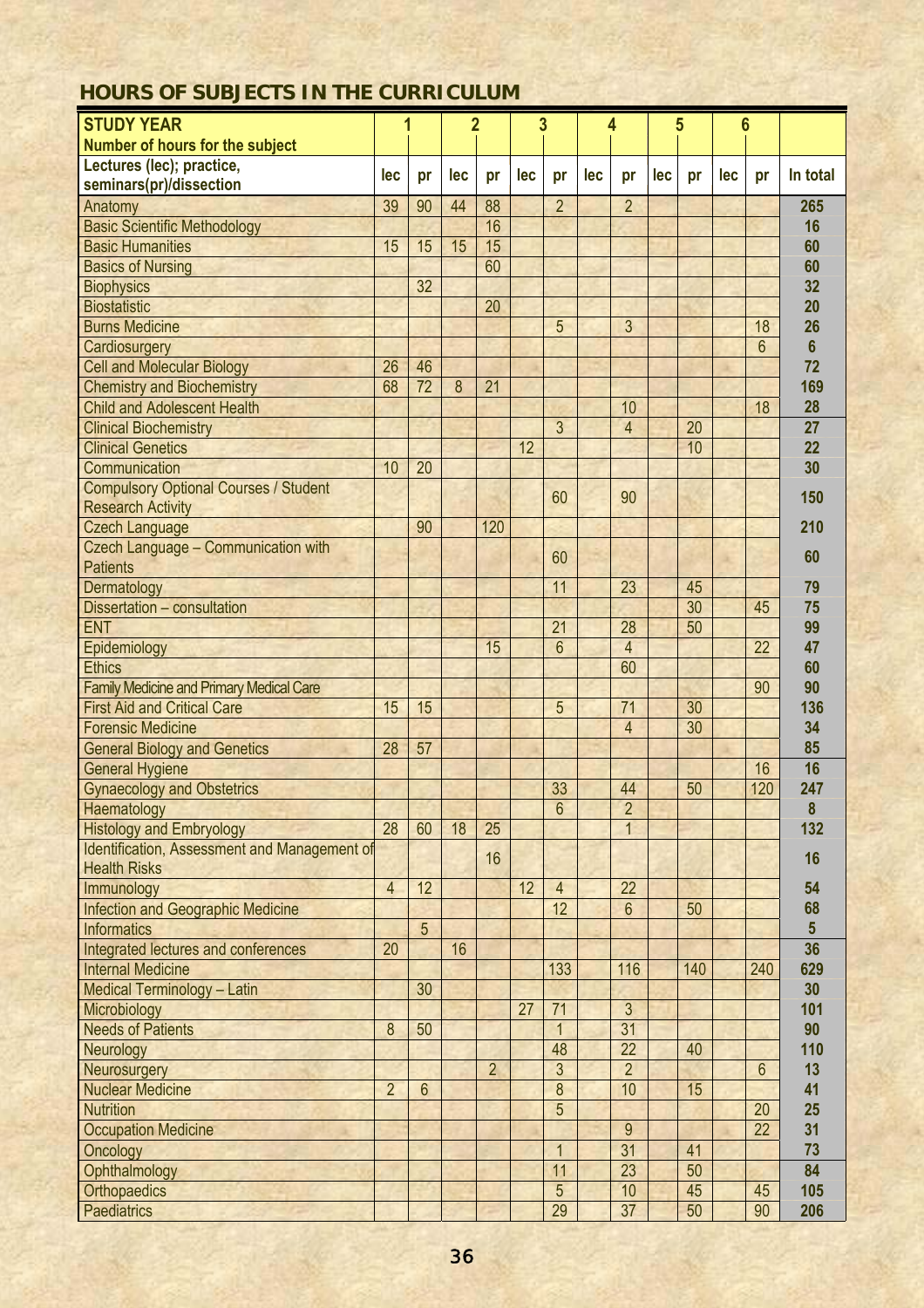| <b>STUDY YEAR</b>                             |     |     | $\overline{2}$ |     | 3   |                |            | 4              |                  | 5   |          | 6   |          |
|-----------------------------------------------|-----|-----|----------------|-----|-----|----------------|------------|----------------|------------------|-----|----------|-----|----------|
| Number of hours for the subject               |     |     |                |     |     |                |            |                |                  |     |          |     |          |
| Lectures (lec); practice,                     | lec | pr  | lec            | pr  | lec | pr             | <b>lec</b> | pr             | lec              | pr  | lec      | pr  | In total |
| seminars(pr)/dissection                       |     |     |                |     |     |                |            |                |                  |     |          |     |          |
| Pathology                                     |     |     |                |     | 117 | 79             |            | 60             |                  |     |          |     | 256      |
| Pathophysiology                               |     |     |                |     | 72  | 70             |            | 24             |                  |     |          |     | 166      |
| Pharmacology                                  |     |     |                |     | 15  | 54             |            | 50             |                  |     |          |     | 119      |
| <b>Physical Training</b>                      |     | 60  |                | 60  |     | 60             |            |                |                  |     |          |     | 180      |
| Physiology                                    | 32  | 63  | 46             | 66  |     | $\overline{2}$ |            | $\overline{1}$ |                  |     |          |     | 210      |
| <b>Plastic Surgery</b>                        |     |     |                |     |     | 34             |            |                |                  |     |          | 24  | 58       |
| Pneumology                                    |     |     |                |     |     | 14             |            | 18             |                  |     |          |     | 32       |
| <b>Practice in Elective Field</b>             |     |     |                |     |     |                |            |                |                  | 80  |          |     | 80       |
| <b>Practice in Gynaecology and Obstetrics</b> |     |     |                |     |     |                |            |                |                  | 80  |          |     | 80       |
| <b>Practice in Internal Medicine</b>          |     |     |                |     |     |                |            | 120            |                  |     |          |     | 120      |
| <b>Practice in Nursing</b>                    |     |     |                | 120 |     |                |            |                |                  |     |          |     | 120      |
| <b>Practice in Surgery</b>                    |     |     |                |     |     |                |            | 80             |                  |     |          |     | 80       |
| <b>Preventive Medicine and Public Health</b>  |     |     |                |     |     |                |            |                |                  |     |          | 25  | 25       |
| <b>Psychiatry</b>                             |     |     |                |     |     | 17             |            | 81             |                  | 50  |          |     | 148      |
| <b>Psychology and Pathopsychology</b>         |     |     |                |     |     | $\overline{2}$ | 21         | 37             |                  |     |          |     | 60       |
| Radiology                                     |     | 10  |                |     |     | 4              |            | 10             |                  | 15  |          |     | 39       |
| <b>Rehabilitation</b>                         |     |     |                |     |     |                |            | $\overline{2}$ |                  |     |          | 6   | 9        |
| <b>Sport Medicine</b>                         |     |     |                |     |     | $\overline{2}$ |            |                |                  |     |          | 17  | 19       |
| Stomatology                                   |     |     |                |     |     | 16             |            | 12             |                  | 12  |          |     | 40       |
| Surgery, Child Surgery                        |     |     |                |     |     | 32             |            | 16             |                  | 30  |          | 72  | 150      |
| <b>Urology</b>                                |     |     |                |     |     | $\overline{2}$ |            | $\overline{2}$ |                  |     |          | 26  | 30       |
|                                               | 295 | 733 | 147            | 644 | 255 | 932            | 21         | 1181           | $\boldsymbol{0}$ | 963 | $\bf{0}$ | 928 | 6099     |

# **INSTRUCTION IN MODULES AND COURSES**

| <b>Study Year</b>                               | $\overline{\mathbf{1}}$ | $\overline{2}$ | $\overline{3}$      | 4               | 5          | $6\phantom{a}$ |
|-------------------------------------------------|-------------------------|----------------|---------------------|-----------------|------------|----------------|
| Lectures, practice, seminars/ dissection        |                         |                |                     |                 |            |                |
| Anatomy*                                        | IA                      | IA             | IIC <sub>6</sub>    | IC13            |            | <b>MS</b>      |
| <b>Basic Scientific Methodology</b>             |                         | IE             |                     |                 |            |                |
| <b>Basics Humanities</b>                        | ID                      | ID             |                     |                 |            |                |
| <b>Basics of Nursing</b>                        | ID                      | ID             |                     |                 |            |                |
| <b>Biophysics</b>                               | IC                      |                |                     |                 |            |                |
| <b>Biostatistics</b>                            |                         | IE             |                     |                 |            |                |
| <b>Burns Medicine</b>                           |                         |                | IIC1,3              | IC15            |            | <b>MS</b>      |
| Cardiosurgery                                   |                         |                |                     |                 |            | <b>MS</b>      |
| <b>Cell and Molecular Biology</b>               | <b>IB</b>               |                |                     |                 |            |                |
| <b>Chemistry and Biochemistry</b>               | IA;<br><b>IB</b>        | IA             |                     |                 |            |                |
| <b>Child and Adolescent Health</b>              |                         |                |                     | IIC17           |            | <b>MPM</b>     |
| <b>Clinical Biochemistry</b>                    |                         |                | IIC5,6              | <b>IIC10</b>    | <b>MIM</b> |                |
| <b>Clinical Genetics</b>                        |                         |                | <b>IIA</b>          |                 | <b>MP</b>  |                |
| Communication                                   |                         | ID             |                     |                 |            |                |
| <b>Compulsory Optional Courses</b>              |                         |                | COC                 | COC             |            |                |
| <b>Czech Language</b>                           | <b>SC</b>               | <b>SC</b>      | <b>SC</b>           |                 |            |                |
| Dermatology                                     |                         |                | IIB                 | IC11            | <b>SC</b>  |                |
| Dissertation - consultation                     |                         |                |                     |                 | <b>MPM</b> | <b>MPM</b>     |
| <b>ENT</b>                                      |                         |                | <b>IIB</b> ; IIC3,4 | <b>IIC13,15</b> | <b>SC</b>  |                |
| Epidemiology                                    |                         | IE             | IIC1                | <b>IIC12,17</b> |            | <b>MPM</b>     |
| <b>Ethics</b>                                   |                         |                | IC12                | <b>IIC18</b>    |            |                |
| <b>Family Medicine and Primary Medical Care</b> |                         |                |                     |                 |            | <b>MPM</b>     |
| <b>First Aid and Critical Care</b>              | ID                      |                | IIC1,2              | IC15            | <b>SC</b>  |                |
| <b>Forensic Medicine</b>                        |                         |                |                     | <b>IIC15,18</b> | <b>SC</b>  |                |
| <b>General Biology and Genetics</b>             | <b>IB</b>               |                | <b>IIA</b>          |                 | <b>MP</b>  |                |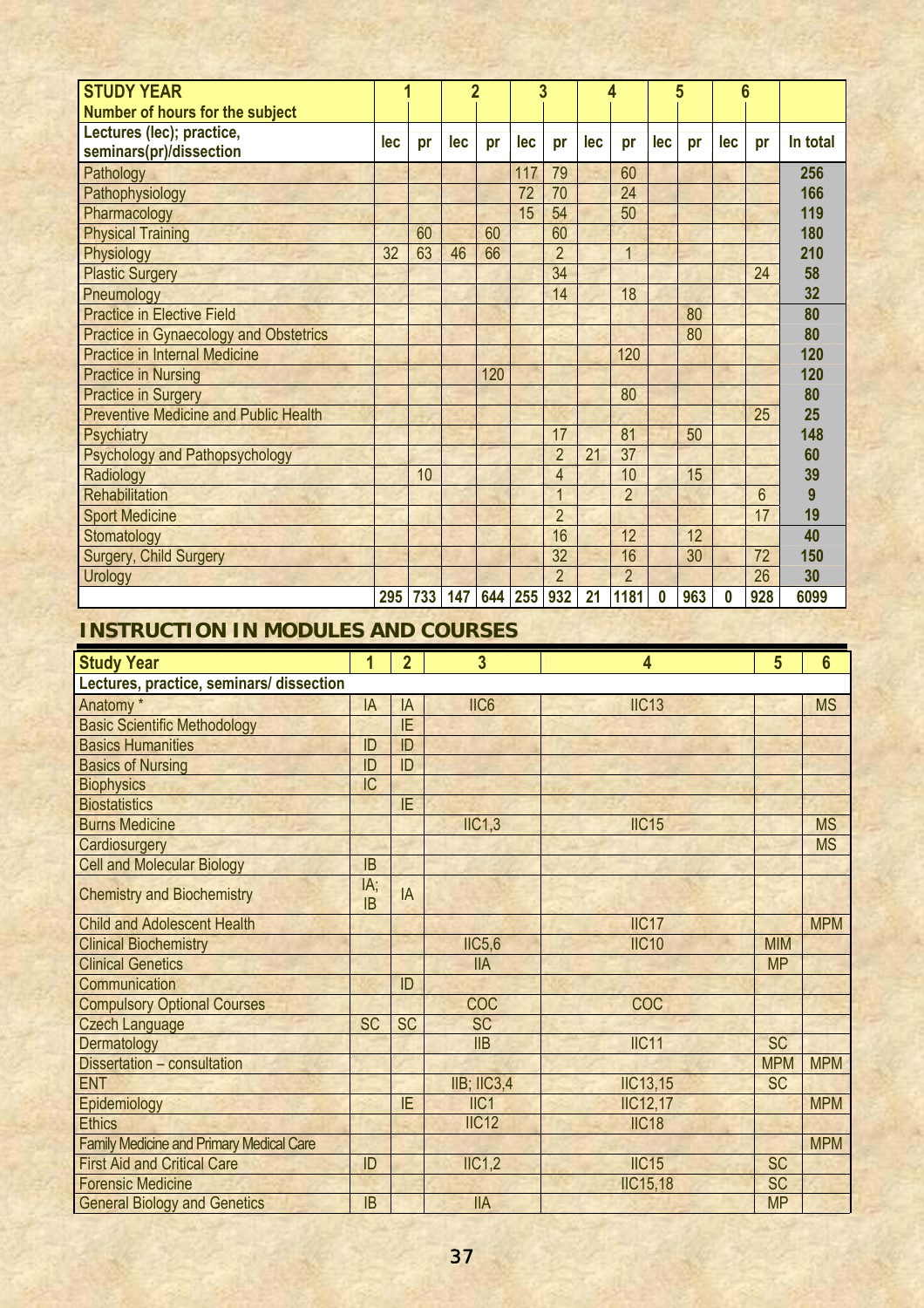| <b>Study Year</b>                             | $\mathbf 1$ | $\overline{2}$ | $\overline{\mathbf{3}}$ | 4                             | $5\phantom{1}$ | $6\phantom{1}6$ |
|-----------------------------------------------|-------------|----------------|-------------------------|-------------------------------|----------------|-----------------|
| Lectures, practice, seminars/ dissection      |             |                |                         |                               |                |                 |
| <b>General Hygiene</b>                        |             |                |                         | <b>IIC18</b>                  |                | <b>MPM</b>      |
| <b>Gynaecology and Obstetrics</b>             |             |                | IIB; IIC3,4             | IIC <sub>16</sub>             | <b>MGO</b>     | <b>MGO</b>      |
| Haematology                                   |             |                | IIC4                    |                               |                |                 |
|                                               | IA;         |                |                         |                               |                |                 |
| <b>Histology and Embryology*</b>              | <b>IB</b>   | IA             |                         |                               |                |                 |
| <b>Identification, Assessment and</b>         |             |                |                         |                               |                |                 |
| <b>Management of Health Risks</b>             |             | IE             |                         |                               |                |                 |
| Immunology                                    | <b>IB</b>   |                | <b>IIA</b>              | <b>IIC19</b>                  |                |                 |
| <b>Infection and Geographic Medicine</b>      |             |                | IC1                     | IC10                          | <b>SC</b>      |                 |
| <b>Integrated Lectures and Conferences</b>    | IA          | IA             |                         |                               |                |                 |
| <b>Internal Medicine</b>                      |             |                | <b>IIB</b> ; IIC3,4,5   | <b>IIC9,10</b>                | <b>MIM</b>     | <b>MIM</b>      |
| <b>Medical Psychology and Pathopsychology</b> |             |                |                         | <b>SC</b>                     |                |                 |
| <b>Medical Terminology - Latin</b>            | <b>SC</b>   |                |                         |                               |                |                 |
| Microbiology                                  |             |                | IIA; IIC1               | IC10                          |                |                 |
| <b>Needs of Patients</b>                      | ID          | ID             |                         |                               |                |                 |
| Neurology                                     |             |                | IIB; IIC2,3,4,6         | IIC7,9                        | <b>MNS</b>     |                 |
| Neurosurgery                                  |             |                | IIC <sub>6</sub>        | IC15                          |                | <b>MS</b>       |
| <b>Nuclear Medicine</b>                       | IC          |                | IC1,3,5                 | IIC7, 10, 15                  | <b>MIM</b>     |                 |
| <b>Nutrition</b>                              |             |                | IIC <sub>5</sub>        |                               |                | <b>MPM</b>      |
| <b>Occupation Medicine</b>                    |             |                |                         | IIC7,9                        |                |                 |
| Oncology                                      |             |                | IIC <sub>2</sub>        | IIC12                         |                |                 |
| Ophthalmology                                 |             |                | IIB; IIC4               | <b>IIC13,15</b>               | <b>SC</b>      |                 |
| Orthopaedics                                  |             |                | IIC <sub>6</sub>        | IC15                          | <b>MS</b>      | <b>MS</b>       |
| <b>Paediatrics</b>                            |             |                | <b>IIB</b> ; IIC2       | IIC <sub>17</sub>             | <b>MP</b>      | <b>MP</b>       |
| Pathology                                     |             |                | IIA; IIC3,4,5,6         | IIC6,8,9,10,11,12,13,16,18    |                |                 |
| Pathophysiology                               |             |                | IIA; IIC1,3,4,5,6       | IIC7,9,10,15,18               |                |                 |
| Pharmacology                                  |             |                | IIA;                    | IIC7,8,9,10,12,13,14,15,16,18 |                |                 |
|                                               |             |                | IC1, 2, 3, 4, 5, 6      |                               |                |                 |
| <b>Physical Training</b>                      | <b>SC</b>   | <b>SC</b>      | <b>SC</b>               |                               |                |                 |
| Physiology*                                   | IA          | IA             | IIC <sub>2</sub>        |                               |                |                 |
| <b>Plastic Surgery</b>                        |             |                | IIB                     |                               |                | <b>MS</b>       |
| Pneumology                                    |             |                | IC1,9                   | IIC <sub>5</sub>              |                |                 |
| <b>Practice in Elective Field</b>             |             |                |                         |                               | <b>SC</b>      |                 |
| Practice in Gynaecology and Obstetrics        |             |                |                         |                               | <b>SC</b>      |                 |
| <b>Practice in Internal Medicine</b>          |             |                |                         | <b>SC</b>                     |                |                 |
| <b>Practice in Nursing</b>                    |             | <b>SC</b>      |                         |                               |                |                 |
| <b>Practice in Surgery</b>                    |             |                |                         | <b>SC</b>                     |                |                 |
| <b>Preventive Medicine and Public Health</b>  |             |                |                         |                               |                | <b>MPM</b>      |
| <b>Psychiatry</b>                             |             |                | IIB; IIC2               | <b>IIC8,9</b>                 | <b>MNS</b>     |                 |
| Radiology                                     | IC          |                | IIC <sub>6</sub>        | IIC7, 10, 15                  | <b>MIM</b>     |                 |
| Rehabilitation                                |             |                | IIC <sub>6</sub>        | IC15                          |                |                 |
| <b>Sources of Scientific Information</b>      | IC          |                |                         |                               |                |                 |
| <b>Sport Medicine</b>                         |             |                | IIC <sub>5</sub>        |                               |                | <b>MPM</b>      |
| Stomatology                                   |             |                | IIB                     |                               | <b>MS</b>      |                 |
| <b>Surgery</b>                                |             |                | $IIB$ ;                 | <b>IIC10,15</b>               | <b>MS</b>      | <b>MS</b>       |
| <b>Urology</b>                                |             |                | IIC4                    | IC15                          |                | <b>MS</b>       |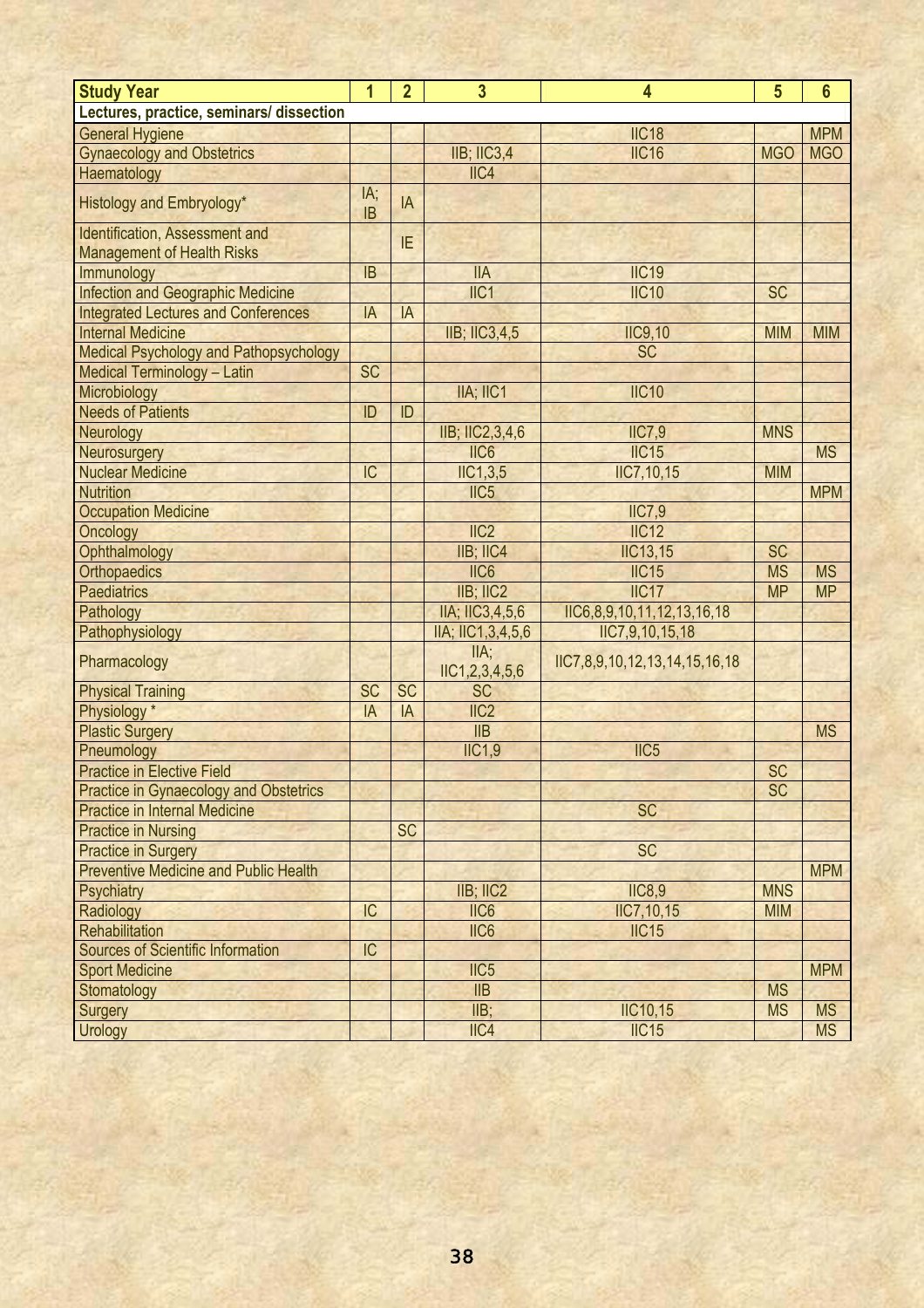### Explanatory notes for the chart **Hours of Subjects in the Curriculum:**

IA Module IA Structure and Function of Human Body IB........... Module IB Cell Biology and Genetics IC .......... Module IC Biophysics and Informatics ID .......... Module ID Needs of the Patient IE........... Module IE Methodology IIA Theoretical Foundations of Clinical Medicine IIA THEORETICAL POINGLIGHTS OF CHING<br>IIB.......... Module IIB Clinical Propaedeutics IIC ......... Module IIC Basic Clinical Problems IIC1 ....... Module IIC Sub–Course No. 1 Infectious and Febrile Conditions IIC2 ....... Module IIC Sub–Course No. 2 Pain IIC3 ....... Module IIC Sub–Course No. 3 Disorders of Nervous System IIC4 ....... Module IIC Sub–Course No. 4 Mental Disorders IIC5 ....... Module IIC Sub–Course No. 5 Dyspnoea and Chest Pain IIC6 ....... Module IIC Sub–Course No. 6 GIT and Abdominal Complaints IIC7 ....... Module IIC Sub–Course No. 7 Tumours IIC8 ....... Module IIC Sub–Course No. 8 Disorders of Renal Functions and Edema IIC9 ....... Module IIC Sub–Course No. 9 Bleeding IIC10 ..... Module IIC Sub–Course No.10 Cutaneous Changes IIC11 ..... Module IIC Sub–Course No.11 Endocrine and Metabolic Diseases IIC12 ..... Module IIC Sub–Course No.12 Locomotor Disorders IIC13 ..... Module IIC Sub–Course No.13 Sensoric Disorders IIC14 ..... Module IIC Sub–Course No.14 Failure of Vital Functions IIC15 ..... Module IIC Sub–Course No.15 Trauma IIC16 ..... Module IIC Sub–Course No.16 Disorders of Reproduction and Fetal Development IIC17 ..... Module IIC Sub–Course No.17 Disorders of Growth and Development in Postnatal Period IIC18 ..... Module IIC Sub–Course No.18 Ethical Problems of Today´s Medicine IIC19.........Module IIC Sub–Course No. 19 Disorders of Immunity MP ........ Module of Paediatrics MGO ..... Module of Gynaecology and Obstetrics MS ........ Module of Surgery MNS ..... Module of Neurobehavioural Sciences MPM...... Module of Preventive Medicine MIM ....... Module of Internal Medicine COC ...... Compulsory Optional Courses

SC ......... Separate Course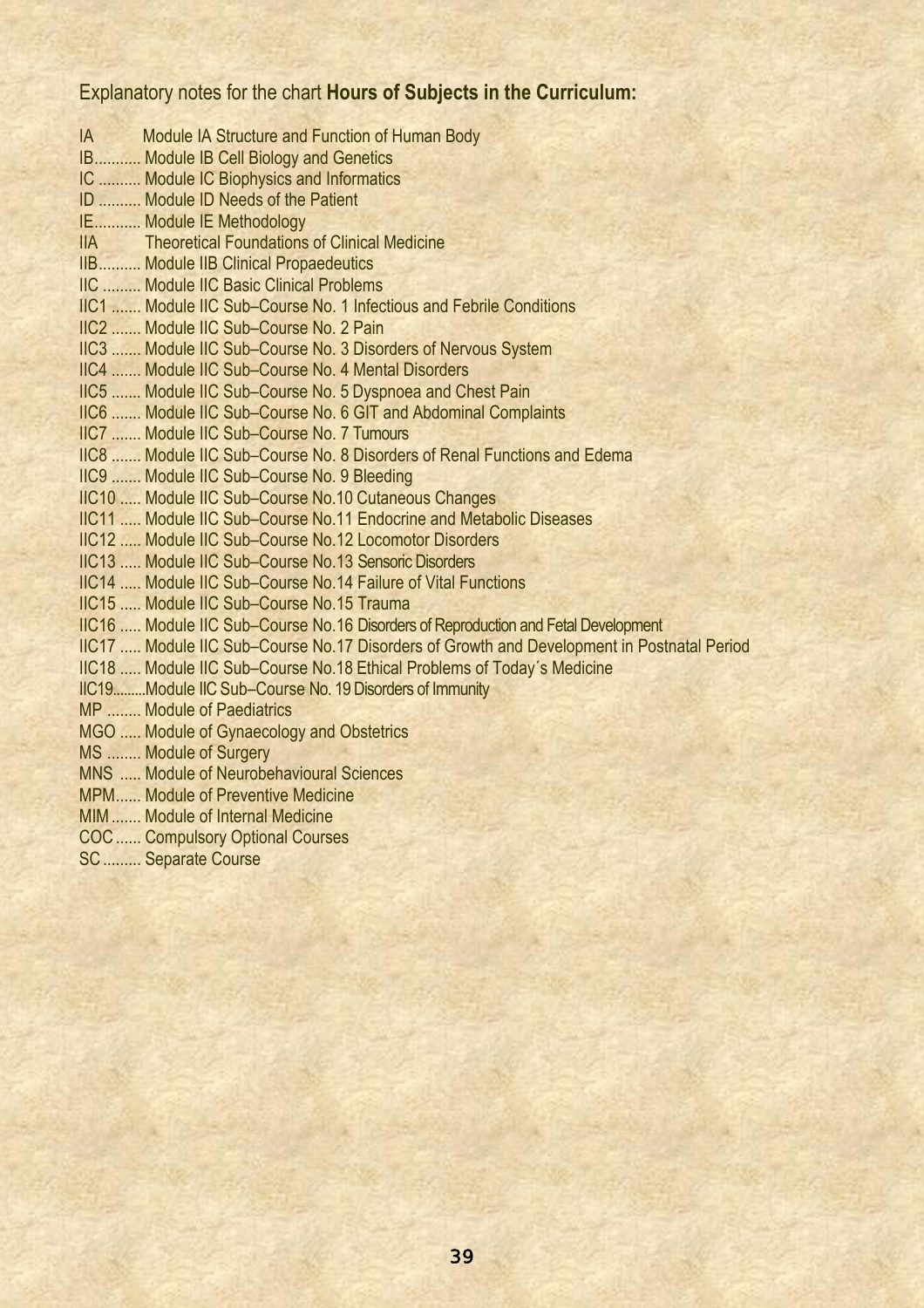# **COMPULSORY OPTIONAL COURSES – 2006/2007**

### WINTER SEMESTER

### **COURSES FOR 3RD AND 4TH YEAR**

| Course<br><b>Number</b> | Course Name / Place                                                                                                                   | Teacher/<br>Supervisor | Min.<br>number<br>of students | Dav<br>in week /hours in<br>week | <b>Hours</b><br>per semester |
|-------------------------|---------------------------------------------------------------------------------------------------------------------------------------|------------------------|-------------------------------|----------------------------------|------------------------------|
| 1/N                     | <b>Basic and Clinical Endocrinology</b><br>(two-semester course; winter +<br>summer) Institute of Endocrinology<br>Národní 8, Praha 1 | Dr. R. Kančeva         | $5 - 15$                      | Tue/<br>At 4:30 p.m.             | 30                           |

### **COURSES FOR 4TH YEAR ONLY**

| Course<br><b>Number</b> | <b>Course Name / Place</b>                                                                                                                            | Teacher/<br>Supervisor               | Min.<br>number<br><sub>of</sub><br><b>students</b> | Day<br>in week /hours<br>in week                 | <b>Hours</b><br>per<br>semester |
|-------------------------|-------------------------------------------------------------------------------------------------------------------------------------------------------|--------------------------------------|----------------------------------------------------|--------------------------------------------------|---------------------------------|
| 2/N                     | Urgent Procedures in Burns Medicine - Part I<br>(two-semester course; winter + summer) / Clinic<br>of Burns Medicine                                  | Prof. Radana<br>Königová             | $6\phantom{1}6$                                    | <b>Mon</b><br>2 hours                            | $45 + 45$                       |
| 3/N                     | Urooncology - Part I<br>(two-semester course; winter + summer) / Clinic<br>of Urology                                                                 | MUDr. Záleský,<br><b>MUDr. Grill</b> | $\overline{3}$                                     | <b>Thu</b><br>14:30-16:00 or<br>individually     | $15 + 15$                       |
| 4/N                     | <b>Diabetes and Pregnancy</b><br>/Institute of Mother and Child Care in Praha-<br>Podolí, Prague 4, Podolské nábř.157                                 | MUDr. K.<br>Andělová                 | $6\overline{6}$                                    | <b>Thu</b><br><b>November</b><br>3 hours per day | 15                              |
| 5/N                     | Urogynaecology and Modern Surgical<br>Miniinvasive Treatment-<br>/ Institute of Mother and Child Care in Praha-<br>Podolí Prague 4, Podolské nábř.157 | Doc. J. Feyereisl                    | $5\overline{)}$                                    | <b>Tue</b><br><b>November</b><br>3hours per day  | 15                              |
| 6/N                     | Neonatology / Institute of Mother and Child Care<br>in Praha-Podolí<br>Prague 4, Podolské nábř.157                                                    | Doc. Z.Straňák                       | $6\overline{6}$                                    | Thu<br><b>November</b><br>3 hours per day        | 15                              |
| 7/N                     | Endourology - Part I<br>(two-semester course; winter + summer) / Clinic<br>of Urology                                                                 | Doc. Zachoval,<br><b>MUDr. Lukeš</b> | 5                                                  | <b>Thu</b><br>14:30-16:00 or<br>individually     | $15 + 15$                       |
| 8/N                     | <b>Methods of Nuclear Cardiology in Clinical Practice</b><br>(course will be repeated in summer semester)                                             | MUDr. O.Lang                         | 5                                                  | <b>Mon</b>                                       | $15 + 15$                       |

### SUMMER SEMESTER

### **COURSES FOR 3RD AND 4TH YEAR**

| Course        | Course Name                                              | Teacher/       | Max.<br>number of | Dav<br>in week | <b>Hours</b><br>per |
|---------------|----------------------------------------------------------|----------------|-------------------|----------------|---------------------|
| <b>Number</b> |                                                          | Supervisor     | students          | hours in week  | semester            |
| $*1/S$        | <b>Academic Communication in English</b><br>(repetition) | Mr. T. Secrest | 12                | Any / 2 hours  | 30                  |

### **COURSES FOR 4TH YEAR ONLY**

| Course<br><b>Number</b> | <b>Course Name / Place</b>                                                                                                       | <b>Teacher/ Supervisor</b> | Max.<br>number of<br>students | Day<br>in week<br>/hours in week | <b>Hours</b><br>Per<br>semester |
|-------------------------|----------------------------------------------------------------------------------------------------------------------------------|----------------------------|-------------------------------|----------------------------------|---------------------------------|
| $*2/S$                  | <b>Methods of Nuclear Cardiology in Clinical</b><br>Practice (repetition)                                                        | MUDr. O. Lang              | 5                             | Mon                              | 15                              |
| $*3/S$                  | <b>Prenatal Diagnostics and Genetics</b><br>/ Institute of Mother and Child Care in<br>Praha-Podolí, Prague 4, Podolské nábř.157 | MUDr. L.Krofta             | 6                             | Thu April<br>3hours per<br>day   | 15                              |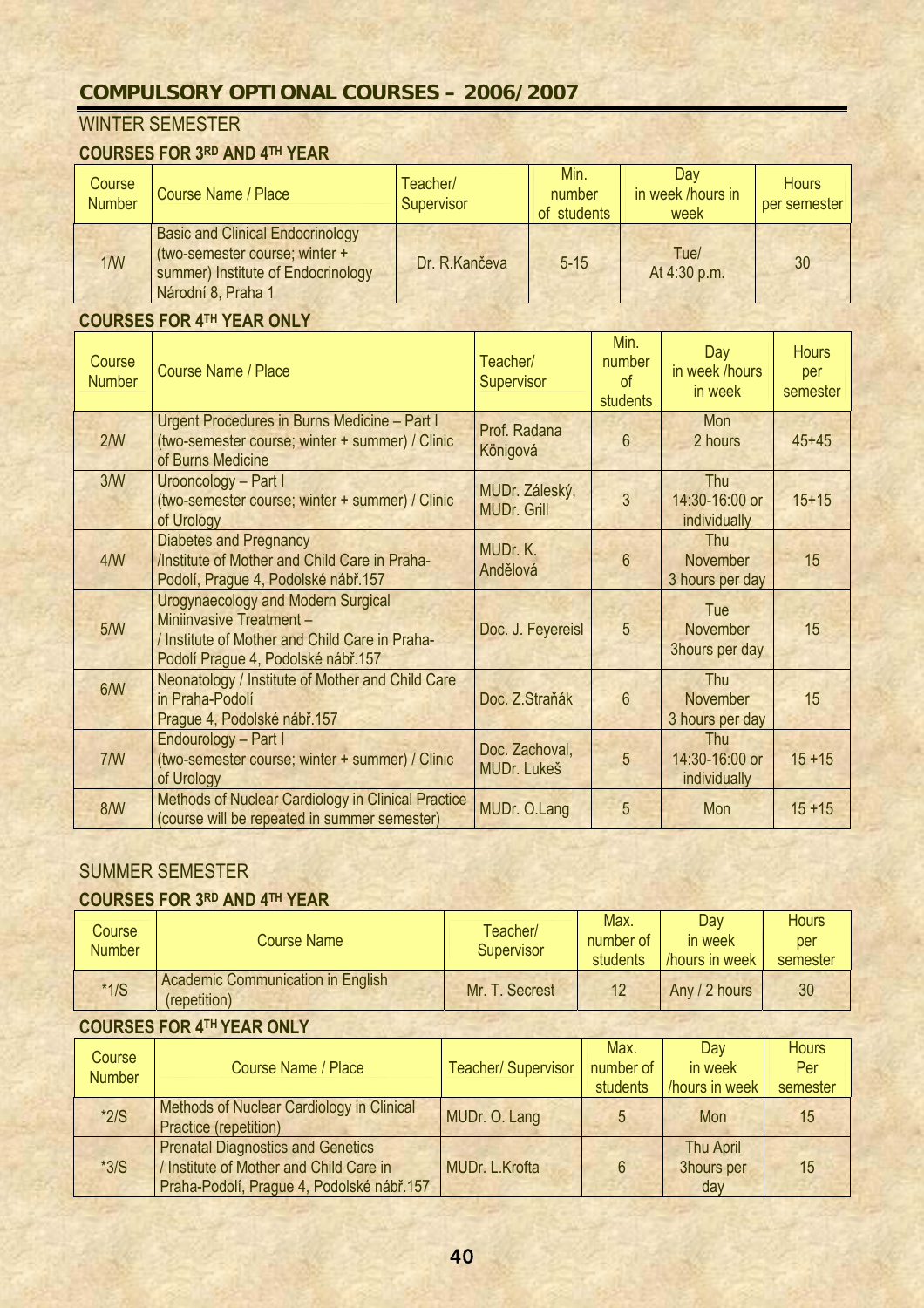| Course<br><b>Number</b> | <b>Course Name / Place</b>                                                                                                                      | <b>Teacher/ Supervisor</b>                            | Max.<br>number of<br>students | Day<br>in week<br>/hours in week       | <b>Hours</b><br>Per<br>semester |
|-------------------------|-------------------------------------------------------------------------------------------------------------------------------------------------|-------------------------------------------------------|-------------------------------|----------------------------------------|---------------------------------|
| $*4/S$                  | Immunopathology in Reproduction<br>/Institute of Mother and Child Care in Praha-<br>Podolí, Prague 4, Podolské nábř.157                         | MUDr. J.Madar                                         | $6\phantom{1}$                | <b>Thu April</b><br>3hours per<br>day  | 15                              |
| $*5/S$                  | Endoscopy, Surgery-Modern Surgical<br><b>Technology / Institute of Mother and Child</b><br>Care in Praha-Podolí, Prague 4, Podolské<br>nábř.157 | MUDr. E.Kučera                                        | 5                             | <b>Thu April</b><br>3hours per<br>day  | 15                              |
| $*6/S$                  | <b>Trophoblastic Disease</b><br>/ Institute of Mother and Child Care in<br>Praha-Podolí, Prague 4, Podolské nábř.157                            | MUDr. P.Šafář                                         | 5                             | Thu April<br>3hours per<br>day         | 15                              |
| $*7/S$                  | Modern Trends in Radiological Imaging<br>/ Office no. 602                                                                                       | Doc. J. Šprindrich                                    | 15                            | Thu<br>3hours per<br>day               | 15                              |
| $*8/S$                  | Neuroanatomy<br>/ Institute of Anatomy, no. 503                                                                                                 | MUDr. P. Zach                                         | 5                             | Tue                                    | 35                              |
| *9/S                    | Urgent Procedures in Burns Medicine - Part<br>Ш                                                                                                 | Prof. R. Königová                                     | 5                             | Mon<br>2 hours per<br>day              | $45 + 45$                       |
| *10/S                   | Endourology - Part II                                                                                                                           | Doc. Zachoval,<br><b>MUDr. Lukeš</b>                  | 5                             | Thu 14:30-<br>16:00 or<br>individually | $15 + 15$                       |
| $*11/S$                 | Urooncology - Part II<br>Clinic of Urology, phone 267162808                                                                                     | Doc. M. Urban,<br>MUDr. R. Grill,<br>MUDr. M. Záleský | 5                             | Thu 14:30-<br>16:00 or<br>individually | $15 + 15$                       |

### **RULES FOR THE ORGANIZATION OF STUDIES AT 3. LF**

Since the beginning of year 2006, an amended version of the *Higher Education Act* has been in force, affecting among others the study rules of higher education institutions. In accordance with the amendment, individual faculties no longer have their respective Study and Examination Regulations but they all abide by uniform regulations of their university.

Charles University approved of its new Study and Examination Regulations on 2 June 2006 (full text is available on the University web pages - www.cuni.cz). As the variability of study programmes at respective Faculties would make this document overwhelmingly extensive with all details on study organization, the Faculties outlined their respective Rules for the Organization of studies that provide details on organization of studies, achievement of credits and examination procedures.

The Rules for the Organization of Studies at 3. LF UK consist of two parts. The first part points out actual study conditions at the Faculty – since the academic year 2006/2007 freshly enrolled students will face a new credit system, subjects are divided into 3 groups of compulsory, compulsory optional and elective, every student must achieve a minimum number of European credits in a given academic year in order to proceed to

further studies. The obligation to follow a certain sequence of subjects is also explained there.

The second part of the Rules describes the complete study trajectory from enrolment until graduation. It states the procedure for publishing credit and examination conditions including the requirement for obligatory attendance of given study activities. The proper examination procedure is put forward along with variations for examinations in English.

The Rules for the Organization of Studies were adopted by the Academic Senate of the 3rd Faculty of Medicine on 10 May 2006 and approved of by the Academic Senate of the University.

*Under the sections 27 (1b) and 33 (1e) of the Act No. 111/1998 Coll., on Higher Education and Changes in and Amendments to other Acts (Higher Education Act), in the valid version, and under the section 3 (1b) of the Statute of the 3rd Faculty of Medicine, the Academic Senate of the 3rd Faculty of Medicine has adopted the following Rules for the Organization of Studies at the 3rd Faculty of Medicine, as an internal regulation of the Faculty:* 

#### **Art. 1**

#### **Introductory provisions**

These Rules for the Organization of Studies at the 3rd Faculty of Medicine of Charles University (hereinafter "the Rules") establish according to art.19 par.1 and 2 and related provisions of the Study and Examination Regulations of Charles University in Prague (hereinafter "the University") requirements of study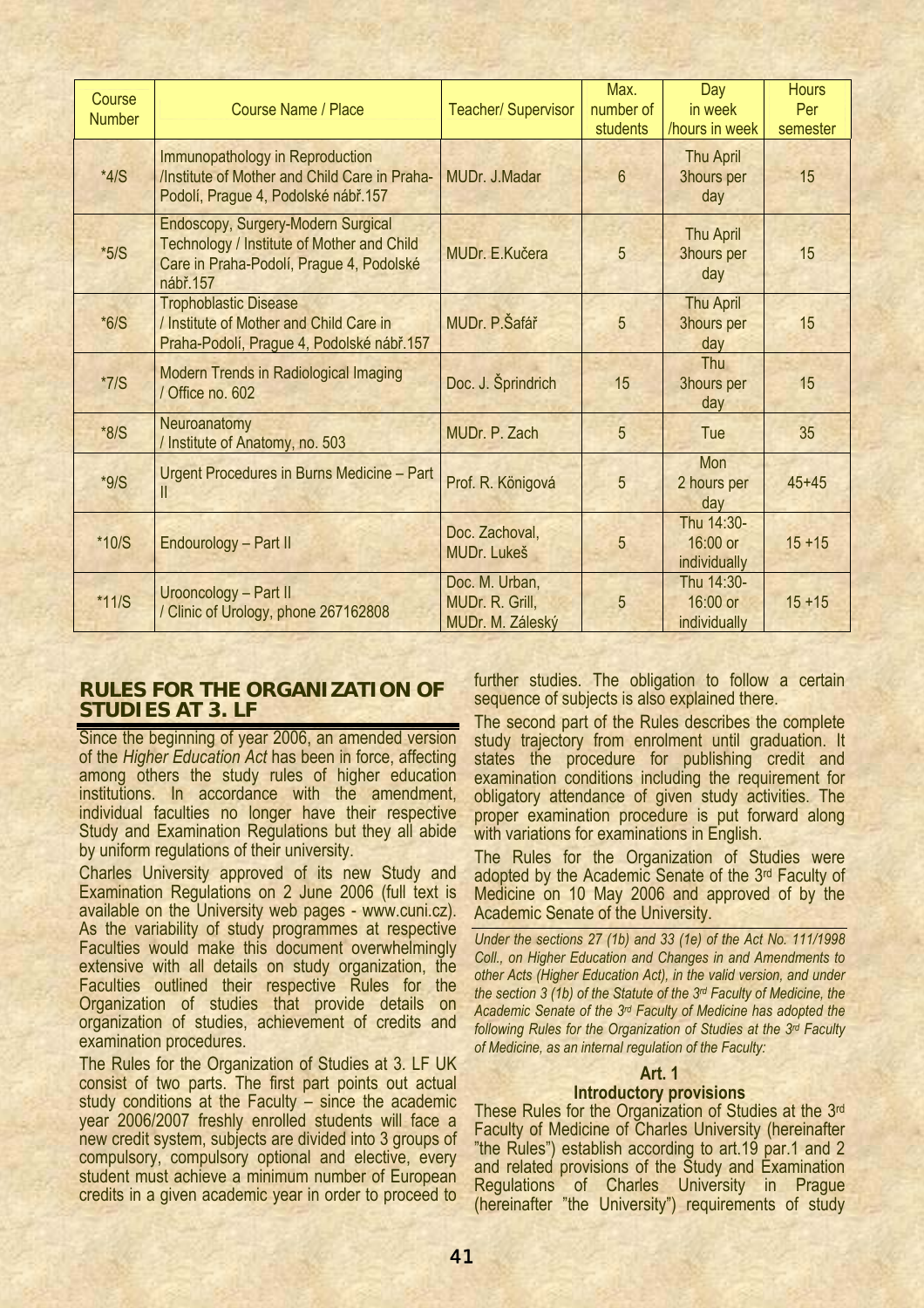programmes carried out at the 3rd Faculty of Medicine (hereinafter "the Faculty") and define details of study organization at the Faculty.

#### **PART I**

#### **REQUIREMENTS OF BACHELOR AND MASTER STUDY PROGRAMMES ACCORDING TO THE STUDY AND EXAMINATION RULES OF THE UNIVERSITY**

#### **Art. 2**

#### **Sections of study programmes**

*(Cf. art. 4 par. 5 of the Study and Examination Regulations of the University)* 

1. Sections of study programmes are years.

2. The study of Master's programme "General Medicine" consists of three cycles:

I. Basic Biomedical Sciences, II. Principles of Clinical Medicine, III. Clinical Preparation.

#### **Art. 3**

#### **The proportion of European credits for elective subjects in study assessment**

*(Cf. art. 4 par. 10 of the Study and Examination Regulations of the University)* 

The proportion of European credits (hereinafter "ECs") acquired by a student in Bachelor´s or Master's programme for elective subjects in relation to a normal number of ECs in respective study assessment is 15 per cent. Any surplus ECs for elective courses may be included upon the Dean´s decision.

#### **Art. 4**

#### **Minimal number of European credits**

*(Cf. art. 4 par. 11 of the Study and Examination Regulations of the University)* 

1. Minimal number of ECs:

- a) for the enrolment into the second and third section of study programme "General Medicine" is 45 and 109 (69) ECs respectively.
- b) for the enrolment into the fourth section of study programme "General Medicine" is 172 ECs.
- c) for the enrolment into the fifth and sixth section of study programme "General Medicine" is 228 (185) and 285 ECs respectively.
- d) for the enrolment into the  $7<sup>th</sup>$   $11<sup>th</sup>$  section of study programme "General Medicine" is 360 ECs.
- e) for the enrolment into the second and third section of Bachelor study programmes is 49 and 110 (95) ECs respectively.
- f) for the enrolment into the  $4<sup>th</sup>$   $6<sup>th</sup>$  section of Bachelor study programmes is 180 ECs.
- 2. A repeated enrolment into a following study section based on the achievement of minimal number of ECs is impossible in case the repetition is immediate. The provision set out in the previous sentence does not apply if the enrolment concerns a study section above the regular length of study.
- 3. Minimal number of ECs listed in par. 1 in brackets applies to students who repeatedly enrolled for a compulsory subject.

#### **Art. 5**

#### **Individual study plan**

*(Cf. art. 4 par. 12 of the Study and Examination Regulations of the University)* 

No details on individual study plan are provided.

#### **Art. 6**

#### **Forms of study, transfers**

*(Cf. art. 4 par. 14 of the Study and Examination Regulations of the University)* 

No details on combined study in programmes at the Faculty and on transfers between full-time and combined study within the same study programme are provided.

#### **Art. 7**

#### **A change of study plan in course of interrupted studies**

#### *(Cf. art. 5 par. 6 of the Study and Examination Regulations of the University)*

If a student continues to study after an interruption during which a study plan has changed, the continued study runs in accordance with the currently valid study plan.

#### **Art. 8**

#### **The right to enrol for a subject**

*(Cf. art. 6 par. 2 of the Study and Examination Regulations of the University)* 

The right to enrol for a subject taught at the Faculty is affected by

- a) a study plan of a study programme at the Faculty, if the former requires or rules out the subject enrolment viz art. 6 par. 5 a), c) or e) of the Study and Examination Regulations of the University, in case the subject is listed in the given study programme as compulsory or compulsory optional;
- b) capacity reasons viz art. 6 par. 6 of the Study and Examination Regulations of the University; in such a case a preference is given to students who enrol for the subject in accordance with a recommended study plan; a subject list with notice on limited capacity is issued as a Dean´s decree;
- c) non-delivery of a medical certificate on a due date set by the Dean confirming the student´s competence to attend the given subject; the list of subjects where such a certificate is required for enrolment is issued as a Dean´s decree.

#### **Art. 9**

#### **Repeated enrolment for a subject**

*(Cf. art. 6 par. 7 of the Study and Examination Regulations of the University)* 

- 1. A repeated enrolment for a compulsory subject in the Master´s programme is allowed only three times during the whole course of studies in the following manner – in Cycle I two subjects (each once), in Cycle II one subject only once.
- 2. The repeated enrolment for a compulsory subject is permitted on condition that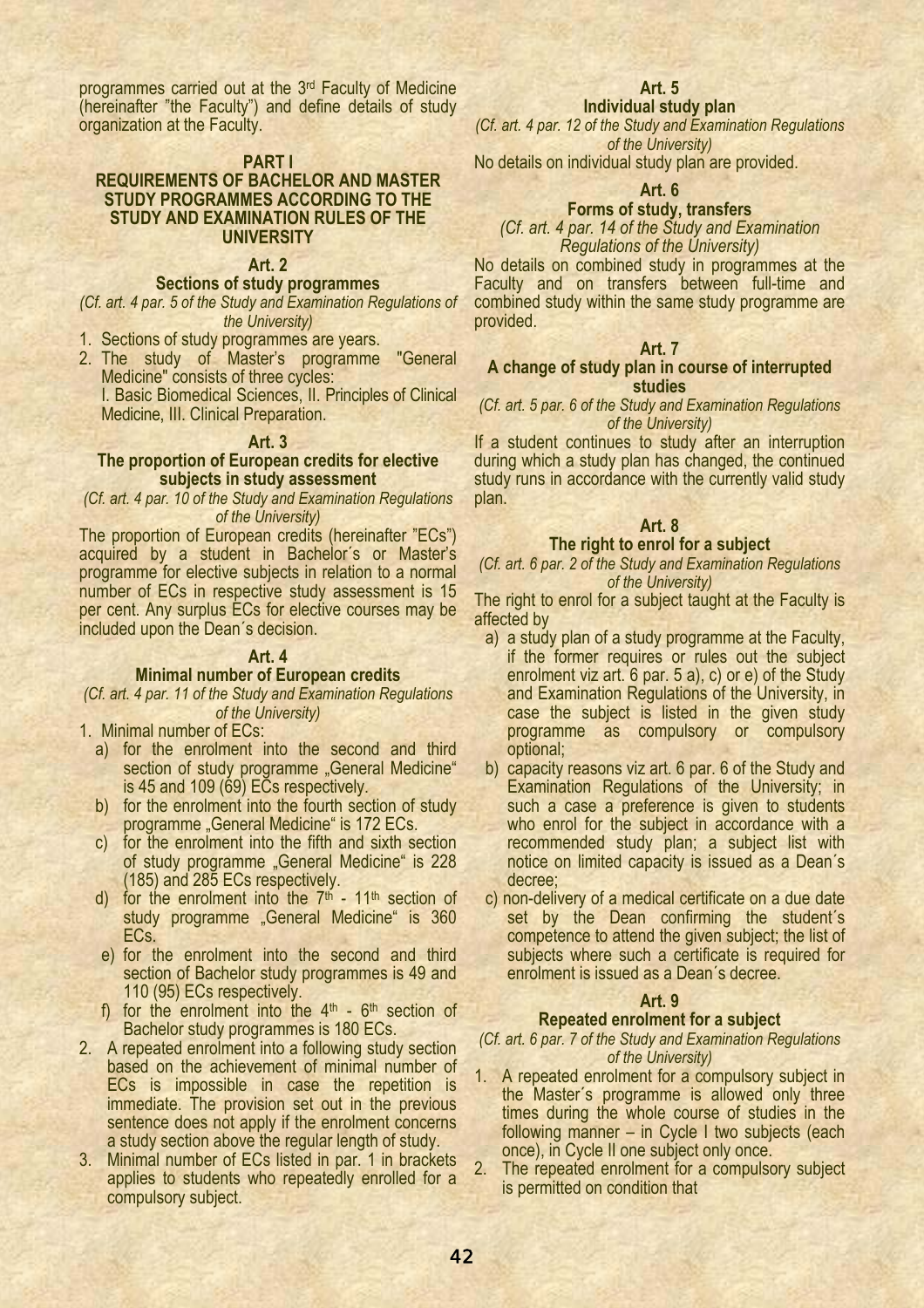- ECs in the given study section;
- b) the student exploited all examination opportunities in the given study section and repeats the subject in the full extent.
- 3. In the Bachelor´s programmes, the repeated enrolment for a compulsory subject is allowed only twice times during the whole course of studies.
- 4. The repeated enrolment for a compulsory subject is permitted on condition that the student achieved a minimal number of ECs in the given study section.
- 5. The repeated enrolment for any subject listed in any study plan of any study programme as compulsory optional is ruled out.
- 6. The repeated enrolment for any subject listed as elective for a respective study programme is ruled out unless its annotation states otherwise.

### **Art. 10**

#### **Credits**

#### *(Cf. art. 6 par. 10 of the Study and Examination Regulations of the University)*

A credit is the prerequisite for taking an examination or it is an independent form of study assessment in subjects taught at the Faculty. Details are set in Part II.

#### **Art. 11**

### **Taking parts of State Final (Rigorous) Examinations**  *(Cf. art. 7 par. 7 of the Study and Examination Regulations of*

- *the University)*
- 1. The number of European credits required for taking any part of the State Final (Rigorous) Examination (hereinafter "the State Examination") in Bachelor´s study programmes is 180. The final part of the State Examination shall always be the defense of Bachelor thesis.
- 2. The number of European credits required for taking any but the final part of State Examination in Master´s study programme is equal to the sum of subject ECs required for the respective part.
- 3. The defense of dissertation thesis is part and parcel of the State Rigorous Examination.

### **Art. 12**

#### **Sum total of European credits in compulsory and compulsory optional subjects**

*(Cf. art. 7 par. 8 of the Study and Examination Regulations of the University)* 

The sum total of European credits in compulsory subjects required for taking respective parts of the State Examination in study programmes at the Faculty along with the minimal number of ECs in compulsory optional subjects must not add up to more than 95 % of the sum stated in art.7 par. 8 of the Study and Examination Regulations of the University.

#### **Art. 13**

#### **Further conditions for graduating with distinctions**  *(Cf. art. 7 par. 11 of the Study and Examination Regulations of the University)*

A further condition for graduating with distinctions in any study programme is the achievement of a regular number of ECs at every assessment of study progress

a) the student achieved a minimal number of and a regular completion of studies in time not extending over the standard length of study by more than one year.

#### **PART II**

### **DETAILS ON THE ORGANIZATION AND ASSESSMENT OF STUDIES IN BACHELOR´S AND MASTER´S STUDY PROGRAMMES**

### **Art. 14**

#### **Enrolment to studies**

- 1. Enrolment days are announced by the Dean. They are published in a sufficient advance on the official Faculty noticeboard. The enrolment is terminated 10 working days after the commencement of instruction.
- 2. Students may apply to the Dean in writing to postpone the enrolment, however only for particularly serious reasons and on condition that they have fulfilled all study obligations required to proceed into the higher study section.

### **Art. 15**

### **Student enrolment into the 1st study section**

- 1. Admitted applicants produce their personal identification card or passport and the original certificate of completed secondary education upon enrolment. Subsequently they fill in the Study Credit Book (hereinafter "the Index") and sign other documents (the Pledge of Secrecy, the Protocol on Introductory Instruction in Work Safety, the Matriculation Oath) as advised by a Study Division officer.
- 2. The Study Division gives admitted applicants these forms "Certificate of Entrance Preventive Medical Check-Up" and "Certificate of Vaccination against Hepatitis B" (details are outlined in Dean´s guidelines). Having submitted the completed "Certificate of Entrance Preventive Medical Check-Up", the Study Division issues the stamped Index to the student.

#### **Art. 16**

### **Enrolment into further study sections**

1. Having fulfilled all study obligations given for the respective study section, the student presents the Index to the Study Division, which checks entries on all enrolled subjects. In case they are all completed as required, the student is enrolled into the following year. The student receives a study plan, a logbook and dining coupons. On request, students can buy a refectory card entitling them to use the refectory in the Faculty Hospital Královské Vinohrady.

2. Other conditions for the enrolment of students in the parallel study programme in English shall be defined in the contract made between the Faculty and the student.

### **Art. 17**

#### **Matriculation**

1. The date of matriculation ceremony for 1st-year students is announced in a usual manner by the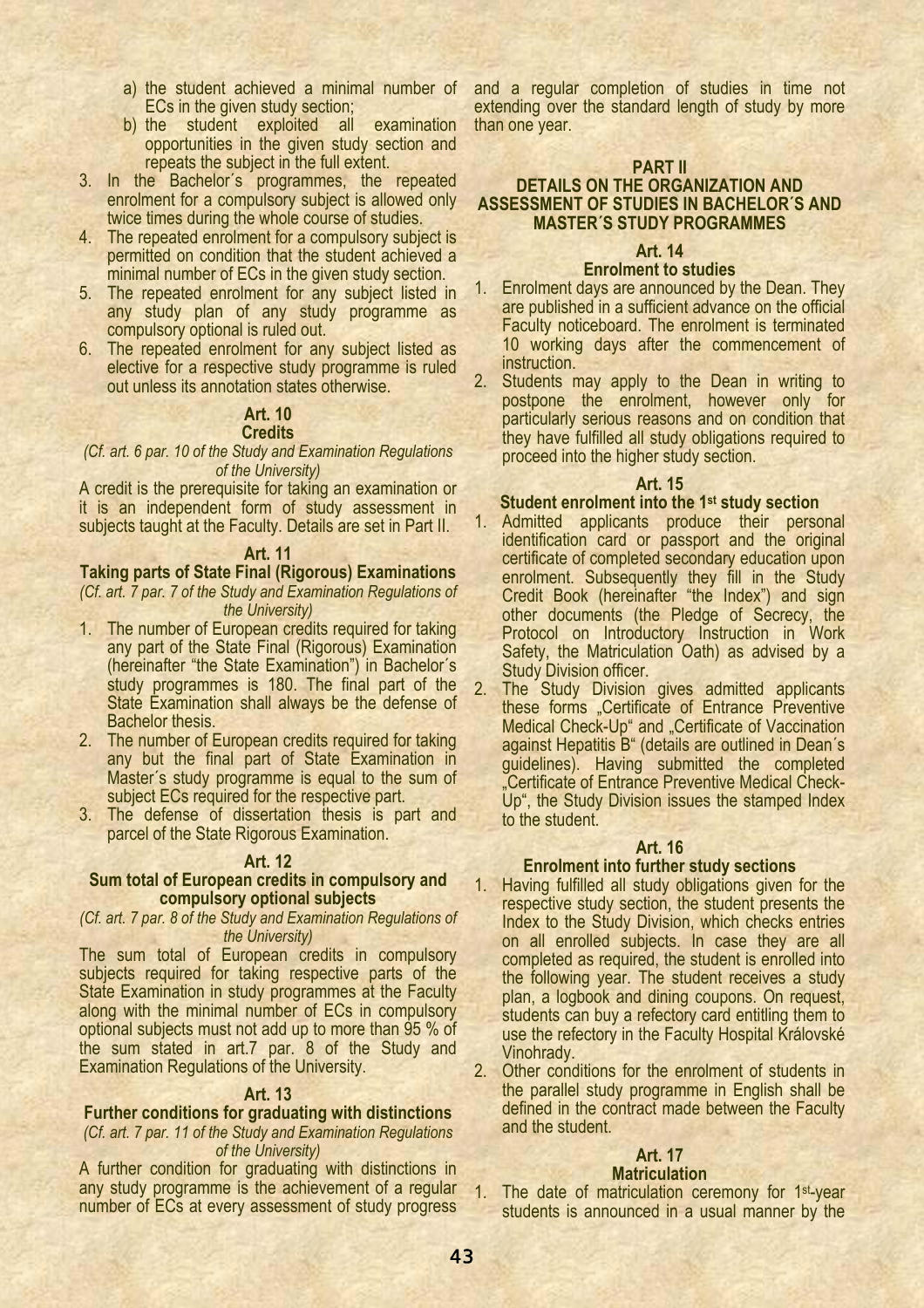the Study Division. The attendance at the matriculation ceremony is obligatory for all 1st-year students excerpt for those who have already been matriculated at any Faculty of Charles University.

2. Students shall bring their Index to the matriculation ceremony as the Study Division will confirm there that they have taken the Matriculation Oath.

#### **Art. 18 Credits**

- 1. Conditions for awarding credits shall be determined by the head teacher of the subject at the latest on the first day of instruction in respective academic year. The conditions shall not be changed during the academic year; in especially well-founded cases the Dean may permit an exception following an approval by the Academic Senate of the Faculty.
- 2. If attendance at instruction is a prerequisite for credit achievement, then the proportion required cannot be higher than 80 % in any individual instruction form of the subject concerned.
- 3. If writing a test or a seminar paper is a prerequisite for credit achievement, the teacher publishes the test results no later than 7 work days after the testing; in case of seminar paper, the due date is 10 work days after its submission. The publication of test or paper assessment is done in a manner common at the Faculty (individual personal announcement, electronic mail, noticeboard etc.).
- 4. In case of oral testing required for the credit achievement, provisions of point 3 are applied adequately.
- 5. In case that the fulfilment of credit prerequisites is recorded in the Index on another day than the actual day of their achievement, teachers are not authorized to require a personal presence of the student on this occasion. In the case mentioned above, the date of credit award entered into the Index is the actual day of credit achievement.
- 6. Heads of Institutes or persons authorized by them enter the award of credits into the "Study<br>Information System" (Student). After the Information System" (Student). After the termination of examination period, they print out the protocol on credits awarded, and send the signed document to the Study Division of the Faculty.

### **Art. 19**

### **Examinations**

1. Heads of Institutes offer a sufficient number of examination days so that a total examination capacity exceeds the number of students to be examined by at least 50%; they set the maximum number of students who can sign for given days. Further, they appoint examiners and their substitutes for respective days. The provision of the first sentence does not substantiate a request for a special examination day. Examinations of full-time students take place on work days as a rule. Heads of Institutes also determine if students are obliged to bring certain equipment for the examination (white coat, stethoscope etc.).

- 2. Examinations can be carried out by professors, docents (associate professors) or other faculty authorized by the Dean. This has no effect on provisions stating the qualification of examiners for the State Examinations.
- 3. The beginning of an examination shall be scheduled so that it does not start prior to 8 o´clock and later than 18 o´clock. Exceptions to this rule are allowed only with a written consent of the student examined.
- 4. The examinations of full-time students shall be so organized as to finish by 20 o´clock.
- 5. The examiner assigns questions to students in the following manner: in oral examination by a draw, in written examination by a randomly assigned test or a draw. The question must come from a list of topics or questions published previously in accordance with Faculty customs.
- 6. The student has the right to an adequate preparation time for the examination. The Institute provides enough space for this preparation. The student does not leave the preparation /examination room in the time between question assignment and actual examination. The exception to the rule is permitted by the examiner.
- 7. If the student withdraws from the examination prior to the question assignment, s/he is not graded. If s/he withdraws after the assignment, then the grade awarded is "failed".
- 8. If the student uses proscribed aids (incl. a mobile phone or a camera) during the preparation or the actual examination, the examiner terminates the examination, grades the student´s performance as "failed" and reports the breech of discipline to the Dean of Faculty. The breech is processed according to the Code of Discipline applicable to students of the Faculty.
- 9. Heads of Institutes or persons authorized by them enter the examination results into the "Study<br>Information System" (Student). After the Information System" (Student). After the termination of examination period, they print out the protocol on classification of examinations, and send the signed document to the Study Division of the Faculty.
- 10. The "failed" grade is not recorded into the Index, only the date of the examination without signature. In such a case the student has not achieved the required form of study assessment. When the study progress has to be counted, all grades from all examinations and all re-sittings are included.

#### **Art. 20**

#### **State Final Examinations and State Rigorous Examinations**

- 1. It is not permitted to schedule dates for any part of the State Examinations in a manner interfering with a regular instruction of a given student group in the subsequent instruction block. The State Examinations can be scheduled only on working days.
- 2. The beginning of State Examination shall be scheduled so that it does not start prior to 8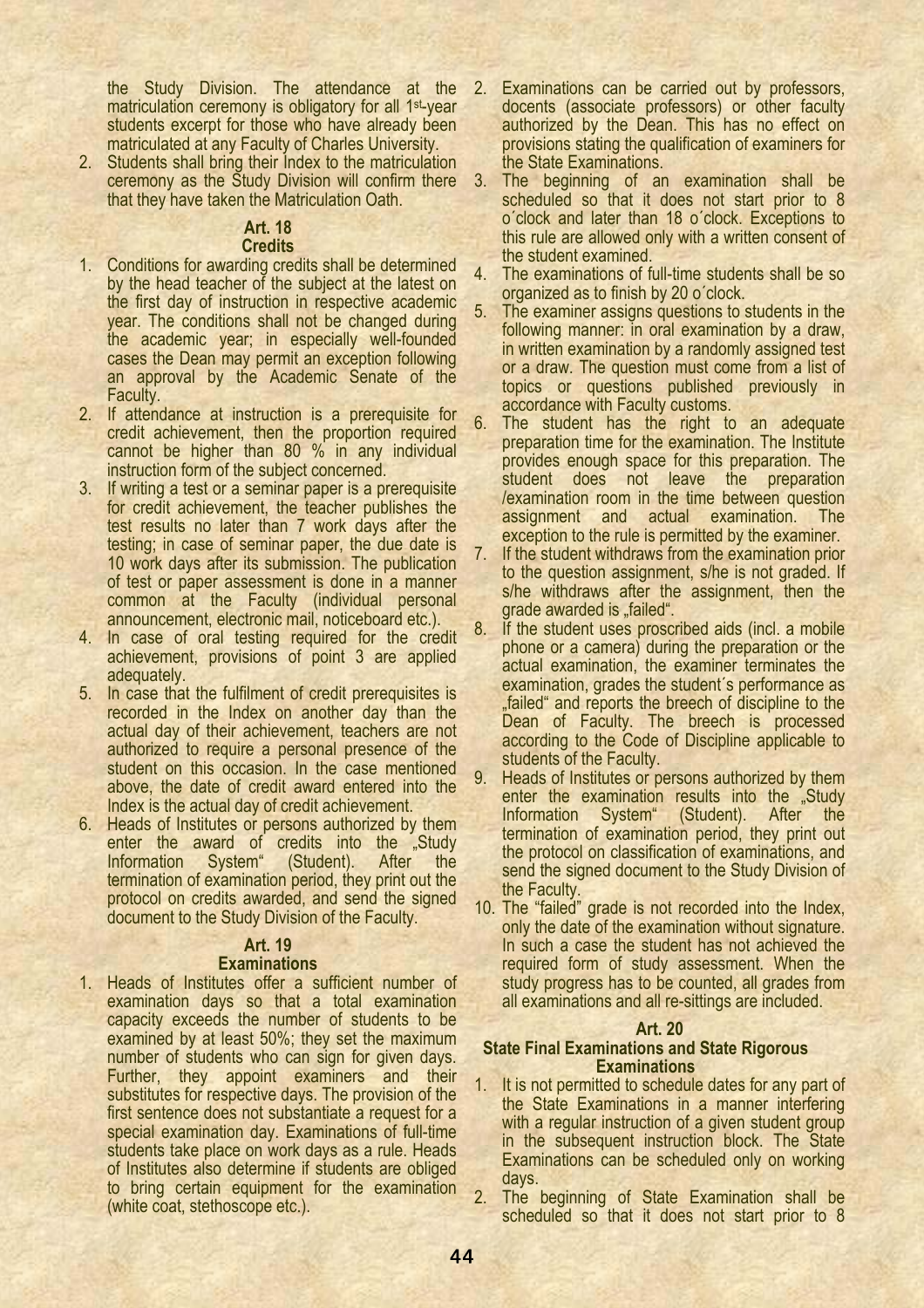o´clock and later than 18 o´clock. Exceptions to this rule are allowed only with a written consent of the student examined.

- 3. The examinations of full-time students shall be so organized as to finish by 20 o´clock.
- 4. The Department of Examination Committee writes a protocol on the course and result of the respective part of State Examination and sends the document to the Study Division of the Faculty no later than on the following work day. At the same time, the Head of respective Institute or a person authorized by them enter the examination results into the "Study Information System" (Student). After the termination of examination period, they print out the protocol on classification of State Examinations, and send the signed document to the Study Division of the Faculty.

#### **Art. 21**

- 1. No form of student discrimination due to their age, gender, nationality, country of origin, family status, skin colour, religious belief, health condition, neither any form of humiliation of students by examiners or vice versa are permissible.
- 2. If a student of English curriculum is being examined, any communication between the student and examiner(s) including the assignment of examination question as well as any communication among examiners in the student´s presence shall be conducted solely in English. Students´ communication with patients during a practical examination shall always be conducted in Czech.
- 3. Demands or acceptance of any material support of any examination from students (e.g. refreshment) is inadmissible.

#### **Art. 22**

#### **Completion of study**

- 1. The student returns the following documents to the Study Division: the Index for review, Charles University Student Card with the Faculty coupon, the refectory card for use in the FNKV refectory. The student receives a discharge sheet where the following items have to be certified:
	- a) Certificate of Obligatory Discharge Medical Check-Up, signed and stamped by a physician authorized to run preventive checkups of university students;
	- b) Certificate of Centre of Scientific Information (SVI 3.LF) that the student has no obligations to the library of SVI 3. LF, signed and stamped by authorized SVI staff;
	- c) the student´s declaration that
	- all obligations associated with the study at the 3.LF are fulfilled;
	- s/he will inform the respective health insurance company of study completion within 8 days.
- 2. The student returns the completed discharge sheet to the Study Division. Having completed all the

above-mentioned administrative tasks, the student may receive a diploma.

3. Graduation ceremonies are scheduled and announced by the Study Division. Scheduling respects the numbering of study groups in the final year, the number of students in groups and the capacity of Magna Aula in Carolinum so that usually circa 3 groups graduate in the same time.

#### **PART III**

#### **Art. 23**

#### **Temporary and Final Provisions**

1. The rights and obligations of students enrolled to study at the Faculty before these Rules came to force in the field of study matters are governed by current Study and Examination Regulations of the Faculty, unless the Study and Examination Regulations of the University state otherwise<sup>[1]</sup>).

2. The study organization for students enrolled to study at the Faculty before these Rules came to force are governed by current Study and Examination Regulations of the Faculty.

- 3. The Rules herein were approved by the Academic Senate of the Faculty on 10 May 2006.
- 4. The Rules herein shall come into force on the date of approval by the Academic Senate of the University. [2]).
- 5. The Rules herein shall become effective five days after coming into force except for Parts I-III, which shall become effective on the first day of the academic year 2006/2007.

 [1]) art. 3 par. 2 Amendments to the Study and Examination Regulations of the University approved by the Academic Senate of the University on 21 April 2006 [2]) § 9 par. 1 b) of the Higher Education Act.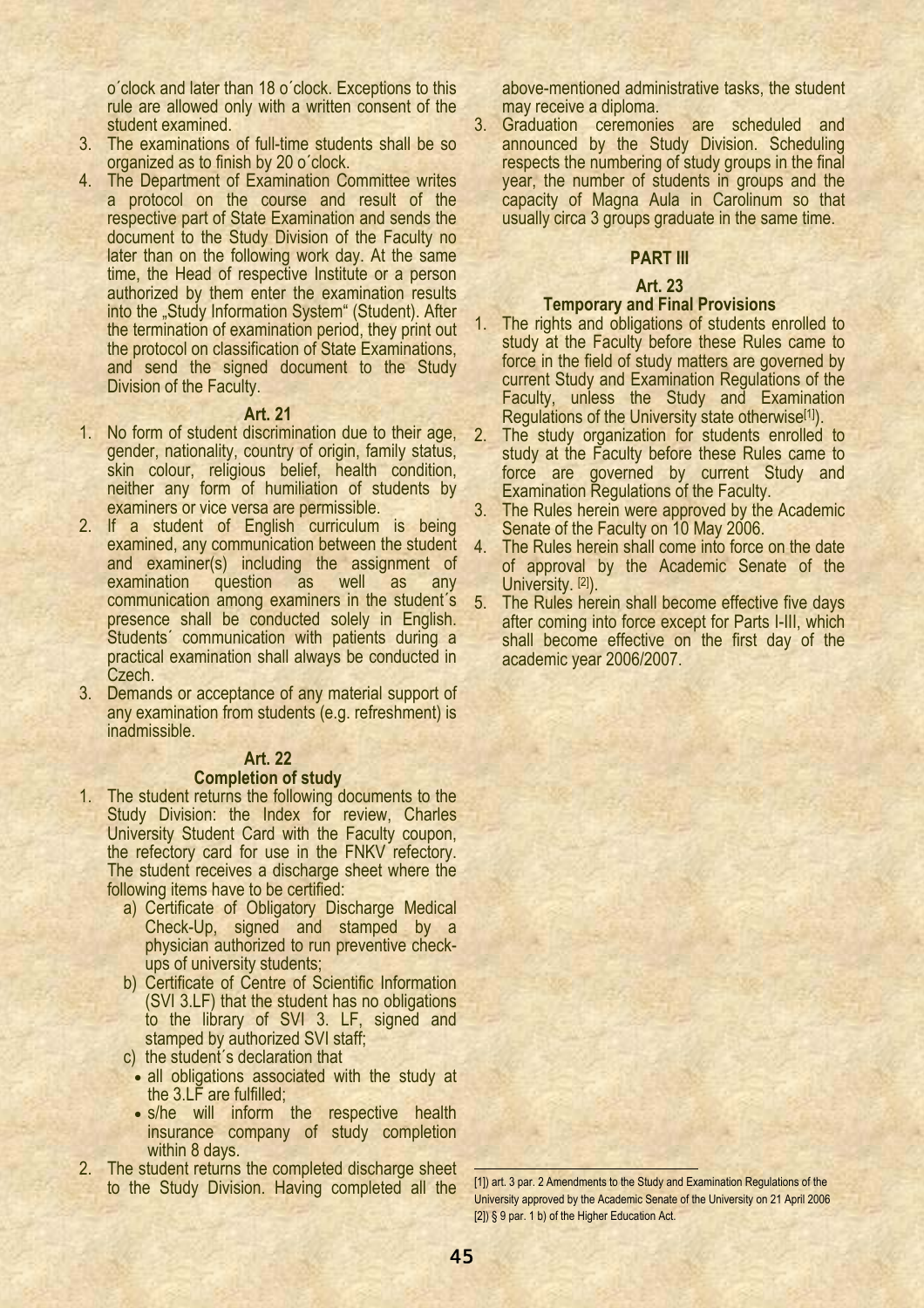### **VI. HISTORICAL NOTES**

### **CHARLES UNIVERSITY**

http://www.ruk.cuni.cz

As early as by the end of the  $13<sup>th</sup>$  century there were favorable conditions for the expansion and fostering of education in the Bohemia Kingdom of Czech Lands (Bohemia and Moravia). The high intellectual level of the Royal Court was admired. The Czech Lands were famous for their Cathedral School and prominent schools of various religious orders. No wonder it was King *Wenceslas II* of the Přemysl dynasty who came up with the idea of a university. The giant sails of his plan, however, were trimmed by the nobility. The idea lay dormant until the times of Charles IV, successor to the Přemyslids' throne, whose *alma mater* was the University of Sorbonne in Paris and who therefore was fully aware of the importance of university for the country as well as for its ruler.

To establish a university was no plain sailing in those times: subject to the internal conditions of the Kingdom, relations between the king and the nobility, present economic situation, and international bonds and associations. Moreover the name – *studium generale* – was a seal granted by the Papal Curia with the commitment of the best quality education. The universities in the Middle Ages concentrated knowledge as well as scholars, raised by diverse schools all around Europe. The degrees granted by these universities were recognized in the entire Christian world and the universities grew into potent cultural and social institutions.

Having acquired the Pope´s authorization, *Charles IV* (by then officially appointed Czech King) issued the Founding Charter on the 7<sup>th</sup> April 1348. It is essential that to emphasize that this was the first university in Central Europe, hence it played the key role in propagating the roots of education in this region. The Charter was issued by Charles IV 'of His own accord'. In effect this meant taking on one's shoulders all the responsibilities of smooth running of the new institution. The original reads: '*... The famous university was also founded so as to aide faithful habitants of our Kingdom in their infinite desire for the fruits of science, bar them from humble and demeaning conduct in foreign lands, and set the table for feast at home...'.* The Charter was sequestrated from Prague by the Nazis in 1945 and has been unaccounted for since.

The Czech Church covered all running costs of the University. At first the University Chancellor and Prague Archbishop *Arnošt z Pardubic* took the University under his wings. By means of various collections he bought first University movables together with a building in the Old Town of Prague. When a university college, *the*  Carolinum, was set up on the 30<sup>th</sup> July 1366, the foundation of the University was completed. The fact that it has been the seat of the University rectorate until

today points to the importance of establishing the *Carolinum*.

In 1370 Charles IV bought a legacy of 114 manuscripts left by *Vilém of Lestkov*, which greatly enriched the library collection.

At the end of the  $14<sup>th</sup>$  and beginning of the 15<sup>th</sup> century when the Czech Reformation saw the light of day, the Prague university enjoyed privilege equal to the corresponding institutions in Bologne (founded 1119) and Paris (founded 1253). It included all the faculties recognized in the Middle Ages: the Faculty of Arts, Law, Theology, and Medicine. Initially, lectures used to take place in professors' flats, only later did they move to a building on Kaprova street.

At that time many doctors from the milieu of the royal family practiced there – the first Professor of Medicine being *M. Valter* (1348), succeeded by *M. Baltazar* de Tuscia (1353). Each doctor–to–be had to learn by ear the works of Antique, Christian and Jewish experts on medicine, and step–by–step ply their trade in towns or in the country under close observation of professors.

In the 1390s, the generation of prevailing foreign masters was gradually substituted by their Czech counterparts who, by the way, went so far as to form their own concept of a critique of the Church as well as its entire order so far. A key role in the process of Czech Reformation and Hussite ideology in general was the translation of Bible into Czech facilitated by the University. Diverse as the audience were, the Bible affected the cultural level of the whole Czech society before Jan Hus.

In 1415, after the death at stake of the present Rector of Charles University Master *Jan Hus*, prevailing recalcitrant and turbulent discussions had turned into a clear–cut viewpoint of the rising movement, with one outcome: the declaration that the sacrament of the Holy Eucharist should be administered in both kinds, this being the only means to redeem one's soul. Thus the University became the first institution in the Christian world to stand up for the Reformation and play off the current exegesis of Christianity put forward by official bodies – the Council and the Pope. Over all ecclesiastical prohibitions it carried on. The so–called 'Four Articles of Prague' (a programme of the moderate middle current of the Hussite movement) were formulated here. Hence, the University indubitably sustained a substantial part of the Movement, although its influence tapered off as the left wing gained on prominence. During the Hussite period and namely after the lost Battle of Lipany, activites of the University were markedly suppresed. Its institutions either withdrew from the political forefront or disappeared.

The University again wielded an immense influence on the Czech culture prior to the Battle of the White Mountain (1620): many works of far–reaching importance were translated into Czech language to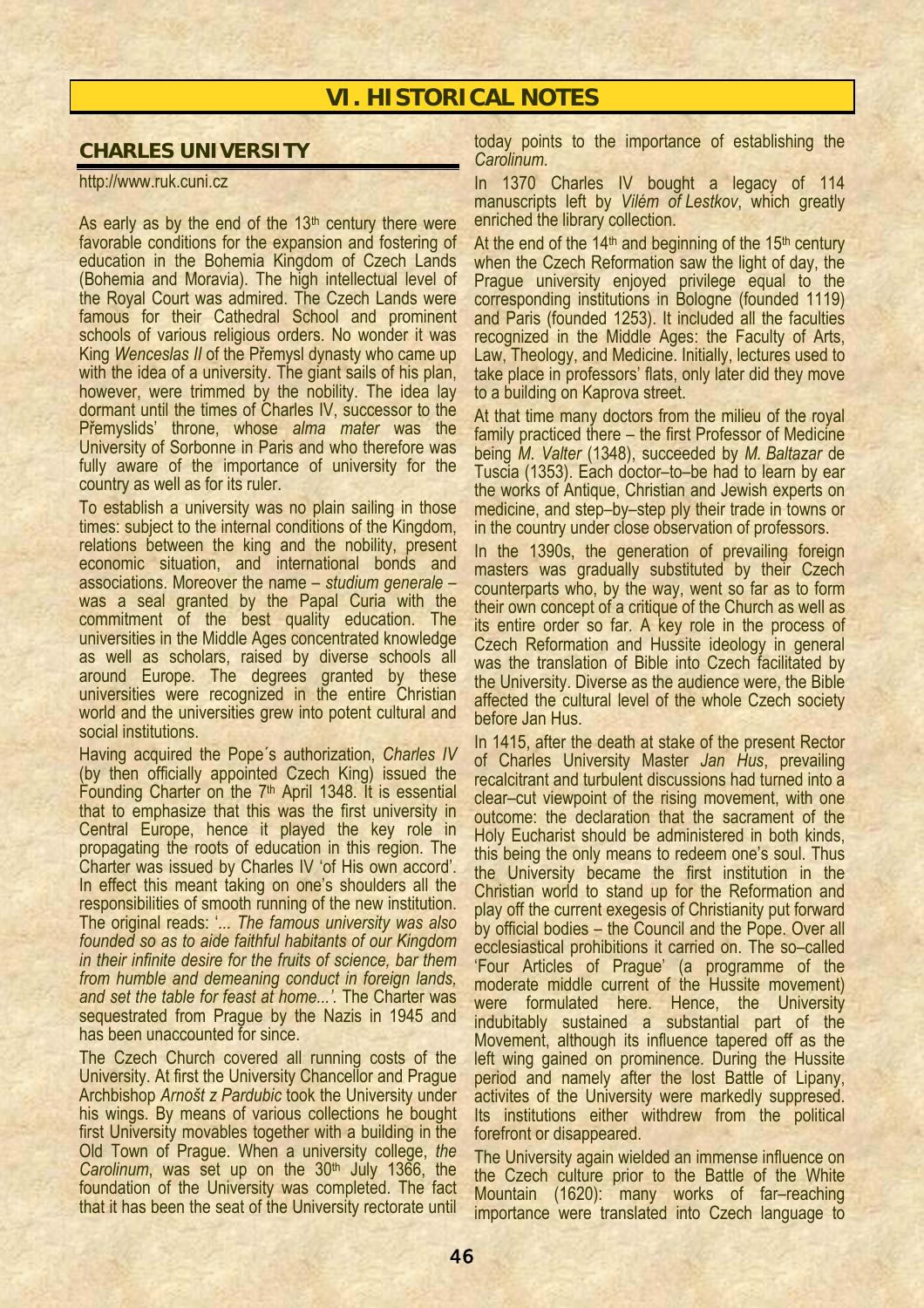later constitute a rich cultural heritage, a bedrock of the National Renaissance of the Czech People.

However, the Battle of the White Mountain silenced the Czech non–Catholic intelligence. Rector of the University *Jan Jessenius*, a well–known surgeon who carried out the very first Czech public dissection (at the Old Town Square in Prague in 1600) was executed. Many more prominent Czech scholars were persecuted for their disapproval of the Habsburgs and were driven out of the country. In the end, after more than thirty years of constant altercation over the dominance, the Jesuits prevailed and easily subjected the institution to their pecking order. There still were quite a few important professors among the staff of the Faculty of Medicine, e.g*. Jan Marcus Marci* of Kronland, Harvey's predecessor in embryogenesis, who, with his interpretation of epileptogenesis, came three hundred years ahead of his time, and Jakub Dobřenský of Černý Most, one of the founders of pathological anatomy. During the Habsburg rule, the University was renamed Charles–Ferdinand University, the name which it could not shake off for almost three hundred years.

In the middle of the  $18<sup>th</sup>$  century the University underwent major changes. Individual faculties achieved recognition especially in the field of Mathematics and Physics, Philosophy, and Medicine. The Faculty of Medicine expanded with natural sciences, and took on important scholars, for instance the pioneer of electrophysiology and electric treatment Czech and world–wide, *Jan K. Boháč*, who introduced experimental methods into research; an expert in anatomy Josef T. Klinkosch, or the physiologist of world importance in the field of nerve activity and Dean of the Faculty (1789) *Jiří Procháska*. As a result of health care reform introduced by Boerhaave's pupil van Swieten and realized by the government in Vienna in order to consolidate the state economy and the state of internal affairs, more health care workers found employment in practice, thus enabling rather a far–reaching quantitative expansion in the studies of Medicine*. Since the van Swieten´s reforms, the University has been instructing the students at patients´ bedside.* 

In 1774 the University was deprived of the Church control and ranked among the state institutions. That is why the freedom in subject and style of lecturing was restricted (as officially approved, standardized textbooks were introduced to facilitate the control over the curricula in the entire monarchy). There was another side to the coin however, i.e. getting rid of anti– reformist world viewpoint and Scholastic residue.

The 1784 curriculum did away with Latin as an instruction language, introducing German instead. Foregoing subjects of the seven arts were transferred to secondary schools and the University focus rested solely on natural, technical, and social sciences.

The end of Enlightenment brought to the surface the struggle for language emancipation, which came to the forefront as a sign of rather complex social problems. Repressions, which followed hunger strikes and student unrests and demonstrations, focused especially on the

Faculty of Arts, saving the good name of the Faculty of Medicine which, by then, had had a considerable experience in practice and was well–known abroad.

The most prominent and central character of Czech science was Professor of Natural Sciences *Jan S. Presl*, the founder of Czech scientific terminology, and author of "Catalogue of Plants" and "Catalogue of Minerals". One of the most distinguished anatomists of the 19th century *Josef Hyrtl*, dissector with an outstanding injection technique, made exemplary dissections and published an excellent textbook on anatomy (1846) in Prague. From a myriad of Enlightenment doctors we need to name at least *Jan T. Held*, who was the Dean of the Faculty of Medicine (1817/8, 1818/9, 1823/4, 1824/5), Rector of the University (1826/7) and a musical composer.

It was mainly the students who dressed the soil for growing national movement, themselves being under a strong influence of unorthodox lectures given by *B. Bolzano*, who conceived religion as an ethical and educational problem. Step by step, naturalist pull was overshadowed by the drive of social sciences and modern languages and literature, from which stemmed a current of nation–liberating ideology. In 1848 the events reached its peak – the students formed an armed Student Legion and other associations so that they could subsequently, during the uprising in June, lead the fights on barricades from the occupied *Klementinum*.

Repressions following the suppression of the uprising hit education for a long time to come. A new curriculum was introduced, students' associations forced to dissolve, and many students as well as teachers were disciplined. Even the most famous Czech expert on natural sciences and Professor of Physiology at the Faculty of Medicine in Prague from 1849, *Jan Evangelista Purkyně* (1787–1869), was under police surveillance. His prominent pupil, Jan N. Čermák, the originator of rear rhinoscopy, left Prague to found Institutes of Physiology at several middle European universities. Also Prof. Ferdinand Arlt moved away just before his milestone of a textbook on eye disorders came out.

The abrupt fall of Bach's absolutist regime in 1859 ignited Czech nationalist movement which came hand in hand with unshackled development of sciences. Students' associations were revived along with a number of magazines and chronicles, literary and musical parties, and the University ventured forth with Czech language as a language of instruction. Czech professors and associate professors, having received their teaching degrees, went on to new clinics. At that time the office of the Dean of Faculty was administered for example by *Edwin Klebs* (1879– 1880)*,* the discoverer of causative agents of diphtheria, typhoid, and other wound infections (cf. the eponymous bacterial family)*, August Breisky* (1880– 1881), gynecologist and meticulous follower of Semmelweis' and Lister's teaching on asepsis, as well as *Karl Toldt* (1881–1882), author of a famous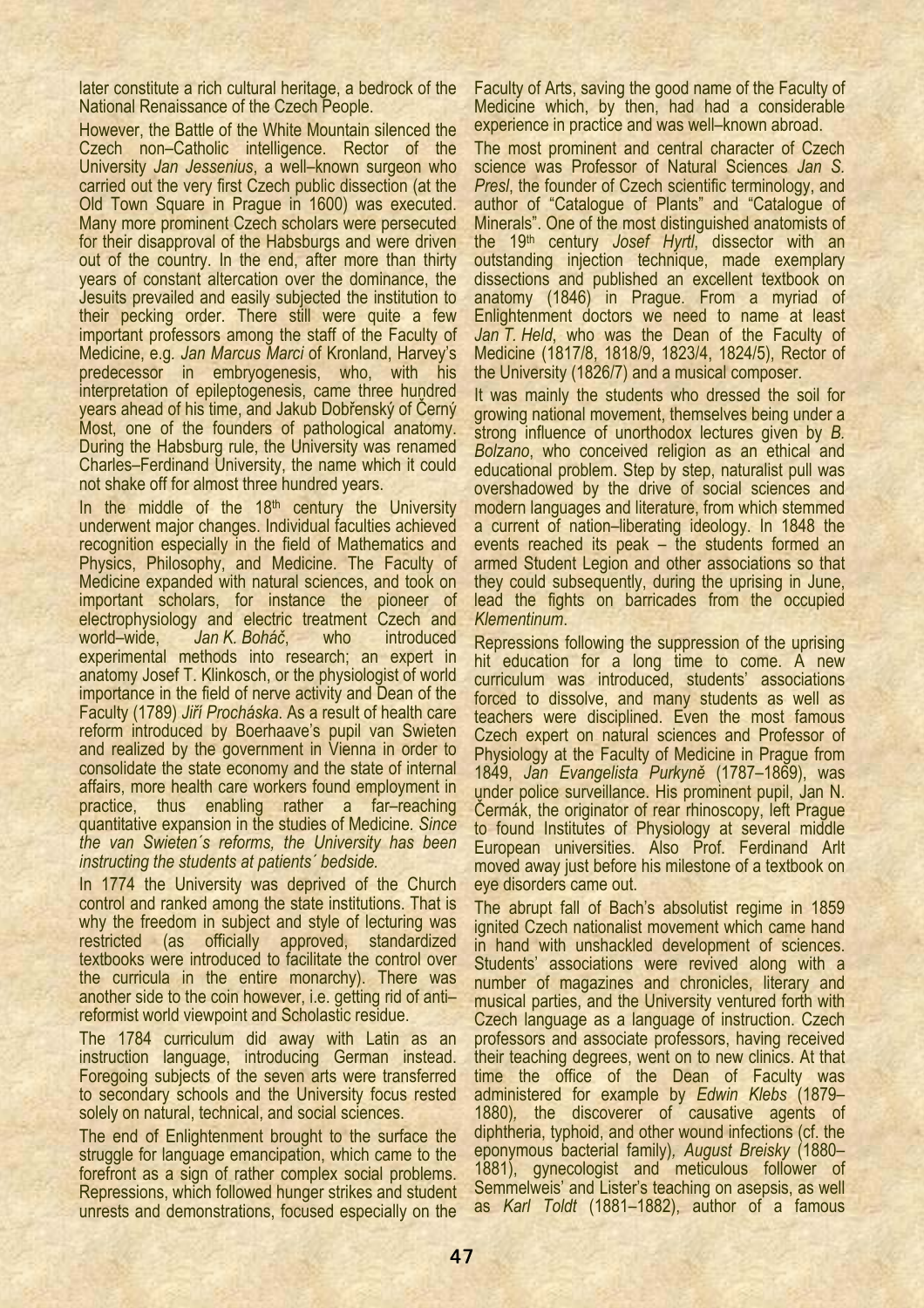anatomical atlas and founder of the Institute of Anatomy*.* 

In 1882 the monarch endorsed the law which divided the Prague University in two parts: Czech and German.

*T. G. Masaryk* was an influential personality in the development of the Czech University: he became the first professor of philosophy and his humanitarian, civic and international thinking wielded immense influence especially over young Czech intelligentsia. Czech textbooks and magazines took off, the famous twenty– seven part 'Otto's Encyclopaedia' was published, Czech schools of science emerged, e.g. Gebauer's in Bohemistics, Goll's in History, Strouhal's in Physics. Let us list a few from a number of founders of the Prague School of Medicine: doctors of internal medicine *Eiselt, Meixner, Thomayer, Syllaba*, and pathologist *Hlava*.

The Czech University soon surpassed the German University by the three-fold number of its students, partly also because plenty of students from other Slav nations were enrolled there . The German part of the University was significant for taking a lion's share in extending the system of education into Central Europe for generations to come, thus being influential not only for Bohemia and other regions but also for all German– speaking nations in Central Europe. To select at least a few out of all deans of the German Faculty of Medicine, we ought to mention a couple which will stay forever immortal – the physiologist *Ewald Hering* (1877/8, 1884/5, 1906/7)), and the pathologist *Hans Chiari* (1886/7 a 1896/7). As for other academic members of the German University, we should mention its Rector *Ernst Mach* (1883–1884). In 1912–1913 *Albert Einstein*, the author of the Theory of Relativity, worked here.

In the nineties of 19<sup>th</sup> century several events took place overall having an immense impact on further development of Czech education and culture: the Czech Academy of Sciences and Arts was founded (1890), and the Convention of Progressive Slav Students was held in Prague (1891). The Convention put forward and ratified an agenda, which would deal with the plight of national and democratic rights as well as with social questions. At that time, demonstrations against conservative professors shifted from lecture rooms and auditoria to streets and fomented movements of the youth, which culminated in a violent anti–dynasty demonstration on the ruler's birthday on the 17<sup>th</sup> August 1893.

In the first two decades of the  $20<sup>th</sup>$  century, the core of the University work consisted especially in scientific research. We find many prominent Czech scientists and scholars practicing at the University in those years:<br>Professor of Chemistry B. Brauner, botanist B. Němec, Professor of Chemistry *B. Brauner*, botanist *B. Němec*, Professor of Experimental Physics *B. Kučera*. The Prague University already had female students by then (they had been permitted to enroll since 1897). In 1919 Charles–Ferdinand University was abolished and its Czech part underwent a transformation into Charles University again. An independent German university was founded, and lasted until 1945 when it was finally abolished.

Every student of Medicine shall sooner or later encounter termini such as Hering channels, Epstein symptom, Zaufal sign, Weil–Felix reaction, Klausner test, Biedl syndrome, Chiari malformation, Kahler or Pick disease, Schlof–Fer tumour, Elschnig pearls, Breisky and Knaus method, Gussenbauer clipper, Hasner operation, Schauty, Steinach operation, will possibly read about Richard von Zeynek's diathermal treatment, etc. The above mentioned are names of professors of German Prague Faculty of Medicine, alma mater to a number of famous students: for instance Hans Hugo Selye, the originator of the Theory on Adaptation Syndrome and Stress Reaction, graduated here, as well as Prague natives Gerty Theresa Radnitz and Carl Ferdinand Cori, later husband and wife, winners of the Nobel Prize for Medicine (1947) for their joint discoveries in the sphere of the carbohydrate metabolism.

The University status changed with the establishment of independent Czechoslovak Republic in 1918. It became the first Czechoslovak university and its students took a significant part in creating the atmosphere of the First Republic. Acrid debates and opinion clashes among the devotees of different movements followed only to be swallowed by the threat of German fascism and subsequently transformed into the resistance to Nazi terror. As to the public response among intelligentsia, it redoubled with the publication of literary and critical essays and lectures by *F. X. Šalda*, and works by controversial Professor of Music *Z. Nejedlý*. To quote from scientific work, we shall mention studies by *Bedřich Hrozný*, who deciphered Chetite writing. Let us mention – from tens and tens of teachers and professors of the University whose esteem and reputation spread abroad – at least the linguist *Roman Jakobson* and the historian *Josef Pekař*.

The importance of the Faculty of Medicine rose again, the number of its clinics increased from fourteen to twenty, and many foreign students were enrolled. Among prominent professors of the Faculty of Medicine between the wars were for instance world– famous physiologist, pioneer in endocrinology, discoverer of ferritin, author of the theory of stimuli, co–founder of cybernetics and inventor of spaciocardiography *Vilém Laufberger*, ambidextrous internist *Josef Pelnář*, founder of clinical neurology *Kamil Henner*, outstanding surgeon *Arnold Jirásek*, and founder of plastic surgery *František Burian*.

The Nazist invasion to Czechoslovakia stirred students to participation in demonstrations on the 28th October 1939. When police tried to stomp down, a medical student, *Jan Opletal*, was severely injured. His burial became yet another anti–Nazist manifestation on 15th November 1939. Hitler's nomenclature used it as a pretext to brutally impinge on Czech universities and students. On the 17<sup>th</sup> November 1939, Prague student dormitories were invaded and seized, 1200 Czech students taken to the concentration camp in Sachsenhausen, 9 students, leaders of the movement,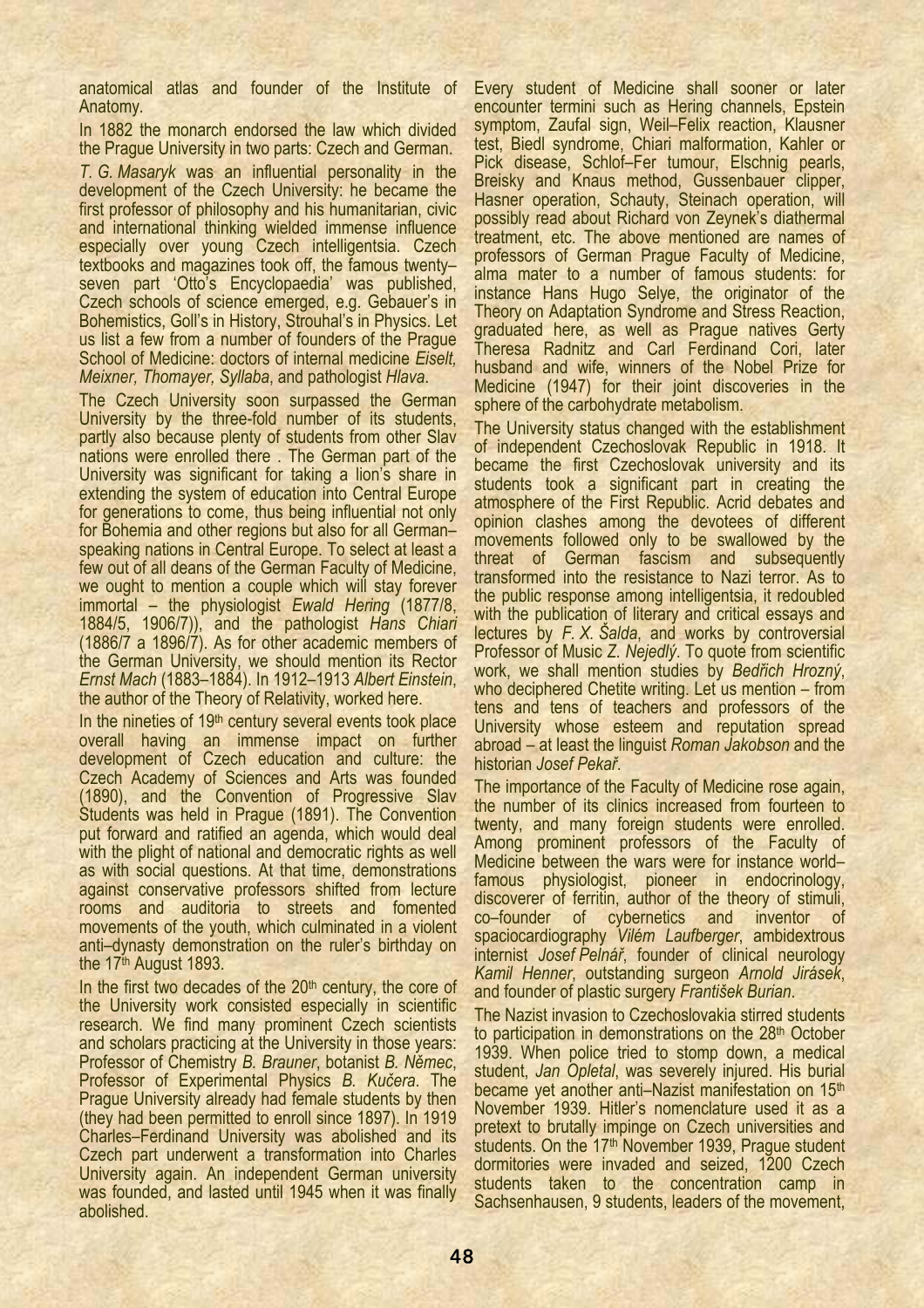were executed on the spot. Czech universities closed down, their buildings being freely available to SS troops, German universities, war industry, and for other purposes. The 17<sup>th</sup> November did not stay the only brutal revenge of the Nazis, nevertheless, it did remain a symbol of students' resistance against Nazism. In 1941 it was proclaimed the International Students' Day.

In the war years Czechoslovak students and intelligentsia took part in various underground movements and organizations of anti-Nazi resistance. 23 professors and other university teachers were executed – let us mention at least the Professors of Physics *František Závišek* and *Václav Dolejšek*, zoologist *Jaroslav Štorkán*, expert in Slav culture *Josef Páta*, sociologist *Josef Fischer*, and internists *Alexandr Gjurič and Miloš Nedvěd*. To Czech and Slovak nations the Charles University in Prague became a symbol of national culture, by the Nazis inexorably preordained to perish.

Post–war era bore the stamp of reconstruction of the national economy, which had been destroyed and devastated by war. Also the students did their best to aid the devastated economy and clarify political wings and opinions at the University. Increasing number of students showed their interest in university studies.

An outstanding biologist, Dr *Jan Bělehrádek* was the Rector and subsequently Vice–Rector of the Charles University in 1945 - 1946. After World War II, *Josef Čančík* became the first Dean of the Faculty of Medicine in Prague, the first deputy Deans of the new Faculties of Medicine at Charles University were *Ivo Mačela* (in Pilsen) and *Bohuslav Bouček* (in Hradec Králové).

In February 1948, however, all hopes for democracy and free development were crushed. The six-hundredth anniversary of the Charles University sarcastically began a new era of dogmatic thinking. Marx–Lenin ideology forced a number of professors and teachers out of work, their positions being easily filled by obsequious and obeisant comrades who were to guide the process of education in accordance with the Communist concept. One of the first to get their marching orders was the current Rector, important national economist, Prof. *Karel Engliš*. The Communist Action Board of Students marked off thousands of students for expulsion. A common curriculum was introduced once again, including the basics of Marx– Leninist ideology, the only officially approved world view. This ensured a sufficient supervision over the entire system of education and universities. Thousands of young people were denied access to regular studies. Dogmatism and rigid censure influenced people's thinking in a very negative way as well as prevented a free development of education and co–operation with the Western world. The cornerstone of social progress was political loyalty, while morality or specialization received a severe cutback in time.

The Higher Education Act of 1950 legally provided for socialist changes in this field, ridding the universities of all their academic liberties. As central planning and

management of economy was introduced, a new Academy of Sciences structured in accordance with the Soviet model substituted the old Czech Academy of Science and Arts. 'Aspiratures' and science ranks of Doctor and Candidate of Sciences came in force. An extensive network of nomenclature and political 'cadres' checked upon the desired development.

In 1953 the original Faculty of Medicine in Prague underwent a transformation into three new faculties: the Faculty of General Medicine, the Faculty of Pediatrics, and the Faculty of Hygiene. The first Deans of these Faculties were *František Blažek, Josef Houštěk, and František Bláha,* respectively.

In spite of the fact that the official publishing, lecturing, scientific and research activities were grossly restricted, plenty of individuals as well as teams achieved remarkable results. Reluctance to implement the results of their work into practice, holding back the facts, distortion and intentional misinterpretation of new findings as well as detachment from the international scientific milieu, nevertheless led to a gradual hampering in the process of development not only in the sphere of science but also in the area of education and overall cultural, economic and social life which were soon to lag far behind the quickly developing Western world.

In Vinohrady Hospital and at the Faculty of Hygiene there worked several prominent personalities at this time: the above mentioned Prof. František Burian, an outstanding surgeon Prof. Emerich Polák (Vice–Dean of the Faculty in 1957–1959), from among the internists we should not omit a great cardiologist and endocrinologist Prof. Vratislav Jonáš, and the founder of Czech diabetology and proponent of its good name abroad Prof. Jiří Syllaba. The State Institute of Health employed Prof. Karel Raška, who left no stone unturned to seal the doom of small–pox all round the world.

The events that took place in 1968, now inscribed to history as 'the Prague Spring', when the students also came in for their share, caused the invasion of Warsaw Pact armies into our country, with subsequent expurgations, repressions, and strengthening of the communist dictate. Students' demonstrations took place in the winter of 1968. Today we are left with the painful symbol of human desire for freedom – a student of the Faculty of Arts at Charles University, Jan Palach, burned himself in January 1969 to protest against the stay of occupation armies into our country, as well as to object against all demagogy, violence, and totalitarian suppression of freedom all over the world. However, the 'period of normalization' managed to hold in disgrace not only Palach, but any attempts to put forward the principles of democracy and freedom in the country. A similar destiny was doomed for the Charter 77, a remarkable act of independent citizens. A series of charges and trials, hand in hand with further expurgations and spying, followed. The years on the turn of the 1970s and 1980s were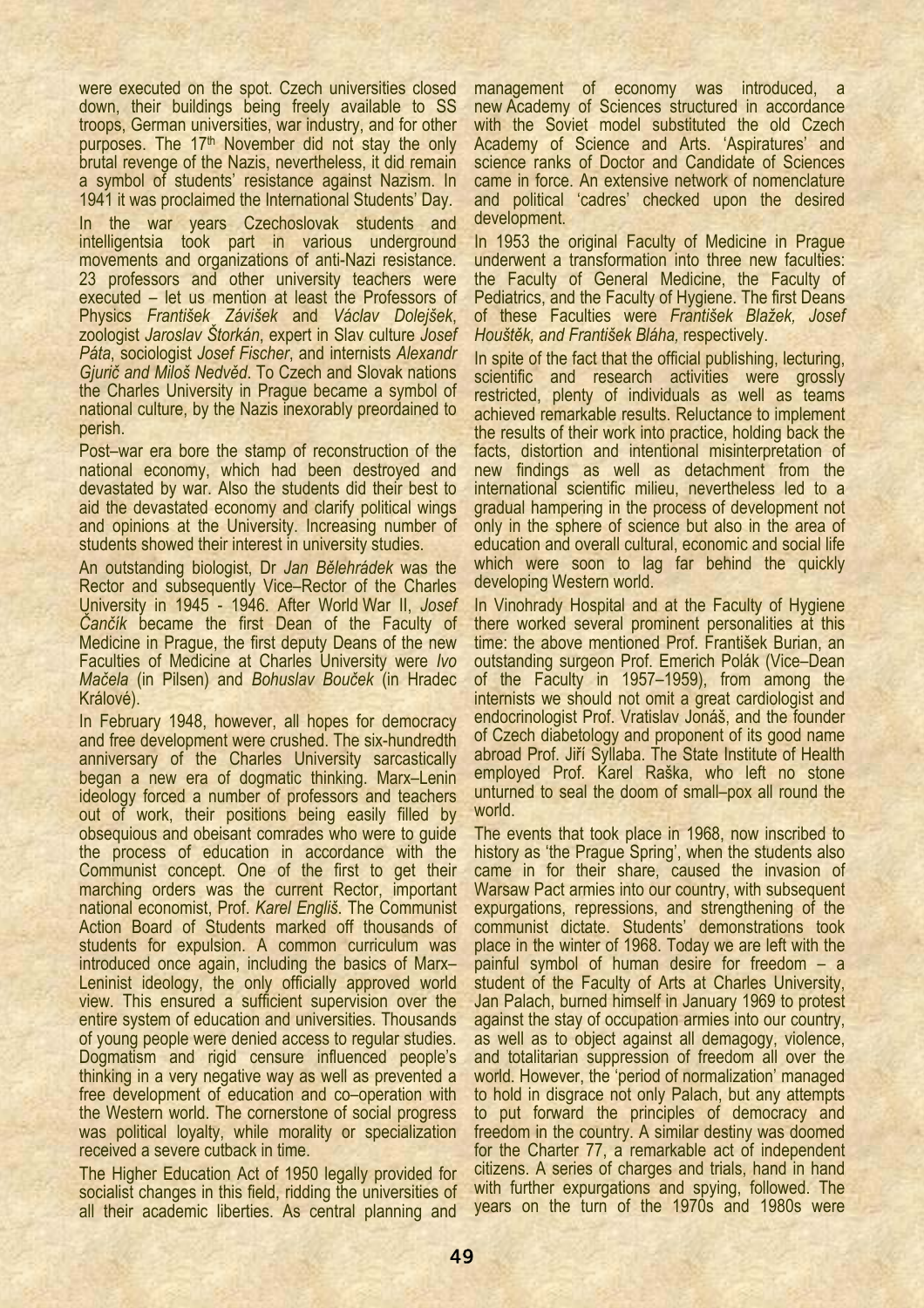amongst the darkest times of the communist era since August 1968.

In spite of all attempts on the part of the communist government, the ties that bind Czech nation with the best moral and cultural tradition from T. G. Masaryk to Jan Patočka were preserved.

Great damage was inflicted on the Charles University, for the best specialists of outstanding moral and expert qualities were either forced to retire with no possibility to go on in their work or driven to exile right away.

Autumn 1989: the unbelievable did happen in the end. The unexpectedly bold courage of students and readiness of independent organized movements from home and abroad helped to bring about major changes and set our country – and the University- on the road to democracy in a very short time. Prof. Radim Palouš, PhD was elected Rector of the Charles University at this time (free elections of Deans and other members of the academic administration along with competitions for Heads of individual Institutes, Associate Professors and Lecturers took place at the Faculties. The arrangement of the University stems from ages–proven tradition and is commensurate to the needs and requirements of individual faculties for autonomy as well as their co– operation and co–ordination. The opening to foreign world brings the restored University back to the free and developed modern world.

The Parliamentary elections in June 1992 evidenced the political tendency of the revolutionary November; yet due to a different vote of the Slovak people, the common state of Czechs and Slovaks – Czechoslovakia – fell apart after 74 years of existence. The Czech Republic was proclaimed on the 1<sup>st</sup> January 1993. Naturally, this country falls into the line of independent Czech statehood from the first rulers of the Přemyslid dynasty where the Czechoslovak period forms no exception. The Charles University, the oldest university in Central Europe, belongs by dint of its tradition as well as by its current potential among the most important cultural, scientific and educational institutions in our country.

### **3RD FACULTY OF MEDICINE, CHARLES UNIVERSITY IN PRAGUE**

http://www.lf3.cuni.cz

The Vinohrady health care campus started its development in the beginning of the  $20<sup>th</sup>$  century, by then at the city periphery. In 1902, the Emperor Franz Joseph I inaugurated the Vinohrady Hospital as the primary hospital for citizens of Královské Vinohrady and Žižkov districts. In 1925 the State Health Institute was openin its vicinity. Both institutions soon started playing key roles in the development of health care in Prague, Bohemia and Czechoslovakia.

Prior to the division of Faculty of Medicine in 1953, both insitutions served to training of medical students, based on systematic activity of their noteworthy staff.

Of the Vinohrady Hospital, there were namely the Prof.of Ophthalmology Josef Janků, the discoverer of ophthalmic toxoplasmosis (M. Jankumi); Prof. of Lung and Abdominal Surgery Emerich Polák; the founder of Czech plastic surgery Prof. František Burian. After the WWII: the founder of Czechoslovak diabetology Prof. Jiří Syllaba, a famous cardiologist Prof. Vratislav Jonáš, the founder of Czech pediatric haematology Dr. Jiří Janele, Prof. of Neurology J. Sebek, Prof. of Forensic Medicine E. Knobloch or the Head of Psychiatric Institute doc. V. Petráň.

Of the State Health Institute staff namely: Prof. Ivan Honl, who established the first therapeutic Pasteur Institute on the terrritory of our state. The staff of this Institute participated in numerous world-wide programmes of the World Health Organization after WWII, among others in global eradication of small-pox (Prof. Karel Raška).

Based on such a rich tradition, it was feasible to establish a new medical faculty on the Vinohrady health care campus.

Our Faculty refers to the tradition of medical studies at Charles University as it formed one of the four basic subjects upon its foundation in 1348. From the academic year 1882/83, the Faculty of Medicine, just as the rest of the University, was divided into two parts – German and Czech. On November 17th,1939, together with all other Czech schools, the Czech part of the University was closed. This temporary halt in Czech education lasted till 1945. Then, along with the whole of German University, the German Faculty of Medicine was abolished. Its property was handed over to the Czech Faculty of Medicine. In 1953 the Ministry of Higher Education divided the Faculty of Medicine iin Prague into three separate faculties: the Faculty of General Medicine (including stomatology), the Faculty of Pediatrics, and the Faculty of Hygiene. The latter was transformed into the current 3rd Faculty of Medicine in 1990.

The fact that a new independent Faculty of Hygiene was created in 1953 brought about some fundamental changes: this Faculty preserved a basic medical focus, although it specialized in the fields of hygiene and prevention. On the one hand this specialization enabled to develop all branches of hygiene in our post–war medicine, but on the other it at the same time restricted and limited the scope of students' realization in clinical practice.

The medical instruction at the communist era was branded by a rather formalistic and cadre–based approach. Since November 1989 we have been able to carry out all substantial changes in the organization of the Faculty requisite for the realization of the new curriculum and study reforms. The name of the Faculty was changed to the 3rd Faculty of Medicine, Charles University, which underlined its primary general focus. Assoc. Prof. Cyril Höschl, MD, was the first Dean of the Faculty elected in the free elections after the revolution in 1989. The Academic Senate was established then along with the Scientific Council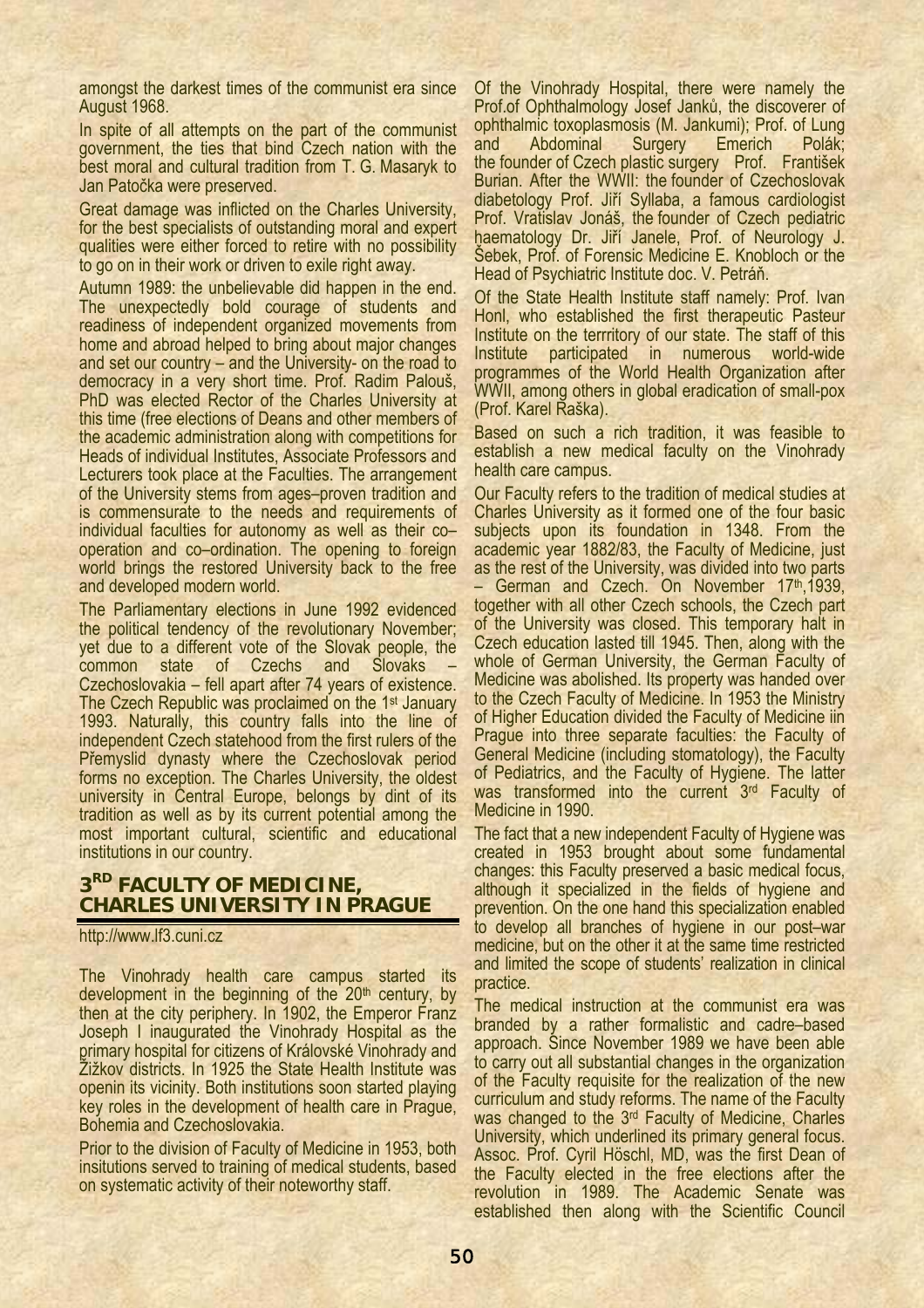which nowadays enlists many outstanding foreign members. There were competitions for all the leading positions at particular Institutes, clinics, and for other university positions. The curriculum has been restructured so that the study plan reflects the general orientation of the Faculty integrating a developed area of preventive subjects. Plenty of employees from diverse sections of the Ministry of Health and the Academy of Sciences of the Czech Republic are directly involved in the pedagogic as well as research activities of the Faculty.

In September 1992 a new Faculty building at Ruská street was opened. It houses the Dean's Office, different theoretical Institutes, Institutes of hygiene and preventive subjects, and, last but not least, the Center for Scientific Information, newly established in 1992. In May 1991 Mrs. Margaret M. Bertrand, a Canadian professor of English language, founded a prize for the best student of the Faculty to be awarded annually at the graduation ceremony.

The conditions for study and scientific work have improved with the opening of the newly constructed 6<sup>th</sup> floor of the main faculty building in May 2000, accommodating among others the Institute of Nutrition and laboratories of chemistry and molecular biology. Further improvement has come in May 2006 with the recontructed part of the Nursing College on Ruská 91 where the Institutes of Medical Ethics, Nursing and Foreign Languages are now based.

Students´ visits abroad are becoming an indelible part of instruction at the Faculty. Participation in international scientific and research programmes and lectures by foreign specialists enable the Faculty to spread its wings and establish new mutually beneficial scientific fellowships. This facilitates improvements in the quality of teaching material, studies of new methods, procedures, and approaches, thus creating technical conditions indispensable for achieving a higher level of education.

The 3rd Faculty of Medicine conferred its teaching degrees to many outstanding personalities in the last three years, among the most prominent were: Prof. Zdeněk Neubauer in biology, Doc. Ivan M. Havel in artificial intelligence, and Prof. Luboslav Stárka in endocrinology. At the same time, several dozens of lectures by well–known foreign specialists took place on the precincts of the Faculty. Let us mention at least the Nobel Prize winner in neurophysiology Prof. J. Eccles, famous specialist in psychiatry Prof. P. Grof, and daseins-analytic Prof. Condrau. As proposed by the Scientific Council of Faculty, Sir Karl Raimund Popper (1902–1996), epistemologist, open society proponent, one of the greatest philosophers of the twentieth century, was awarded the degree of *doctor honoris causa* in medicine on 25 May 1994. The 3rd

Faculty of Medicine was a party in awarding a honorary doctorate to one of the discoverers of DNA, Nobel Prize winner, Prof. James Watson. Likewise, on the occasion of the  $650<sup>th</sup>$  anniversary of the Charles University foundation, we suggested that another<br>Nobel Prize winner, a world-wide known Nobel Prize winner, a world–wide known neurophysiologist, Professor Huxley from Great Britain, be also awarded a honorary doctorate in 1998.

MUDr. P. Čech of our Faculty initiated the placement of honorary plaques in memory of the Nobel Prize winners in Medicine Mr. and Mrs. Cori to their birthplace houses in Salmovska and Petrska streets in Prague within the project Prague–European City of Culture 2000.

The co–operation among individual Faculties of the University, in particular Faculties of Medicine, is on the increase. The University supports healthy competition in sport activities among faculties, and students also take part in various social and cultural events not only in this country but abroad. The Faculty publishes VITA NOSTRA magazine, reflecting the academic life of the community and representing diverse sides of the Faculty in two functionally distinct issues: VITA NOSTRA REVUE, a quarterly collection of articles, commentaries, and reflections, and VITA NOSTRA SERVIS, an information bulletin which comes out on a weekly basis.

In the academic year 1991/92 the Faculty took on foreign students in General Medicine with the Focus on Prevention. The language of instruction is English. The rights and duties of foreign students are stipulated in the contracts signed between the student and the Dean of the Faculty.

A year later, the Faculty opened Bachelor studies in 'Physiotherapy' and 'Health Sciences'; two years later a new programme called 'Public Health Care' was introduced. A higher quality education of nurses in accordance with European standards is provided in the Bachelor's programme in Nursing since 2002/2003.

New demands of modern medicine on doctors are reflected in the new curriculum of Medicine, which the Faculty has been implementing since the academic year 1996/97.

The teaching basis of the 3. LF includes the Faculty Hospital Královské Vinohrady in Prague 10, Psychiatric Centre Praha, Faculty Hospital Bulovka, Thomayer Faculty Hospital, Institute for Mother and Child Care in Prague - Podolí, Hospital Na Homolce, Central Military Hospital, Hospital Pod Petřínem and State Health Institute. Prominent experts of the Czech Academy of Sciences and Institute of Clinical and Experimental Medicine also participate in the teaching.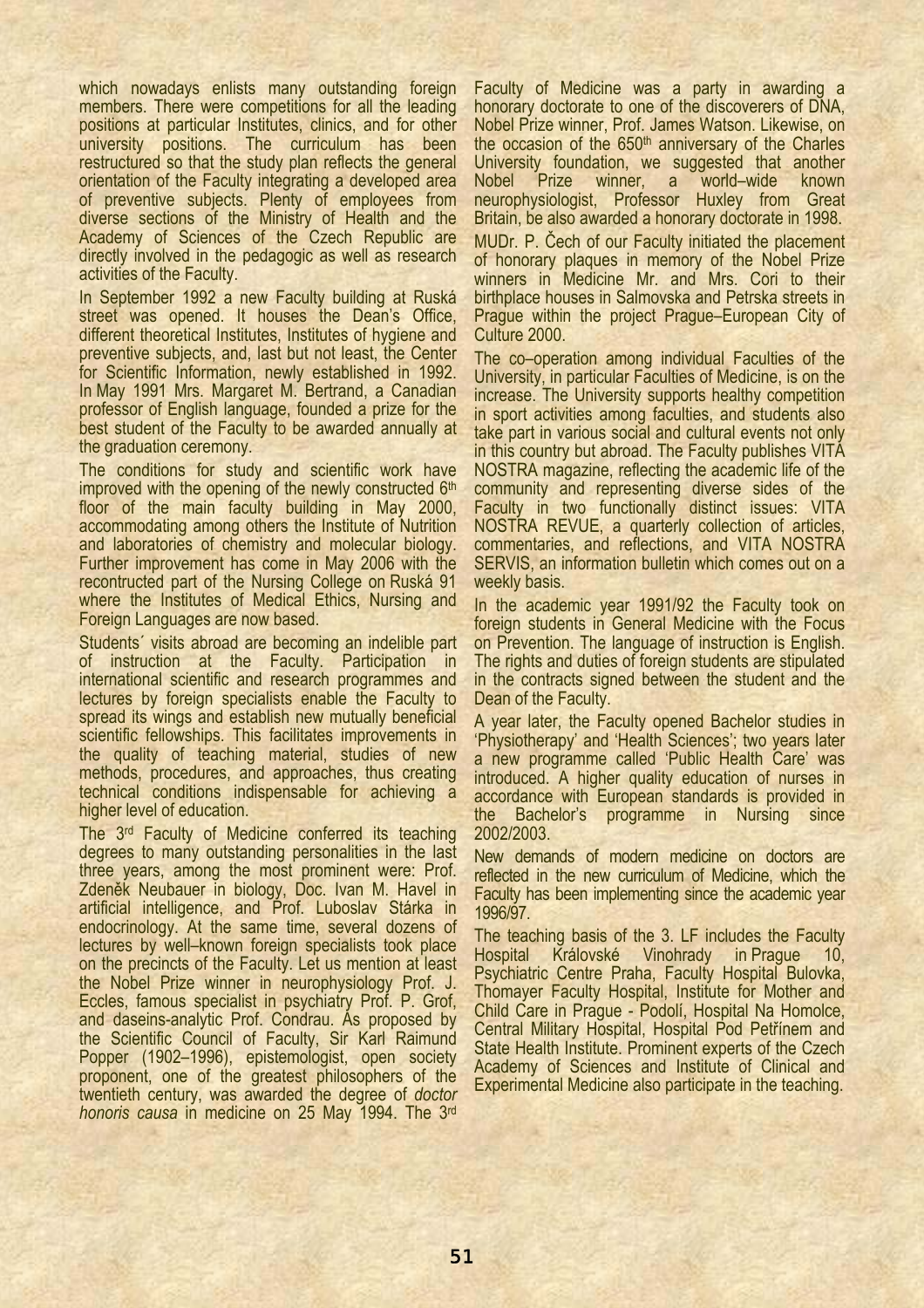# **VII. WORKPLACES OF THE 3RD FACULTY OF MEDICINE**

## **BASIC WORKPLACES FOR EDUCATION AND RESEARCH**

### **A) INSTITUTES**

Institute of Anatomy Institute of Biochemistry and Pathobiochemistry Institute of Biochemistry, Cell and Molecular Biology Institute of Child and Youth Health Institute of Epidemiology Institute of Foreign Languages Institute of Forensic Medicine Institute of General Biology and Genetics Institute of General Hygiene Institute of Histology and Embryology Institute of Immunology

### **B) CLINICS**

**Jointly with FNKV**  1<sup>st</sup> Clinic of Internal Medicine 2<sup>nd</sup> Clinic of Internal Medicine 3<sup>rd</sup> Clinic of Internal Medicine - Cardiology Clinic of Anaesthesiology and Resuscitation Clinic of Burns Medicine Clinic of Cardiac Surgery Clinic of Children and Adolescents Clinic of Dermatovenerology Clinic of General Surgery **Clinic of Gynaecology and Obstetrics** Clinic of Neurology Clinic of Neurosurgery Clinic of Nuclear Medicine Clinic of Occupational and Travel Health Clinic of Ophthalmology Clinic of Orthopaedics and Traumatology Clinic of Otorhinolaryngology

Institute of Medical Biophysics and Informatics Institute of Medical Ethics and Nursing Institute of Medical Microbiology Institute of Normal, Pathological and Clinical **Physiology** Institute of Nutrition Institute of Pathology Institute of Pharmacology Institute of Physical Education. Institute of Sport Medicine

Clinic of Plastic Surgery Clinic of Radiotherapy and Oncology Clinic of Rehabilitation Medicine Clinic of Stomatology Clinic of Urology Radiodiagnostic Clinic **Jointly with FTNsP:**  Clinic of Child Surgery and Traumatology **Jointly with FNB:**  Clinic of Infectious Diseases Clinic of Pneumology **Jointly with PCP:**  Clinic of Psychiatry and Medical Psychology **Jointly with ÚVN:**  Clinic of Otorhinolaryngology ÚVN a 3.LF **Jointly with ÚPMD**  Institute for Mother and Child Care in Prague Podolí

#### **C) AUTONOMOUS WORKPLACES**

Centre for Health Law Division of History of Medicine Division of Primary Care Division of Public Health

# **FUNCTIONAL UNITS OF THE FACULTY**

*Functional units of the Faculty are Centres, Departments and Research Centres. These units are established to co-ordinate teaching activities in Bachelor´s, Master´s and Doctor´s study programmes and research activities, respectively.* 

### **EDUCATIONAL**

#### **Departments**

Department of Biomedical Sciences Department of Gynaecology and Obstetrics Department of Internal Medicine

#### **RESEARCH**

**Cardiocentre** Centre for Hematochromatosis Department of Preventive Medicine Department of Surgery

Centre for Research on Diabetes, Metabolism and **Nutrition**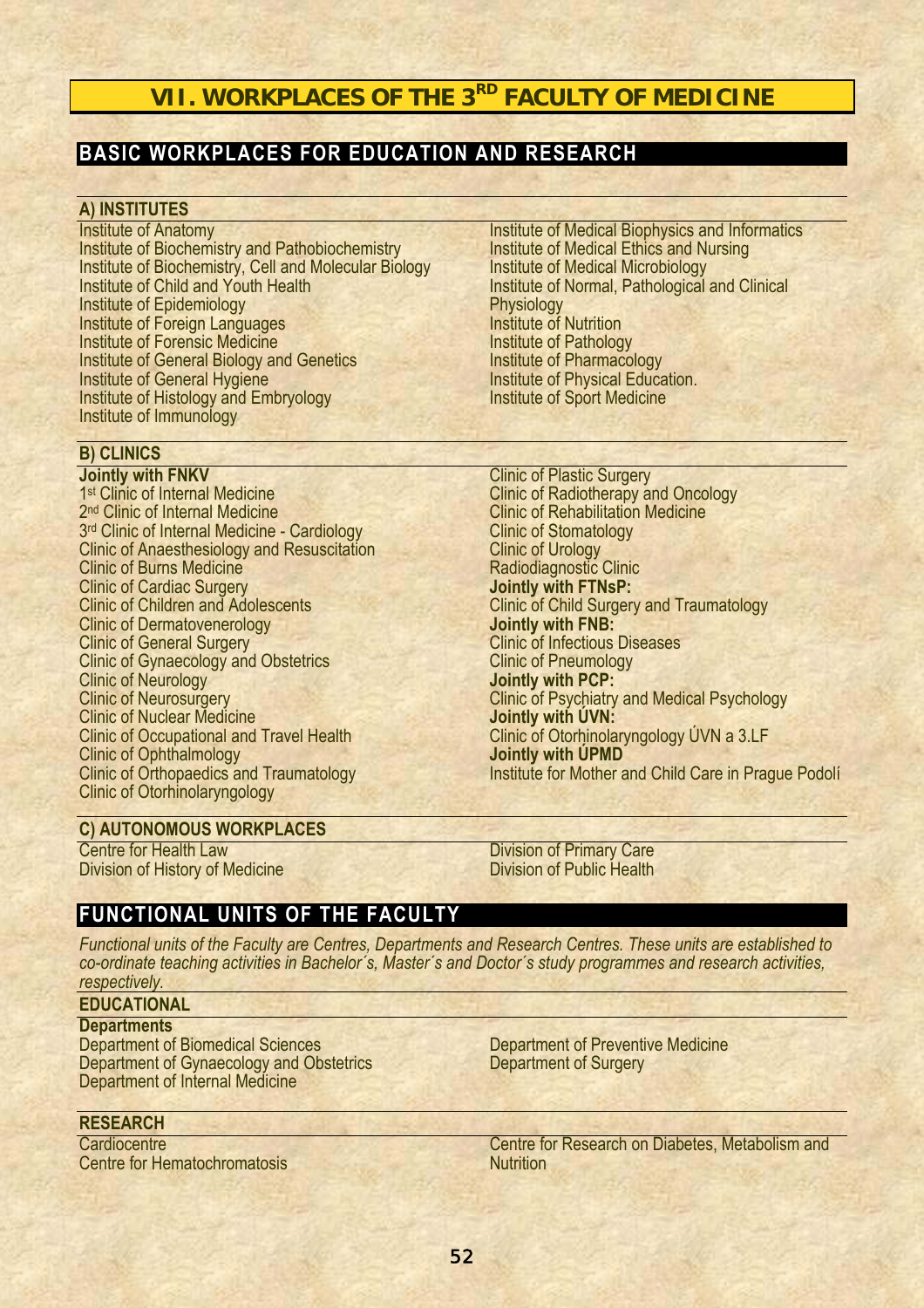# **BASIC WORKPLACES FOR EDUCATION AND RESEARCH**

## **A) INSTITUTES**

# **12120 INSTITUTE OF ANATOMY**

100 00 Praha 10, Ruská 87, tel.: +420 - 26710 2508, fax: +420-26710 2504, http://www.lf3.cuni.cz/ustavy/anatomie/

| <b>Name</b>                          | <b>Position</b>          | <b>Building</b> | Tel. | E-mail                      |
|--------------------------------------|--------------------------|-----------------|------|-----------------------------|
| Stingl Josef Prof. MUDr. CSc.        | <b>Head of Institute</b> | 3LF             | 2494 | josef.stingl@lf3.cuni.cz    |
| Žížalová Ivanka                      | Secretary                | 3LF             | 2508 | ivanka.zizalova@lf3.cuni.cz |
| Báča Václav MUDr.                    | <b>Senior Lecturer</b>   | 3LF             | 2560 | vaclav.baca@lf3.cuni.cz     |
| Doubková Alena MUDr. CSc.            | <b>Senior Lecturer</b>   | 3LF             | 2510 | alena.doubkova@lf3.cuni.cz  |
| Horáková Ludmila                     | Lab Worker               | 3LF             | 2505 |                             |
| Kachlík David MUDr.                  | Senior Lecturer          | 3LF             | 2560 | david.kachlik@lf3.cuni.cz   |
| Mrzílková Jana MUDr.                 | <b>Senior Lecturer</b>   | 3LF             | 2509 |                             |
| Riedlová Jitka RNDr.                 | <b>Senior Lecturer</b>   | 3LF             | 2511 | jitka.riedlova@lf3.cuni.cz  |
| Šenková Věra                         | Lab Worker               | 3LF             | 2505 |                             |
| <b>Institute of Anatomy - office</b> | office                   | 3LF             | 2504 |                             |
| Zach Petr MUDr. CSc.                 | <b>Senior Lecturer</b>   | 3LF             | 2581 | zach.petr@post.cz           |

**EDUCATIONAL CENTRE FOR ANATOMY AND ENDOSCOPY** (workplace at the Institute of Anatomy) http://ecae.lf3.cuni.cz

**Contact:** MUDr. Václav Báča, tel. +420-26710 2508, fax: +420- 26710 2504, e-mail: ecae@lf3.cuni.cz

# **12170 INSTITUTE OF BIOCHEMISTRY AND PATHOBIOCHEMISTRY**

100 34 Praha 10, Šrobárova 50, tel.: +420-26716 2780, fax: +420-26731 2967

| <b>Name</b>                  | <b>Position</b>            | Build.      | Tel. | E-mail                       |
|------------------------------|----------------------------|-------------|------|------------------------------|
| Cechák Petr Doc. MUDr. CSc.  | <b>Head of Institute</b>   | <b>FNKV</b> |      | 2780, 2818 cechak@fnkv.cz    |
| Sobotková Jana               | Secretary                  | <b>FNKV</b> |      | 2780 biosec@fnkv.cz          |
| Gruberová Andrea Ing.        | <b>Senior Lecturer</b>     | <b>FNKV</b> |      | 2789, 3011 gruberova@fnkv.cz |
| Hátle Karel MUDr. CSc.       | <b>Senior Lecturer</b>     | <b>FNKV</b> |      | 2783 kaha.hatle@volny.cz     |
| Hubínková Helena             | Lab Worker                 | <b>FNKV</b> | 2787 |                              |
| Husáková Veronika MUDr.      | <b>Senior Lecturer</b>     | <b>FNKV</b> |      | 2783 husakova@fnkv.cz        |
| Kopřivová Helena RNDr.       | <b>Senior Lecturer</b>     | <b>FNKV</b> |      | 2824, 2427 kopriv@fnkv.cz    |
| Mühlsteinová Zuzana          | <b>Lab Worker</b>          | <b>FNKV</b> | 2787 |                              |
| Müllerová Alena              | Lab Worker                 | <b>FNKV</b> | 2787 |                              |
| Nováková Hana MUDr.          | <b>Senior Lecturer</b>     | <b>FNKV</b> | 2781 | novakova@fnkv.cz             |
| Nováková Olga Doc. Ing. CSc. | <b>Associate Professor</b> | <b>FNKV</b> | 2783 |                              |
| Pavlíková Andrea MUDr.       | <b>Senior Lecturer</b>     | <b>FNKV</b> |      | 2788, 2794 pavlikova@fnkv.cz |
| Rypáčková Blanka RNDr.       | <b>Senior Lecturer</b>     | <b>FNKV</b> |      | 2788, 3578 rypackova@fnkv.cz |
| Susová Hana                  | Lab Worker                 | <b>FNKV</b> | 2787 |                              |
| Svobodová Alena              | Lab Worker                 | <b>FNKV</b> | 2784 |                              |
| Vogtová Dagmar MUDr.         | <b>Senior Lecturer</b>     | <b>FNKV</b> |      | 2788 biochlab@fnkv.cz        |

## **12160, 12222 INSTITUTE OF BIOCHEMISTRY, CELL AND MOLECULAR BIOLOGY**

### **Biochemistry**

100 00 Praha 10, Ruská 87, tel.: +420-26710 2407, fax: +420-26710 2460, http://www.lf3.cuni.cz/ustavy/chemie/

| <b>Name</b>                 | <b>Position</b>          | Buila. |      | E-mail                  |
|-----------------------------|--------------------------|--------|------|-------------------------|
| Samcová Eva Doc. RNDr. CSc. | <b>Head of Institute</b> | 3LF    | 2407 | eva.samcova@lf3.cuni.cz |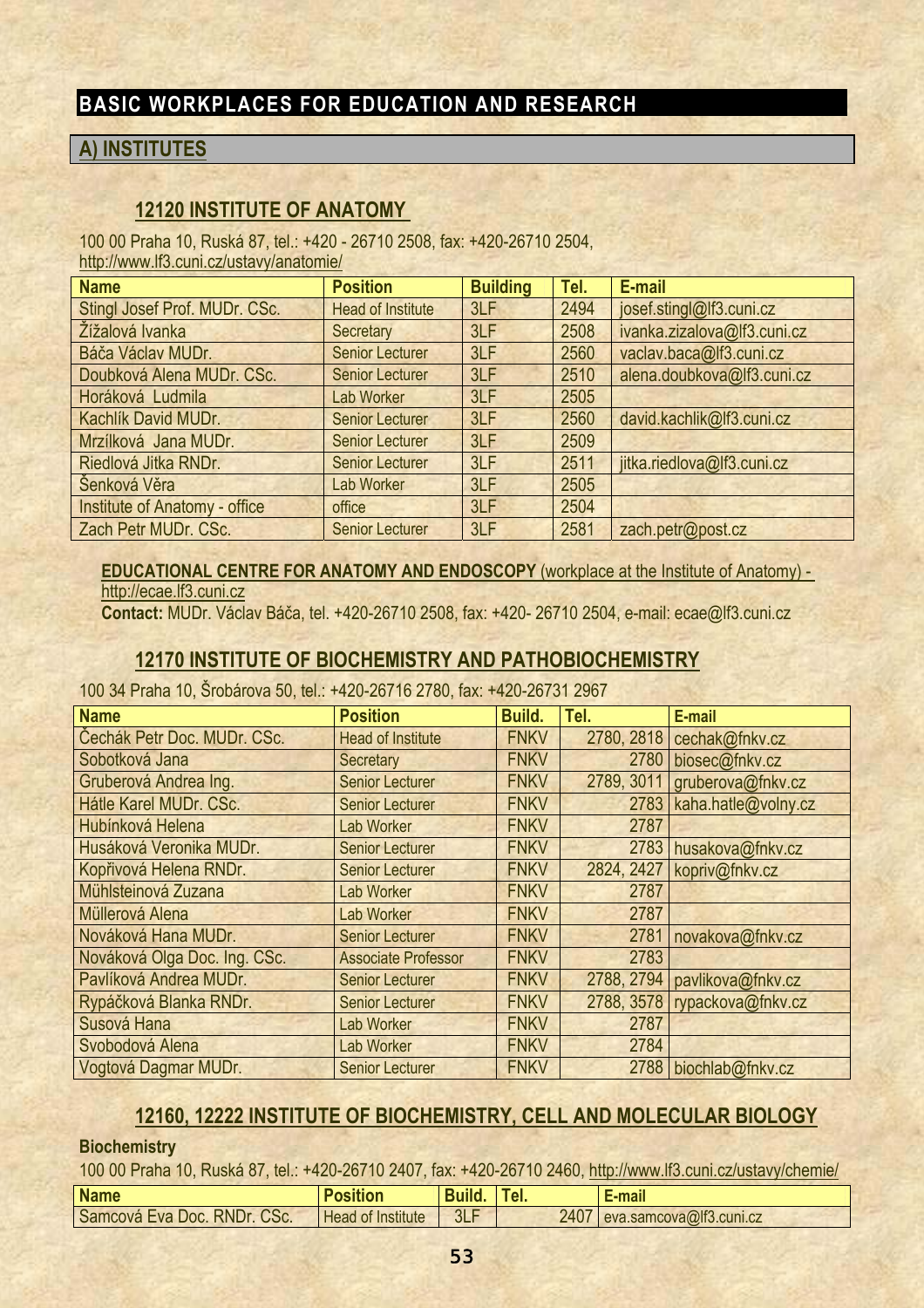| <b>Name</b>                    | <b>Position</b>        | Build.     | Tel.        | E-mail                           |
|--------------------------------|------------------------|------------|-------------|----------------------------------|
| Balínová Pavla RNDr            | <b>Senior Lecturer</b> | 3LF        | 2410        | pavla.balinova@lf3.cuni.cz       |
| <b>Bindzarová Dana</b>         | Lab Worker             | 3LF        | 2409        | dana.bindzarova@lf3.cuni.cz      |
| Čábelková Zdeňka Mgr.          | <b>Senior Lecturer</b> | <b>EXT</b> | 267 082 714 |                                  |
| Duška František MUDr.          | <b>Senior Lecturer</b> | 3LF        |             | 2410   fduska@yahoo.com          |
| Jaček Martin Mgr.              | <b>Junior Lecturer</b> | 3LF        | 2617        |                                  |
| Kvasnicová Vladimíra Mgr.      | <b>Senior Lecturer</b> | 3LF        | 2411        | vladimira.kvasnicova@lf3.cuni.cz |
| Laboratory of UCBO - chemistry | Laboratory             | 3LF        | 2408        |                                  |
| Logerová Hana Ing.             | Senior Lecturer        | 3LF        |             | 2617 hana.logerova@lf3.cuni.cz   |
| Matoušová Květa                | Researcher             | <b>EXT</b> | 267 082 714 |                                  |
| Mokrejš Pavel Ing.             | <b>Junior Lecturer</b> | 3LF        | 2617        | p.mokrejs@seznam.cz              |
| Sommerová Blanka               | <b>Lab Worker</b>      | 3LF        | 2615        | blankasomm@centrum.cz            |
| Tůma Petr RNDr. Ing. PhD.      | <b>Senior Lecturer</b> | 3LF        | 2585, 2420  | petr.tuma@lf3.cuni.cz            |
| Vojtová Miroslava              | <b>Lab Worker</b>      | 3LF        |             | 2409 mirka.vojtova@lf3.cuni.cz   |

# **Cell and Molecular Biology**

100 00 Praha 10, Ruská 87, tel.: +420-26710 2667, tel/fax.: +420-26710 2650

| <b>Name</b>                     | <b>Position</b>            | <b>Build.</b> | Tel. | E-mail                          |
|---------------------------------|----------------------------|---------------|------|---------------------------------|
| Balušíková Kamila Mgr.          | <b>PGS student</b>         | 3LF           | 2540 | kamilabalusikova@seznam.cz      |
| Čejková Pavlína Mgr.            | <b>PGS</b> student         | 3LF           | 2540 | pavlina.cejkova@lf3.cuni.cz     |
| Černá Marie MUDr. CSc.          | <b>Senior Lecturer</b>     | 3LF           | 2657 | marie.cerna@lf3.cuni.cz         |
| Čimburová Markéta MUDr. PhD.    | <b>Senior Lecturer</b>     | 3LF           | 2657 | mcimbur@e-mail.cz               |
| Fürstová Vlasta Mgr.            | <b>PGS</b> student         | 3LF           | 2666 | vlasta.furstova@tiscali.cz      |
| Kopská Tereza Mgr.              | <b>PGS</b> student         | 3LF           | 2666 | kopska@centrum.cz               |
| Kotrbova-Kozak Anna Ing.        | <b>Senior Lecturer</b>     | 3LF           | 2666 | anna.kotrbova@lf3.cuni.cz       |
| Koubová Anežka                  | <b>Lab Worker</b>          | 3LF           | 2662 | AnezkaKoubova@seznam.cz         |
| Kovář Jan Doc. RNDr. DrSc.      | <b>Associate Professor</b> | 3LF           | 2658 | jan.kovar@lf3.cuni.cz           |
| Laboratory of molecular biology | Laboratory                 | 3LF           | 2660 |                                 |
| Neubauerová Jitka Mgr.          | <b>PGS</b> student         | 3LF           | 2540 | neubiska@centrum.cz             |
| Romžová Mariana Mgr.            | <b>PGS student</b>         | 3LF           | 2540 | m_romzova@hotmail.com           |
| Szabová Lenka                   | <b>Lab Worker</b>          | 3LF           | 2660 | lenkaszabova@t-email.cz         |
| Vališ Karel Mgr.                | <b>PGS</b> student         | 3LF           | 2666 | karelvalis@tiscali.cz           |
| Visingerová Jana                | <b>Lab Worker</b>          | 3LF           | 2650 |                                 |
| Vobořilová Jana PharmDr. PhD.   | <b>Senior Lecturer</b>     | 3LF           | 2657 | jana.voborilova@seznam.cz       |
| Zaoralová Miroslava             | Secretary                  | 3LF           | 2667 | miroslava.zaoralova@lf3.cuni.cz |

# **12360 INSTITUTE OF CHILD AND YOUTH HEALTH**

100 00 Praha 10, Ruská 87, tel.: +420-26710 2334

| <b>Name</b>                          | <b>Position</b>               | Buil. Tel.        |                        | E-mail                                |
|--------------------------------------|-------------------------------|-------------------|------------------------|---------------------------------------|
| Provazníková Hana Doc. MUDr.<br>CSc. | <b>Head of Institute</b>      | 3LF               |                        | 2333   hana.provaznikova@lf3.cuni.cz  |
| Lorencová Květoslava                 | Secretary                     | 3LF               |                        | 2334 kvetoslava.lorencova@lf3.cuni.cz |
| Červenková Zdeňka                    | <b>Lab Worker</b>             | 3LF               |                        | 2339 zdenka.cervenkova@lf3.cuni.cz    |
| Herotová Tereza Mgr.                 | <b>PGS</b> student            | <b>EXT</b><br>3LF | 267 082 968,<br>2323   | tereza.herotova@lf3.cuni.cz           |
| Hynčica Viktor Mgr.                  | <b>Senior Lecturer</b>        | <b>EXT</b>        |                        | 267 082 768 hynca@szu.cz              |
| Kintrová Lucie Mgr.                  | <b>PGS</b> student            | 3LF               | 2324                   | kintrova@centrum.cz                   |
| Komárek Lumír Doc. MUDr. CSc.        | <b>Associate</b><br>Professor | <b>EXT</b>        |                        | 267 082 423 komarek@szu.cz            |
| Křikava Karel MUDr. CSc.             | <b>External Teacher</b>       | <b>EXT</b>        | 565 324 794            |                                       |
| Lovasová Lenka MUDr.                 | <b>PGS</b> student            | 3LF               | 2323                   | lenkalov@centrum.cz                   |
| Procházka Bohumír RNDr. CSc.         | <b>Senior Lecturer</b>        | <b>EXT</b>        | 267 082 353 pro@szu.cz |                                       |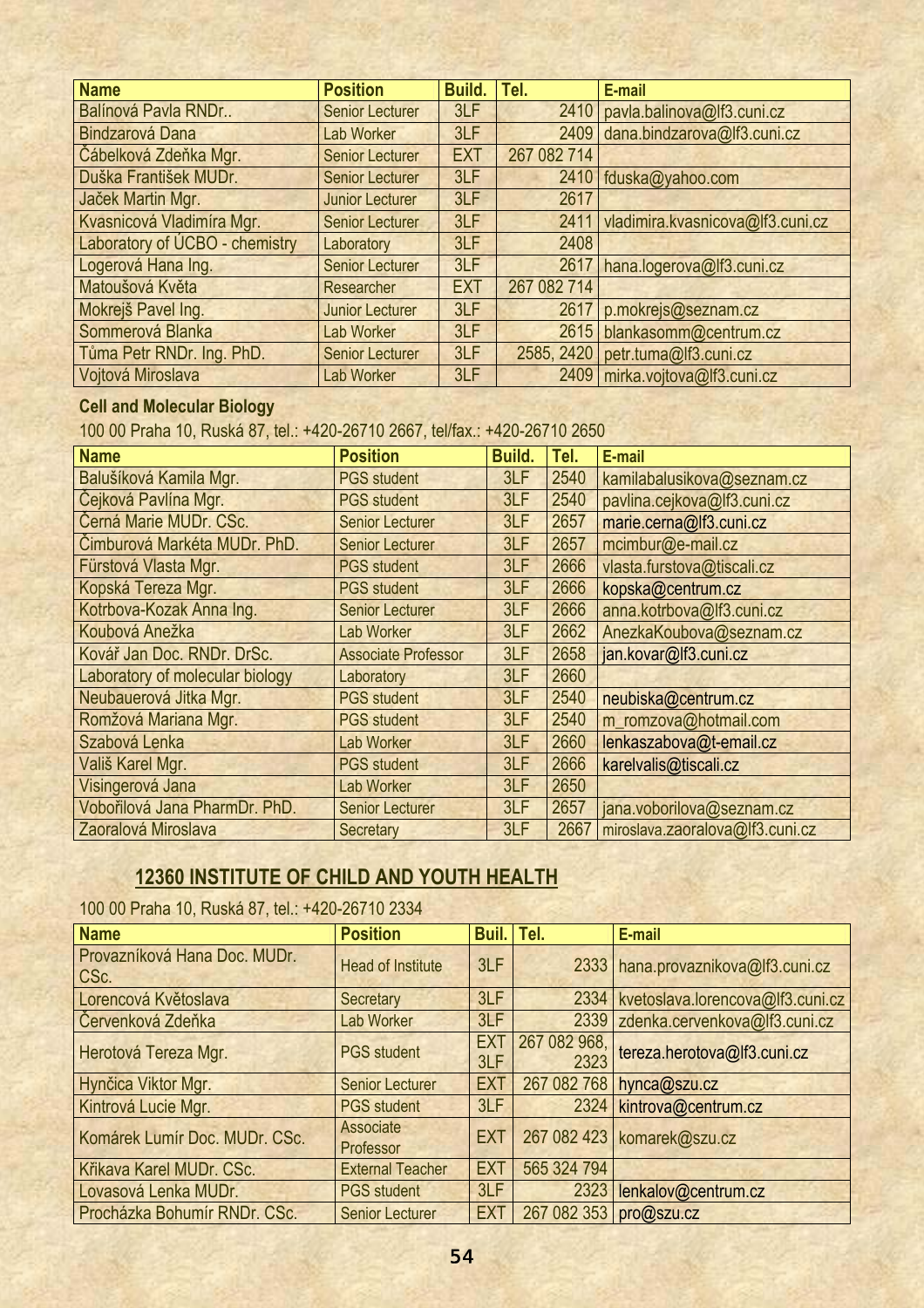| <b>Name</b>                      | <b>Position</b>         | Buil. Tel. |             | E-mail                              |
|----------------------------------|-------------------------|------------|-------------|-------------------------------------|
| Provazník Kamil Prof. MUDr. CSc. | Professor               | 3LF        |             | 2264 kamil.provaznik@lf3.cuni.cz    |
| Schneidrová Dagmar MUDr. CSc.    | Senior Lecturer         | 3LF        |             | 2340 dagmar.schneidrova@lf3.cuni.cz |
| Šteflová Alena MUDr.             | <b>External Teacher</b> | <b>EXT</b> | 257 199 880 |                                     |
| Vaníčková Eva MUDr. CSc.         | <b>Senior Lecturer</b>  | 3LF        |             | 2332 eva.vanickova@lf3.cuni.cz      |

### **CZECH SOCIETY FOR PROTECTION OF CHILDREN – PINK LINE**

This is a civic association, which was founded in 1992. Its main aim is to fulfil The Convention on Children´s Rights in CR. The Society is active namely in the fields of child health promotion and protection. The Society has been running the Pink Line since 1994 providing crisis intervention to children over the phone. It organizes numerous educational programmes for primary prevention. The Pink Line project is guaranteed by MUDr. Eva Vaníčková, CSc.

The Seat of Society: 3rd Faculty of Medicine, Institute of Child and Youth Health, Ruská 87, Praha 10, 100 00 Tel.: +420-267 102 332, +420-267102 333, +420-267 102 334

**Society Chairwoman**: doc. MUDr. Hana Provazníková, CSc. (hana.provaznikova@lf3.cuni.cz) **Society Vice-Chairwoman**: MUDr. Eva Vaníčková, CSc. (eva.vanickova@lf3.cuni.cz)

## **12330 INSTITUTE OF EPIDEMIOLOGY**

100 00 Praha 10, Ruská 87, tel.: +420-26710 2338

| <b>Name</b>                      | <b>Position</b>            | <b>Building</b> | Tel. | E-mail                         |
|----------------------------------|----------------------------|-----------------|------|--------------------------------|
| Čelko A. Martin Doc. MUDr. CSc.  | <b>Head Physician</b>      | 3LF             | 2485 | martin.celko@lf3.cuni.cz       |
| Maternová Kateřina               | Secretary                  | 3LF             | 2338 | katerina.maternova@lf3.cuni.cz |
| Dáňová Jana MUDr.                | <b>Senior Lecturer</b>     | 3LF             | 2336 | jana.danova@lf3.cuni.cz        |
| Janovská Daniela Doc. MUDr. CSc. | <b>Associate Professor</b> | 3LF             | 2337 | daniela.janovska@lf3.cuni.cz   |
| Kříž Bohumír Doc. MUDr. CSc.     | <b>Associate Professor</b> | 3LF             | 2336 | bohukriz@szu.cz                |
| Maixnerová Marina MUDr. CSc.     | <b>Senior Lecturer</b>     | 3LF             | 2338 |                                |
| Marešková Olga                   | <b>Lab Worker</b>          | 3LF             | 2328 |                                |
| Príkazský Vladimír MUDr. CSc.    | Researcher                 | 3LF             | 2336 | prikjr@szu.cz                  |
| Švecová Hana                     | Lab Worker                 | 3LF             | 2326 |                                |
| Typovská Veronika MUDr.          | <b>PGS</b> student         | 3LF             | 2323 |                                |

#### *(workplaces at the Institute of Epidemiology)*

**NATIONAL REFERENCE LABORATORY FOR PERTUSSIS AND PARAPERTUSSIS**

**Head**: MUDr. Marina Maixnerová, CSc.

### **NATIONAL REFERENCE LABORATORY FOR DIPHTHERIA**

**Head**: Doc. MUDr. Bohumír Kříž, CSc.

### **12400 INSTITUTE OF FOREIGN LANGUAGES**

100 00 Praha 10, Ruská 91, tel.: +420-26710 2905, +420-26710 2950 *(NB: the phone lines are temporary)* 

| <b>Name</b>                     | <b>Position</b>          | <b>Building</b> | Tel. | E-mail                         |
|---------------------------------|--------------------------|-----------------|------|--------------------------------|
| Přívratská Jana Doc. PhDr. CSc. | <b>Head of Institute</b> | <b>SZŠ</b>      | 2950 | jana.privratska@lf3.cuni.cz    |
| Prokopičová Miroslava Ing.      | <b>Secretary</b>         | <b>SZŠ</b>      | 2905 | mirka.prokopicova@lf3.cuni.cz  |
| Beran Aleš Mgr.                 | <b>Senior Lecturer</b>   | <b>SZŠ</b>      | 2956 | alesek.beran@volny.cz          |
| Čermáková Iveta Mgr.            | <b>Senior Lecturer</b>   | <b>SZŠ</b>      | 2954 | iveta.cermakova@lf3.cuni.cz    |
| Hellerová Kristina Mgr.         | <b>Senior Lecturer</b>   | <b>SZŠ</b>      | 2956 | kristina.hellerova@lf3.cuni.cz |
| Lahodová Eva MUDr.              | <b>Senior Lecturer</b>   | <b>SZŠ</b>      | 2953 | eva.lahodova@lf3.cuni.cz       |
| Riglová Marcela Mgr.            | <b>Senior Lecturer</b>   | <b>SZŠ</b>      | 2954 | marcelakubu@seznam.cz          |
| <b>Secrest Thomas MS</b>        | Lecturer                 | <b>SZŠ</b>      | 2953 | Thomas.Secrest@lf3.cuni.cz     |
|                                 |                          |                 |      | tom.secrest@yahoo.com          |
| Silhánová Eva Mgr.              | <b>Senior Lecturer</b>   | <b>SZŠ</b>      | 2954 | esilhanova@seznam.cz           |
| Veselá Anna Mgr.                | <b>Senior Lecturer</b>   | <b>SZŠ</b>      | 2956 | anna24@seznam.cz               |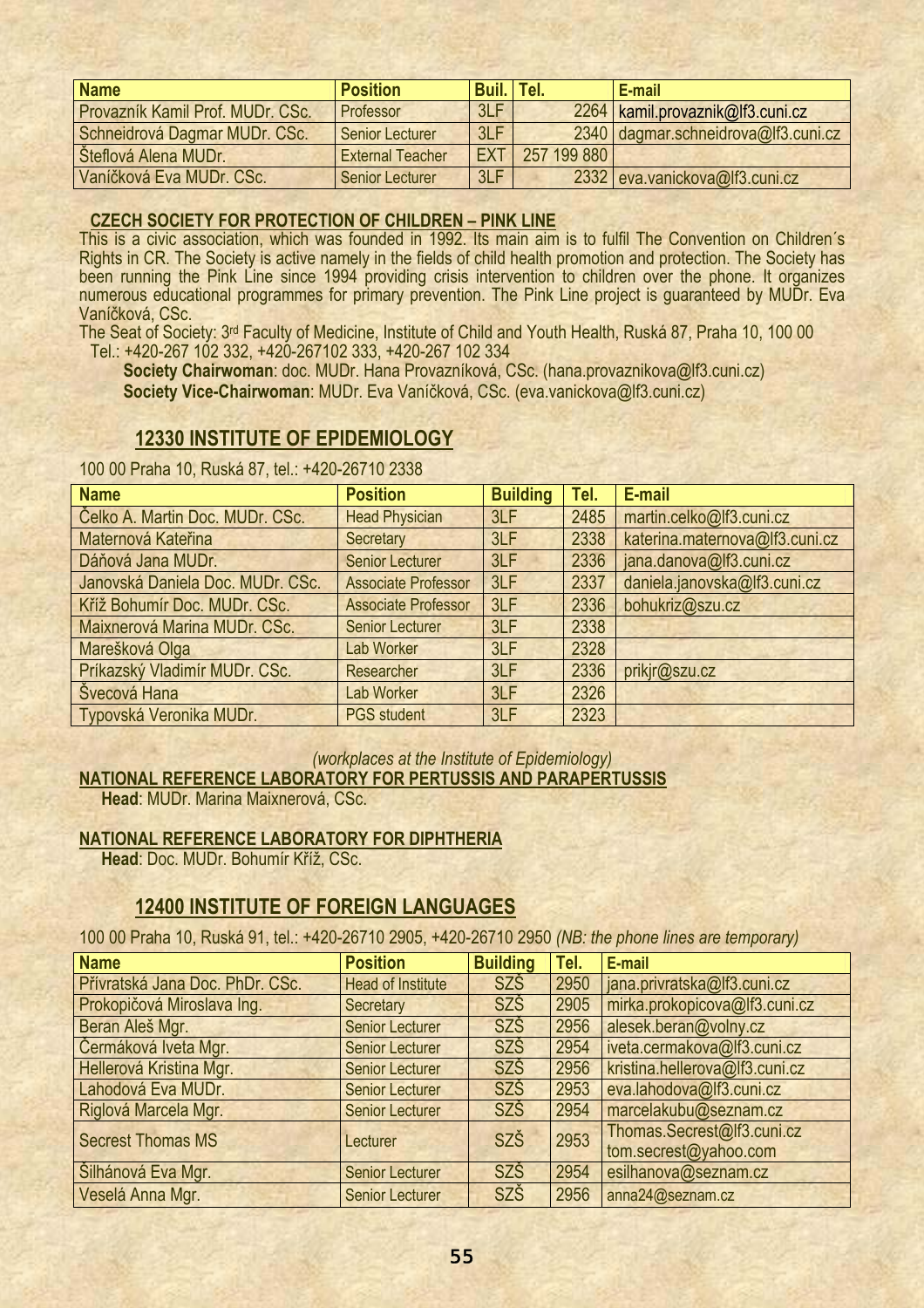## **12191 INSTITUTE OF FORENSIC MEDICINE**

100 34 Praha 10, Šrobárova 50, tel.: Head of Institute +420-26716 2535, +420-27274 3836, Secretary +420- 26716 2505, fax: +420-26716 2505

| <b>Name</b>                   | <b>Position</b>          | <b>Building</b> | Tel. | E-mail                     |
|-------------------------------|--------------------------|-----------------|------|----------------------------|
| Hladík Jiří MUDr.             | <b>Head of Institute</b> | <b>FNKV</b>     |      | 2623 hladik@fnkv.cz        |
| Adámek Tomáš MVDr. MUDr.      | <b>Senior Lecturer</b>   | <b>FNKV</b>     |      | 3571 adamek@fnkv.cz        |
| Fišer Jiří RNDr. CSc.         | Researcher               | <b>FNKV</b>     | 2513 |                            |
| Pavelcová Běla                |                          | <b>FNKV</b>     |      | 3572, 2511 pavelco@fnkv.cz |
| Štefan Jiří Prof. MUDr. DrSc. | Professor                | <b>FNKV</b>     |      | 2535 stefan@fnkv.cz        |

## **12390 INSTITUTE OF GENERAL BIOLOGY AND GENETICS**

100 00 Praha 10, Ruská 87, tel.: +420-26710 2434, fax: +420-26710 2464

| <b>Name</b>                      | <b>Position</b>            | <b>Build.</b> | Tel.        | E-mail                           |
|----------------------------------|----------------------------|---------------|-------------|----------------------------------|
| Mejsnar Jiří Prof. RNDr. DrSc.   | <b>Head of Institute</b>   | 3LF           | 2491        | jiri.mejsnar@lf3.cuni.cz         |
| Houštěková Dana                  | Secretary                  | 3LF           | 2434        | dana.houstekova@lf3.cuni.cz      |
| Filipiová Věra                   | Lab Worker                 | 3LF           | 2431        | vera.filipiova@lf3.cuni.cz       |
| Kadlec Miloslav MUDr.            | <b>Senior Lecturer</b>     | 3LF           | 2492        | kadlec@fnkv.cz                   |
| Kučerová Mária Prof. MUDr. DrSc. | Professor                  | <b>EXT</b>    | 241 721 314 |                                  |
| Kuklík Miloslav MUDr. CSc.       | <b>Senior Lecturer</b>     | <b>EXT</b>    | 603 841 137 | miloslav.kuklik@volny.cz         |
| Laboratory - biology             | menagerie                  | 3LF           | 2451        |                                  |
| Laboratory - genetics            | laboratory                 | 3LF           | 2432, 2433  |                                  |
| Langová Martina MUDr.            | <b>Senior Lecturer</b>     | 3LF           | 2492        | martina.langova@lf3.cuni.cz      |
| Polívková Zdeňka RNDr.           | <b>Senior Lecturer</b>     | 3LF           | 2492        | zdena.polivkova@post.lf3.cuni.cz |
| Rödl Pavel Doc. RNDr. CSc.       | <b>Associate Professor</b> | 3LF           | 2429        | prodl@szu.cz                     |
| Rubášová Jana                    | <b>Animal Keeper</b>       | <b>EXT</b>    | 267 082 732 |                                  |
| <b>Stejskal David MUDr.</b>      | <b>Senior Lecturer</b>     | <b>EXT</b>    | 222 313 000 | info@gennet.cz                   |
| Sytařová Sylvie MUDr.            | <b>Senior Lecturer</b>     | 3LF           | 2429        | sylvie.sytarova@lf3.cuni.cz      |
| Šmerák Petr Mgr.                 | <b>Senior Lecturer</b>     | 3LF           | 2429        | petr.smerak@lf3.cuni.cz          |
| Štětina Rudolf Doc.RNDr.CSc.     | <b>Associate Professor</b> | <b>EXT</b>    | 495 512 430 | stetina@pmfhk.cz                 |
| Vodička Pavel MUDr. CSc.         | <b>External Teacher</b>    | <b>EXT</b>    | 241 062 694 | pvodicka@biomed.cas.cz           |

# **12350 INSTITUTE OF GENERAL HYGIENE**

100 00 Praha 10, Ruská 87, tel.: +420-26710 2204

| <b>Name</b>                           | <b>Position</b>          | Build.     | Tel.        | E-mail                                        |
|---------------------------------------|--------------------------|------------|-------------|-----------------------------------------------|
| Černá Milena Prof. MUDr. DrSc.        | <b>Head of Institute</b> | <b>SZÚ</b> |             | 267 082 378,<br>2204 Milena.Cerna@lf3.cuni.cz |
|                                       |                          | 3LF        |             |                                               |
| Slívová Blanka                        | Secretary                | 3LF        |             | 2202 blanka.slivova@lf3.cuni.cz               |
| Batariová Andrea Mgr.                 | <b>External Teacher</b>  | <b>EXT</b> |             |                                               |
| Bártová Jiřina MUDr. CSc.             | <b>Senior Lecturer</b>   | 3LF        |             | 2203 jirina.bartova@lf3.cuni.cz               |
| <b>Benešová Milada</b>                | <b>Lab Worker</b>        | 3LF        |             | 2203, 2451 milada.benesova@lf3.cuni.cz        |
| <b>Cikrt Miroslav Prof.MUDr.DrSc.</b> | Professor                | <b>EXT</b> |             | 267 311 467 mcikrt@szu.cz                     |
| Šmerhovský Zdeněk MUDr.               | <b>External Teacher</b>  | <b>EXT</b> | 267 081 111 |                                               |

**ADVISORY CENTRE FOR QUITTING SMOKING** *(affiliated to Institute of General Hygiene)*  **Contact**: MUDr. Jiřina Bártová, CSc. - on phone arrangement (tel.: +420-26710 2203)

# **12130 INSTITUTE OF HISTOLOGY AND EMBRYOLOGY**

100 00 Praha 10, Ruská 87, tel.: +420-26710 2310, fax: +420-26710 2311, http://www.lf3.cuni.cz/ustavy/histologie/

| <b>Name</b>                                      | <b>BAD</b>                     | . .<br>п. | $\mathsf{He}_{\mathsf{L}}$ | -mail                       |
|--------------------------------------------------|--------------------------------|-----------|----------------------------|-----------------------------|
| Jelinek Richard F<br><b>MUDr. DrSc.</b><br>Prot. | <b>Institute</b><br>Head<br>0t | 3L        | 2310<br>2495               | richard.jelinek@lf3.cuni.cz |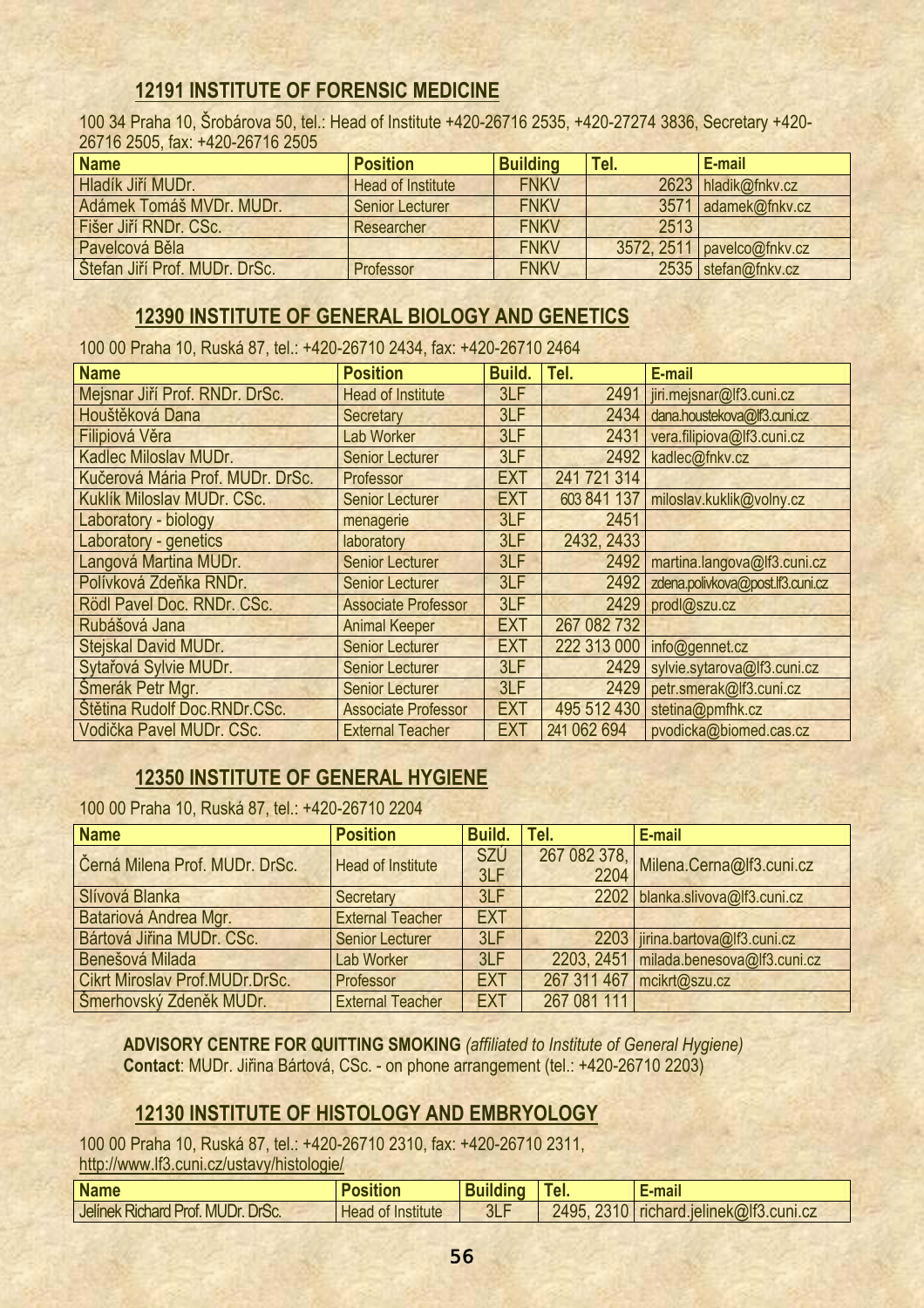| <b>Name</b>                          | <b>Position</b>                   | <b>Building</b> | Tel. | E-mail                           |
|--------------------------------------|-----------------------------------|-----------------|------|----------------------------------|
| Jelínková Ivanka                     | Secretary                         | 3LF             |      | 2310 ivana.jelinkova@lf3.cuni.cz |
| Hubičková Heringová Lucie MUDr. PhD. | <b>Senior Lecturer</b>            | 3LF             |      | 2520 lucie.heringova@lf3.cuni.cz |
| Jelínek Štěpán MUDr.                 | Researcher                        | 3LF             |      | 2522 stepan.jelinek@centrum.cz   |
| Maňáková Eva MUDr.                   | <b>Senior Lecturer</b>            | 3LF             |      | 2348 eva.manak@post.cz           |
| Pechová Jitka                        | <b>Lab Worker</b>                 | 3LF             | 2322 |                                  |
| Špaček Martin MUDr.                  | Researcher,<br><b>PGS</b> student | 3LF             |      | 2522 m.spacek@centrum.cz         |
| <b>Titlbach Milan MUDr. DrSc.</b>    | Researcher                        | <b>EXT</b>      |      |                                  |

# **TERATOLOGICAL INFORMATION SERVICE (CZTIS)**

*Joint workplace of the Institute of Histology and Embryology and the Clinic of Gynaecology and Obstetrics*  http://www.lf3.cuni.cz/histologie/33.htm

**Head:** Prof. MUDr. Richard Jelínek, DrSc., tel. +420-267 102 310

### **12221 INSTITUTE OF IMMUNOLOGY**

100 00 Praha 10, Ruská 87, tel.: +420-267 102 493, +420-267 102 440, fax: +420-267 102 161

| <b>Name</b>                | <b>Position</b>            | <b>Building</b> | Tel.        | E-mail                           |
|----------------------------|----------------------------|-----------------|-------------|----------------------------------|
| Kučera Petr MUDr. PhD.     | <b>Head of Institute</b>   | 3LF             | 2493        | petr.kucera@lf3.cuni.cz          |
|                            |                            | <b>FNKV</b>     | 3364        | kucera@fnkv.cz                   |
| Wolfová Eva                | Secretary                  | 3LF             | 2440        | eva.wolfova@lf3.cuni.cz          |
| Cvačková Milada MUDr.      | <b>Senior Lecturer</b>     | <b>FNKV</b>     | 2672        | cvackova@fnkv.cz                 |
| Heroldová Martina MUDr.    | <b>Senior Lecturer</b>     | <b>FNKV</b>     | 2678        | heroldo@fnkv.cz                  |
| Hulíková Katarína Mgr.     | <b>Senior Lecturer</b>     | 3LF             | 2502        | katarina.hulikova@lf3.cuni.cz    |
| Laboratory of immunology   | Laboratory                 | 3LF             | 2594        |                                  |
| Lipoldová Marie Doc. CSc.  | <b>Associate Professor</b> | <b>EXT</b>      | 220 183 282 | lipol@img.cas.cz                 |
| Novák Jan MUDr. PhD.       | <b>Senior Lecturer</b>     | <b>FNKV</b>     | 2830        | novakjan@centrum.cz              |
| Pompachová Alexandra Mgr.  | <b>Senior Lecturer</b>     | 3LF             | 2502        | alexandra.pompachova@lf3.cuni.cz |
| Stöckbauer Petr RNDr. CSc. | <b>Senior Lecturer</b>     | <b>EXT</b>      | 221 977 280 | stockbau@uhkt.cz                 |

## **12261 INSTITUTE OF MEDICAL BIOPHYSICS AND INFORMATICS**

100 00 Praha 10, Ruská 87, tel.: +420-267102303-5, +420-267 102 627, fax: +420-267 102 360, http://www.lf3.cuni.cz/ustavy/biofyzika/

| <b>Name</b>                       | <b>Position</b>           | <b>Build.</b> | Tel. | E-mail                           |
|-----------------------------------|---------------------------|---------------|------|----------------------------------|
| Rosina Jozef Doc. MUDr.           | <b>Head of Institute</b>  | 3LF           | 2305 | jozef.rosina@lf3.cuni.cz         |
| Lorencová Květoslava              | Secretary                 | 3LF           | 2334 | kvetoslava.lorencova@lf3.cuni.cz |
| Daněček Václav                    | <b>Technician</b>         | 3LF           | 2303 | vaclav.danecek@lf3.cuni.cz       |
| Kostrhun Tomáš MUDr.              | <b>Senior Lecturer</b>    | 3LF           | 2627 | tcx@trimed.lf3.cuni.cz           |
| Kubeš Jiří MUDr.                  | <b>PGS</b> student        | 3LF           |      |                                  |
| Kvašňák Eugen RNDr. PhD.          | <b>Senior Lecturer</b>    | 3LF           | 2304 |                                  |
| Kvěch Josef MUDr.                 | <b>PGS</b> student        | 3LF           |      |                                  |
| Practice room-biophysics          | Practice room             | 3LF           | 2302 |                                  |
| Průcha Marek MUDr.                | <b>Senior Lecturer</b>    | 3LF           | 2304 | prucham@fnkv.cz                  |
| Saláková Lenka                    | Researcher                | 3LF           | 2303 | lenka.salakova@lf3.cuni.cz       |
| Slouka Vlastimil Prof. MUDr. CSc. | <b>Professor emeritus</b> | 3LF           | 2301 | vlastimil.slouka@lf3.cuni.cz     |
| Stanek Jiří MUDr. MSc. PhD.       | <b>Senior Lecturer</b>    | 3LF           | 2304 |                                  |
| <b>Starec Miroslav MUDr.</b>      | Researcher                | 3LF           | 2304 |                                  |
| <b>Šuta Daniel Ing. PhD.</b>      | <b>Senior Lecturer</b>    | 3LF           | 2627 | daniel.suta@lf3.cuni.cz          |
| Vítek Pavel MUDr.                 | <b>PGS</b> student        | 3LF           |      |                                  |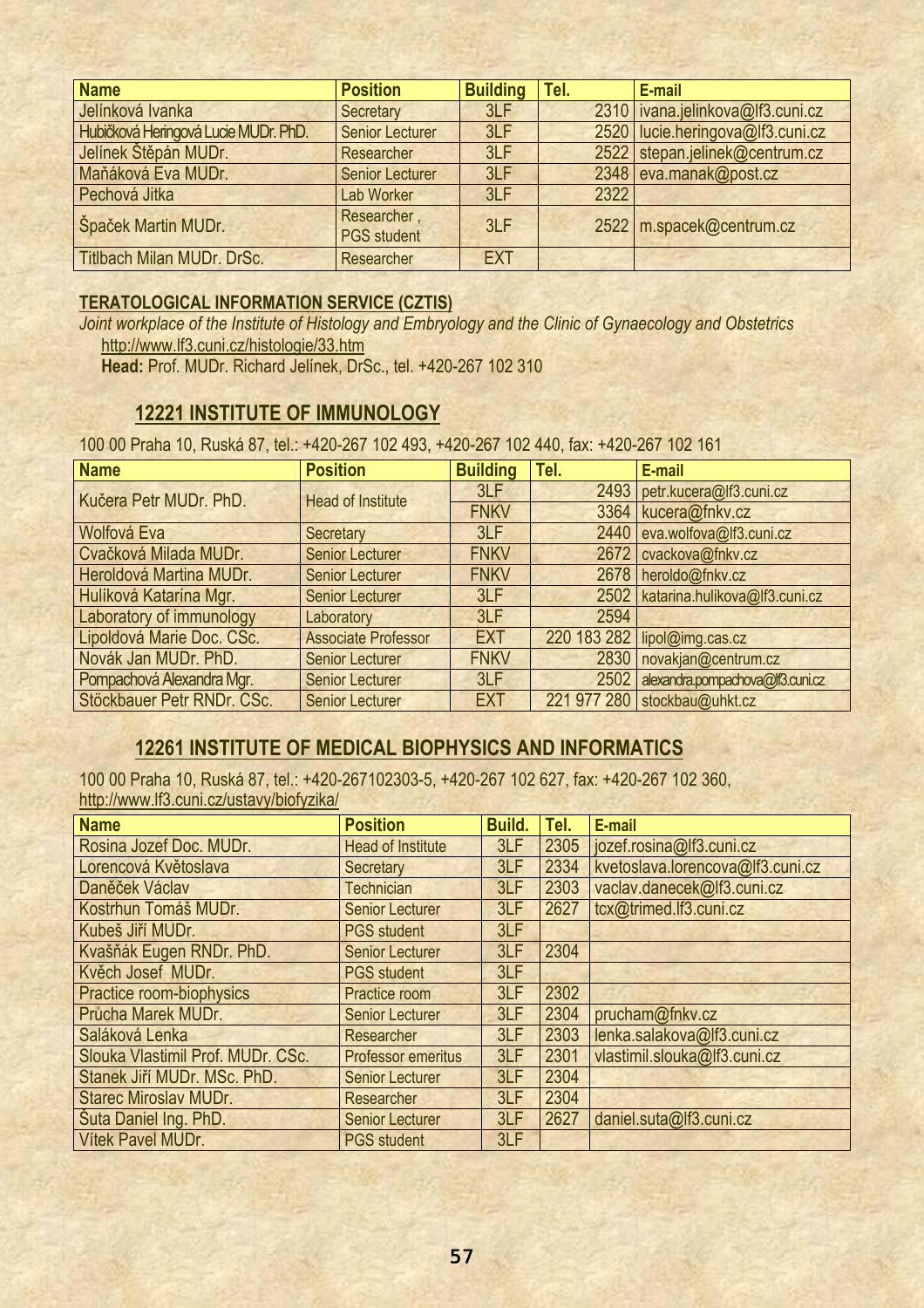## **12391 INSTITUTE OF MEDICAL ETHICS AND NURSING**

100 00 Praha 10, Ruská 91, tel.: +420-26710 2904, http://www.lf3.cuni.cz/ustavy/etika/ (NB: phone lines are temporary)

| <b>Name</b>                | <b>Position</b>          | <b>Building</b> | Tel.        | E-mail                            |
|----------------------------|--------------------------|-----------------|-------------|-----------------------------------|
| Šimek Jiří Doc. MUDr. CSc. | <b>Head of Institute</b> | <b>SZŠ</b>      |             | 2942   jiri.simek@lf3.cuni.cz     |
| Machuldová Irena           | <b>Secretary</b>         | <b>SZŠ</b>      |             | 2904 irena.machuldova@lf3.cuni.cz |
| Drozdová Radomila PhDr.    | Senior Lecturer          | <b>SZŠ</b>      | 2940        | radomila.drozdova@lf3.cuni.cz     |
| Fialová Lydie MUDr.        | <b>Senior Lecturer</b>   | <b>SZŠ</b>      | 2904        | lydiefialova@centrum.cz           |
| Heřmanová Jana Mgr.        | <b>Senior Lecturer</b>   | <b>SZŠ</b>      | 2945        | herman.ova@volny.cz               |
| Holubová Jana Mgr.         | <b>Senior Lecturer</b>   | <b>SZŠ</b>      |             | 2945   jana.holubova@lf3.cuni.cz  |
| Janečková Hana PhDr.       | <b>Senior Lecturer</b>   | <b>EXT</b>      | 271 019 282 | janeckova@ipvz.cz                 |
| Křížová Eva PhDr.          | <b>Senior Lecturer</b>   | <b>SZŠ</b>      | 2946        | eva.krizova@lf3.cuni.cz           |
| Mesanyová Marie PhDr.      | researcher               | <b>SZŠ</b>      | 2940        | marie.mesany@lf3.cuni.cz          |
| Svobodová Hana Mgr.        | <b>Senior Lecturer</b>   | <b>SZŠ</b>      | 2944        | Sv.Hana@seznam.cz                 |
| Tošnerová Tamara MUDr.     | <b>Senior Lecturer</b>   | <b>FNKV</b>     | 3154        | tosner@fnkv.cz                    |
| Trčková Monika Mgr.        | <b>Senior Lecturer</b>   | <b>SZŠ</b>      | 2904        | monika.trckova@lf3.cuni.cz        |
| Venglářová Martina PhDr.   | <b>Senior Lecturer</b>   | <b>SZŠ</b>      | 2940        |                                   |
| Zamykalová Lenka Mgr.      | Researcher               | <b>SZŠ</b>      | 2904        |                                   |
| Zvoníčková Marie PhDr.     | <b>Senior Lecturer</b>   | <b>SZŠ</b>      | 2944        | marie.zvonickova@lf3.cuni.cz      |

# **12270 INSTITUTE OF MEDICAL MICROBIOLOGY**

100 34 Praha 10, Šrobárova 50, tel.: +420-26716 2580 Head Physician, +420-26716 2531 office, fax: +420- 26716 3407, +420-26716 2516, http://www.lf3.cuni.cz/ustavy/mikrobiologie/

| <b>Name</b>                      | <b>Position</b>            | <b>Build.</b> | Tel.        | E-mail                              |
|----------------------------------|----------------------------|---------------|-------------|-------------------------------------|
| Bednář Marek Doc. MUDr. CSc.     | <b>Head of Institute</b>   | <b>FNKV</b>   | 2580        | bednarm@cbox.cz                     |
| Adamová Eva                      | <b>Secretary</b>           | <b>FNKV</b>   | 2531        | microsec@fnkv.cz                    |
| Adámková Václava MUDr.           | <b>Senior Lecturer</b>     | <b>FNKV</b>   | 3560        | v.adamkova@iol.cz                   |
| Bendová Eva MUDr. CSc.           | <b>Senior Lecturer</b>     | <b>FNKV</b>   | 2532        | bendova@fnkv.cz                     |
| Haasová Zorka                    | Lab Worker                 | <b>EXT</b>    |             | 296 816 254 haasova@atlas.cz        |
| Janatová Eva                     | <b>Lab Worker</b>          | <b>FNKV</b>   |             | 2516   janatova@fnkv.cz             |
| Kolářová Libuše Doc.RNDr.CSc.    | <b>Associate Professor</b> | <b>EXT</b>    |             | 296 816 254 libuse kolarova@ipvz.cz |
| Kolbeková Petra Mgr.             | <b>PGS</b> student         | <b>EXT</b>    | 271 019 254 | kolbekovap@seznam.cz                |
| Krištofová Milena                | <b>Lab Worker</b>          | <b>FNKV</b>   | 3560        |                                     |
| Leissová Markéta                 | <b>Lab Worker</b>          | <b>EXT</b>    |             | 296 816 254 parazit@ipvz.cz         |
| Lichtenbergová Lucie Mgr.        | <b>PGS</b> student         | <b>FNKV</b>   | 2542        | lichten@email.cz                    |
| Lipertová Petra                  | <b>Lab Worker</b>          | <b>FNKV</b>   | 2534        |                                     |
| Němečková Veronika MUDr.         | <b>Senior Lecturer</b>     | <b>FNKV</b>   | 2542        | nemeckova@fnkv.cz                   |
| Schindler Jiří Prof. MUDr. DrSc. | Professor                  | <b>FNKV</b>   | 3559        | schind@cesnet.cz                    |
| Stránská Eva RNDr.               | <b>Senior Lecturer</b>     | <b>FNKV</b>   |             | 2533 stran@atlas.cz                 |

## **12190, 12210 INSTITUTE OF NORMAL, PATHOLOGICAL AND CLINICAL PHYSIOLOGY**

120 00 Praha 2, Ke Karlovu 4, tel. 224 923 241, 224 923 905, fax: 224 923 827, 224 916 896, Division of Pathological Physiology also tel.: 224 910 403 http://www.lf3.cuni.cz/ustavy/physio/ *Institute will be connected to the faculty switchboard, internal calls possible to faculty 4-digit lines listed here.* 

| <b>Name</b>                             | <b>Position</b>          | <b>Building   Tel.</b> | E-mail                                        |
|-----------------------------------------|--------------------------|------------------------|-----------------------------------------------|
| <b>Rokyta Richard Prof. MUDr. DrSc.</b> | <b>Head of Institute</b> |                        | KARLOV 224 923 827 richard.rokyta@lf3.cuni.cz |
| Mareš Jan Doc. MUDr. CSc.               | Deputy Head              |                        | KARLOV   224 910 403   jan.mares@lf3.cuni.cz  |
| <b>Šplíchalová Miroslava</b>            | Secretary                | <b>KARLOV</b><br>3LF   | 224 923 905 msplich@lf3.cuni.cz               |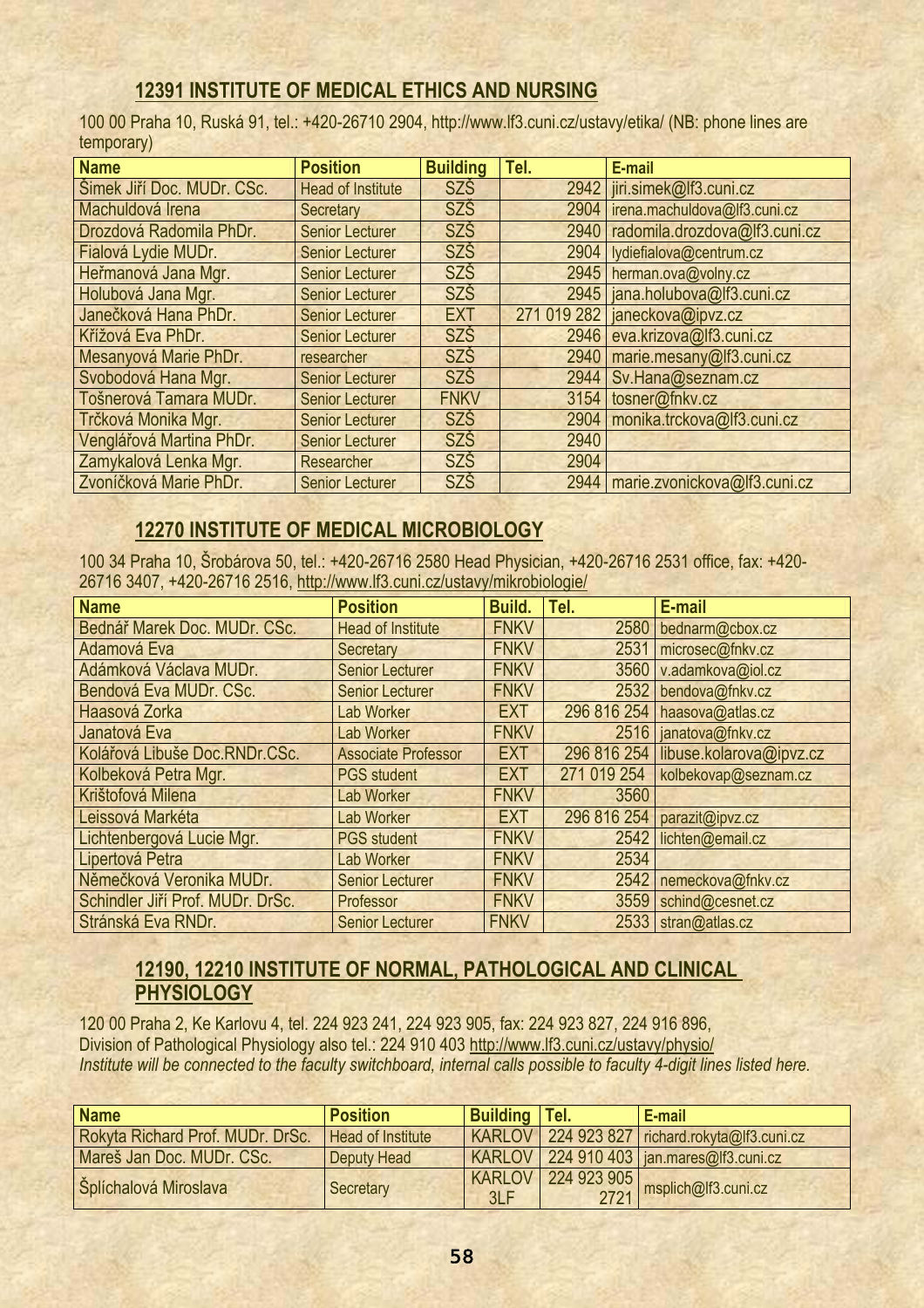| <b>Name</b>                     | <b>Position</b>            | <b>Building</b>             | Tel.                | E-mail                        |
|---------------------------------|----------------------------|-----------------------------|---------------------|-------------------------------|
| Herrmannova Marie PhDr.         | Secretary,                 | <b>KARLOV</b>               | 224 923 905         | marie.herrmannova@lf3.cuni.cz |
|                                 | <b>Documentarist</b>       | 3LF                         | 2722                |                               |
| Bernášková Klára MUDr.CSc.      | <b>Senior Lecturer</b>     | <b>KARLOV</b>               | 224 923 905         | kbernas@lf3.cuni.cz           |
|                                 |                            | 3LF                         | 2732                |                               |
| Brunerová Ludmila MUDr.         | <b>Senior Lecturer</b>     | <b>EXT</b><br><b>KARLOV</b> | 224 923 905         | brunerova@seznam.cz           |
| Franěk Miloslav MUDr.PhD.       | <b>Senior Lecturer</b>     | 3LF                         | 2714                | franek@lf3.cuni.cz            |
| <b>Charvát Pavel</b>            | <b>Technician</b>          | <b>EXT</b>                  | 224 922 568         |                               |
|                                 |                            | <b>KARLOV</b>               | 224 923 905         |                               |
| Chvojková Jaroslava             | <b>Lab Worker</b>          | 3LF                         | 2724                | jchvoj@lf3.cuni.cz            |
| Jurčovičová Jana Ing. CSc.      | Researcher                 | <b>KARLOV</b>               | 224 923 905         | jurcovic@lf3.cuni.cz          |
|                                 |                            | 3LF                         | 2719                |                               |
| Kouřilová Jarmila               | <b>Lab Worker</b>          | <b>KARLOV</b><br>3LF        | 224 923 905<br>2712 | jarmila.kourilova@lf3.cuni.cz |
|                                 |                            | <b>KARLOV</b>               | 224 923 905         |                               |
| Kůrková Jana                    | <b>Lab Worker</b>          | 3LF                         | 2712                | jana.kurkova@lf3.cuni.cz      |
|                                 |                            | <b>KARLOV</b>               | 224 923 905         |                               |
| Laňka David                     | <b>Technician</b>          | 3LF                         | 2727                | auckland01@seznam.cz          |
|                                 |                            | <b>KARLOV</b>               | 224 923 905         |                               |
| Marešová Hana                   | <b>Lab Worker</b>          | 3LF                         | 2720                |                               |
| Matějovská lveta MUDr.CSc.      | <b>Senior Lecturer</b>     | <b>KARLOV</b>               | 224 923 905         | matejov@lf3.cuni.cz           |
|                                 |                            | 3LF                         | 2732                |                               |
| Pekárková Ivana MUDr. PhD.      | <b>Senior Lecturer</b>     | <b>KARLOV</b><br>3LF        | 224 923 905<br>2715 | ivanapekarkova@seznam.cz      |
|                                 |                            | <b>KARLOV</b>               | 224 923 905         |                               |
| Poláček Hubert MUDr.            | <b>PGS student</b>         | 3LF                         | 2728                | h.polacek@seznam.cz           |
|                                 |                            | <b>KARLOV</b>               | 224 923 905         |                               |
| Pometlová Marie MUDr.CSc.       | <b>Senior Lecturer</b>     | 3LF                         | 2725                | mpomet@lf3.cuni.cz            |
| Račan Lukáš                     | <b>Animal Keeper</b>       | <b>KARLOV</b>               | 224 923 905         |                               |
|                                 |                            | 3LF                         | 2726                |                               |
| Smetanová Helena                | <b>Lab Worker</b>          | <b>KARLOV</b><br>3LF        | 224 923 905<br>2712 | helena.smetanova@lf3.cuni.cz  |
|                                 |                            | <b>KARLOV</b>               | 224 923 905         |                               |
| Stančák Andrej Prof.PhDr.CSc.   | Professor                  | 3LF                         | 2716                | stancak@lf3.cuni.cz           |
|                                 |                            | <b>KARLOV</b>               | 224 923 905         |                               |
| Škurlová Martina Mgr.           | <b>PGS student</b>         | 3LF                         | 2718                | avolruks@hotmail.com          |
| Slamberová Romana MUDr. PhD.    | <b>Senior Lecturer</b>     | <b>KARLOV</b>               | 224 923 905         | rslamber@lf3.cuni.cz          |
|                                 |                            | 3LF                         | 2713                |                               |
| Šťastná Hana                    | <b>Lab Worker</b>          | <b>KARLOV</b>               | 224 923 905         | hana.stastna@lf3.cuni.cz      |
|                                 |                            | 3LF<br><b>KARLOV</b>        | 2712<br>224 923 905 |                               |
| Štofková Andrea Mgr.            | <b>PGS</b> student         | 3LF                         | 2718                | andreastt@hotmail.com         |
|                                 |                            | <b>KARLOV</b>               | 224 923 905         |                               |
| Vaculín Šimon MVDr. PhD.        | <b>Senior Lecturer</b>     | 3LF                         | 2714                | svaculin@lf3.cuni.cz          |
| Vrána Jiří MUDr.                | <b>PGS student</b>         | <b>KARLOV</b>               | 224 923 905         | jiri.vrana@If3.cuni.cz        |
|                                 |                            | 3LF                         | 2728                |                               |
| Yamamotová Anna Doc. RNDr. CSc. | <b>Associate Professor</b> | <b>KARLOV</b>               | 224 923 905         | yamamoto@lf3.cuni.cz          |
|                                 |                            | 3LF                         | 2717                |                               |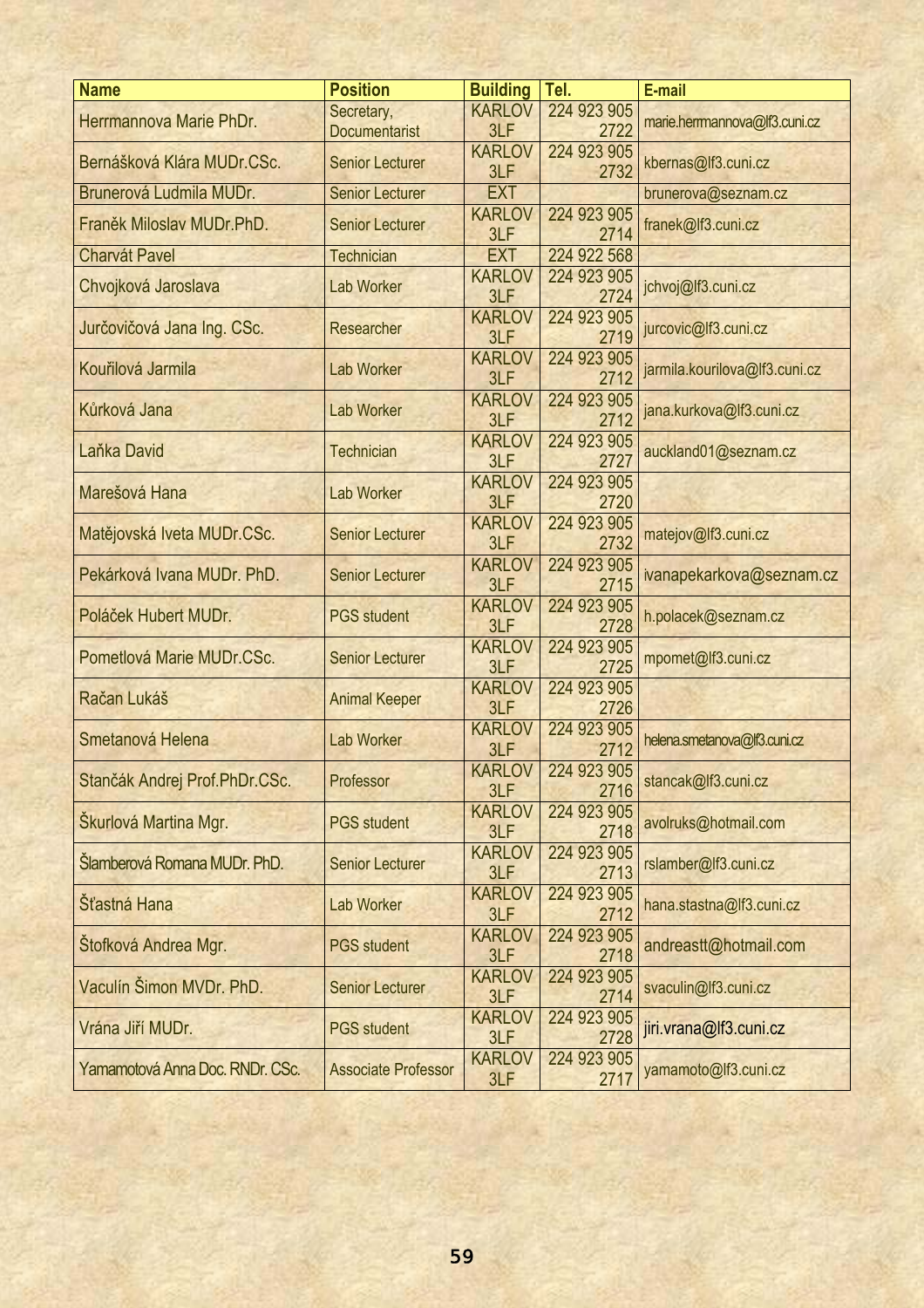## **12370 INSTITUTE OF NUTRITION**

| <b>Name</b>                     | <b>Position</b>            | <b>Building</b> | Tel.        | E-mail                                |
|---------------------------------|----------------------------|-----------------|-------------|---------------------------------------|
| Anděl Michal Prof. MUDr. CSc.   | <b>Head of Institute</b>   | 3LF             | 2619        | andel@fnkv.cz                         |
| <b>Hromadová Michaela</b>       | Secretary                  | 3LF             | 2620        | michaela.hromadova@lf3.cuni.cz        |
| Dlouhý Pavel MUDr.              | <b>Senior Lecturer</b>     | 3LF             | 2621        | pavel.dlouhy@lf3.cuni.cz              |
| Kubisová Dana Mgr.              | <b>Senior Lecturer</b>     | 3LF             |             | 2625 danakubisova@seznam.cz           |
| Kužela Lubomír Doc. MUDr. DrSc. | <b>Associate Professor</b> | 3LF             |             | 2623 lubomir.kuzela@lf3.cuni.cz       |
| Perlín Ctibor Ing. CSc.         | <b>Senior Lecturer</b>     | <b>EXT</b>      | 737 287 019 |                                       |
| Rambousková Jolana MUDr. CSc.   | <b>Senior Lecturer</b>     | 3LF             |             | 2622   jolana.rambouskova@lf3.cuni.cz |
| Stránský Miroslav Doc. MUDr.    | <b>Associate Professor</b> | 3LF             | 2623        |                                       |
| Šmejkalová Vladimíra            | dietician                  | <b>FNKV</b>     | 3163        |                                       |
| Zezuláková Marta                | <b>Lab Worker</b>          | 3LF             |             | 2325   marta.zezulakova@lf3.cuni.cz   |

100 00 Praha 10, Ruská 87, tel.: +420-26710 2620, fax: +420-26710 2618

## **12192 INSTITUTE OF PATHOLOGY**

100 34 Praha 10, Šrobárova 50, tel.: +420-26716 2510 Head Physician, +420-26716 2500 kancelář, fax. +420- 26716 3002, http://www.lf3.cuni.cz/ustavy/patologie/

| <b>Name</b>                       | <b>Position</b>            | <b>Building</b> | Tel.       | E-mail                        |
|-----------------------------------|----------------------------|-----------------|------------|-------------------------------|
| Mandys Václav Prof. MUDr. CSc.    | <b>Head of Institute</b>   | <b>FNKV</b>     | 2510       | mandys@fnkv.cz                |
| <b>Kurková Eva</b>                | Secretary                  | <b>FNKV</b>     |            | 2500 placha@fnkv.cz           |
| Rychlá Drahomíra                  | <b>Secretary</b>           | <b>FNKV</b>     | 2500       | patsec@fnkv.cz                |
| Cerná Martina                     | <b>Lab Worker</b>          | 3LF             | 2307, 2308 | martina.cerna@lf3.cuni.cz     |
| Eis Václav MUDr.                  | <b>Senior Lecturer</b>     | <b>FNKV</b>     | 3280       | vaclav.eis@email.cz           |
| Hájková Renata                    | <b>Lab Worker</b>          | <b>FNKV</b>     | 2501       |                               |
| Jakša Radek MUDr.                 | <b>PGS</b> student         | <b>FNKV</b>     |            | 3674 r.jaksa@centrum.cz       |
| Jirásek Tomáš MUDr. PhD.          | <b>Senior Lecturer</b>     | <b>FNKV</b>     |            | 3199 tjirasek@fnkv.cz         |
| Koldová Lidmila MUDr.             | <b>Senior Lecturer</b>     | <b>FNKV</b>     | 2569       | koldova@fnkv.cz               |
| Kotková Ilona                     | <b>Lab Worker</b>          | <b>FNKV</b>     | 3668       |                               |
| Kubálek Vojtěch MUDr. CSc.        | <b>Senior Lecturer</b>     | <b>FNKV</b>     | 2508       |                               |
| Kujal Petr MUDr.                  | <b>PGS</b> student         | <b>FNKV</b>     | 3674       | petr.kujal@centrum.cz         |
| Kutnohorská Dana                  | <b>Lab Worker</b>          | <b>FNKV</b>     | 2501       |                               |
| Lísová Soňa MUDr.                 | <b>Senior Lecturer</b>     | <b>FNKV</b>     | 2578       | On maternity leave            |
| Musilová Andrea                   | <b>Lab Worker</b>          | <b>FNKV</b>     | 3668       |                               |
| Náprstková Jana MUDr. CSc.        | <b>Senior Lecturer</b>     | <b>FNKV</b>     | 2508       |                               |
| Peštová Marie                     | <b>Lab Worker</b>          | <b>FNKV</b>     | 2501       |                               |
| Rosová Blanka MUDr.               | <b>PGS</b> student         | <b>FNKV</b>     | 3674       | rosova@fnkv.cz                |
| Rychterová Vlasta Doc. MUDr. CSc. | <b>Associate Professor</b> | <b>FNKV</b>     | 3302       | vlasta.rychterova@lf3.cuni.cz |
| Sloupová Miluše                   | <b>Lab Worker</b>          | <b>FNKV</b>     | 2901       | sloupova@fnkv.cz              |
| Sach Josef MUDr.                  | <b>Senior Lecturer</b>     | <b>FNKV</b>     | 3001       | sach@fnkv.cz                  |
| Tučková Ivana                     | <b>Lab Worker</b>          | 3LF             | 2307,2308  |                               |
| Urbancová Hana MUDr.              | <b>Senior Lecturer</b>     | <b>FNKV</b>     | 2578       | urbancova@fnkv.cz             |
| Vadinská Kateřina                 | <b>Lab Worker</b>          | <b>FNKV</b>     | 2501       |                               |
| Vernerová Zdeňka MUDr. CSc.       | <b>Senior Lecturer</b>     | <b>FNKV</b>     | 2502       | vernerova@fnkv.cz             |
| Visingerová Jana                  |                            | 3LF             | 2650       |                               |
| Voděrová Jana                     | <b>Lab Worker</b>          | <b>FNKV</b>     | 2501       | On maternity leave            |

## **12180 INSTITUTE OF PHARMACOLOGY**

100 00 Praha 10, Ruská 87, tel.: +420-26710 2404, fax: +420-26710 2461,

| http://www.lf3.cuni.cz/ustavy/farmakologie/ |  |
|---------------------------------------------|--|
|                                             |  |

| <b>Name</b>                                | <b>TAT</b>                          | . . | <b>Tel.</b> | <b>-mail</b>                     |
|--------------------------------------------|-------------------------------------|-----|-------------|----------------------------------|
| Kršiak<br>Miloslay Prof.<br>MUDr.<br>DrSc. | $\cdots$<br>Institute<br>0t<br>Head | 3L1 | 2487        | miloslav.krsiak@lf3.<br>.cuni.cz |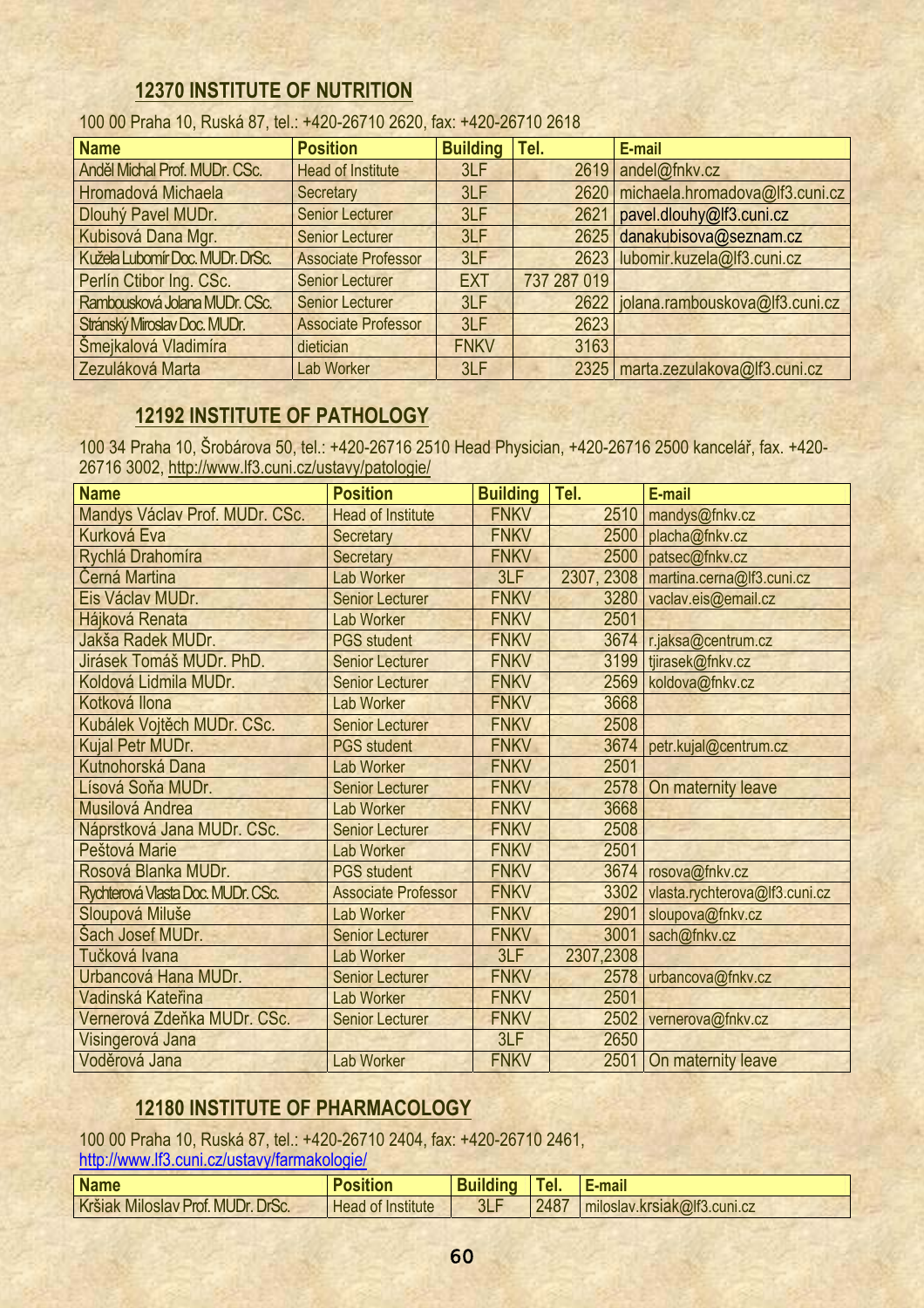| <b>Name</b>                      | <b>Position</b>        | <b>Building</b> | Tel. | E-mail                           |
|----------------------------------|------------------------|-----------------|------|----------------------------------|
| Mieslerová Radomila              | Secretary              | 3LF             | 2404 | radka.mieslerova@lf3.cuni.cz     |
| Balíková Kateřina                | Lab Worker             | 3LF             | 2524 | katerina.balikova@lf3.cuni.cz    |
| Doležal Tomáš MUDr.              | <b>Senior Lecturer</b> | 3LF             | 2450 | tomas.dolezal@lf3.cuni.cz        |
| Dvořáková Markéta                | Lab Worker             | 3LF             | 2524 | marketa.dvorakova@lf3.cuni.cz    |
| Janovský Martin Mgr.             | <b>PGS</b> student     | 3LF             | 2530 | martin.janovsky@lf3.cuni.cz      |
| Knihovna farmakologie            |                        | 3LF             | 2449 |                                  |
| Kroftová Olga MUDr. PhD.         | <b>Senior Lecturer</b> | 3LF             | 2524 | olga.kroftova@abbott.com         |
| Mairychová Blanka                | <b>Lab Worker</b>      | 3LF             | 2403 | blanka.mairychova@lf3.cuni.cz    |
| Patočková Jitka MUDr. PhD.       | <b>Senior Lecturer</b> | 3LF             | 2402 | jitka.patockova@lf3.cuni.cz      |
| Procházková Michaela Mgr.        | <b>PGS</b> student     | 3LF             | 2448 | michaela.prochazkova@lf3.cuni.cz |
| Sklenář Zbyněk PharmDr.          | <b>PGS</b> student     | 3LF             | 2448 | zbynek.sklenar@centrum.cz        |
| Slíva Jiří MUDr.                 | <b>PGS</b> student     | 3LF             | 2530 | jiri.sliva@lf3.cuni.cz           |
| Šulcová Eva                      | <b>Lab Worker</b>      | 3LF             | 2403 | eva.sulcova@lf3.cuni.cz          |
| Šustková Magdaléna PharmDr. CSc. | <b>Senior Lecturer</b> | 3LF             | 2402 | magdalena.sustkova@lf3.cuni.cz   |
| Tůmová Eva MUDr.                 | <b>Senior Lecturer</b> | 3LF             | 2524 |                                  |
| Votava Martin MUDr. PhD.         | <b>Senior Lecturer</b> | 3LF             | 2450 | martin.votava@lf3.cuni.cz        |
| Menagerie - pharmacology         |                        | 3LF             | 2528 |                                  |

**DRUG INFORMATION CENTRE** (affiliated to the institute of pharmacology) http://www.farmakologie.net/ **Contact**: MUDr. Tomáš Doležal, MUDr. Martin Votava, PhD.

# **12182 INSTITUTE OF PHYSICAL EDUCATION**

102 00 Praha 10, Bruslařská 10, tel./fax: 274 863 014, tel.: 272 082 500, e- mail: utv@post.lf3.cuni.cz http://www.lf3.cuni.cz/telovychova/index.htm

| <b>Name</b>                      | <b>Position</b>          | Tel. | E-mail                                     |
|----------------------------------|--------------------------|------|--------------------------------------------|
| Příhoda Bohuslav prom. těl. ped. | <b>Head of Institute</b> |      | 272 082 501 prihoda@cesnet.cz              |
| Hněvkovský Bohumil PaedDr.       | Deputy for 3. LF         |      | 272 082 502 Bohumil.Hnevkovsky@lf3.cuni.cz |
| Hiršalová Hana                   | Secretary                |      | 272 082 500 Hana.Hirsalova@lf3.cuni.cz     |
| Cechovský Ivan PaedDr.           | <b>Senior Lecturer</b>   |      | 272 082 506 cechovsky@volny.cz             |
| Horn Petr Mgr.                   | <b>Senior Lecturer</b>   |      | 272 082 506 Petr.Horn@lf3.cuni.cz          |
| Milerová Hana PaedDr.            | <b>Senior Lecturer</b>   |      | 272 082 503   hanamil@volny.cz             |
| Petříčková Jitka Mgr.            | <b>Senior Lecturer</b>   |      | 272 082 505 Jitka.Petrickova@If3.cuni.cz   |
| Polášek Jiří PaedDr.             | <b>Senior Lecturer</b>   |      | 272 082 502 jiri.polasek@lf3.cuni.cz       |
| Skálová Květoslava, PaedDr.      | <b>Senior Lecturer</b>   |      | 272 082 505 Kvetoslava.Skalova@lf3.cuni.cz |
| Svobodová Věra PhDr.             | <b>Senior Lecturer</b>   |      | 272 082 504 vera.svobodova@lf3.cuni.cz     |
| Šefl Martin Mgr.                 | <b>Senior Lecturer</b>   |      | 272 082 506 martin.sefl@email.cz           |
| Vladyková Ivana PaedDr.          | <b>Senior Lecturer</b>   |      | 272 082 503   i.vladykova@seznam.cz        |
| Žák Přemysl Mgr.                 | <b>Senior Lecturer</b>   |      | 272 082 506 Premysl.zak@centrum.cz         |

# **12181 INSTITUTE OF SPORT MEDICINE**

100 00 Praha 10, Ruská 87, tel.: +420-26710 2210, fax: +420-26710 2263

| <b>Name</b>                    | <b>Position</b>                     | <b>Building</b> | Tel.      | E-mail                       |
|--------------------------------|-------------------------------------|-----------------|-----------|------------------------------|
| Štich Vladimír Doc. MUDr. PhD. | <b>Head of Institute</b>            | 3LF             | 2483      | vladimir.stich@lf3.cuni.cz   |
| Pařízková Zuzana               | Secretary                           | 3LF             | 2210      | zuzana.parizkova@lf3.cuni.cz |
| Hejnová Jindřiška MUDr.        | Researcher                          | 3LF             | 2211      | jindra.hejnova@lf3.cuni.cz   |
| Out-patient clinic             | Out-patient clinic                  | 3LF             | 2213      |                              |
| Bajzová Magda MUDr.            | <b>PGS student, Senior Lecturer</b> | 3LF             | 2324      |                              |
| Klimčáková Eva Mgr.            | Researcher                          | 3LF             | 2324      |                              |
| Kovačiková Michaela Mgr.       | <b>PGS</b> student                  | 3LF             | 2324      |                              |
| Laboratory                     | Laboratory                          | 3LF             | 2219,2587 |                              |
| Lipková Michaela Mgr.          | <b>PGS</b> student                  | 3LF             | 2324      |                              |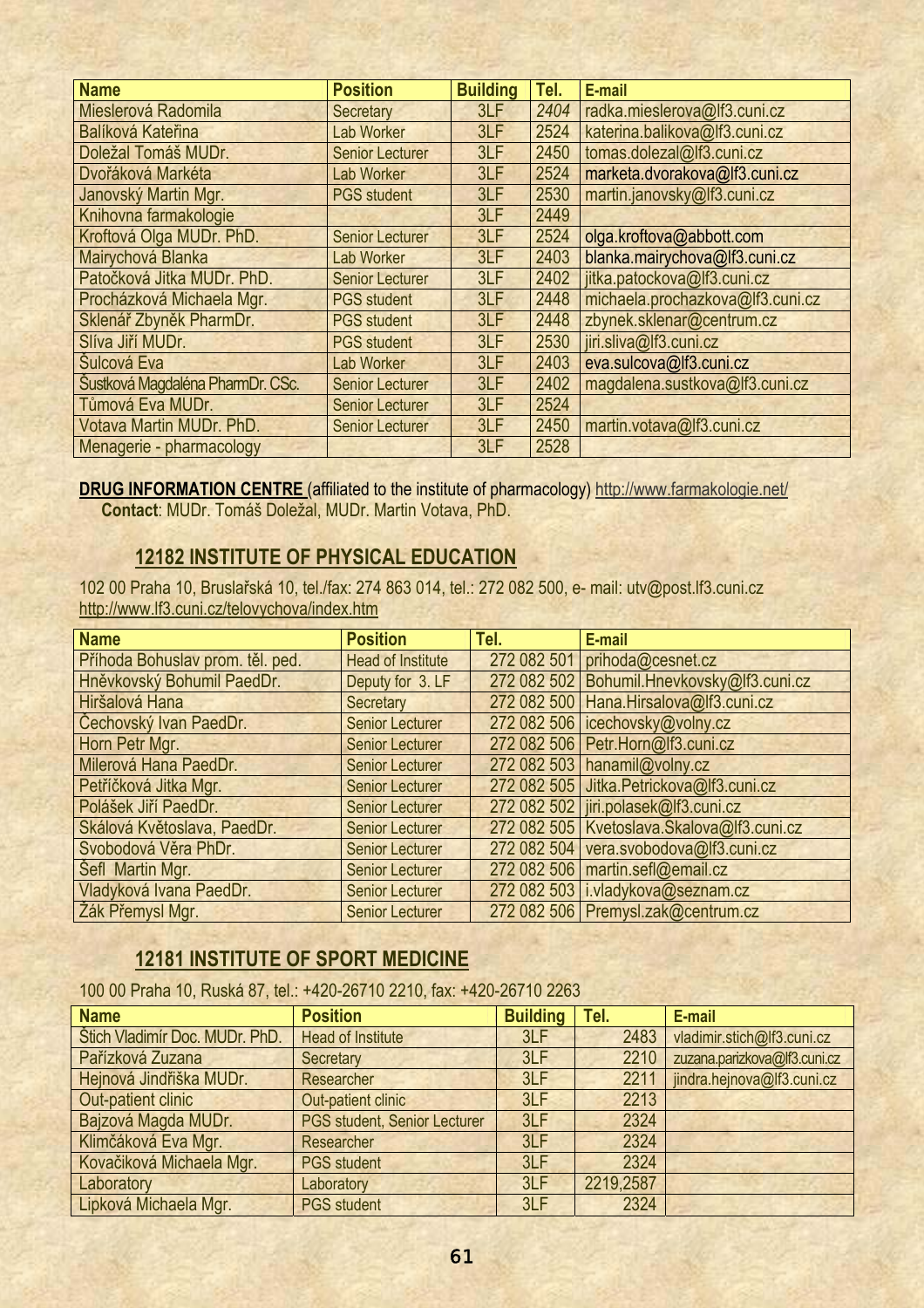| <b>Name</b>                | <b>Position</b>    | <b>Building</b> | <b>Lei.</b> | E-mail                |
|----------------------------|--------------------|-----------------|-------------|-----------------------|
| Polák Jan MUDr.            | <b>PGS</b> student | 3LF             | 2324        | jan.polak@lf3.cuni.cz |
| Vítková Michaela Ing. PhD. | Post-doc INSERM    | 3LF             | 2324        |                       |

#### **CZECH-FRENCH LABORATORY FOR CLINICAL RESEARCH ON OBESITY**

*(joint workplace of Institute of Sport Medicine and Institute National de Santé et Recherche Medical, U 586 Toulouse, France)* 

**Director**: Doc. MUDr. Vladimír Štich, PhD.

# **B) CLINICS**

### **– JOINTLY WITH FNKV**

### **12220 1ST CLINIC OF INTERNAL MEDICINE**

100 34 Praha 10, Šrobárova 50, tel.: +420-26716 2315, +420-26716 2357, fax: +420-267 162 658

| <b>Name</b>                               | <b>Position</b>            | <b>Build.</b> | <b>Tel. line</b> | E-mail                        |
|-------------------------------------------|----------------------------|---------------|------------------|-------------------------------|
| Horák Jiří Prof. MUDr. CSc.               | <b>Head Physician</b>      | <b>FNKV</b>   | 2357             | horak@fnkv.cz                 |
| Sodomková Marcela                         | Secretary                  | <b>FNKV</b>   | 2315             | int1sec@fnkv.cz               |
| Alušíková Marie MUDr. CSc.                | <b>Senior Lecturer</b>     | <b>FNKV</b>   | 2200             | fnkvred@fnkv.cz               |
| Bělinová Jana MUDr.                       | <b>Senior Lecturer</b>     | <b>FNKV</b>   | 3437             |                               |
| Cieslarová Blanka MUDr.                   | <b>Senior Lecturer</b>     | <b>FNKV</b>   | 2457, 2317       | cieslaro@fnkv.cz              |
| Dusilová-Sulková Sylvie Prof. MUDr. DrSc. | Professor                  | <b>FNKV</b>   | 3671             | sulkova@fnkv.cz               |
| Háša Jan MUDr.                            | <b>Senior Lecturer</b>     | <b>FNKV</b>   | 2852, 2612       | hasa@fnkv.cz                  |
| Havrda Martin MUDr.                       | <b>Senior Lecturer</b>     | <b>FNKV</b>   | 2460, 2358       | havrda@fnkv.cz                |
| Hendrichová Miluše MUDr.                  | <b>PGS</b> student         | <b>FNKV</b>   | 2399             | milusehendrich@centrum.cz     |
| Jaroš Milan Doc. MUDr. CSc.               | <b>Associate Professor</b> | <b>FNKV</b>   | 2318             | jaros@fnkv.cz                 |
| Jíravová Mária MUDr.                      | <b>Senior Lecturer</b>     | <b>FNKV</b>   | 2312             |                               |
| Jirsová Kateřina MUDr.                    | <b>PGS student</b>         | <b>FNKV</b>   | 2314             | katerina.cervinkova@seznam.cz |
| Kozák Tomáš Doc. MUDr. PhD.               | <b>Associate Professor</b> | <b>FNKV</b>   | 2821             | kozak@fnkv.cz                 |
| Krátká Karolina MUDr.                     | <b>PGS</b> student         | <b>FNKV</b>   | 2315             | karolinakratka@seznam.cz      |
| Málek Filip MUDr.                         | <b>Senior Lecturer</b>     | <b>FNKV</b>   | 2245, 2312       | malek@fnkv.cz                 |
| Mertl Ladislav Doc. MUDr. CSc.            | <b>Associate Professor</b> | <b>FNKV</b>   | 2318             | mertl@fnkv.cz                 |
| Půtová Ivana RNDr.                        | <b>PGS</b> student         | 3LF           | 2650             | puto@revma.cz                 |
| Remeš Ondřej MUDr.                        | <b>Senior Lecturer</b>     | <b>FNKV</b>   | 2338, 3437       | remes@fnkv.cz                 |
| Stránský Jaroslav Doc. MUDr. CSc.         | <b>Associate Professor</b> | <b>FNKV</b>   | 2318, 2359       |                               |
| Šafářová Radka MUDr.                      | <b>Senior Lecturer</b>     | <b>FNKV</b>   | 2356             |                               |
| Tóthová Monika MUDr.                      | <b>Senior Lecturer</b>     | <b>FNKV</b>   | 2329, 2312       | tutoth@email.cz               |
| Valešová Marie Doc. MUDr. CSc.            | <b>Associate Professor</b> | <b>FNKV</b>   | 2457, 2359       | valesova@fnkv.cz              |
| Vaňková Světlana MUDr.                    | <b>Senior Lecturer</b>     | <b>FNKV</b>   | 2356             | svetlana_vankova@yahoo.com    |
| Žabka Jiří MUDr. CSc.                     | <b>Senior Lecturer</b>     | <b>FNKV</b>   | 2399, 2318       | zabka@fnkv.cz                 |

# **12230 2ND CLINIC OF INTERNAL MEDICINE**

100 34 Praha 10, Šrobárova 50, tel./fax: +420-26716 2710

| <b>Name</b>                            | <b>Position</b>            | Build.      | Tel. line  | E-mail                   |
|----------------------------------------|----------------------------|-------------|------------|--------------------------|
| <b>Anděl Michal Prof. MUDr. CSc.</b>   | <b>Head Physician</b>      | <b>FNKV</b> | 2710       | michal.andel@lf3.cuni.cz |
| Hýblová Eva                            | Secretary                  | <b>FNKV</b> | 2710       | int2sec@fnkv.cz          |
| Bartáková Hana MUDr.                   | <b>Senior Lecturer</b>     | <b>FNKV</b> | 2702       | bartakov@yahoo.com       |
| Bazalová Zdeňka MUDr.                  | <b>PGS</b> student         | <b>FNKV</b> | 2760       |                          |
| Brož Jan MUDr.                         | <b>Senior Lecturer</b>     | <b>FNKV</b> | 2982, 2709 | zorb@seznam.cz           |
| Brunerová Ludmila MUDr.                | <b>Senior Lecturer</b>     | <b>FNKV</b> | 2760       |                          |
| <b>Bulvas Miroslav Doc. MUDr. CSc.</b> | <b>Associate Professor</b> | <b>FNKV</b> | 2668       | mbulv@fnkv.cz            |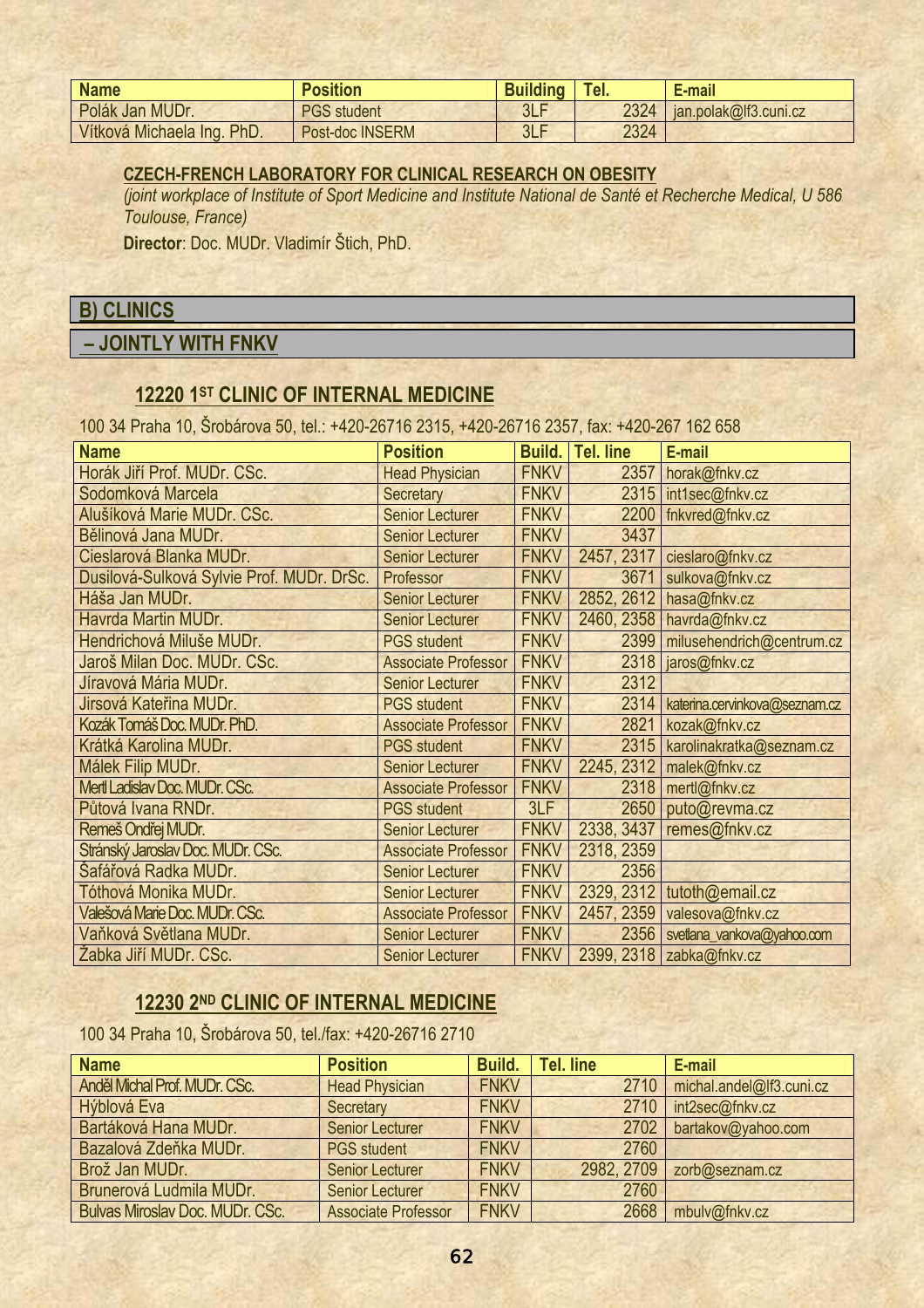| <b>Name</b>                        | <b>Position</b>            | Build.      | <b>Tel. line</b> | E-mail                     |
|------------------------------------|----------------------------|-------------|------------------|----------------------------|
| Cabánik Peter MUDr.                | <b>PGS</b> student         | <b>FNKV</b> | 2983             |                            |
| El Lababidi Nabil MUDr.            | <b>PGS</b> student         | <b>FNKV</b> | 2983             |                            |
| Hajer Jan MUDr. PhD.               | <b>Senior Lecturer</b>     | <b>FNKV</b> | 2719, 3680       | jan.hajer@post.lf3.cuni.cz |
| Hašpicová Marcela MUDr.            | <b>PGS student</b>         | <b>FNKV</b> | 2760             |                            |
| Hnaníček Jan MUDr.                 | <b>Senior Lecturer</b>     | <b>FNKV</b> | 2719             | hnanicek@fnkv.cz           |
| Hoffmanová Iva MUDr.               | <b>Senior Lecturer</b>     | <b>FNKV</b> | 2703             | hoffmanova@fnkv.cz         |
| Hořejšová Milena MUDr.             | <b>Senior Lecturer</b>     | <b>FNKV</b> | 2727             | horejso@fnkv.cz            |
| Jirka Adam MUDr.                   | <b>PGS</b> student         | 3LF         | 2983             |                            |
| <b>Kment Milan Doc. MUDr. CSc.</b> | <b>Associate Professor</b> | <b>FNKV</b> | 2719, 2706       | kment@fnkv.cz              |
| Kraml Pavel MUDr. PhD.             | <b>Senior Lecturer</b>     | <b>FNKV</b> | 3683             | kraml@fnkv.cz              |
| Losová Zdena                       | Lab Worker                 | <b>FNKV</b> | 2751             |                            |
| Macharáček David MUDr.             | <b>PGS student</b>         | <b>FNKV</b> | 2983             |                            |
| Matouš Jan MUDr.                   | <b>PGS</b> student         | <b>FNKV</b> | 2983             |                            |
| Novák Jan MUDr. PhD.               | Researcher                 | 3LF         | 2830             | novakjan@centrum.cz        |
| Pletková Kristina MUDr.            | <b>PGS</b> student         | <b>FNKV</b> | 2760             |                            |
| Plíšková Eva MUDr.                 | <b>PGS</b> student         | <b>FNKV</b> | 2760             |                            |
| Rychlik Ivan Doc. MUDr. CSc.       | <b>Associate Professor</b> | <b>FNKV</b> | 2759,3479,3684   | rychlik@fnkv.cz            |
| Sotorník Richard MUDr.             | <b>Senior Lecturer</b>     | <b>FNKV</b> | 2752, 3684       | sotornik@yahoo.com         |
| Švec Jiří MUDr.                    | <b>PGS</b> student         | <b>FNKV</b> | 2983             |                            |
| Těšínský Pavel Doc. MUDr.          | <b>Associate Professor</b> | <b>FNKV</b> | 2741, 3057       | tesinsky@lf3.cuni.cz       |
| Zádorová Zdeňka Doc. MUDr. PhD.    | <b>Associate Professor</b> | <b>FNKV</b> | 2719, 3679       | zadorova@fnkv.cz           |

### **DIVISION FOR RESEARCH ON DIABETES, METABOLISM AND NUTRITION**

**Head**: Prof. MUDr. Michal Anděl, CSc.

### • **LABORATORY FOR CLINICAL PHYSIOLOGY OF DIABETES AND METABOLISM**

**(Pavilion "I" – tel.: +420-267 16 2526)** 

**Head:** Prof. MUDr. Michal Anděl

**Researchers:** MUDr. Ludmila Brunerová, MUDr. Marcela Hašpicová, MUDr. Adam Jirka, MUDr. David Macharáček

**Technical assistants:** Lenka Lošonská, Diana Mžyková (tel. +420-26716 2526), Jana Potočková (tel. +420-26716 3031)

• LABORATORY OF EXPERIMENTAL DIABETOLOGY (Pavilion "X" - tel.: +420-267 10 - 2837, 2839)

**Head:** MUDr. Jan Novák, PhD. (tel. +420-26710 2839)

**Technical assistant:** Václava Kolaříková (tel. +420-26710 2837)

### **12233 3RD CLINIC OF INTERNAL MEDICINE - CARDIOLOGY**

100 34 Praha 10, Šrobárova 50, tel./fax: +420-267 162 621

| <b>Name</b>                     | <b>Position</b>        | <b>Building   Tel. line</b> |                  | E-mail                      |
|---------------------------------|------------------------|-----------------------------|------------------|-----------------------------|
| Widimský Petr Prof. MUDr. DrSc. | <b>Head Physician</b>  | <b>FNKV</b>                 |                  | 3159 widim@fnkv.cz          |
| Mühlbergerová Gabriela          | Secretary              | <b>FNKV</b>                 | 2621             | kardsekr@fnkv.cz            |
| Bílková Danuše MUDr.            | <b>PGS</b> student     | <b>FNKV</b>                 | 2704             | dbilk@email.cz              |
| Buděšínský Tomáš MUDr.          | <b>Senior Lecturer</b> | <b>FNKV</b>                 | 3162, 2766, 2701 | budesin@fnkv.cz             |
| Bufka Václav. MUDr.             | Researcher             | <b>FNKV</b>                 |                  | 3760, 3546 bufka@fnkv.cz    |
| Čapek Jan MUDr.                 | <b>PGS</b> student     | <b>FNKV</b>                 | 2763             | JanCapek@centrum.cz         |
| Čurila Karol MUDr.              | <b>PGS</b> student     | <b>FNKV</b>                 |                  | 2763 curilakarol@seznam.cz  |
| Dvořák Jaroslav MUDr.           | <b>Senior Lecturer</b> | <b>FNKV</b>                 |                  | 2701, 3162 dvorakja@fnkv.cz |
| Fojt Richard MUDr.              | <b>PGS</b> student     | <b>FNKV</b>                 |                  | 2763 richard.fojt@email.cz  |
| Gregor Pavel Prof. MUDr. DrSc.  | Professor              | <b>FNKV</b>                 | 2700, 2707       | gregor@fnkv.cz              |
| <b>Herold Martin MUDr.</b>      | <b>Senior Lecturer</b> | <b>FNKV</b>                 |                  | 2757, 3029 herold@fnkv.cz   |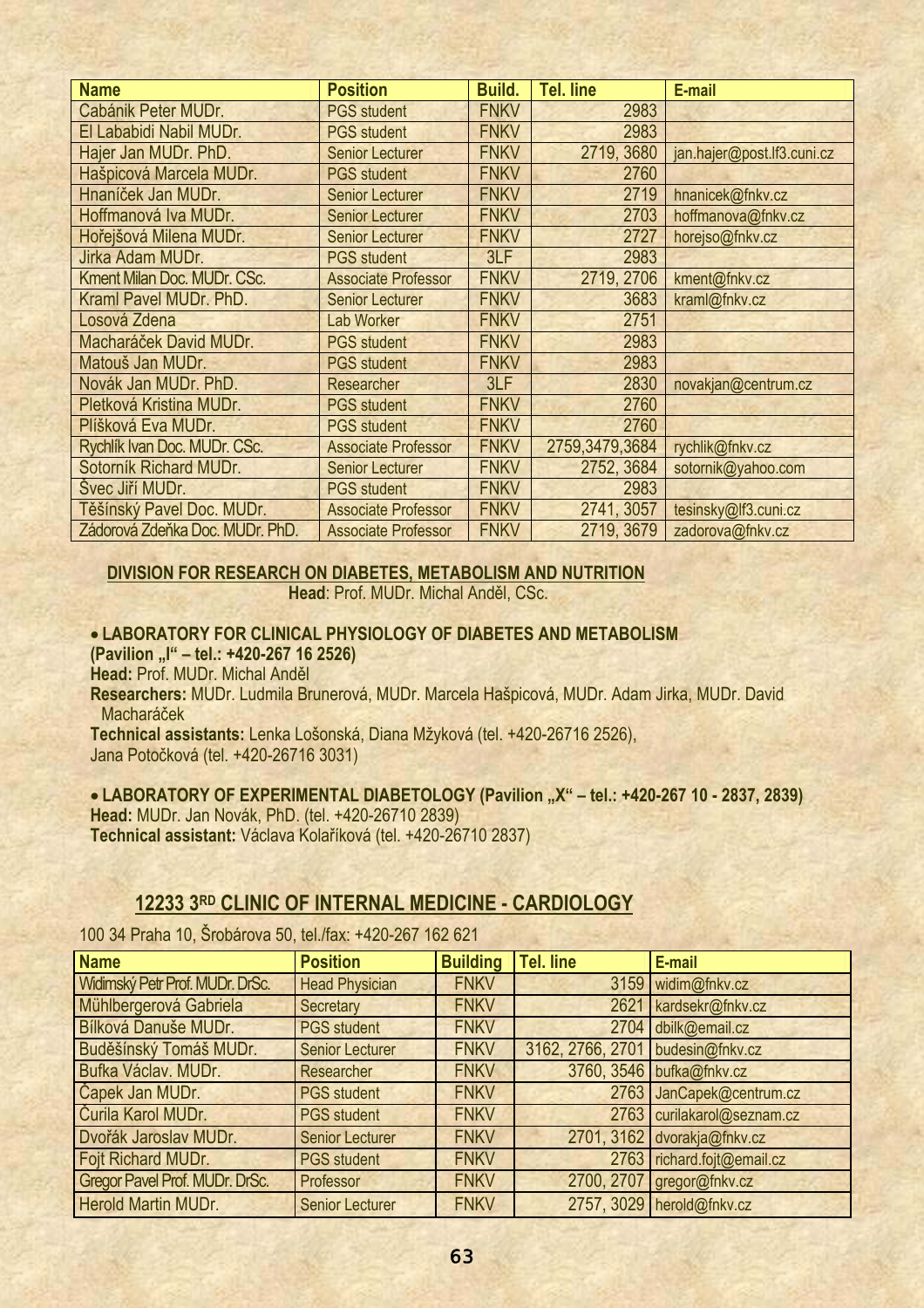| <b>Name</b>                   | <b>Position</b>                        | <b>Building</b> | <b>Tel. line</b> | E-mail                        |
|-------------------------------|----------------------------------------|-----------------|------------------|-------------------------------|
| Heřman Dalibor MUDr.          | <b>Senior Lecturer</b>                 | <b>FNKV</b>     |                  | 2750, 3029 herman@fnkv.cz     |
| Hesová Kateřina               | <b>PGS</b> student                     | <b>FNKV</b>     | 2704             | hesova@fnkv.cz                |
| Jirmář Radovan MUDr.          | <b>Senior Lecturer</b>                 | <b>FNKV</b>     | 2750, 2762       | jirmar@fnkv.cz                |
| Karásek Jiří MUDr.            | <b>PGS</b> student                     | <b>FNKV</b>     | 2763             | jiri.karasek@post.lf3.cuni.cz |
| Knot Jiří MUDr.               | <b>PGS</b> student                     | <b>FNKV</b>     | 2763             | knot@centrum.cz               |
| Línková Hana MUDr.            | <b>Senior Lecturer</b>                 | <b>FNKV</b>     | 2724, 2704       | linkova@fnkv.cz               |
| Lisa Libor MUDr.              | <b>Senior Lecturer</b>                 | <b>FNKV</b>     | 3162, 2766, 2701 | lisa@fnkv.cz                  |
| Málková Jana Doc. MUDr. CSc.  | <b>Associate Professor</b>             | <b>FNKV</b>     | 2764, 2705       | malkova@fnkv.cz               |
| Moťovská Zuzana MUDr.PhD.     | <b>Senior Lecturer</b>                 | <b>FNKV</b>     | 2764             | motovskaz@iol.cz              |
| Osmančík Pavel MUDr. PhD.     | Researcher                             | <b>FNKV</b>     | 2761             | pavel.osmancik@web.de         |
| Ošťádal Petr MUDr. PhD.       | <b>Senior Lecturer</b>                 | <b>FNKV</b>     | 2319             | ostadal@yahoo.com             |
| Pěnička Martin MUDr. PhD.     | Senior Lecturer,<br><b>PGS</b> student | <b>FNKV</b>     |                  | 3757, 2724 penicka@fnkv.cz    |
| Špaček Rudolf Doc. MUDr. CSc. | <b>Associate Professor</b>             | <b>EXT</b>      | 222801263        | spacek@nnfp.cz                |
| Štros Petr MUDr.              | <b>Senior Lecturer</b>                 | <b>FNKV</b>     | 2750, 3029       | Strosp@seznam.cz              |
| Toušek Petr MUDr.             | <b>PGS</b> student                     | <b>FNKV</b>     |                  | 2763 Tousek@email.cz          |

# **12242 CLINIC OF ANAESTHESIOLOGY AND RESUSCITATION**

100 34 Praha 10, Šrobárova 50, tel.: +420-26716 2451 Head Physician, +420-26716 2461 kancelář

| <b>Name</b>                     | <b>Position</b>            | <b>Building</b> | Tel. line | E-mail                 |
|---------------------------------|----------------------------|-----------------|-----------|------------------------|
| Pachl Jan Doc. MUDr. CSc.       | <b>Head Physician</b>      | <b>FNKV</b>     |           | 2451 pachl@fnkv.cz     |
| Slámová Michaela                | Secretary                  | <b>FNKV</b>     |           | 2461 karsec@fnkv.cz    |
| Jandová Jaroslava MUDr.         | <b>Senior Lecturer</b>     | <b>FNKV</b>     |           | 3361 jiandova@fnkv.cz  |
| Málek Jiří Doc. MUDr. CSc.      | <b>Associate Professor</b> | <b>FNKV</b>     |           | 3025 malekj@fnkv.cz    |
| Mizner Petr MUDr.               | <b>Senior Lecturer</b>     | <b>FNKV</b>     |           | 8434 mizner@fnkv.cz    |
| Počta Jaroslav Prof. MUDr. CSc. | <b>Professor Emeritus</b>  | <b>EXT</b>      |           |                        |
| Slavkovský Leo MUDr.            | <b>Senior Lecturer</b>     | <b>FNKV</b>     |           | 3458 slavkov@fnkv.cz   |
| Šimánková Eva MUDr.             | <b>Senior Lecturer</b>     | <b>FNKV</b>     |           | 3361 simankova@fnkv.cz |
| Šturma Jan MUDr. CSc.           | <b>Senior Lecturer</b>     | <b>FNKV</b>     |           | 3327 sturma@fnkv.cz    |

# **12251 CLINIC OF BURNS MEDICINE**

100 34 Praha 10, Šrobárova 50, tel.: +420-26716 3365 Secretary, fax: +420-26731 3374

| <b>Name</b>                      | <b>Position</b>        | <b>Building</b> | Tel. line  | E-mail                     |
|----------------------------------|------------------------|-----------------|------------|----------------------------|
| Klein Leo Doc. MUDr. CSc.        | <b>Head Physician</b>  | <b>FNKV</b>     | 3362       | klein@fnkv.cz              |
| Pehrizyan Anahit Ing.            | Secretary              | <b>FNKV</b>     | 3365       | bumsec@fnkv.cz             |
| Bláha Josef MUDr.                | <b>Senior Lecturer</b> | <b>FNKV</b>     | 3368, 3370 |                            |
| Brož Ludomír MUDr.               | <b>Senior Lecturer</b> | <b>FNKV</b>     | 3367       | broz@fnkv.cz               |
| Kapounková Zuzana MUDr.          | <b>Senior Lecturer</b> | <b>FNKV</b>     |            | 3233 kapounkova@fnkv.cz    |
| Königová Radana Prof. MUDr. CSc. | Professor              | <b>FNKV</b>     | 3354       |                            |
| Kripner Jiří MUDr.               | <b>Senior Lecturer</b> | <b>FNKV</b>     | 3346, 3378 |                            |
| Pafčuga Igor MUDr.               | <b>Senior Lecturer</b> | <b>FNKV</b>     | 3382, 3392 |                            |
| Procházková Kristina             | <b>Lab Worker</b>      | <b>FNKV</b>     | 3381       |                            |
| Štolbová Vlasta MUDr.            | <b>Senior Lecturer</b> | <b>FNKV</b>     | 3355, 3391 |                            |
| <b>Tokarik Monika MUDr.</b>      | <b>Senior Lecturer</b> | <b>FNKV</b>     |            | 3383, 3392 valova@fnkv.cz  |
| Zajíček Robert MUDr.             | <b>Senior Lecturer</b> | <b>FNKV</b>     |            | 3382, 3378 zajicek@fnkv.cz |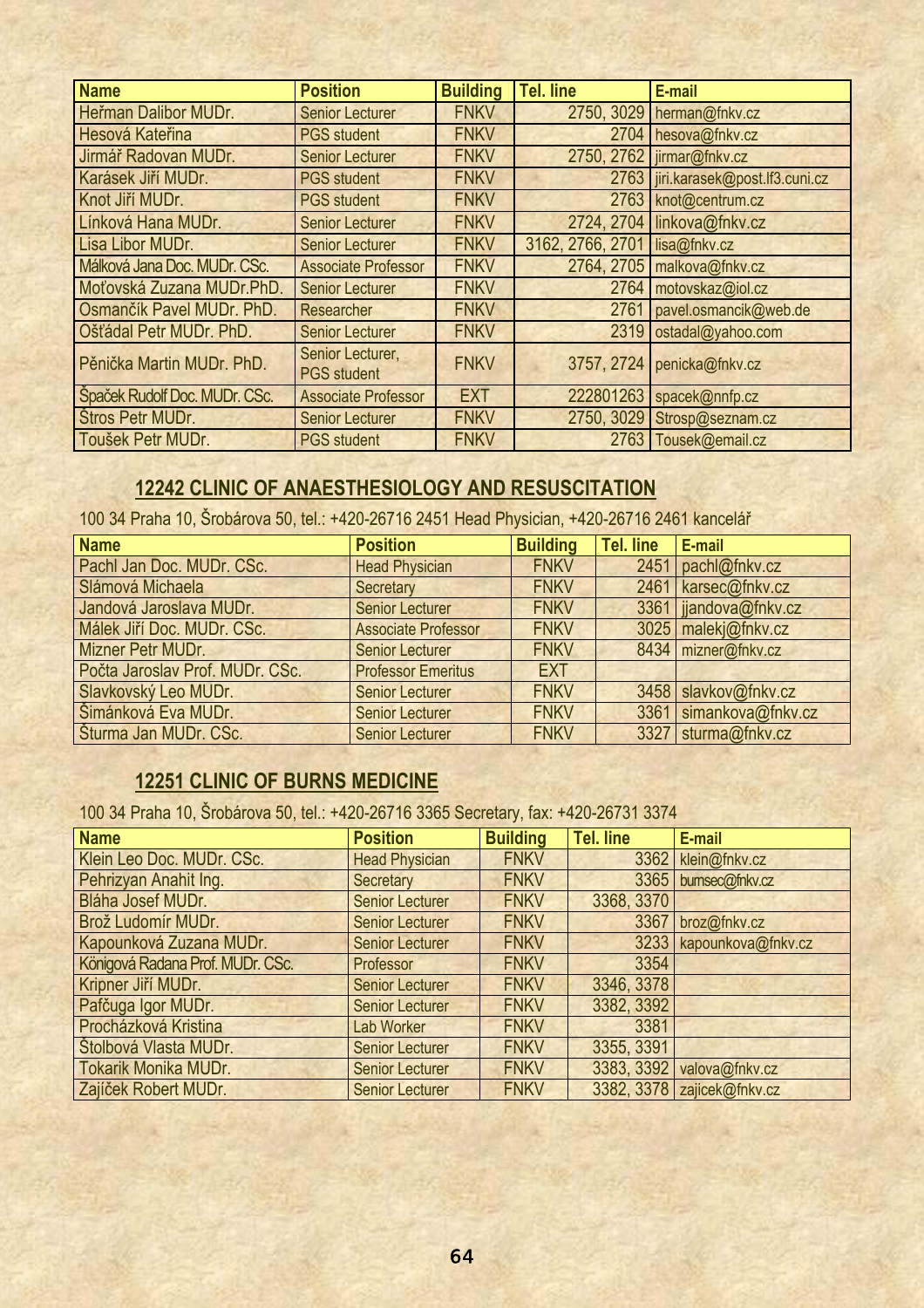# **12244 CLINIC OF CARDIAC SURGERY**

| <b>Name</b>                    | <b>Position</b>            | <b>Building</b> | Tel. line | E-mail               |
|--------------------------------|----------------------------|-----------------|-----------|----------------------|
| Straka Zbyněk Prof. MUDr. CSc. | <b>Head Physician</b>      | <b>FNKV</b>     | 3422      | straka@fnkv.cz       |
| Synkulová Ivana                | Secretary                  | <b>FNKV</b>     | 3422      | sekrkarchir@fnkv.cz  |
| Brůček Petr MUDr.              | <b>Senior Lecturer</b>     | <b>FNKV</b>     | 3244      | brucekcz@hotmail.com |
| Vaněk Tomáš Doc. MUDr. CSc.    | <b>Associate Professor</b> | <b>FNKV</b>     | 3246      | vanek@fnkv.cz        |
| Votava Jan prim. MUDr.         | <b>Senior Lecturer</b>     | <b>FNKV</b>     | 3247      | votavaj@fnkv.cz      |

# **12253 CLINIC OF CHILDREN AND ADOLESCENTS**

100 34 Praha 10, Šrobárova 50, tel.: +420-26716 2561, fax: +420-272 736 326

| <b>Name</b>                    | <b>Position</b>        | <b>Building</b> | <b>Tel. line</b> | E-mail                |
|--------------------------------|------------------------|-----------------|------------------|-----------------------|
| Lebl Jan Prof. MUDr. CSc.      | <b>Head Physician</b>  | <b>FNKV</b>     | 2530             | lebl@fnkv.cz          |
| Mattušová Eva                  | Secretary              | <b>FNKV</b>     | 2561             | pedsec@fnkv.cz        |
| Banghová Karolina MUDr.        | <b>PGS student</b>     | <b>FNKV</b>     | 3725             | k_banghova@yahoo.com  |
| Čeřovská Eliška MUDr.          | <b>Senior Lecturer</b> | <b>FNKV</b>     | 2553             | cerovska@fnkv.cz      |
| Dittertová Lucie MUDr.         | <b>PGS student</b>     | <b>FNKV</b>     | 2551             | ditel@centrum.cz      |
| Hainerová Irena MUDr.          | <b>PGS</b> student     | <b>FNKV</b>     | 2551             | ihainer@hotmail.com   |
| Hníková Olga Prof. MUDr. CSc.  | Professor              | <b>FNKV</b>     | 2819             | hnikova@fnkv.cz       |
| Kolská Monika MUDr.            | <b>Senior Lecturer</b> | <b>FNKV</b>     | 3726             | kolska@fnkv.cz        |
| Marx David MUDr. PhD.          | <b>Senior Lecturer</b> | <b>FNKV</b>     | 2560, 2554       | marx@fnkv.cz          |
| Obermannová Barbora            | <b>PGS</b> student     | <b>FNKV</b>     | 3725             | obermannova@seznam.cz |
| Palyzová Daniela MUDr. CSc.    | <b>Senior Lecturer</b> | <b>FNKV</b>     | 2565             | palyzova@fnkv.cz      |
| Prokop Michal MUDr.            | Researcher             | <b>FNKV</b>     | 2826             |                       |
| Průhová Štěpánka MUDr. PhD.    | <b>Senior Lecturer</b> | <b>FNKV</b>     | 2551             | pruhova@fnkv.cz       |
| Straňák Zbyněk Doc. MUDr. CSc. | Lecturer               | <b>FNKV</b>     | 2561             |                       |
| Strnadová Kristina MUDr.       | Researcher             | <b>FNKV</b>     | 3726             | kristr@post.cz        |
| Sedivá Anna Prof. MUDr. CSc.   | Researcher             | <b>FNKV</b>     | 2561             |                       |
| Volf Vladimír MUDr. PhD.       | <b>Senior Lecturer</b> | <b>FNKV</b>     | 2560, 2554       | volf@fnkv.cz          |
| Vosáhlo Jan MUDr.              | <b>PGS</b> student     | <b>FNKV</b>     | 2551             | jan.vosahlo@email.cz  |
| Votava Felix MUDr. PhD.        | <b>Senior Lecturer</b> | <b>FNKV</b>     | 2560, 2556       | votava@fnkv.cz        |
| Zikmund Jaroslav MUDr. CSc.    | Researcher             | <b>FNKV</b>     | 2571             | zikmund@fnkv.cz       |

# **12311 CLINIC OF DERMATOVENEROLOGY**

100 34 Praha 10, Šrobárova 50, tel.: +420-26716 2340

| <b>Name</b>                       | <b>Position</b>        | <b>Building   Tel.</b> |      | E-mail                           |
|-----------------------------------|------------------------|------------------------|------|----------------------------------|
| Arenberger Petr Prof. MUDr. DrSc. | <b>Head Physician</b>  | <b>FNKV</b>            | 3000 | arenberg@mbox.cesnet.cz          |
| Glogarová Blanka                  | Secretary              | <b>FNKV</b>            | 2340 | dermasec@fnkv.cz                 |
| Arenbergerová Monika MUDr. PhD.   | <b>Senior Lecturer</b> | <b>FNKV</b>            | 2348 | ma@verum.cz                      |
| Frey Tomáš MUDr. CSc.             | <b>Senior Lecturer</b> | <b>FNKV</b>            | 3699 | korektiva@fnkv.cz                |
| <b>Gkalpakiotis Spyros MUDr.</b>  | <b>PGS</b> student     | <b>FNKV</b>            | 2445 | spyros@centrum.cz                |
| Havlíčková Blanka MUDr.           | <b>Senior Lecturer</b> | <b>FNKV</b>            | 2988 | maposta@email.cz                 |
| Hegyi Juraj MUDr.                 | <b>PGS</b> student     | <b>FNKV</b>            | 2445 | jhegyi@dermatology.sk            |
| Lippert Jan MUDr.                 | <b>PGS</b> student     | <b>FNKV</b>            | 2445 | lippert@centrum.cz               |
| Mardešičová Libuše MUDr.          | <b>Senior Lecturer</b> | <b>FNKV</b>            | 3699 | libuse@iol.cz                    |
| Michalíková Helena MUDr.          | <b>Senior Lecturer</b> | <b>FNKV</b>            | 2341 | helena.michalikova@pohlednice.cz |
| Obstová Iva MUDr.                 | <b>Senior Lecturer</b> | <b>FNKV</b>            | 2988 | obstova@fnkv.cz                  |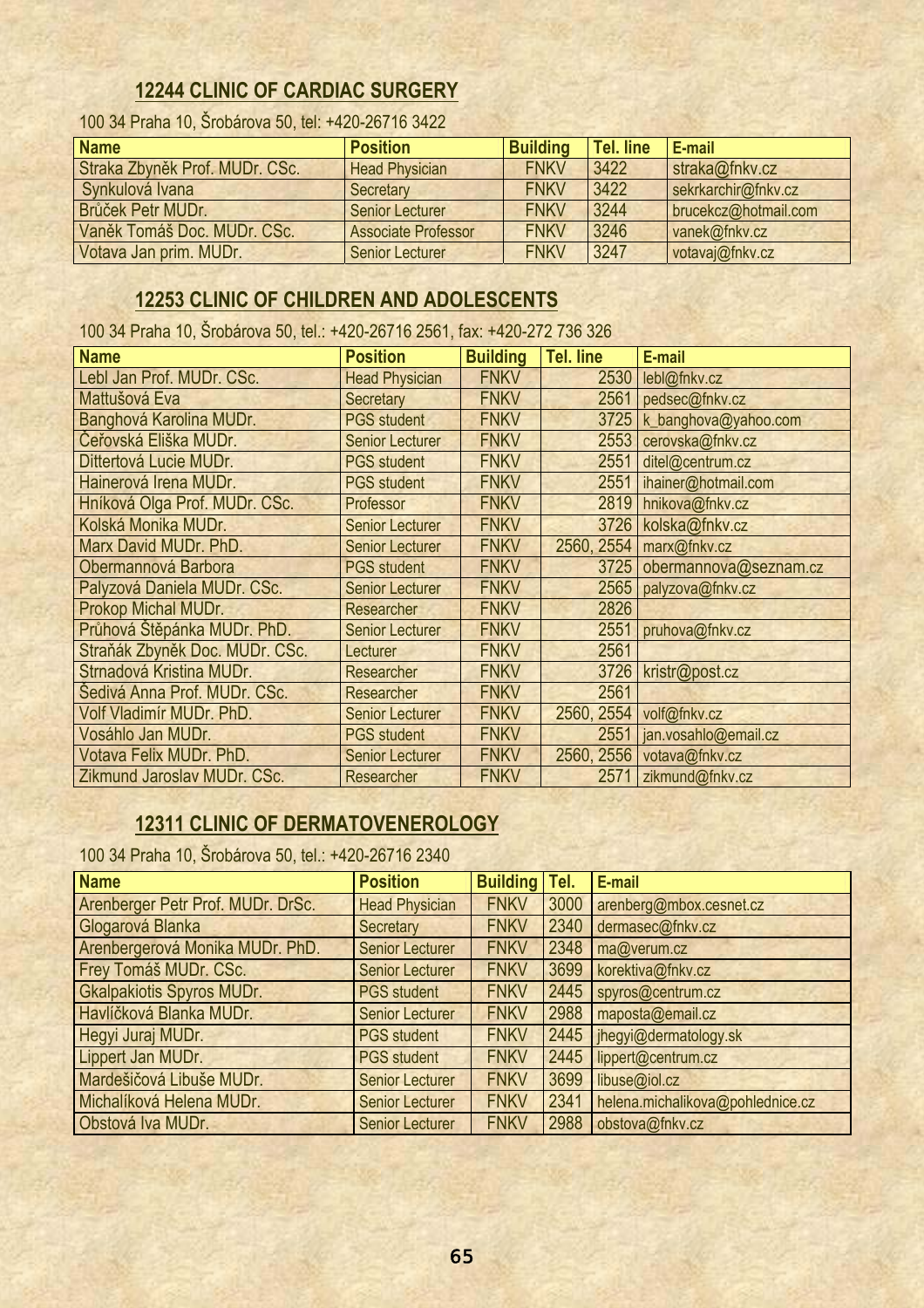# **12240 CLINIC OF GENERAL SURGERY**

100 34 Praha 10, Šrobárova 50, tel.: +420-26716 2410, +420-26716 2412, fax: +420-267 163 185

| <b>Name</b>                        | <b>Position</b>            | <b>Building</b> | <b>Tel. line</b> | E-mail              |
|------------------------------------|----------------------------|-----------------|------------------|---------------------|
| Fanta Jan Doc. MUDr. DrSc.         | <b>Head Physician</b>      | <b>FNKV</b>     | 2412             | fanta@fnkv.cz       |
| Filipcová Ludmila                  | Secretary                  | <b>FNKV</b>     | 2419             | filipcova@fnkv.cz   |
| <b>Bernat Martin MUDr.</b>         | <b>Senior Lecturer</b>     | <b>FNKV</b>     | 2476             | bernat@fnkv.cz      |
| Denemark Ladislav MUDr.            | <b>Senior Lecturer</b>     | <b>FNKV</b>     | 2566             |                     |
| Ducháč Vítězslav MUDr.             | <b>Senior Lecturer</b>     | <b>FNKV</b>     | 2745             | duchac@fnkv.cz      |
| Dvořáček Miroslav MUDr.            | <b>Senior Lecturer</b>     | <b>FNKV</b>     | 2858             |                     |
| Dvořák Karel MUDr.                 | <b>Senior Lecturer</b>     | <b>FNKV</b>     | 2471             | kdvorak@fnkv.cz     |
| <b>El-Masri Ahmad MUDr.</b>        | <b>Senior Lecturer</b>     | <b>FNKV</b>     | 2858             | masri@fnkv.cz       |
| Horák Ladislav Doc. MUDr. DrSc.    | <b>Associate Professor</b> | <b>FNKV</b>     | 2745             | horakl@fnkv.cz      |
| Jiraya David MUDr.                 | <b>Senior Lecturer</b>     | <b>FNKV</b>     | 2466             | jirava@fnkv.cz      |
| Kostka Rodomil MUDr. CSc.          | <b>Senior Lecturer</b>     | <b>FNKV</b>     | 2472             | kostka@fnkv.cz      |
| Novák Ladislav MUDr.               | <b>Senior Lecturer</b>     | <b>FNKV</b>     | 2470             | novak.lad@seznam.cz |
| Pelák Zdeněk MUDr.                 | <b>Senior Lecturer</b>     | <b>FNKV</b>     | 2476             | pelak@fnkv.cz       |
| <b>Ston Robert MUDr.</b>           | <b>Senior Lecturer</b>     | <b>FNKV</b>     | 2466             | robeek@seznam.cz    |
| Vach Bohumil MUDr.                 | <b>Senior Lecturer</b>     | <b>FNKV</b>     | 2566             |                     |
| Vedral Tomáš MUDr.                 | <b>Senior Lecturer</b>     | <b>FNKV</b>     | 2566             | vedral@fnkv.cz      |
| Vojtíšek Oldřich MUDr.             | <b>Senior Lecturer</b>     | <b>FNKV</b>     | 2452             | vojtisek@fnkv.cz    |
| Voleman Miloš MUDr.                | <b>Senior Lecturer</b>     | <b>FNKV</b>     | 2468             | voleman@fnkv.cz     |
| Vyhnánek František Doc. MUDr. CSc. | <b>Associate Professor</b> | <b>FNKV</b>     | 2966             | vyhnanek@fnkv.cz    |

# **12290 CLINIC OF GYNAECOLOGY AND OBSTETRICS**

100 34 Praha 10, Šrobárova 50, tel.: 296 473 101 Head Physician, 296 472 368 Secretary

| <b>Name</b>                      | <b>Position</b>            | <b>Building</b> | Tel.        | E-mail             |
|----------------------------------|----------------------------|-----------------|-------------|--------------------|
| Svoboda Bohuslav Doc. MUDr. CSc. | <b>Head Physician</b>      | <b>FNKV</b>     | 3101        | bsvoboda@cesnet.cz |
| Jirochová Ludmila                | <b>Secretary</b>           | <b>FNKV</b>     | 2368        |                    |
| Bendová Marie MUDr. CSc.         | <b>Senior Lecturer</b>     | <b>FNKV</b>     | 2730        |                    |
| Budka Štěpán MUDr.               | <b>PGS</b> student         | <b>FNKV</b>     | 2731        | budka@fnkv.cz      |
| Havránková Anna MUDr.            | <b>Senior Lecturer</b>     | <b>FNKV</b>     | 2736        | havranko@fnkv.cz   |
| Hes Ivan MUDr. CSc.              | <b>Senior Lecturer</b>     | <b>FNKV</b>     | 2829        |                    |
| Jeníček Jaroslav MUDr. CSc.      | <b>Senior Lecturer</b>     | <b>EXT</b>      | 220 808 706 | jenicek@ld.cz      |
| Lomíčková Taťána MUDr.           | <b>Senior Lecturer</b>     | <b>FNKV</b>     | 2730        |                    |
| Mottl Václav Doc. MUDr. CSc.     | <b>Associate Professor</b> | <b>FNKV</b>     | 2260        |                    |
| Nováková Pavla MUDr. PhD.        | <b>Senior Lecturer</b>     | <b>FNKV</b>     | 2733        |                    |
| Pavlásek Jiří MUDr.              | <b>PGS</b> student         | <b>FNKV</b>     | 2734        |                    |
| Pipka Michael MUDr.              | <b>Senior Lecturer</b>     | <b>FNKV</b>     | 3056        | pipka@fnkv.cz      |
| Pokorný Rajmund MUDr.            | <b>Senior Lecturer</b>     | <b>FNKV</b>     | 2734        |                    |
| Popelka Jiří MUDr.               | <b>Senior Lecturer</b>     | <b>FNKV</b>     | 3594        | popelka@fnkv.cz    |
| Pruner René Ing.                 | Researcher                 | <b>FNKV</b>     | 2310        | renda@cesnet.cz    |
| Tikovská Ludmila MUDr.           | <b>Senior Lecturer</b>     | <b>FNKV</b>     | 2753        | tikovska@fnkv.cz   |
| Tikovský Karel MUDr.             | <b>Senior Lecturer</b>     | <b>FNKV</b>     | 2731        |                    |
| Zmrhal Jan MUDr. CSc.            | <b>Senior Lecturer</b>     | <b>EXT</b>      | 315 639 374 |                    |

#### **DIVISION OF TUMOUR BIOLOGY**

100 00 Praha 10, Ruská 87, tel.: +420-267 102 662 , fax: +420-267 102 650

| <b>Name</b>                 | <b>Position</b>         | <b>Building</b> | Tel. | E-mail                              |
|-----------------------------|-------------------------|-----------------|------|-------------------------------------|
| Bobek Vladimír MUDr. PhD.   | <b>Head of Division</b> | 3LF             | 2662 | vbobek@centrum.cz                   |
| Boubelik Michael RNDr. CSc. | Researcher              | 3LF             | 2662 | boubelik@biomed.cas.cz              |
| Kološtová Katarína Mgr.     | Researcher              | 3LF             | 2662 | katarina.kolostova@post.lf3.cuni.cz |
| Pintěrová Daniela Ing.      | Researcher              | 3LF             | 2662 | pinterod@seznam.cz                  |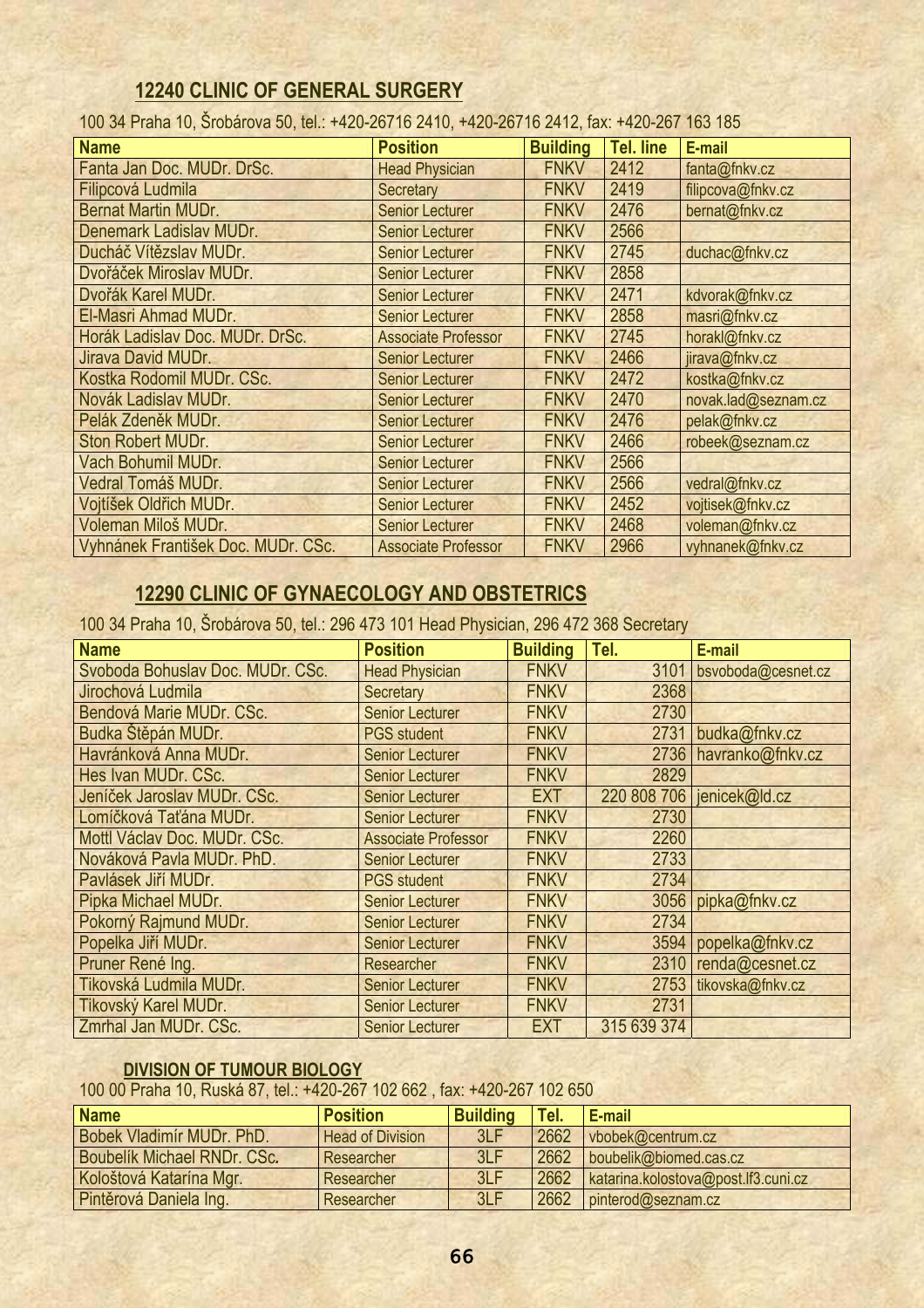| <b>Name</b>                | <b>Position</b>    | <b>Building</b> | Tel <sub>-</sub> | E-mail                        |
|----------------------------|--------------------|-----------------|------------------|-------------------------------|
| Pavlásek Jiří MUDr.        | <b>PGS</b> student |                 |                  | 12662 jiri-pavlasek@seznam.cz |
| <b>Teyssler Petr MUDr.</b> | <b>PGS</b> student | 3LF             | 2662             | petr.teyssler@centrum.cz      |

# **12280 CLINIC OF NEUROLOGY**

100 34 Praha 10, Šrobárova 50, tel.: +420-26716 2380 office of the Clinic, fax: +420-267 162 377, e-mail: neursec@fnkv.cz, Teaching Secretary tel.: +420-267 163 480, fax: +420-267 163 563, e-mail: efns@fnkv.cz

| <b>Name</b>                      | <b>Position</b>            | <b>Building Tel. line</b> |             | E-mail                          |
|----------------------------------|----------------------------|---------------------------|-------------|---------------------------------|
| Sereghy Tomáš MUDr.              | <b>Head Physician</b>      | <b>FNKV</b>               | 2814        | sereghy@fnkv.cz                 |
| Dohnalová Magdalena Ing.         | Secretary                  | <b>FNKV</b>               | 3480        | efns@fnkv.cz                    |
| Bartoš Aleš MUDr.                | <b>Senior Lecturer</b>     | <b>FNKV</b>               | 2297        | abartos@fnkv.cz                 |
| Bravo Edina MUDr.                | <b>Senior Lecturer</b>     | <b>FNKV</b>               | 3704        | bravo@fnkv.cz                   |
| Janoušková Ladislava MUDr.       | Senior Lecturer            | <b>EXT</b>                | 257 272 532 | Ladislava.Janouskova@homolka.cz |
| Kalvach Pavel Prof. MUDr. CSc.   | Professor                  | <b>FNKV</b>               | 3657        | kalvach@fnkv.cz                 |
| Kellerová Valja Doc. MUDr. DrSc. | <b>Associate Professor</b> | <b>FNKV</b>               | 2494        | keller@fnkv.cz                  |
| Křivohlávková Jolana MUDr.       | Lecturer                   | <b>FNKV</b>               | 2376        | jolanak@fnkv.cz                 |
| Machová Hana MUDr.               | <b>Senior Lecturer</b>     | <b>FNKV</b>               | 2394        | machova@fnkv.cz                 |
| Mazancová Michaela MUDr.         | <b>PGS</b> student         | <b>FNKV</b>               | 2376        |                                 |
| Medová Eva MUDr.                 | <b>Senior Lecturer</b>     | <b>FNKV</b>               | 3703        | medova@fnkv.cz                  |
| Musil Libor MUDr.                | <b>Senior Lecturer</b>     | <b>FNKV</b>               | 2297        | Imusil@fnkv.cz                  |
| Peisker Tomáš MUDr.              | <b>Senior Lecturer</b>     | <b>FNKV</b>               | 2297        | peisker@fnkv.cz                 |
| Piťha Jiří MUDr.                 | <b>Senior Lecturer</b>     | <b>FNKV</b>               | 2388        | pitha@fnkv.cz                   |
| Svoboda Libor MUDr.              | <b>Senior Lecturer</b>     | <b>FNKV</b>               | 2387        | Isvoboda@fnkv.cz                |
| Štětkářová Ivana Doc. MUDr. CSc. | <b>Associate Professor</b> | <b>EXT</b>                | 257 272 175 | Ivana.Stetkarova@homolka.cz     |

# **12245 CLINIC OF NEUROSURGERY**

100 34 Praha 10, Šrobárova 50, tel. +420-26716 8548, +420-26716 8540, fax: 272 738 490

| <b>Name</b>                      | <b>Position</b>         | <b>Building   Tel. line</b> | E-mail                               |
|----------------------------------|-------------------------|-----------------------------|--------------------------------------|
| Haninec Pavel Prof. MUDr. CSc.   | <b>Head Physician</b>   | <b>FNKV</b>                 | 8540 haninec@cesnet.cz               |
| Frýdlová Jaroslava               | Secretary               | <b>FNKV</b>                 | 8548 frydlova@fnkv.cz                |
| Houšťava Ladislav MUDr. PhD.     | <b>Senior Lecturer</b>  | <b>FNKV</b>                 | 8300 houstava@fnkv.cz                |
| Liščák Roman MUDr. CSc.          | <b>External Teacher</b> | <b>EXT</b>                  | 257 272 552 Roman.Liscak@homolka.cz  |
| Sereghy Tomáš MUDr.              | <b>Senior Lecturer</b>  | <b>FNKV</b>                 | 8548, 8046 sereghy@seznam.cz         |
| <b>Šámal Filip MUDr.</b>         | <b>Senior Lecturer</b>  | <b>FNKV</b>                 | 8126 filipsamal@post.cz              |
| Tomáš Robert MUDr. PhD.          | <b>Senior Lecturer</b>  | <b>FNKV</b>                 | 8126 robert.tomas@volný.cz           |
| Urgošík Dušan MUDr. CSc.         | <b>External Teacher</b> | <b>EXT</b>                  | 257 272 901 Dusan.Urgosik@homolka.cz |
| Zvěřina Eduard Prof. MUDr. DrSc. | Professor               | <b>FNKV</b>                 | 8548 ezverina@seznam.cz              |

## **12263 CLINIC OF NUCLEAR MEDICINE**

100 34 Praha 10, Šrobárova 50, tel.: +420-26716 2626, +420-26716 2809, +420-26716 3186, fax: +420-26716 2660

| <b>Name</b>                        | <b>Position</b>            | <b>Building</b> | <b>Tel. line</b> | E-mail                                   |
|------------------------------------|----------------------------|-----------------|------------------|------------------------------------------|
| Lang Otto MUDr. PhD.               | <b>Head Physician</b>      | <b>FNKV</b>     |                  | 2809 lang@fnkv.cz                        |
| Urbanová Dana                      | Secretary                  | <b>FNKV</b>     |                  | 3186 knmsec@fnkv.cz                      |
| Kuníková Ivana                     | Researcher                 | <b>FNKV</b>     |                  | 2626 ivanakunikova@post.cz               |
| Malá Milena                        | Researcher                 | <b>FNKV</b>     |                  | 2477 mala@fnkv.cz                        |
| Matonohová Hana                    | Researcher                 | <b>FNKV</b>     | 2626             |                                          |
| Melichar František Doc. ing. DrSc. | <b>Associate Professor</b> | <b>EXT</b>      |                  | 220 940 151 melichar@ujf.cas.cz          |
| Nováčková Božena                   | Researcher                 | <b>FNKV</b>     |                  | 2626 bnovackova@atlas.cz                 |
| Syslová Hana                       | Researcher                 | <b>FNKV</b>     |                  | 2522 knmsec@fnkv.cz                      |
| Šantora Jan MUDr. CSc.             | <b>Senior Lecturer</b>     | <b>EXT</b>      |                  | 318 654 305   jan.santora@medizunz-pb.cz |
| Trojanová Helena Ing. CSc.         | <b>Senior Lecturer</b>     | <b>FNKV</b>     |                  | 2795 trojanova@fnkv.cz                   |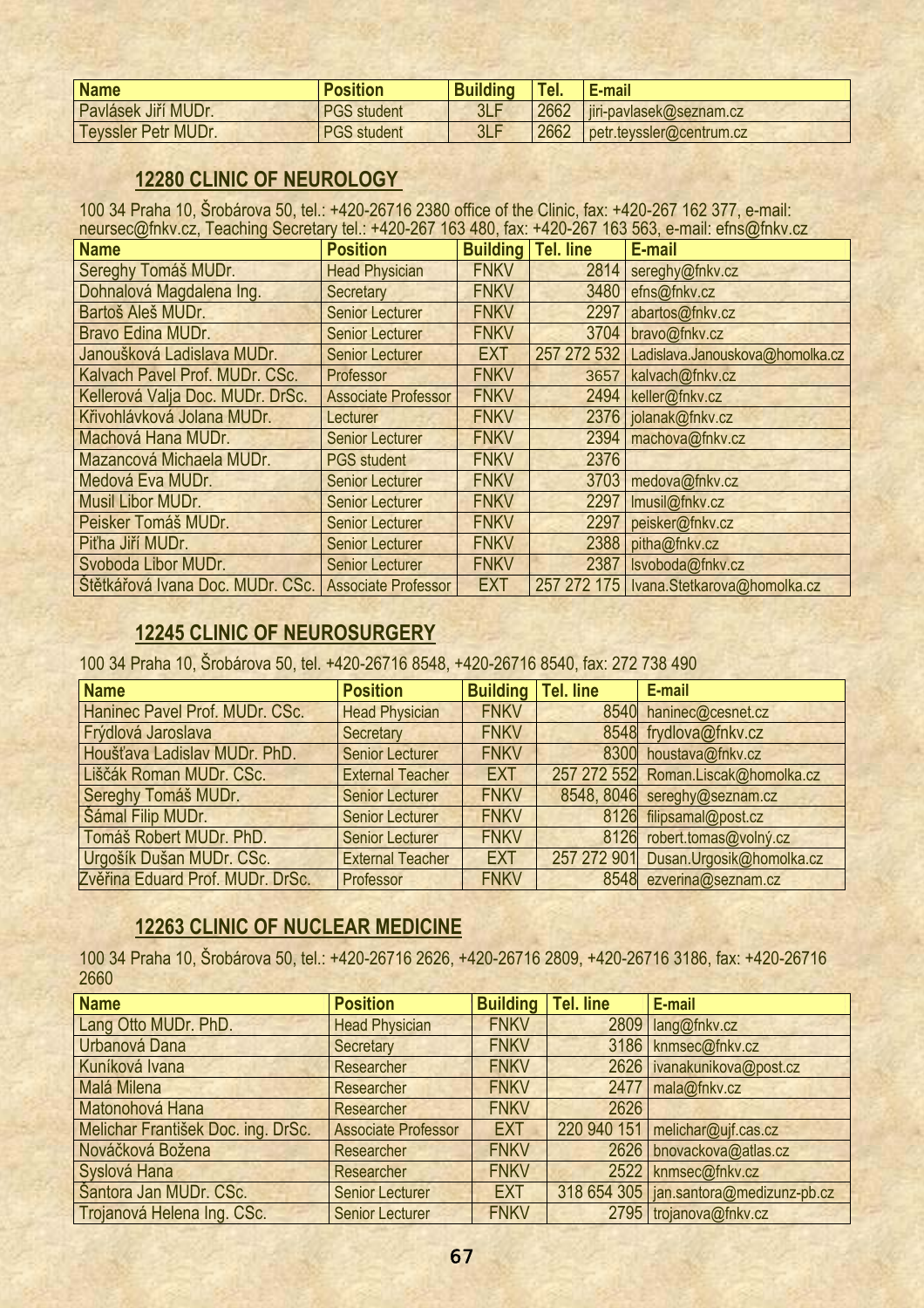# **12380 CLINIC OF OCCUPATIONAL AND TRAVEL HEALTH**

100 34 Praha 10, Šrobárova 50, tel.: +420-26716 2690, fax: +420-267 162 679

| <b>Name</b>                      | <b>Position</b>            | <b>Building</b> | Tel. line | E-mail                  |
|----------------------------------|----------------------------|-----------------|-----------|-------------------------|
| Hrnčíř Evžen Doc. MUDr. CSc.     | <b>Head Physician</b>      | <b>FNKV</b>     |           | 2810 hrncir@fnkv.cz     |
| Nejedlá Dana                     | Secretary                  | <b>FNKV</b>     |           | 2690 nejedla@fnkv.cz    |
| Kneidlová Monika Doc. MUDr. CSc. | <b>Associate Professor</b> | <b>FNKV</b>     |           | 2679 kneidlova@fnkv.cz  |
| Kožnerová Jana MUDr.             | Senior Lecturer            | <b>FNKV</b>     |           | 2682 koznero@fnkv.cz    |
| Linhartová Olga                  | Researcher                 | <b>FNKV</b>     |           | 2870 linhartova@fnkv.cz |
| Prachtová Hana                   | Researcher                 | <b>FNKV</b>     |           | 2679 prachtova@fnkv.cz  |

## **12312 CLINIC OF OPHTHALMOLOGY**

100 34 Praha 10, Šrobárova 50, tel.: +420-26716 2390, fax: +420-267 162 491

| <b>Name</b>                     | <b>Position</b>        | <b>Building</b> | Tel. line | E-mail                    |
|---------------------------------|------------------------|-----------------|-----------|---------------------------|
| Kuchynka Pavel Prof. MUDr. CSc. | <b>Head Physician</b>  | <b>FNKV</b>     |           | 2390 kuchynka@fnkv.cz     |
| <b>Babáková Eva</b>             | Secretary              | <b>FNKV</b>     |           | 2390 ophtsec@fnkv.cz      |
| Brunnerová Renata MUDr.         | Researcher             | <b>FNKV</b>     |           | 2372 brunnerova@fnkv.cz   |
| Hornová Jara MUDr. CSc.         | <b>Senior Lecturer</b> | <b>FNKV</b>     |           | 2493 hornova@fnkv.cz      |
| Kocur Ivo MUDr.                 | <b>Senior Lecturer</b> | <b>FNKV</b>     |           | 3157 pragueeye@fnkv.cz    |
| Kolín Jan Prof. MUDr. CSc.      | Professor              | <b>FNKV</b>     | 2390      |                           |
| Souček Petr MUDr. PhD.          | <b>Senior Lecturer</b> | <b>FNKV</b>     |           | 3621, 2584 soucek@fnkv.cz |

# **12271 CLINIC OF ORTHOPAEDICS AND TRAUMATOLOGY**

100 34 Praha 10, Šrobárova 50, tel.: +420-26716 2431, tel./fax: +420-267 313 372

| <b>Name</b>                      | <b>Position</b>            | <b>Building</b> | <b>Tel. line</b> | E-mail                    |
|----------------------------------|----------------------------|-----------------|------------------|---------------------------|
| Bartoníček Jan Prof. MUDr. DrSc. | <b>Head Physician</b>      | <b>FNKV</b>     | 2431             | bartonic@fnkv.cz          |
| <b>Tyrichtrová Lenka</b>         | Secretary                  | <b>FNKV</b>     | 2431             | ortsec@fnkv.cz            |
| Čech Oldřich Prof. MUDr. DrSc.   | <b>Professor Emeritus</b>  | <b>FNKV</b>     | 2813             |                           |
| Douša Pavel MUDr. CSc.           | <b>Senior Lecturer</b>     | <b>FNKV</b>     | 2978             | dousa@fnkv.cz             |
| Džupa Valér Doc. MUDr. CSc.      | <b>Associate Professor</b> | <b>FNKV</b>     | 3172             | dzupa@fnkv.cz             |
| Frič Vladimír MUDr. CSc.         | <b>Senior Lecturer</b>     | <b>FNKV</b>     |                  | 2430 fric@fnkv.cz         |
| Ježek Jakub MUDr.                | <b>Senior Lecturer</b>     | <b>FNKV</b>     | 2712             | jezek@fnkv.cz             |
| Klézl Zdeněk Doc. MUDr. CSc.     | <b>Associate Professor</b> | <b>EXT</b>      |                  |                           |
| Košťál Roman MUDr.               | <b>Senior Lecturer</b>     | <b>FNKV</b>     | 3003             | kostal@fnkv.cz            |
| Krbec Martin Doc. MUDr. CSc.     | <b>Associate Professor</b> | <b>EXT</b>      | 547 192 704      | ortop@fnbrno.cz           |
| Kříž Jiří MUDr.                  | <b>Senior Lecturer</b>     | <b>EXT</b>      | 603 169 774      | kriz@paraple.cz           |
| Luňáček Libor MUDr.              | <b>Senior Lecturer</b>     | <b>EXT</b>      | 381 608 206      | libor.lunacek@ontab.cz    |
| Pacovský Vladimír MUDr.          | <b>Senior Lecturer</b>     | <b>FNKV</b>     | 2903             | pacovsky@fnkv.cz          |
| Pazdírek Pavel MUDr.             | <b>Senior Lecturer</b>     | <b>FNKV</b>     | 2489             | pazdirek@fnkv.cz          |
| Skála-Rosenbaum Jiří MUDr.       | <b>Senior Lecturer</b>     | <b>FNKV</b>     | 2489             | jrosenbaum@volny.cz       |
| Svatoš Filip MUDr.               | <b>Senior Lecturer</b>     | <b>FNKV</b>     | 2799             | svatos@fnkv.cz            |
| Šesták Marek MUDr.               | <b>Senior Lecturer</b>     | <b>FNKV</b>     | 2583             | sestak@fnkv.cz            |
| Vávra Jaroslav MUDr.             | <b>Senior Lecturer</b>     | <b>FNKV</b>     | 2483             | vavra@fnkv.cz             |
| Zídka Michal MUDr.               | <b>Senior Lecturer</b>     | <b>EXT</b>      |                  | 266 006 318 zidka@fnkv.cz |

# **12310 CLINIC OF OTORHINOLARYNGOLOGY**

100 34 Praha 10, Šrobárova 50, tel.: +420-26716 2588 office, +420-26716 2330 Head Physician, fax: +420- 26716 2330

| <b>Name</b>                       | <b>Position</b>       | <b>Building   Tel. line</b> |      | E-mail              |
|-----------------------------------|-----------------------|-----------------------------|------|---------------------|
| Hahn Aleš Doc. MUDr. Dr.med. CSc. | <b>Head Physician</b> | <b>FNKV</b>                 |      | 2330 hahn@fnkv.cz   |
| Dvořáková Lenka                   | Secretary             | <b>FNKV</b>                 |      | 3171 orlsec@fnkv.cz |
| Achiemere Gabriela MUDr.          | <b>PGS</b> student    | <b>FNKV</b>                 | 2587 | valesovag@fnkv.cz   |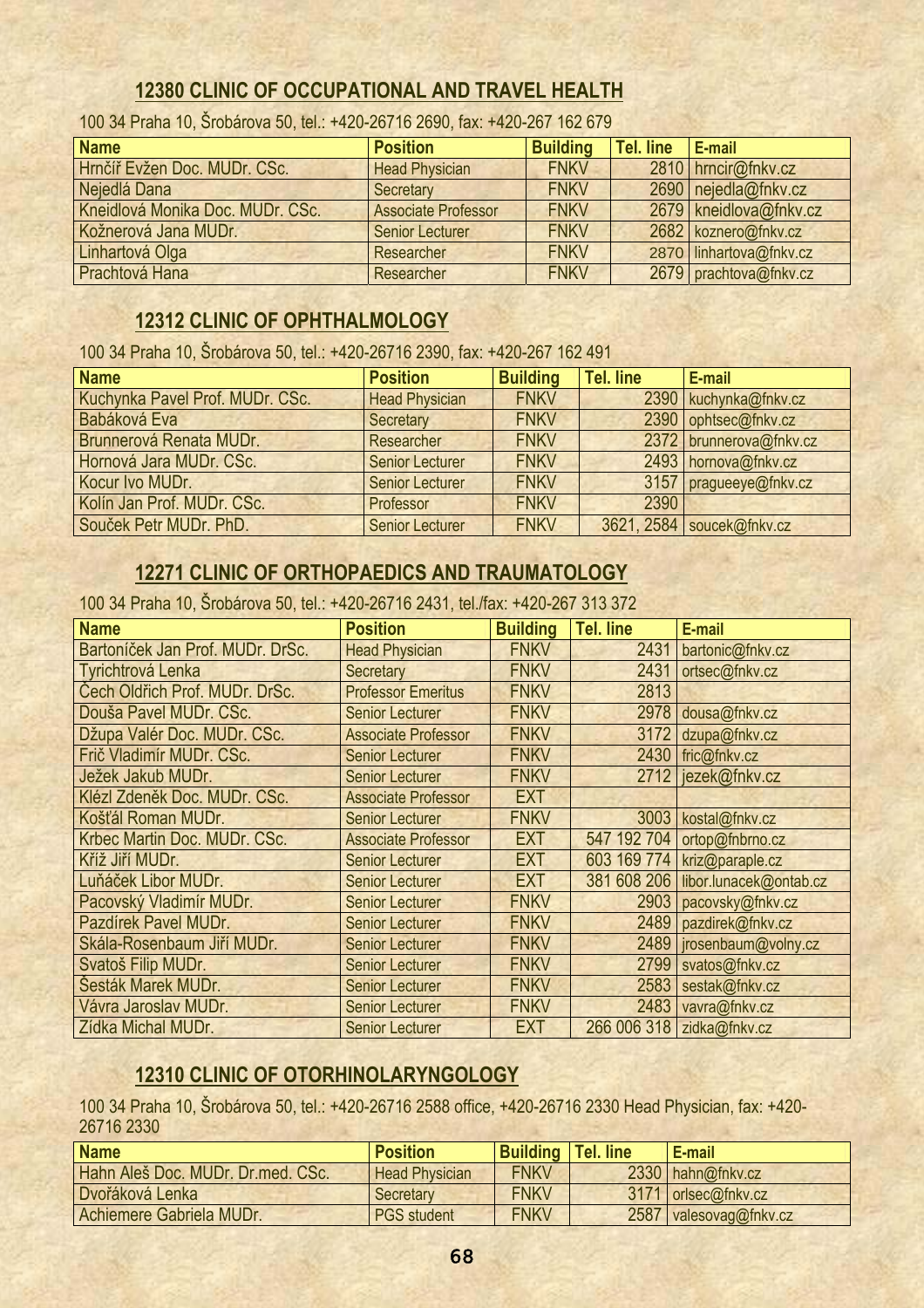| <b>Name</b>                    | <b>Position</b>        | <b>Building   Tel. line</b> |            | E-mail                    |
|--------------------------------|------------------------|-----------------------------|------------|---------------------------|
| Čoček Aleš MUDr. Dr.med.       | <b>Senior Lecturer</b> | <b>FNKV</b>                 |            | 2548 ales.cocek@seznam.cz |
| Gebauerová Azita MUDr.         | <b>Senior Lecturer</b> | <b>FNKV</b>                 |            | 2574 gebauero@fnkv.cz     |
| <b>Hronková Klára MUDr.</b>    | <b>Senior Lecturer</b> | <b>FNKV</b>                 |            | 2587 hronkova@fnkv.cz     |
| <b>Klement Vladislav MUDr.</b> | <b>PGS</b> student     | <b>FNKV</b>                 | 3093       |                           |
| Malysová Eva                   | Researcher             | <b>FNKV</b>                 | 2349       |                           |
| Otruba Lukáš MUDr.             | <b>Senior Lecturer</b> | <b>FNKV</b>                 |            | 2548 otruba@fnkv.cz       |
| Radková Lenka MUDr.            | <b>PGS</b> student     | <b>FNKV</b>                 |            | 2574   Isommerova@fnkv.cz |
| <b>Schalek Petr MUDr.</b>      | <b>Senior Lecturer</b> | <b>FNKV</b>                 | 2548       | schalek@fnkv.cz           |
| Šejna Ivan MUDr. CSc.          | <b>Senior Lecturer</b> | <b>FNKV</b>                 | 2590, 2349 | sejna@fnkv.cz             |
| Štěrbová Kateřina              | Researcher             | <b>FNKV</b>                 | 2349       |                           |
| Voldánová Jana MUDr.           | <b>Senior Lecturer</b> | <b>FNKV</b>                 | 2587       | voldano@fnkv.cz           |
| Zahradil Jaromír MUDr.         | <b>Senior Lecturer</b> | <b>FNKV</b>                 |            | 2548 zahradil@fnkv.cz     |

## **12250 CLINIC OF PLASTIC SURGERY**

100 34 Praha 10, Šrobárova 50, tel.: +420-26716 3030, +420-26716 3310

| <b>Name</b>                       | <b>Position</b>            | <b>Building</b> | Tel. line | E-mail              |
|-----------------------------------|----------------------------|-----------------|-----------|---------------------|
| <b>Tyrdek Miroslav Doc. MUDr.</b> | <b>Head Physician</b>      | <b>FNKV</b>     | 3252      | tvrdek@fnkv.cz      |
| Slavíčková Štěpánka               | Secretary                  | <b>FNKV</b>     | 3310      | plastsec@fnkv.cz    |
| Vaníčková Jaroslava               | Secretary                  | <b>FNKV</b>     | 3030      | plastsec@fnkv.cz    |
| Čakrtová Marie MUDr.              | <b>Senior Lecturer</b>     | <b>FNKV</b>     | 3256      |                     |
| Dušková Markéta Doc. MUDr. CSc.   | <b>Associate Professor</b> | <b>FNKV</b>     | 3234      | duskova@fnkv.cz     |
| Fára Miroslav Prof. MUDr. DrSc.   | <b>Professor Emeritus</b>  | <b>FNKV</b>     | 3263      |                     |
| Kletenský Jiří MUDr.              | <b>Senior Lecturer</b>     | <b>FNKV</b>     | 3319      | kleten@fnkv.cz      |
| Krč Antonín                       | Photographer               | <b>FNKV</b>     | 3312      |                     |
| Kuderová Jiřina MUDr.             | <b>Senior Lecturer</b>     | <b>FNKV</b>     | 3320      |                     |
| Kufa Roman MUDr.                  | <b>Senior Lecturer</b>     | <b>FNKV</b>     | 3322      | roman@kufa.cz       |
| Nejedlý Aleš Doc. MUDr.           | <b>Associate Professor</b> | <b>FNKV</b>     | 3250      | nejedly@mediclub.cz |
| Sukop Andrej MUDr.                | <b>PGS student</b>         | <b>FNKV</b>     | 3322      | sukop@fnkv.cz       |
| Svoboda Svatopluk MUDr.           | <b>Senior Lecturer</b>     | <b>FNKV</b>     | 3314      | svasvob@seznam.cz   |

# **12262 CLINIC OF RADIOTHERAPY AND ONCOLOGY**

100 34 Praha 10, Šrobárova 50, tel.: +420-26716 2815, +420-26716 2333, fax: +420-267 163 232

| <b>Name</b>                | <b>Position</b>         | <b>Building</b> | Tel. line | E-mail                           |
|----------------------------|-------------------------|-----------------|-----------|----------------------------------|
| Kubecová Martina MUDr.     | <b>Head Physician</b>   | <b>FNKV</b>     |           | 3136 kubecova@fnkv.cz            |
| Procházková Lydie          | Secretary               | <b>FNKV</b>     |           | 2815,2333   Iprochazkova@fnkv.cz |
| Ambruš Miloslav MUDr.      | <b>Senior Lecturer</b>  | <b>FNKV</b>     |           | 2746 ambrus@fnkv.cz              |
| Brychta Milan MUDr.        | <b>Senior Lecturer</b>  | <b>FNKV</b>     |           | 3562 brychta@fnkv.cz             |
| Kindlová Eva MUDr.         | <b>Senior Lecturer</b>  | <b>FNKV</b>     |           | 2482 kindlova@fnkv.cz            |
| Paska Jan prim. MUDr.      | <b>External Teacher</b> | <b>EXT</b>      |           |                                  |
| Pumprlová Alena MUDr. CSc. | <b>Senior Lecturer</b>  | <b>FNKV</b>     |           | 2837 pumprlova@fnkv.cz           |
| Soumarová Renata MUDr.     | <b>External Teacher</b> | <b>EXT</b>      |           | renata.soumarova@radioterapie.cz |
| Stejskal Jan MUDr.         | <b>External Teacher</b> | <b>EXT</b>      |           | janstej@seznam.cz                |
| Šejdová Markéta MUDr.      | <b>Senior Lecturer</b>  | <b>FNKV</b>     |           | 2320 sejdova@fnkv.cz             |

# **12272 CLINIC OF REHABILITATION MEDICINE**

100 34 Praha 10, Šrobárova 50, tel.: +420-26716 2300, +420-26716 3117, fax: +420-267 163 214

| <b>Name</b>          | <b>Position</b>        | <b>Building</b> | Tel. line | E-mail                    |
|----------------------|------------------------|-----------------|-----------|---------------------------|
| Vacek Jan MUDr.      | <b>Head Physician</b>  | <b>FNKV</b>     |           | 2300 vacek@fnkv.cz        |
| Pavlíčková Miluše    | Secretary              | <b>FNKV</b>     | 3117      |                           |
| Formanová Pavla Mgr. | <b>Senior Lecturer</b> | <b>FNKV</b>     |           | 3573   formanovap@fnkv.cz |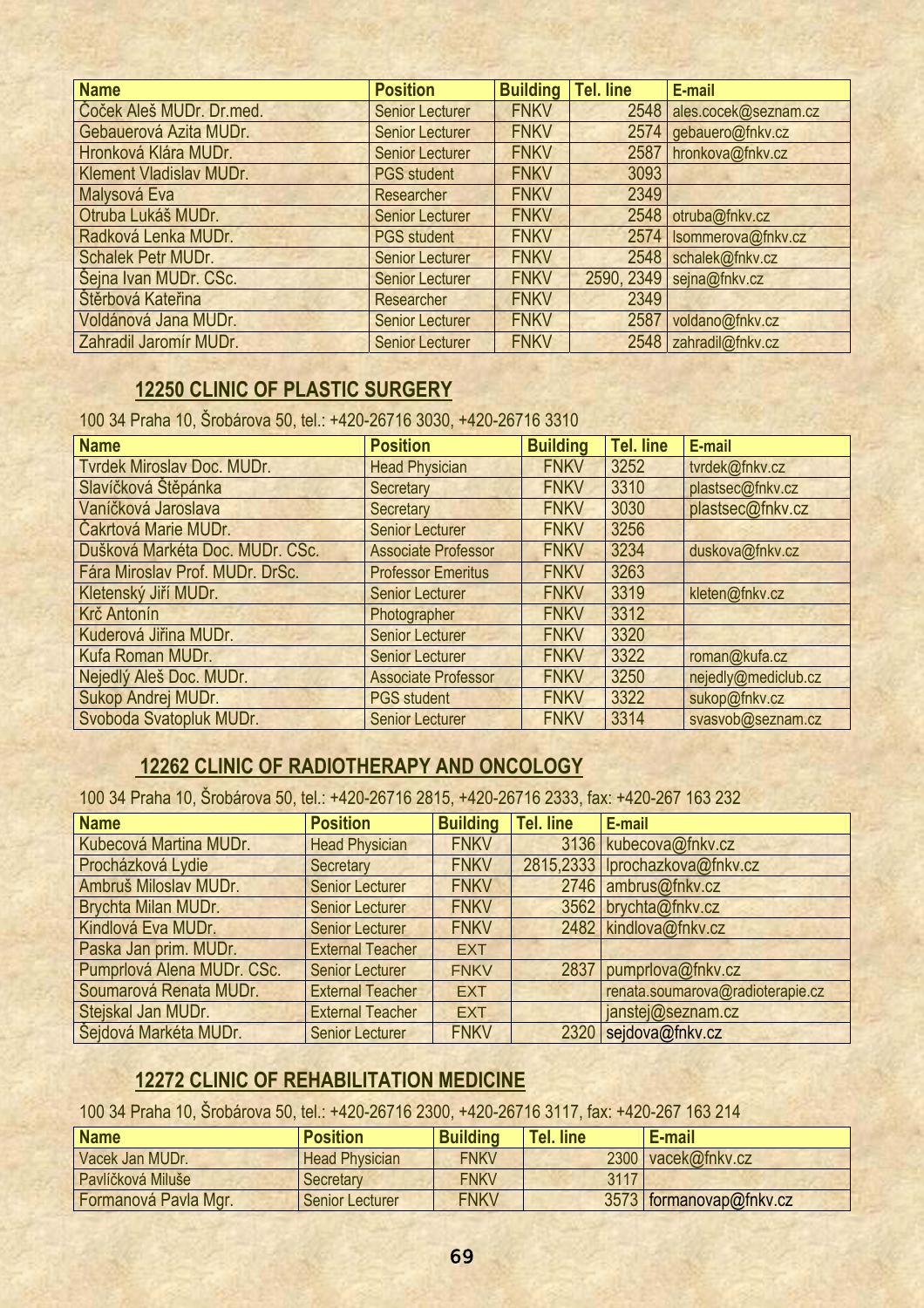| <b>Name</b>                  | <b>Position</b>        | <b>Building</b> | <b>Tel.</b> line | l E-mail                             |
|------------------------------|------------------------|-----------------|------------------|--------------------------------------|
| <b>Fuksa Pavel Mgr.</b>      | Senior Lecturer        | EXT             |                  | 266 006 422 rehabilitace@clinicum.cz |
| <b>Herbenová Alena PhDr.</b> | <b>Senior Lecturer</b> | <b>FNKV</b>     |                  | 3486 herbenova@fnkv.cz               |
| Mende Karel PhDr. PhD.       | Senior Lecturer        | <b>FNKV</b>     |                  | 2894 karelmende@seznam.cz            |

## **12252 CLINIC OF STOMATOLOGY**

100 34 Praha 10, Šrobárova 50, tel.: +420-26716 3284 Head Physician, +420-26716 3277 Secretary, tel./fax: +420-26716 3109

| <b>Name</b>                 | <b>Position</b>        | <b>Building</b> | Tel. line  | E-mail                      |
|-----------------------------|------------------------|-----------------|------------|-----------------------------|
| Gojišová Eva Doc. MUDr.     | <b>Head Physician</b>  | <b>FNKV</b>     |            | 3285, 3284 gojisova@fnkv.cz |
| Švehlová Anna               | Secretary              | <b>FNKV</b>     |            | 3277, 3109 stomsec@fnkv.cz  |
| El-Lababidi Adel MUDr.      | <b>Senior Lecturer</b> | <b>FNKV</b>     | 3343, 3281 | lababidi@fnkv.cz            |
| Hájek Pavel MUDr.           | <b>Senior Lecturer</b> | <b>FNKV</b>     | 3288, 3034 | phajek@fnkv.cz              |
| Hora Tomáš MUDr.            | <b>Junior Lecturer</b> | <b>FNKV</b>     | 3289, 3281 |                             |
| Jandová Hana                | Researcher             | <b>FNKV</b>     | 3033       |                             |
| Koťová Magdalena MUDr. PhD. | <b>Senior Lecturer</b> | <b>FNKV</b>     | 3283, 3604 | kotova@fnkv.cz              |
| Lonská Jitka                | Researcher             | <b>FNKV</b>     | 3276       |                             |
| Polachová Helena MUDr.      | <b>Senior Lecturer</b> | <b>FNKV</b>     | 3288, 3034 | polachova@fnkv.cz           |
| Slivka Tomáš MUDr.          | <b>Senior Lecturer</b> | <b>FNKV</b>     | 3285, 3034 |                             |
| Strnadel Tomáš MUDr.        | <b>Senior Lecturer</b> | <b>FNKV</b>     |            | 3286, 3281 strnadel@fnkv.cz |
| Svobodová Barbara MUDr.     | <b>Junior Lecturer</b> | <b>FNKV</b>     | 3343       |                             |
| Urbanová Wanda MUDr.        | <b>Junior Lecturer</b> | <b>FNKV</b>     | 3283       |                             |
| <b>Vambera Martin MUDr.</b> | Researcher             | <b>FNKV</b>     | 3285       |                             |

## **12241 CLINIC OF UROLOGY**

100 34 Praha 10, Šrobárova 50, tel.: +420-26716 2808 Head Physician, +420-26716 2609 kancelář, fax +420- 267 162 999

| <b>Name</b>                     | <b>Position</b>            | <b>Building</b> | Tel. line | E-mail                 |
|---------------------------------|----------------------------|-----------------|-----------|------------------------|
| Urban Michael Doc. MUDr.        | <b>Head Physician</b>      | <b>FNKV</b>     |           | 2808   urbanm@fnkv.cz  |
| <b>Lišková Marie</b>            | Secretary                  | <b>FNKV</b>     |           | 3550 liskova@fnkv.cz   |
| Baitler Tomáš MUDr.             | <b>Senior Lecturer</b>     | <b>FNKV</b>     | 2970      | baitler@fnkv.cz        |
| <b>Grill Robert prim. MUDr.</b> | <b>Senior Lecturer</b>     | <b>FNKV</b>     |           | 3444 grill@fnkv.cz     |
| Heráček Jiří MUDr.              | <b>Senior Lecturer</b>     | <b>FNKV</b>     |           | 2970   heracek@fnkv.cz |
| Lukeš Martin MUDr.              | <b>Senior Lecturer</b>     | <b>FNKV</b>     |           | 2961 lukes@fnkv.cz     |
| Mašková Věra MUDr.              | <b>Senior Lecturer</b>     | <b>FNKV</b>     | 3237      | maskova@fnkv.cz        |
| Trněná Zuzana MUDr.             | <b>Junior Lecturer</b>     | <b>FNKV</b>     |           | 3237 trnena@fnkv.cz    |
| Zachoval Roman Doc. MUDr. PhD.  | <b>Associate Professor</b> | <b>EXT</b>      | 261083167 | roman.zachoval@ftn.cz  |
| Záleský Miroslav MUDr.          | <b>Senior Lecturer</b>     | <b>FNKV</b>     | 2961      | zalesky@fnkv.cz        |

## **12260 RADIODIAGNOSTIC CLINIC**

100 34 Praha 10, Šrobárova 50, tel.: +420-26716 2400, fax: +420-267 162 409

| <b>Name</b>                    | <b>Position</b>            | <b>Building</b> | <b>Tel. line</b> | E-mail                        |
|--------------------------------|----------------------------|-----------------|------------------|-------------------------------|
| Šprindrich Jan Doc. MUDr. CSc. | <b>Head Physician</b>      | <b>FNKV</b>     | 2557             | sprind@fnkv.cz                |
| Drahotová Eva                  | Secretary                  | <b>FNKV</b>     |                  | 2400 drahotova@fnkv.cz        |
| <b>Bílková Alena MUDr.</b>     | <b>Senior Lecturer</b>     | <b>FNKV</b>     |                  | 3018 alena.bilek@seznam.cz    |
| Čáp František MUDr.            | <b>Senior Lecturer</b>     | <b>FNKV</b>     |                  | $2585$ cap@fnkv.cz            |
| Daniel Jiří MUDr.              | <b>Senior Lecturer</b>     | <b>FNKV</b>     |                  | 2402 daniel@fnkv.cz           |
| Marková Hana MUDr.             | <b>Senior Lecturer</b>     | <b>FNKV</b>     |                  | 2954 markovah@fnkv.cz         |
| Peregrin Jan Doc. MUDr. CSc    | <b>Associate Professor</b> | <b>EXT</b>      |                  | $261364145$   jape@medicon.cz |
| Roček Miloslav Doc. MUDr. CSc. | <b>Associate Professor</b> | <b>EXT</b>      |                  | 261364145 miro@medicon.cz     |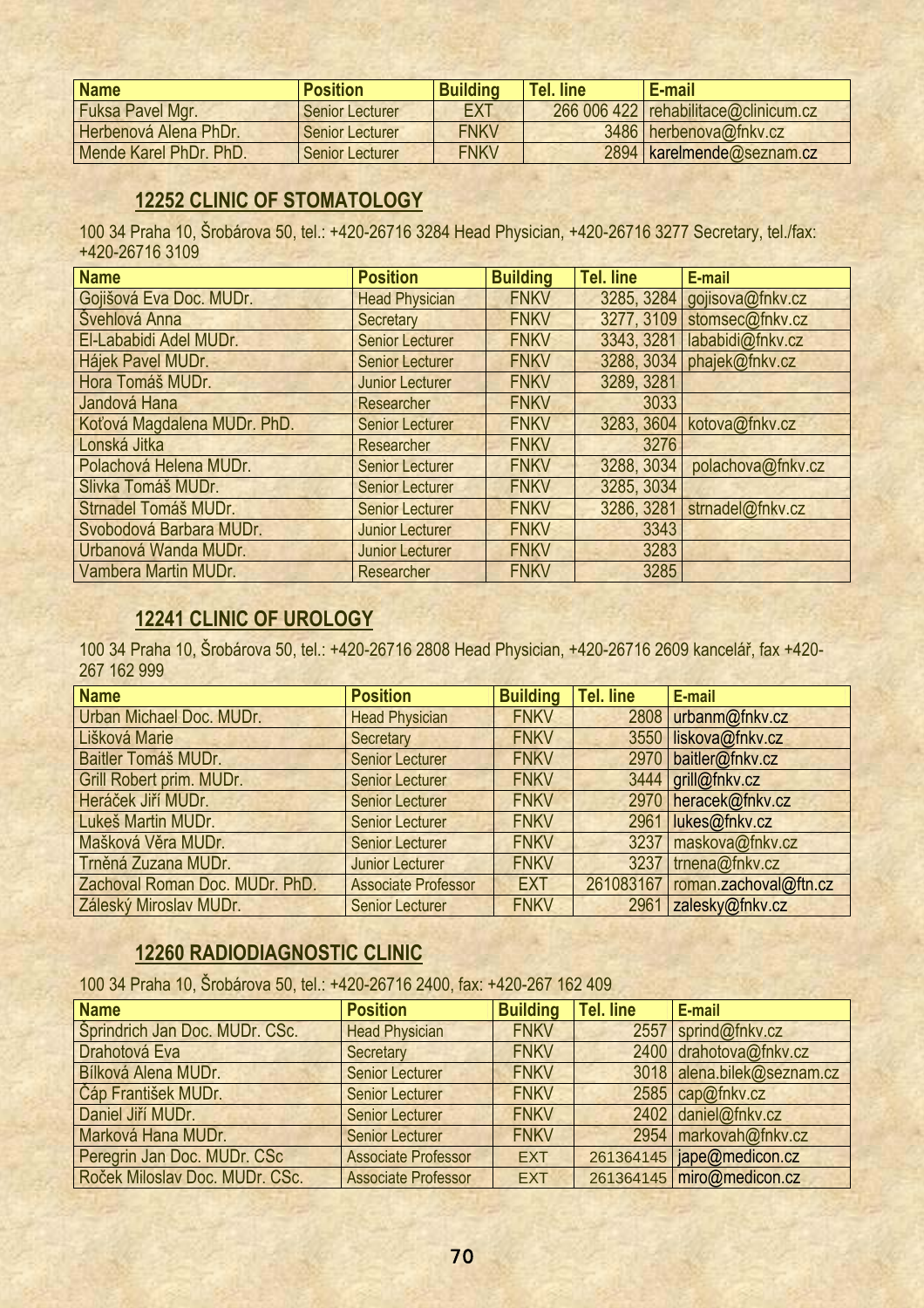## **– JOINTLY WITH FTNSP**

### **12246 CLINIC OF CHILD SURGERY AND TRAUMATOLOGY**

140 59 Praha 4 - Krč, Vídeňská 800, tel. +420-261 083 770, +420-261 083 369, http://www.ftn.cz/oddeleni/detchir/detchir.html

| <b>Name</b>                    | <b>Position</b>        | Tel. line   | E-mail                             |
|--------------------------------|------------------------|-------------|------------------------------------|
| Havránek Petr Prof. MUDr. CSc. | <b>Head Physician</b>  |             | 261 083 770 petr.havranek@ftn.cz   |
| Fabinyiová Věra                | Secretary              |             | 261 083 369 detchir@ftn.cz         |
| Homolková Helena MUDr.         | <b>Senior Lecturer</b> | 261 082 506 |                                    |
| Pešl Tomáš MUDr.               | <b>Senior Lecturer</b> |             | 261 082 518 tomas.pesl@ftn.cz      |
| Tichý Stanislav MUDr.          | <b>Senior Lecturer</b> |             | 261 082 169 stanislav.tichy@ftn.cz |
| <b>Tomek Pavel MUDr.</b>       | <b>Senior Lecturer</b> |             | 261 083 164 pavel.tomek@ftn.cz     |

### **– JOINTLY WITH FNB**

## **12550 CLINIC OF INFECTIOUS DISEASES**

180 81 Praha 8, Budínova 2, tel./fax: +420-266 082 707

| <b>Name</b>                | <b>Position</b>        | Tel. line | E-mail                             |
|----------------------------|------------------------|-----------|------------------------------------|
| Beneš Jiří Doc. MUDr. CSc. | <b>Head Physician</b>  |           | 266 082 708 benesj@cesnet.cz       |
| Vopálenská Danuše          | Secretary              |           | 266 082 707 benesj@fnb.cz          |
| <b>Baloun Rudolf MUDr.</b> | <b>Senior Lecturer</b> |           | 266 082 703 rudolf.baloun@email.cz |
| Bronská Eva MUDr.          | <b>Senior Lecturer</b> |           | 266 083 197 e.bronska@seznam.cz    |
| Džupová Olga MUDr.         | <b>Senior Lecturer</b> |           | 266 082 705 dzupovao@fnb.cz        |
| Unzeitigová Martina MUDr.  | <b>Senior Lecturer</b> |           | 266 082 705 unzeitim@fnb.cz        |

### **12243 CLINIC OF PNEUMOLOGY**

180 81 Praha 8, Budínova 2, tel.: +420-266 082 671, +420-266 082 080, fax: +420-284 840 840 http://www.fnb.cz/oddeleni/kphch/index.php

| <b>Name</b>                     | <b>Position</b>        | Tel. line | E-mail                             |
|---------------------------------|------------------------|-----------|------------------------------------|
| Zatloukal Petr Prof. MUDr. CSc. | <b>Head Physician</b>  |           | 266 082 080 zatioukp@fnb.cz        |
| Kálalová Helena                 | Secretary              |           | 266 082 671 helena.kalalova@fnb.cz |
| Havel Libor MUDr.               | <b>Senior Lecturer</b> |           | 266 082 686 havell@fnb.cz          |
| Jurikovič Igor MUDr.            | <b>Senior Lecturer</b> |           | 266 082 085 i.jurik@post.cz        |
| Křepela Evžen MUDr. CSc.        | <b>Senior Lecturer</b> |           | 266 082 080   krepelae@fnb.cz      |
| Pauk Norbert MUDr.              | <b>Senior Lecturer</b> |           | 266 082 271 pauknorb@yahoo.com     |

### **– JOINTLY WITH PCP**

### **12281, 12282 CLINIC OF PSYCHIATRY AND MEDICAL PSYCHOLOGY**

181 03 Praha 8, Ústavní 91, tel.: +420-266 003 111 Secretary, +420-266 003 131, fax: +420-266 003 134, http://www.pcp.lf3.cuni.cz

### **Psychiatry**

| <b>Name</b>                              | <b>Position</b> |            | <b>Build.</b> Tel. line | E-mail                                 |
|------------------------------------------|-----------------|------------|-------------------------|----------------------------------------|
| Höschl Cyril Prof. MUDr. DrSc. FRCPsych. | Director PCP    | <b>PCP</b> |                         | 266 003 131   hoschl@pcp.lf3.cuni.cz   |
| Cucová Libuše                            | Secretary       | <b>PCP</b> |                         | 266 003 132   cucova@pcp.lf3.cuni.cz   |
| Jarošová Hana                            | Secretary       | <b>PCP</b> |                         | 266 003 131   jarosova@pcp.lf3.cuni.cz |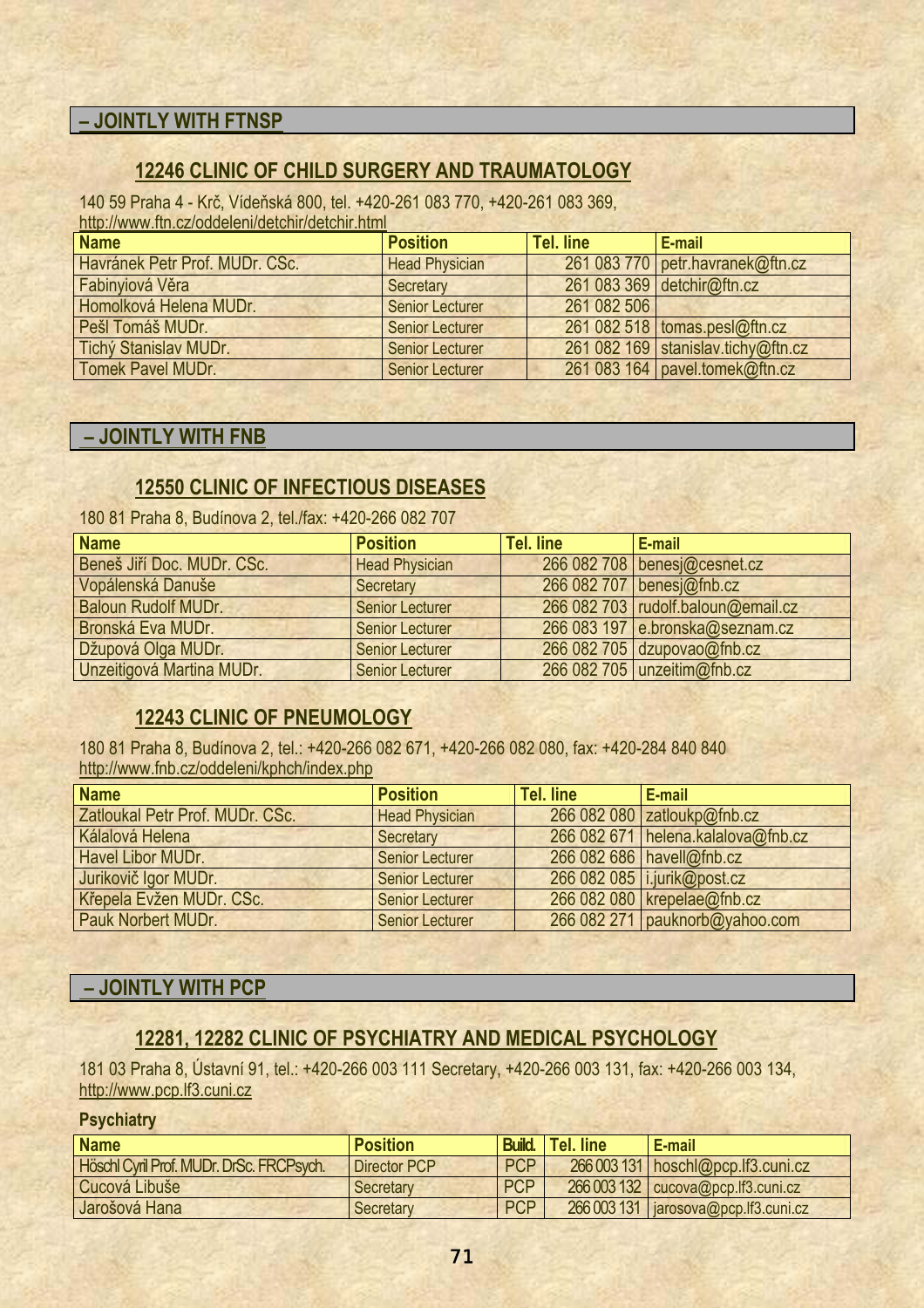| <b>Name</b>                       | <b>Position</b>            | <b>Build.</b> | <b>Tel. line</b> | E-mail                      |
|-----------------------------------|----------------------------|---------------|------------------|-----------------------------|
| Bareš Martin MUDr.                | <b>Senior Lecturer</b>     | <b>PCP</b>    | 266 003 330      | bares@pcp.lf3.cuni.cz       |
| Brunovský Martin MUDr. PhD.       | <b>Senior Lecturer</b>     | <b>PCP</b>    | 266 003 155      | brunovsky@pcp.lf3.cuni.cz   |
| Čermák Jan MUDr.                  | <b>PGS</b> student         | <b>PCP</b>    | 266 003 389      | cermak@pcp.lf3.cuni.cz      |
| Espa-Cervená Kateřina MUDr.       | <b>PGS student</b>         | <b>PCP</b>    | 266 003 155      | cervena@pcp.lf3.cuni.cz     |
| Hájek Tomáš MUDr. PhD.            | <b>Senior Lecturer</b>     | <b>PCP</b>    | Currently abroad | hajek@pcp.lf3.cuni.cz       |
| Horáček Jiří Doc. MUDr. PhD.      | <b>Associate Professor</b> | <b>PCP</b>    | 266 003 370      | horacek@pcp.lf3.cuni.cz     |
| Kaiser Miroslav MUDr.             | <b>PGS student</b>         | <b>PCP</b>    |                  |                             |
| Klírová Monika MUDr.              | <b>PGS</b> student         | <b>PCP</b>    | 266 003 385      | klirova@pcp.lf3.cuni.cz     |
| Kopeček Miloslav MUDr.            | <b>Senior Lecturer</b>     | <b>PCP</b>    | 266 003 364      | kopecek@pcp.lf3.cuni.cz     |
| Kosová Jiřina MUDr.               | <b>Senior Lecturer</b>     | <b>PCP</b>    | 266 003 101      | kosova@pcp.lf3.cuni.cz      |
| Koukolík František MUDr. DrSc.    | <b>Senior Lecturer</b>     | <b>PCP</b>    | 261 082 340      | koukolik@ftn.cz             |
| Mohr Pavel Doc. MUDr. PhD.        | <b>Associate Professor</b> | <b>PCP</b>    | 266 003 320      | mohr@pcp.lf3.cuni.cz        |
| Motlová Lucie MUDr.               | <b>Senior Lecturer</b>     | <b>PCP</b>    | 266 003 387      | motlova@pcp.lf3.cuni.cz     |
| Novák Tomáš MUDr.                 | <b>PGS</b> student         | <b>PCP</b>    | 266 003 386      | novak@pcp.lf3.cuni.cz       |
| Páleníček Tomáš MUDr.             | <b>PGS student</b>         | <b>PCP</b>    | 266 003 173      | palenicek@pcp.lf3.cuni.cz   |
| Praško Pavlov Ján Doc. MUDr. CSc. | <b>Associate Professor</b> | <b>PCP</b>    | 266 003 100      | prasko@pcp.lf3.cuni.cz      |
| Prokeš Michal Ing.                | Computer technician        | <b>PCP</b>    | 266 003 180      | prokes@pcp.lf3.cuni.cz      |
| Růžičková Martina MUDr.           | <b>PGS student</b>         | <b>PCP</b>    |                  | ruzickova@pcp.lf3.cuni.cz   |
| Seifertová Dagmar MUDr. CSc.      | <b>Senior Lecturer</b>     | <b>PCP</b>    | 266 003 360      | seifertova@pcp.lf3.cuni.cz  |
| Stopková Pavla MUDr.              | <b>Senior Lecturer</b>     | <b>PCP</b>    | 266 003 331      | stopkova@pcp.lf3.cuni.cz    |
| Škrdlantová Lucie MUDr.           | <b>PGS</b> student         | <b>PCP</b>    |                  | skrdlantova@pcp.lf3.cuni.cz |
| Šóš Petr MUDr.                    | <b>PGS</b> student         | <b>PCP</b>    | 266 003 155      | sos@pcp.lf3.cuni.cz         |
| <b>Španiel Filip MUDr. PhD.</b>   | <b>Senior Lecturer</b>     | <b>PCP</b>    | 266 003 390      | spaniel@pcp.lf3.cuni.cz     |
| Šťastný František Doc. MUDr. CSc. | <b>Associate Professor</b> | <b>PCP</b>    | 266 003 175      | stastny@pcp.lf3.cuni.cz     |
| Tišlerová Barbora MUDr.           | <b>PGS</b> student         | <b>PCP</b>    | 266 003 381      | tislerova@pcp.lf3.cuni.cz   |
| Vrajová Monika Mgr.               | <b>PGS</b> student         | <b>PCP</b>    | 266 003 173      | vrajova@pcp.lf3.cuni.cz     |
| Závěšická Lucie MUDr.             | <b>PGS</b> student         | <b>PCP</b>    | 266 003 311      | zavesicka@pcp.lf3.cuni.cz   |
| Záleský Richard MUDr.             | <b>PGS student</b>         | <b>PCP</b>    | 266 003 381      | zalesky@pcp.lf3.cuni.cz     |

#### **Medical Psychology**

181 03 Praha 8, Ústavní 91, tel.: +420-266 003 170 Head, tel.: +420-266 003 171 Secretary 100 00 Praha 10, Ruská 87, tel.: +420-267 102 561, +420-267 102 562 teachers, +420-267 102 339 Secretary

| <b>Name</b>                  | <b>Position</b>            | <b>Building</b>   | <b>Tel. line</b>     | E-mail                         |
|------------------------------|----------------------------|-------------------|----------------------|--------------------------------|
| Kožený Jiří Prof. PhDr. CSc. | <b>Head of Division</b>    | <b>PCP</b><br>3LF | 266 003 170,<br>2562 | kozeny@pcp.lf3.cuni.cz         |
| Červenková Zdeňka            | Secretary                  | 3LF               | 2339                 | zdenka.cervenkova@lf3.cuni.cz  |
| Bláha Karel PhDr. CSc.       | <b>Senior Lecturer</b>     | 3LF               |                      | 2562   karel.blaha@lf3.cuni.cz |
| Csémy Ladislav PhDr.         | <b>Senior Lecturer</b>     | <b>PCP</b><br>3LF | 266 003 272,<br>2561 | csemy@pcp.lf3.cuni.cz          |
| Durecová Katarína Mgr.       | <b>Senior Lecturer</b>     | 3LF               | 2561                 | katarina.durecova@lf3.cuni.cz  |
| Kolínová Miroslava PhDr.     | <b>Senior Lecturer</b>     | 3LF               | 2561                 | mirka.kolinova@lf3.cuni.cz     |
| Tišanská Lýdie Mgr.          | <b>Technical assistant</b> | <b>PCP</b><br>3LF | 266 003 170,<br>2562 | tisanska@pcp.lf3.cuni.cz       |

# **– JOINTLY WITH ÚVN**

## **CLINIC OF OTORHINOLARYNGOLOGY**

169 02 Praha 6, U Vojenské nemocnice 1200, tel.: 973 203 161, http://www.uvn.cz/

| <b>Name</b>                    |                          | <b>Tel. line</b> | E-mail                            |
|--------------------------------|--------------------------|------------------|-----------------------------------|
| Navara Michal prim. MUDr. PhD. | <b>Head</b><br>Physician |                  | 973 203 161 Michal. Navara@uvn.cz |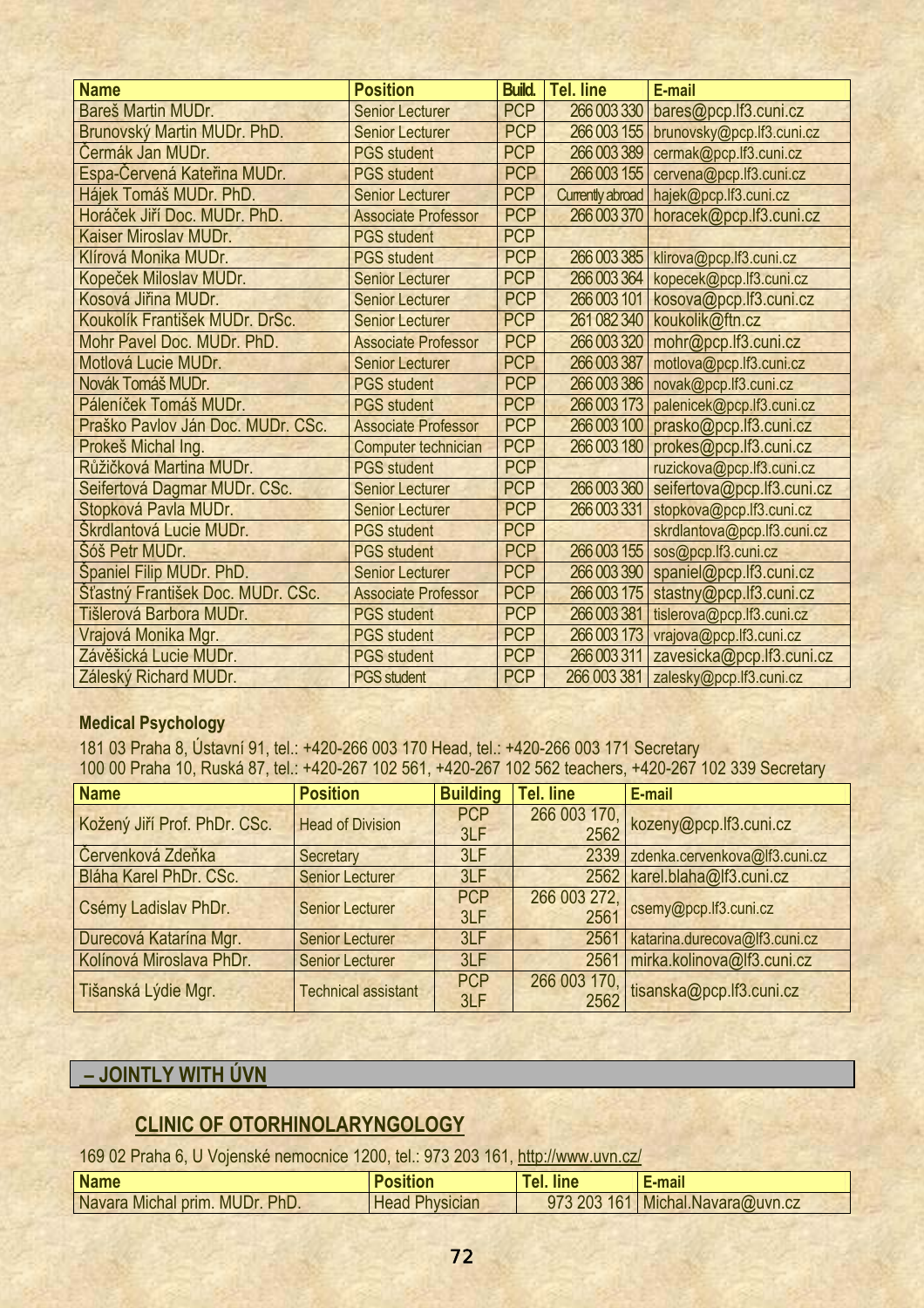#### **– JOINTLY WITH ÚPDM**

### **INSTITUTE FOR MOTHER AND CHILD CARE IN PRAGUE - PODOLÍ**

147 10 Praha 4 - Podolí, Podolské nábřeží 157, tel: 296 511 111, fax 296 511 296, http://www.upmd.cz/

| <b>Name</b>                        | <b>Position</b>            | Tel. line        | E-mail                                |
|------------------------------------|----------------------------|------------------|---------------------------------------|
| Feyereisl Jaroslav Doc. MUDr. CSc. | <b>Director</b>            |                  | 296 511 200 reditel@upmd.cz           |
| Čejková Stanislava                 | Secretary                  | 296 511 200      | sekretariat@upmd.cz                   |
| Andělová Kateřina MUDr.            | <b>Senior Lecturer</b>     | 296 511 322, 838 | andelova@upmd.cz                      |
| Drahoňovský Jan MUDr.              | <b>Senior Lecturer</b>     |                  | 296 511 491, 842 drahonovsky@vol.cz   |
| Krofta Ladislav MUDr.              | <b>Senior Lecturer</b>     |                  | 296 511 837   ladislav.krofta@post.cz |
| Kučera Eduard MUDr. CSc.           | <b>Senior Lecturer</b>     |                  | 296 511 827 ed kuc@seznam.cz          |
| Měchurová Alena MUDr. CSc.         | <b>Senior Lecturer</b>     |                  | 296 511 824 mechurovaa@centrum.cz     |
| Melichar Jan MUDr.                 | <b>Senior Lecturer</b>     | 296 511 529, 807 | meldajan@yahoo.com                    |
| Pán Martin MUDr.                   | <b>Senior Lecturer</b>     |                  | 296 511 841   martinpan@post.cz       |
| Straňák Zbyněk Doc. MUDr. CSc.     | <b>Associate Professor</b> |                  | 296 511 806 z.stranak@seznam.cz       |
| Šafář Petr MUDr.CSc.               | <b>Senior Lecturer</b>     |                  | 296 511 846 $s$ afarp@iol.cz          |
| Šípek Antonín MUDr. CSc.           | <b>Senior Lecturer</b>     | 296 511 467, 267 | registrvvv@seznam.cz                  |
| Turyna Radovan MUDr.               | <b>Senior Lecturer</b>     |                  | 296 511 848   turyna@post.cz          |
| Velebil Petr MUDr.                 | <b>Senior Lecturer</b>     |                  | 296 511 815 velebilp@seznam.cz        |

#### **C) AUTONOMOUS WORKPLACES**

**CENTRE FOR HEALTH LAW** - 100 00 Praha 10, Ruská 87

- **DIVISION OF HISTORY OF MEDICINE** 100 00 Praha 10, Ruská 87, tel.: +420-267 102 106 **Head of Institute**: MUDr. Pavel Čech, e-mail: pavel.cech@lf3.cuni.cz **Secretary**: Ivana Ježková, e-mail: ivana.jezkova@lf3.cuni.cz
- **DIVISION OF PUBLIC HEALTH**  100 00 Praha 10, Ruská 87

**DIVISION OF PRIMARY CARE** 100 00 Praha 10, Ruská 87, Tel.: +420-267 102 334 **Head of Institute***:* MUDr. Helena Hovorová

# *FUNCTIONAL UNITS OF THE FACULTY*

#### **EDUCATIONAL**

#### **DEPARTMENT OF BIOMEDICAL SCIENCES**

**Head of Department:** 

**doc. MUDr. Eva Samcová, CSc.,** tel. +420-267 102 407, e-mail: eva.samcova@lf3.cuni.cz

- **Exercise institute of Biochemistry, Cell and Molecular Biology**
- **External Institute of Histology and Embryology**<br>**External Institute of Immunology** 
	-
- **Institute of General Biology and Genetics**

#### **DEPARTMENT OF GYNAECOLOGY AND OBSTETRICS**

#### **Head of Department:**

**doc. MUDr. Bohuslav Svoboda, CSc.,** tel. +420-267 163 101, e-mail: bsvoboda@cesnet.cz *Secretary*: Ludmila Jirochová, tel. +420-267 162 368

- Clinic of Gynaecology and Obstetrics
- Division of Tumour Biology

**Institute for Mother and Child Care in Prague-**Podolí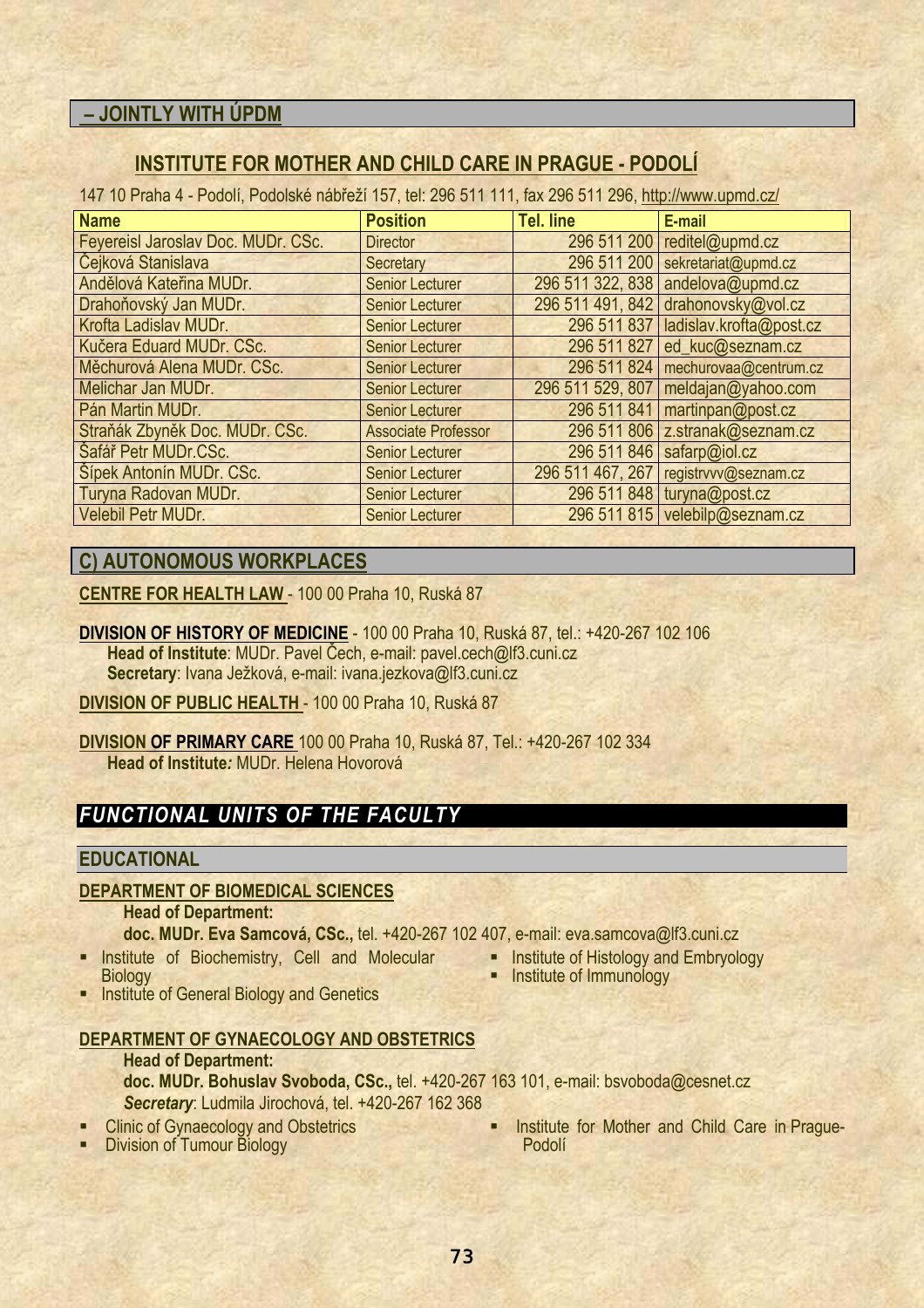#### **DEPARTMENT OF INTERNAL MEDICINE**

#### **Head of Department:**

**prof. MUDr. Michal Anděl, CSc.,** tel. +420-267 162 710, e-mail: michal.andel@lf3.cuni.cz *Secretary***:** Eva Hýblová, tel. +420-267 162 710, e-mail: int2sec@fnkv.cz

- **1st Clinic of Internal Medicine**
- <sup>2nd</sup> Clinic of Internal Medicine
- 3<sup>rd</sup> Clinic of Internal Medicine Cardiology
- Clinic of Infectious Diseases

#### **DEPARTMENT OF PREVENTIVE MEDICINE**

### **Head of Department:**

**prof. MUDr. Milena Černá, DrSc.,** tel. +420-267 102 204, e-mail: milena.cerna@lf3.cuni.cz *Secretary***:** Květoslava Lorencová, tel. +420-267 102 334,mail: kvetoslava.lorencova@lf3.cuni.cz

- Clinic of Occupational and Travel Health<br>■ Division of Primary Care<br>■ Institute of Epidemiology<br>■ Institute of General Hygiene
- 
- 
- 

#### **DEPARTMENT OF SURGERY**

**Head of Department: doc. MUDr. Jan Fanta, DrSc.,** tel. +420-267 162 412, e-mail: fanta@fnkv.cz *Secretary***:** Ludmila Filipcová, tel. +420-267 162 419, e-mail: filipcova@fnkv.cz

- 
- 
- Clinic of General Surgery<br>■ Clinic of Cardiac Surgery<br>■ Clinic of Anaesthesiology and Resuscitation<br>■ Clinic of Plastic Surgery<br>■ Clinic of Plastic Surgery
- 
- 

## **RESEARCH**

#### **CARDIOCENTRE**

**Head of Centre: prof. MUDr. Petr Widimský, DrSc.**, tel.: +420-267 163 159, e-mail: widimsky@fnkv.cz *Secretary***:** Gabriela Mühlbergerová, tel. +420-267 162 621, e-mail: kardsekr@fnkv.cz

Associates staff and work groups from:

- <sup>3rd</sup> Clinic of Internal Medicine Cardiology
- **Exercise Clinic of Cardiosurgery**

#### **CENTRE FOR HEMATOCHROMATOSIS**

**Head of Centre: prof. MUDr. Jiří Horák, CSc.**, tel.: +420-267 162 537, e-mail: horak@fnkv.cz *Secretary***:** Marcela Sodomková, tel. +420-267 162 315, e-mail: int1sec@fnkv.cz

Associates staff and work groups from:

- $\blacksquare$  hepatology group of the 1<sup>st</sup> Clinic of Internal Medicine
- **EXECUTE:** Institute of Biochemistry, Cell and Molecular Biology

#### **CENTRE FOR RESEARCH ON DIABETES, METABOLISM AND NUTRITION**

#### **Head of Centre:**

**prof. MUDr. Michal Anděl, CSc.,** tel. +420-267 102 619, e-mail: michal.andel@lf3.cuni.cz *Secretary***:** Michaela Hromadová, tel. +420-267 102 620, e-mail: michaela.hromadova@lf3.cuni.cz Associates staff and work groups from:

- 1<sup>st</sup> Clinic of Internal Medicine<br>
2<sup>nd</sup> Clinic of Internal Medicine
- 
- **EXECUTE: Clinic of Children and Adolescents**<br> **EXECUTE: Institute of Sport Medicine**
- 
- 
- **Institute of Nutrition<br>Institute of Biochemistry, Cell and Molecular Biology**
- **Example 1** Institute of Histology and Embryology
- 
- Institute of Sport Medicine<br>
Institute of Nutrition<br>
Institute of Child and Youth Health

74

- **-** Clinic of Pneumology
- **E** Medical Ward, Na Homolce Hospital
- **E** Cardiology Ward, Na Homolce Hospital

■ Clinic of Burns Medicine<br>■ Clinic of Neurosurgery<br>■ Clinic of Orthopaedics and Traumatology<br>■ Clinic of Urology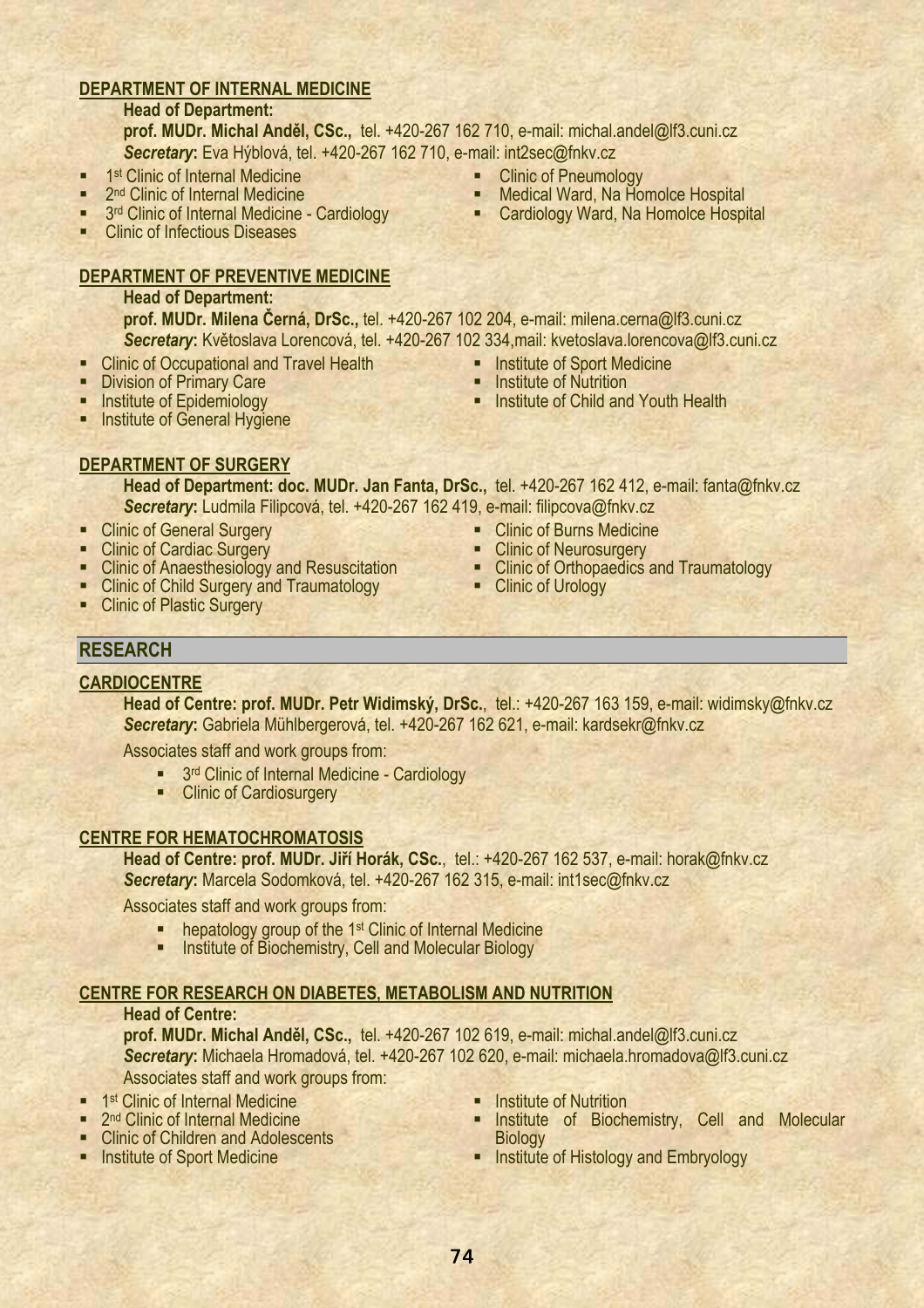#### **VIII. OTHER INFORMATION**

#### **ADDRESSES OF MEDICAL FACULTIES AND IMPORTANT INSTITUTIONS**

**1st Faculty of Medicine, Charles University** 121 08 Praha 2, Kateřinská 32 www: http://www.lf1.cuni.cz **2nd Faculty of Medicine, Charles University**, 150 06 Praha 5, V Úvalu 84 www: http://www.lf2.cuni.cz **Faculty of Medicine, Charles University in Plzeň** , 306 05 Plzeň, Husova 13 www: http://www.lfp.cuni.cz **Faculty of Medicine, Charles University in Hradec Králové,** 500 01 Hradec Králové, Šimkova 870, www: http://www.lfhk.cuni.cz **Medical Faculty, Masaryk University in Brno,** 662 43 Brno, Komenského nám. 2, www: http://www.med.muni.cz **Medical Faculty, University of Palacký in Olomouc**, 771 26 Olomouc, tř. Svobody 8, www: *http://www.upol.cz/fakulty/lf/aktuality-lf/* **Medical Faculty, University of Komenský in Bratislava, Slovakia,** 813 72 Bratislava, Špitálská 24 www: http://www.fmed.uniba.sk/ **Jessenius Medical Faculty, University of Komenský in Martin, Slovakia,** 036 45 Martin, Záborského 2, www: http://www.jfmed.uniba.sk **Medical Faculty, University of P. J. Šafárik in Košice, Slovakia,** 040 66 Košice, Trieda SNP 1, www: http://www.medic.upjs.sk/ **Ministry of Health of Czech Republic,** 128 01 Praha 2, Palackého nám. 4, www: http://www.mzcr.cz **Ministry of Education, Youth and Sports of Czech Republic,** 118 12 Praha 1, Karmelitská 7, www: http://www.msmt.cz **House of Foreign Services, Ministry of Education, Youth and Sports ČR,** 111 21 Praha 1, Senovážné nám. 26 www: http://www.dzs.cz **Czech Medical Association of Jan Evangelista Purkyně**, Medical House, Sokolská 31, 120 26 Praha 2 www: http://www.cls.cz/ **Czech Medical Chamber,** Lékařská 2, 150 00 Praha 5, www: http://www.lkcr.cz

#### **OFFICE HOURS OF FACULTY MANAGEMENT**

#### **DEAN OF FACULTY:**

Doc. MUDr. Bohuslav Svoboda, CSc. - Monday 9.00-11.00 and 12.00-14.00 - Thursday 13.00 - 15.00

#### **VICE-DEANS OF FACULTY:**

Prof. MUDr. Michal Anděl, CSc. - Tuesday and Thursday on appointment at tel.: +420-267 102 363 Prof. MUDr Pavel Haninec, CSc. - Thursday 13.00 - 14.00, Office No.230 Prof. MUDr. Jiří Horák, CSc. - Thursday 8.00 - 9.00, 1st Clinic of Internal Medicine Doc. MUDr. Daniela Janovská, CSc. - Thursday 7.00 - 8.00 and 14.00 - 15.00, Office No.338 Doc. RNDr. Eva Samcová, CSc. - Wednesday 10.00 - 12.00 and Friday 10.00 - 12.00, Office No.407 MUDr. Alena Doubková, CSc.

- Monday 10.00 - 12.00, Study Division Office No.208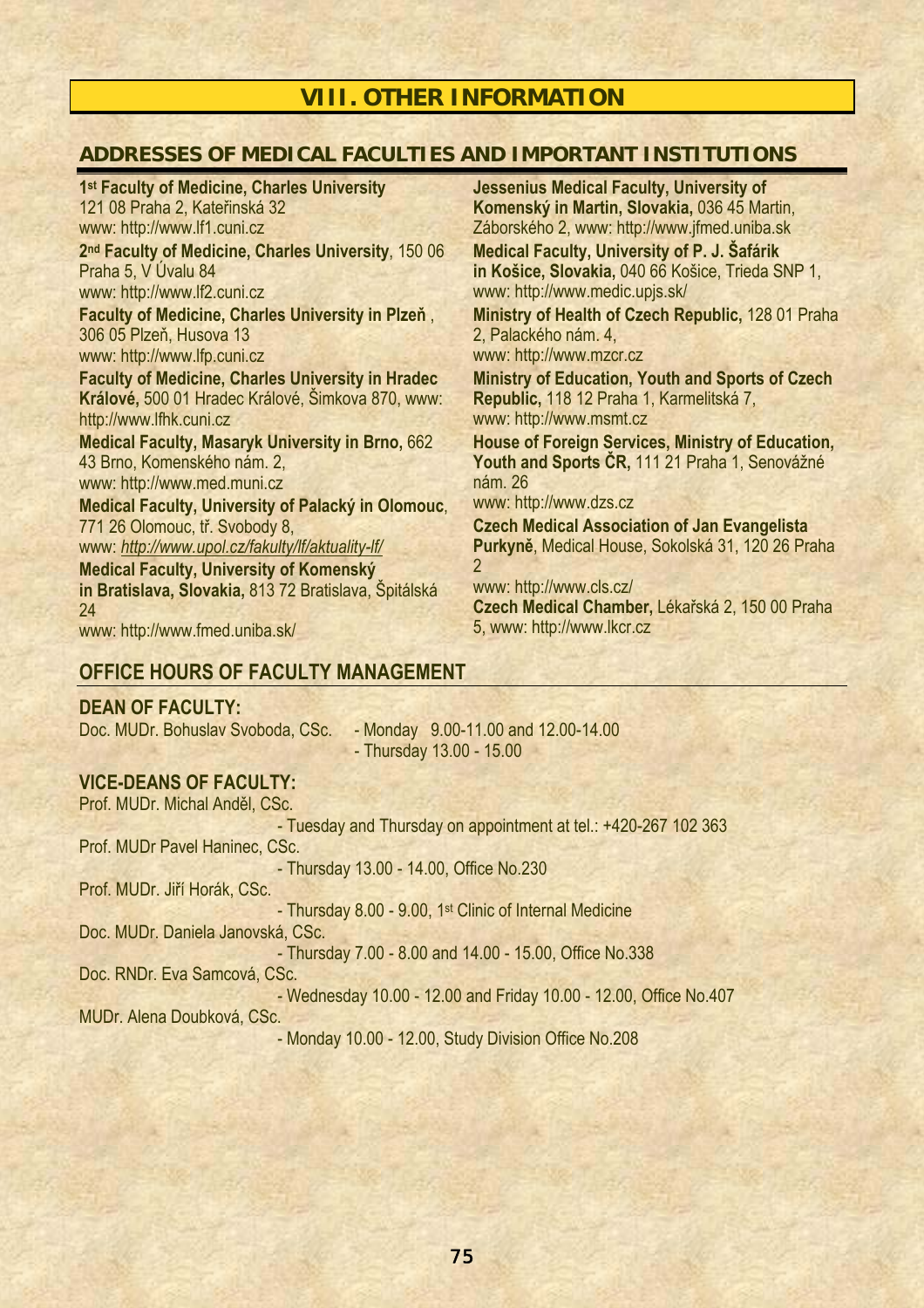# Index

| Anděl, M.5, 9, 12, 17, 21, 23, 63, 66, |  |
|----------------------------------------|--|
| 67, 78, 79, 80                         |  |
|                                        |  |
|                                        |  |
| Arenbergerová, M.  69                  |  |
|                                        |  |
|                                        |  |
|                                        |  |

| Balušíková, K.  57        |  |
|---------------------------|--|
|                           |  |
|                           |  |
|                           |  |
|                           |  |
| Bartoníček, J. 9, 12, 72  |  |
|                           |  |
|                           |  |
|                           |  |
|                           |  |
|                           |  |
| Bednář, M.  9, 11, 12, 61 |  |
| Bělehrádek, J.  51        |  |
|                           |  |
|                           |  |
|                           |  |
|                           |  |
|                           |  |
| Benešová, M,  60          |  |
|                           |  |
| Bernášková, K 12          |  |
| Bernášková, K.       62   |  |
|                           |  |
| Bertrand, M. M. 53        |  |
|                           |  |
| Rílková D                 |  |

| Brunerová, L.  62, 66 |  |
|-----------------------|--|
| Brunnerová, R. 72     |  |
|                       |  |
|                       |  |
|                       |  |
|                       |  |
|                       |  |
|                       |  |
|                       |  |
| Burian, F 51, 52      |  |

# $\overline{c}$

| Celko, AM11, 12, 58       |  |
|---------------------------|--|
|                           |  |
|                           |  |
|                           |  |
|                           |  |
|                           |  |
|                           |  |
|                           |  |
| Černá, Mi.  9, 12, 60, 78 |  |
| Cervenková, Z57, 77       |  |
|                           |  |
|                           |  |
|                           |  |
|                           |  |
| D                         |  |

| Dáňová, J.  12, 58       |  |
|--------------------------|--|
|                          |  |
|                          |  |
| Dlouhý, P.  10, 63       |  |
| Dobřenský, J.  49        |  |
| Dohnalová, M. 71         |  |
|                          |  |
|                          |  |
| Doubková, A5, 56, 80     |  |
|                          |  |
|                          |  |
| Drahoňovský, J. 77       |  |
|                          |  |
|                          |  |
|                          |  |
|                          |  |
| Dusilová Sulková, S.  65 |  |
|                          |  |
|                          |  |
|                          |  |
| Dvořák, A. 8, 12, 23     |  |
|                          |  |
|                          |  |
|                          |  |
|                          |  |
| Džupa, V. <u>17, 72</u>  |  |
|                          |  |
| Е                        |  |

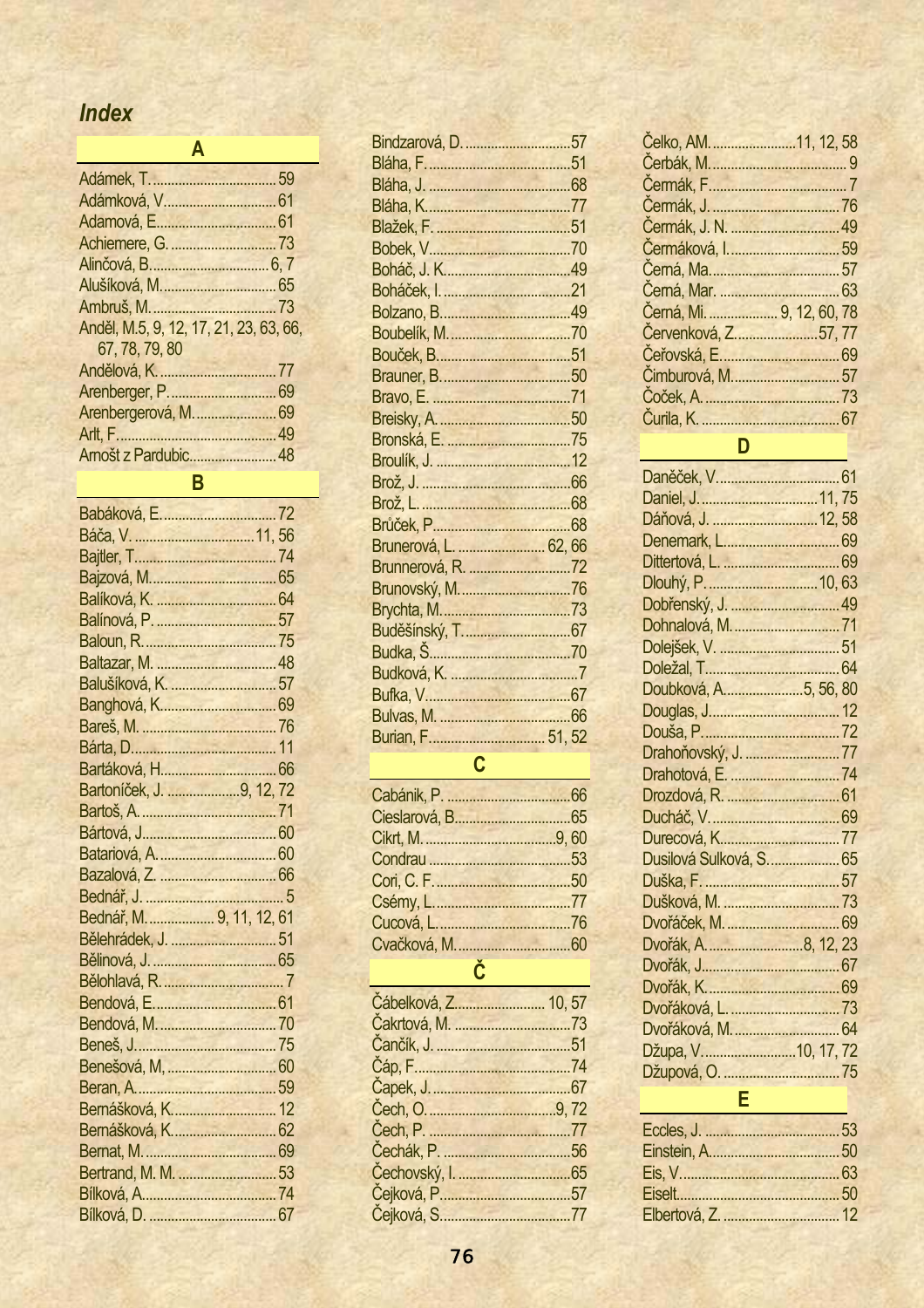| El-Lababidi, A. 74            |    |
|-------------------------------|----|
|                               |    |
|                               |    |
|                               |    |
| Espa-Červená, K. 76           |    |
|                               |    |
| F.                            |    |
| Fabinyiová, V75               |    |
|                               |    |
|                               |    |
|                               |    |
| Feyereisl, J. 9, 77           |    |
|                               |    |
| Filipcová, L69, 79            |    |
|                               |    |
|                               |    |
|                               |    |
| Fleissigová, M. 8, 11, 23     |    |
|                               |    |
|                               |    |
| Formanová, P. 74              |    |
|                               |    |
|                               |    |
|                               |    |
|                               |    |
|                               |    |
|                               |    |
|                               |    |
| G                             |    |
|                               |    |
|                               |    |
|                               |    |
| Gebauerová, A. 73             |    |
|                               |    |
| Gkalpakiotis, S.  69          |    |
|                               |    |
|                               |    |
|                               | 11 |
|                               |    |
| Gregor, P. 11, 67             |    |
|                               |    |
| Grill, R. 10, 11, 74          |    |
|                               |    |
|                               |    |
| н                             |    |
|                               |    |
|                               |    |
|                               |    |
| Hábová, M. 8, 11, 23          |    |
|                               |    |
|                               |    |
|                               |    |
|                               |    |
|                               |    |
|                               |    |
|                               |    |
|                               |    |
|                               |    |
| Haninec, P.  5, 9, 12, 71, 80 |    |

| Havrda, M.  10,66                  |  |
|------------------------------------|--|
|                                    |  |
|                                    |  |
|                                    |  |
|                                    |  |
|                                    |  |
|                                    |  |
|                                    |  |
|                                    |  |
|                                    |  |
|                                    |  |
|                                    |  |
|                                    |  |
|                                    |  |
|                                    |  |
|                                    |  |
|                                    |  |
| Herrmannová, M. 62                 |  |
|                                    |  |
|                                    |  |
|                                    |  |
|                                    |  |
|                                    |  |
|                                    |  |
|                                    |  |
|                                    |  |
|                                    |  |
|                                    |  |
|                                    |  |
|                                    |  |
|                                    |  |
|                                    |  |
|                                    |  |
|                                    |  |
|                                    |  |
|                                    |  |
| Homolková, H. 75                   |  |
|                                    |  |
|                                    |  |
| Horáček, J.  12, 76                |  |
| Horák, J 5, 9, 12, 16, 21, 23, 65, |  |
| 79,80                              |  |
|                                    |  |
|                                    |  |
|                                    |  |
|                                    |  |
|                                    |  |
| Hornová, J 10, 72                  |  |
|                                    |  |
|                                    |  |
|                                    |  |
| Höschl, C9, 12, 53, 76             |  |
|                                    |  |
|                                    |  |
|                                    |  |
| Houštěková, D. 59                  |  |
| Hmčíř, E.  12, 72                  |  |
|                                    |  |
|                                    |  |
|                                    |  |

| Hrušková, R7, 12                  |  |
|-----------------------------------|--|
| Hubičková Heringová, L.  60       |  |
| Hubínková, H.  56                 |  |
|                                   |  |
|                                   |  |
|                                   |  |
|                                   |  |
|                                   |  |
|                                   |  |
|                                   |  |
| $\overline{\text{Ch}}$            |  |
|                                   |  |
|                                   |  |
|                                   |  |
|                                   |  |
|                                   |  |
| Chvojková, J 62                   |  |
|                                   |  |
| <u> 1970 - Jan Bartham Bartha</u> |  |
|                                   |  |
| $\overline{\mathsf{J}}$           |  |
|                                   |  |
|                                   |  |
|                                   |  |
|                                   |  |
|                                   |  |
|                                   |  |
|                                   |  |
|                                   |  |
| Janovská, D 5, 11, 12, 58, 80     |  |
|                                   |  |
|                                   |  |
|                                   |  |
| Jelínek, R.  9, 10, 12, 60        |  |
|                                   |  |
|                                   |  |
|                                   |  |
|                                   |  |
|                                   |  |
|                                   |  |
|                                   |  |
|                                   |  |
|                                   |  |
|                                   |  |
|                                   |  |
|                                   |  |
|                                   |  |
|                                   |  |
|                                   |  |
|                                   |  |
|                                   |  |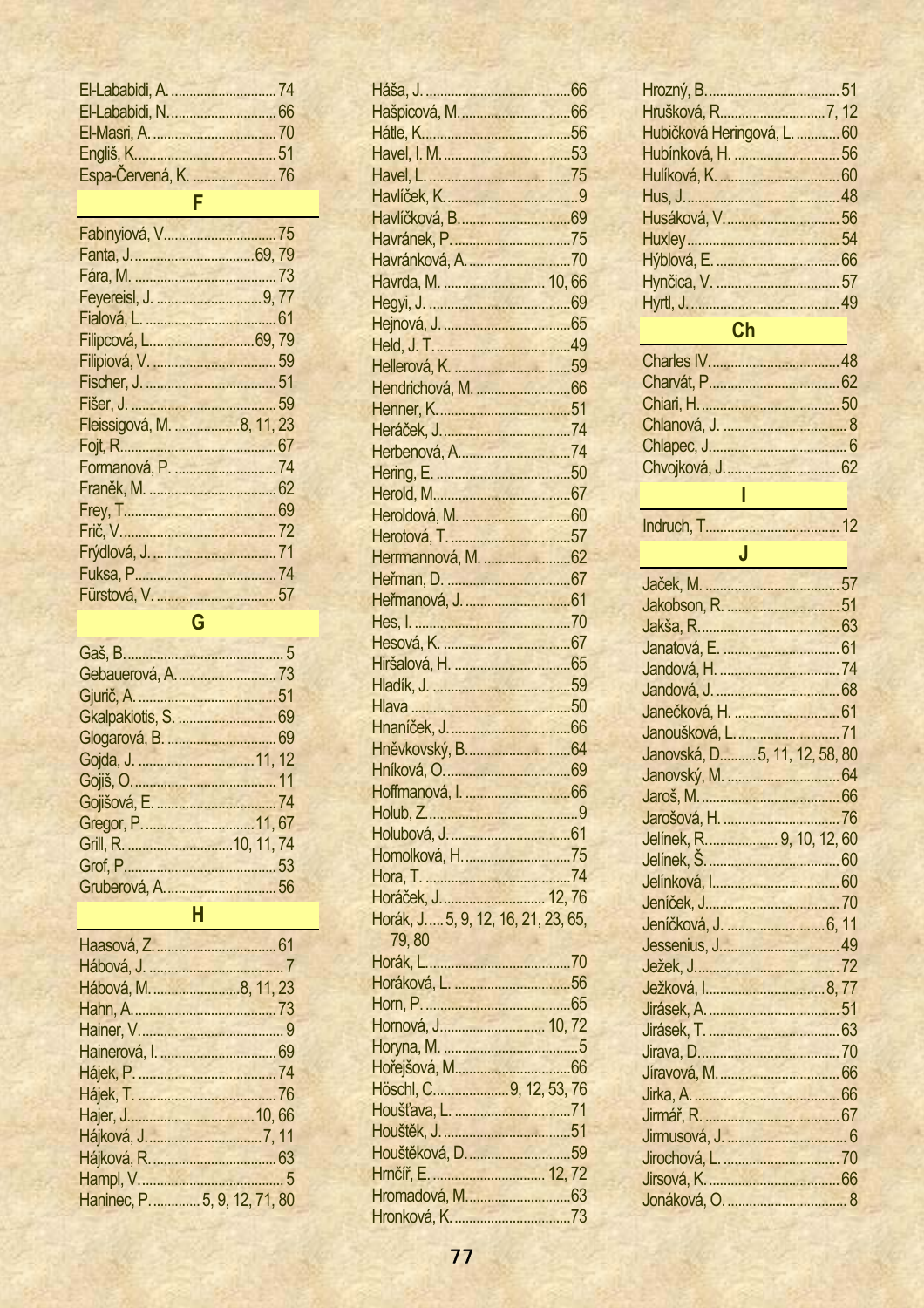| $\mathsf{K}$                 |  |
|------------------------------|--|
|                              |  |
|                              |  |
|                              |  |
|                              |  |
|                              |  |
|                              |  |
|                              |  |
|                              |  |
|                              |  |
|                              |  |
|                              |  |
|                              |  |
|                              |  |
|                              |  |
|                              |  |
|                              |  |
|                              |  |
|                              |  |
| Klinkosch, J. T.  49         |  |
|                              |  |
| Kment, M.  10, 12, 17, 66    |  |
| Kneidlová, M 12, 72          |  |
|                              |  |
|                              |  |
|                              |  |
|                              |  |
|                              |  |
|                              |  |
|                              |  |
|                              |  |
|                              |  |
|                              |  |
|                              |  |
|                              |  |
| Königová, R.  10, 11, 21, 68 |  |
|                              |  |
| Kopřivová, H 56              |  |
|                              |  |
|                              |  |
|                              |  |
|                              |  |
| Kostrhun, T.  12, 61         |  |
|                              |  |
|                              |  |
|                              |  |
|                              |  |
|                              |  |
|                              |  |
|                              |  |

| Kožený, J.  12, 77               |  |
|----------------------------------|--|
|                                  |  |
|                                  |  |
|                                  |  |
|                                  |  |
|                                  |  |
|                                  |  |
|                                  |  |
|                                  |  |
|                                  |  |
|                                  |  |
| Kršiak, M. 9, 12, 21, 64         |  |
| Krumlová, H.  11, 12             |  |
|                                  |  |
| Křikava, K.  9, 21, 58           |  |
| Křivohlávková, J. 71             |  |
|                                  |  |
|                                  |  |
|                                  |  |
|                                  |  |
|                                  |  |
| Kubecová, M73                    |  |
|                                  |  |
|                                  |  |
|                                  |  |
|                                  |  |
|                                  |  |
|                                  |  |
| Kučerová, M59                    |  |
|                                  |  |
|                                  |  |
|                                  |  |
|                                  |  |
|                                  |  |
|                                  |  |
| Kulichová, D12                   |  |
|                                  |  |
|                                  |  |
|                                  |  |
|                                  |  |
|                                  |  |
| Kvasnicová, V.  11, 17, 57       |  |
|                                  |  |
|                                  |  |
|                                  |  |
| <u>Linda al III-lea de la Ba</u> |  |
| Lahodová, E59                    |  |
|                                  |  |
|                                  |  |
|                                  |  |
|                                  |  |
| Laufberger, V. 51                |  |
|                                  |  |
|                                  |  |

| Lichtenbergová, L.  62 |  |
|------------------------|--|
|                        |  |
|                        |  |
|                        |  |
|                        |  |
|                        |  |
|                        |  |
|                        |  |
|                        |  |
|                        |  |
|                        |  |
|                        |  |
|                        |  |
|                        |  |
| Lorencová, K. 57, 61   |  |
|                        |  |
|                        |  |
|                        |  |
|                        |  |
|                        |  |
|                        |  |
| M                      |  |
|                        |  |
|                        |  |

| Macharáček, D 66                             |  |
|----------------------------------------------|--|
|                                              |  |
|                                              |  |
| Mairychová, B.  64                           |  |
| Maixnerová, M. 58                            |  |
|                                              |  |
|                                              |  |
|                                              |  |
|                                              |  |
|                                              |  |
|                                              |  |
|                                              |  |
| Mandys, V. 9, 63                             |  |
|                                              |  |
| Mardešičová, L 69                            |  |
|                                              |  |
| Marešková, O.,,,,,,,,,,,,,,,,,,,,,,,,,,,,,58 |  |
| Marešová, H.  62                             |  |
|                                              |  |
| Maršálková, A. 6, 11                         |  |
| Marx, D.  10, 11, 17, 69                     |  |
| Masaryk, T. G50, 52                          |  |
|                                              |  |
|                                              |  |
| Matějovská, I.  62                           |  |
|                                              |  |
| Matonohová, H71                              |  |
|                                              |  |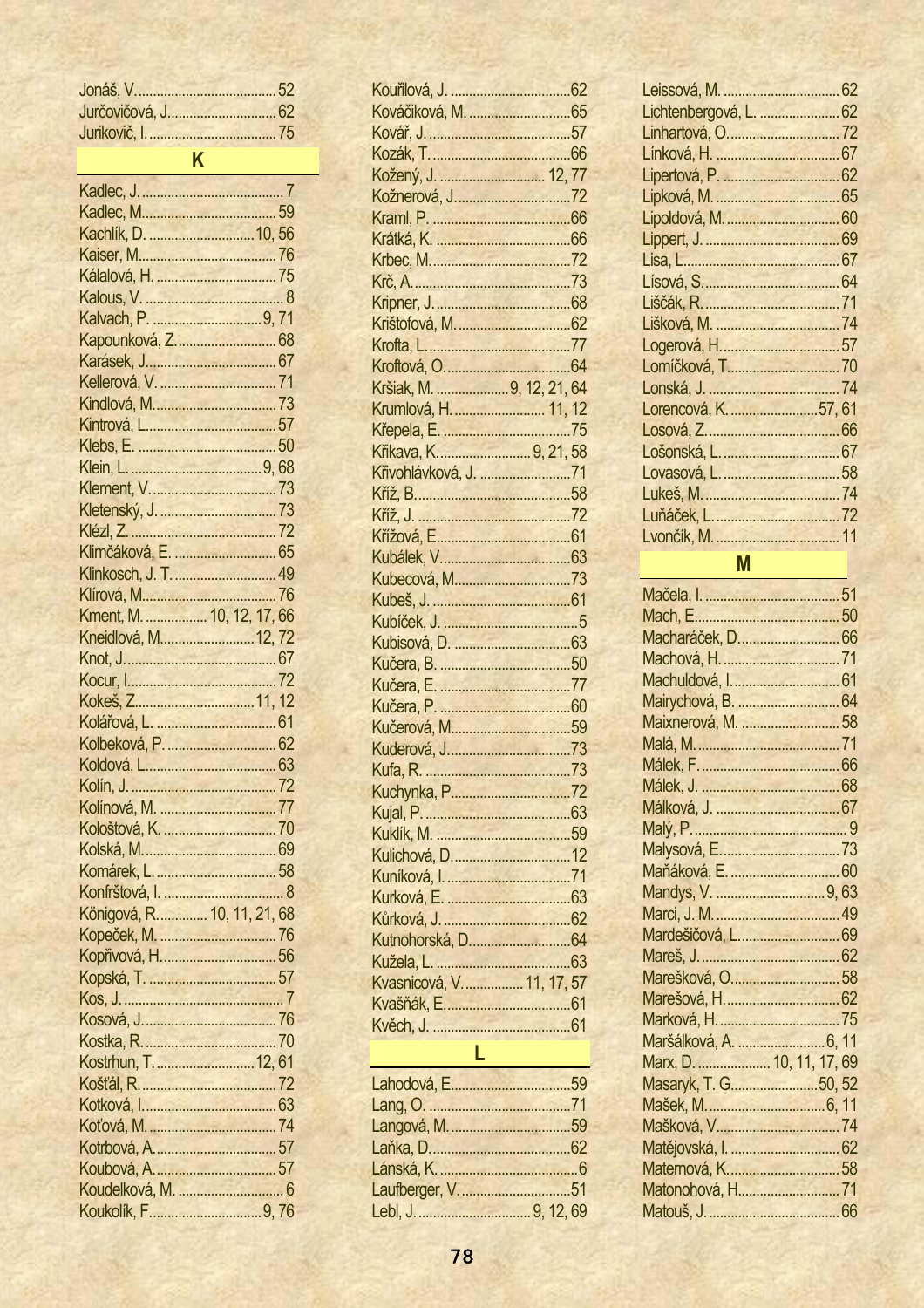| <u>Matoušová, K.  57</u> |  |
|--------------------------|--|
|                          |  |
| Mazancová, M. 71         |  |
|                          |  |
|                          |  |
| Měchurová, A. 77         |  |
|                          |  |
|                          |  |
|                          |  |
|                          |  |
|                          |  |
|                          |  |
| Mesanyová, M.  61        |  |
|                          |  |
|                          |  |
| Michaliková, H.  69      |  |
|                          |  |
|                          |  |
|                          |  |
|                          |  |
|                          |  |
|                          |  |
|                          |  |
|                          |  |
| Mühlbergerová, G.  67    |  |
| Mühlsteinová, Z 56       |  |
|                          |  |
|                          |  |
|                          |  |
|                          |  |
|                          |  |

#### N

| Neubauerová, J 57 |  |
|-------------------|--|
|                   |  |
|                   |  |
|                   |  |
|                   |  |
|                   |  |
|                   |  |
|                   |  |
|                   |  |
|                   |  |

#### $\mathbf 0$

| Obermannová, B. 69    |  |
|-----------------------|--|
|                       |  |
| Ohnesorgová, M7       |  |
|                       |  |
|                       |  |
|                       |  |
|                       |  |
|                       |  |
|                       |  |
| and the <b>P</b> olon |  |

#### Patočková, J. ........................... 21, 64 Pavlíčková, M. .................................74

| Polívková, Z59                        |  |
|---------------------------------------|--|
|                                       |  |
|                                       |  |
|                                       |  |
|                                       |  |
|                                       |  |
|                                       |  |
| Praško Pavlov, J.  76                 |  |
|                                       |  |
| Príkazský, V.  58                     |  |
| Procháska, J 49                       |  |
|                                       |  |
|                                       |  |
| Procházková, L. 73                    |  |
|                                       |  |
|                                       |  |
|                                       |  |
| Prokopičová, M.  59                   |  |
| Provazník, K.  10, 58                 |  |
| Provazníková, H.10, 11, 12, 17, 21, 5 |  |
| Průhová, Š 12, 69                     |  |
|                                       |  |
|                                       |  |
|                                       |  |
|                                       |  |
| Pumprlová, A73                        |  |
| Purkyně, J. E.  49                    |  |
|                                       |  |
| R.                                    |  |
|                                       |  |
|                                       |  |

| Rambousková, J 11, 63     |  |
|---------------------------|--|
|                           |  |
|                           |  |
|                           |  |
|                           |  |
|                           |  |
|                           |  |
|                           |  |
| Rokyta, R.  9, 12, 21, 62 |  |
|                           |  |
| Rosina, J 10, 11, 12, 61  |  |
|                           |  |
|                           |  |
|                           |  |
| Růžičková, K.  11         |  |
|                           |  |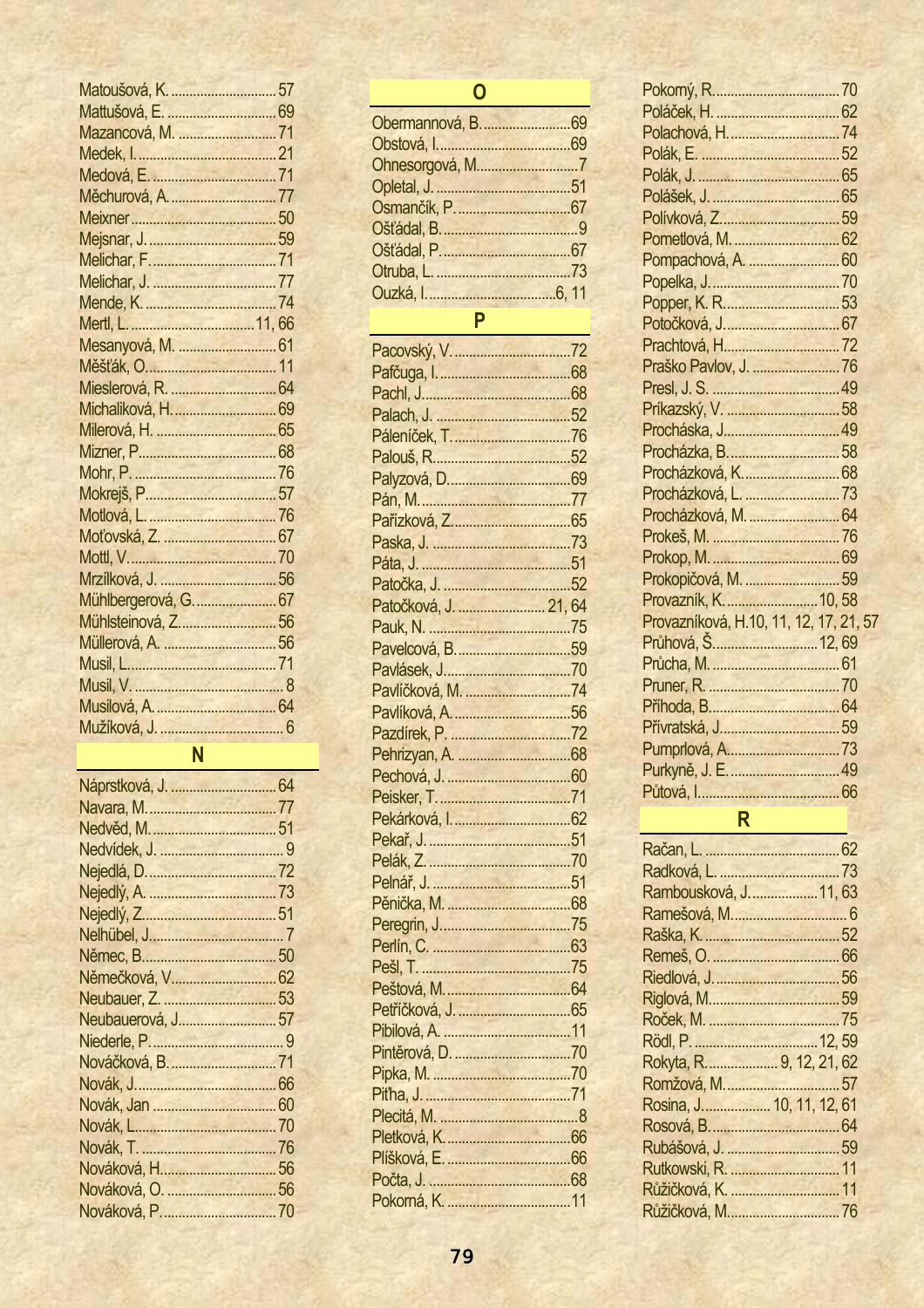| Rychterová, V.9, 11, 12, 17, 21, 64 |  |
|-------------------------------------|--|
| Rypáčková, B.  56                   |  |
| S                                   |  |
| Saláková, L.  11, 61                |  |
| Samcová, E5, 11, 12, 57, 78, 80     |  |
|                                     |  |
|                                     |  |
|                                     |  |
|                                     |  |
|                                     |  |
|                                     |  |
| Schindler, J.  10, 62               |  |
| Schneidrová, D.  17, 58             |  |
| Skála-Rosenbaum, J.  72             |  |
|                                     |  |
|                                     |  |
|                                     |  |
|                                     |  |
| Slavkovský, L.  68                  |  |
|                                     |  |
|                                     |  |
|                                     |  |
| Slouka, V. 10, 61                   |  |
|                                     |  |
|                                     |  |
|                                     |  |
|                                     |  |
| Sodomková, M.  65                   |  |
|                                     |  |
| Sommerová, B. 57                    |  |
|                                     |  |
|                                     |  |
|                                     |  |
|                                     |  |
|                                     |  |
|                                     |  |
|                                     |  |
|                                     |  |
|                                     |  |
|                                     |  |
| Stingl, J.  9, 12, 16, 56           |  |
|                                     |  |
|                                     |  |
|                                     |  |
|                                     |  |
|                                     |  |
|                                     |  |
|                                     |  |
|                                     |  |
| Stránský M                          |  |

| Svoboda, B.  5, 6, 12, 70, 78, 80 |  |
|-----------------------------------|--|
|                                   |  |
|                                   |  |
|                                   |  |
| Svobodová, A. 56                  |  |
| Svobodová, B. 74                  |  |
| Svobodová, H.  11, 61             |  |
|                                   |  |
|                                   |  |
|                                   |  |
|                                   |  |
|                                   |  |
|                                   |  |
|                                   |  |
|                                   |  |

#### S

| Šilhánová, E59            |  |
|---------------------------|--|
| <u>Šimánková, E. 68</u>   |  |
| Šimek, J.  10, 11, 12, 61 |  |
|                           |  |
|                           |  |
| <u>Škrdlantová, L. 76</u> |  |
|                           |  |
|                           |  |
|                           |  |
|                           |  |
| Šmejkalová, V63           |  |
|                           |  |
|                           |  |
|                           |  |
|                           |  |
|                           |  |
|                           |  |
|                           |  |
|                           |  |

| Šplíchalová, M 62                     |  |
|---------------------------------------|--|
|                                       |  |
| <u>Štácha, I. martin argametra (2</u> |  |
|                                       |  |
|                                       |  |
|                                       |  |
|                                       |  |
|                                       |  |
|                                       |  |
|                                       |  |
|                                       |  |
|                                       |  |
|                                       |  |
|                                       |  |
|                                       |  |
|                                       |  |
|                                       |  |
|                                       |  |
|                                       |  |
|                                       |  |
|                                       |  |
| Suta, D. 11, 12, 61                   |  |
|                                       |  |
|                                       |  |
|                                       |  |
|                                       |  |

| Tejkalová, H 12 |  |
|-----------------|--|
|                 |  |
|                 |  |
|                 |  |
|                 |  |
|                 |  |
|                 |  |
|                 |  |
|                 |  |
|                 |  |
|                 |  |
|                 |  |
| Tomanová, P 12  |  |
|                 |  |
|                 |  |
|                 |  |
|                 |  |
|                 |  |
|                 |  |
|                 |  |
| Trojanová, H72  |  |
|                 |  |
|                 |  |
|                 |  |
|                 |  |
|                 |  |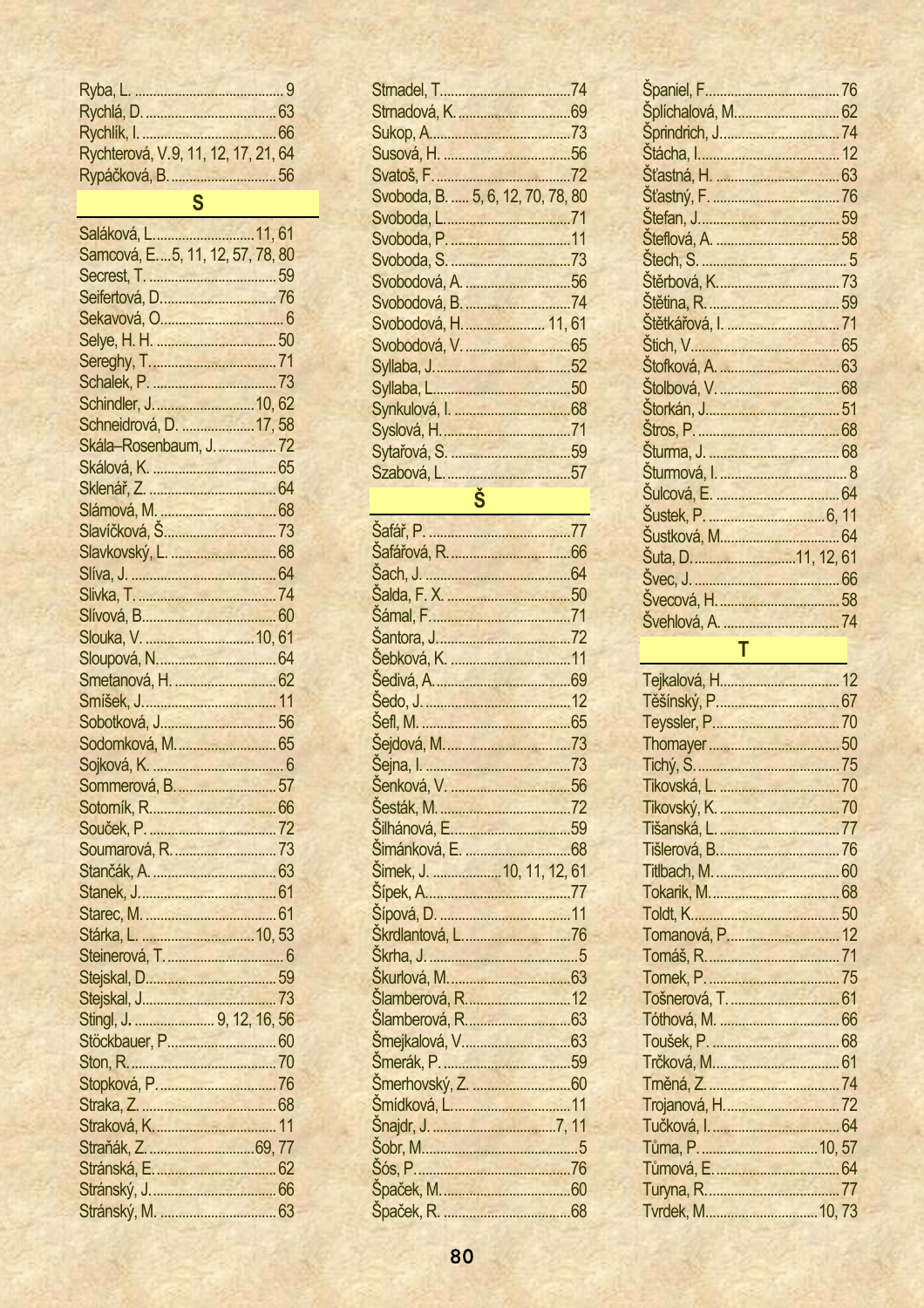| Typovská, V58           |  |
|-------------------------|--|
|                         |  |
| U                       |  |
| Unzeitigová, M.  75     |  |
|                         |  |
|                         |  |
| Urbanová, D. 71         |  |
|                         |  |
|                         |  |
| $\overline{\mathsf{v}}$ |  |
|                         |  |
|                         |  |
|                         |  |
|                         |  |
|                         |  |
|                         |  |
|                         |  |
|                         |  |
|                         |  |
|                         |  |
| Vaníčková, J73          |  |
|                         |  |
|                         |  |
|                         |  |
|                         |  |
|                         |  |
|                         |  |
|                         |  |
|                         |  |
| Vilém z Lestkova 48     |  |
| Visingerová, J. 57, 64  |  |

| Vlasáková, A.  7, 11, 23 |  |
|--------------------------|--|
|                          |  |
| Vobořilová, J. 57        |  |
|                          |  |
|                          |  |
|                          |  |
|                          |  |
|                          |  |
| Voldánová, J. 73         |  |
|                          |  |
| Volf, J………………………………………9  |  |
| Volf, V………………………………………69 |  |
|                          |  |
| Vopálenská, D. 75        |  |
|                          |  |
|                          |  |
|                          |  |
| Votava, M.  11, 64       |  |
|                          |  |
|                          |  |
|                          |  |
| Vyhnánek, F70            |  |
| W                        |  |

| Widimský, P. 9, 12, 67, 79 |  |
|----------------------------|--|
|                            |  |

| Yamamotová, A.  63    |  |
|-----------------------|--|
| Z                     |  |
|                       |  |
|                       |  |
|                       |  |
|                       |  |
| Zajíček, R. 1990)     |  |
|                       |  |
|                       |  |
|                       |  |
| Zamykalová, L 61      |  |
|                       |  |
| Zatloukal, P9, 12, 75 |  |
|                       |  |
|                       |  |
| Zezuláková, M 12, 63  |  |
| Zídka, M.             |  |
|                       |  |
|                       |  |
|                       |  |
|                       |  |
|                       |  |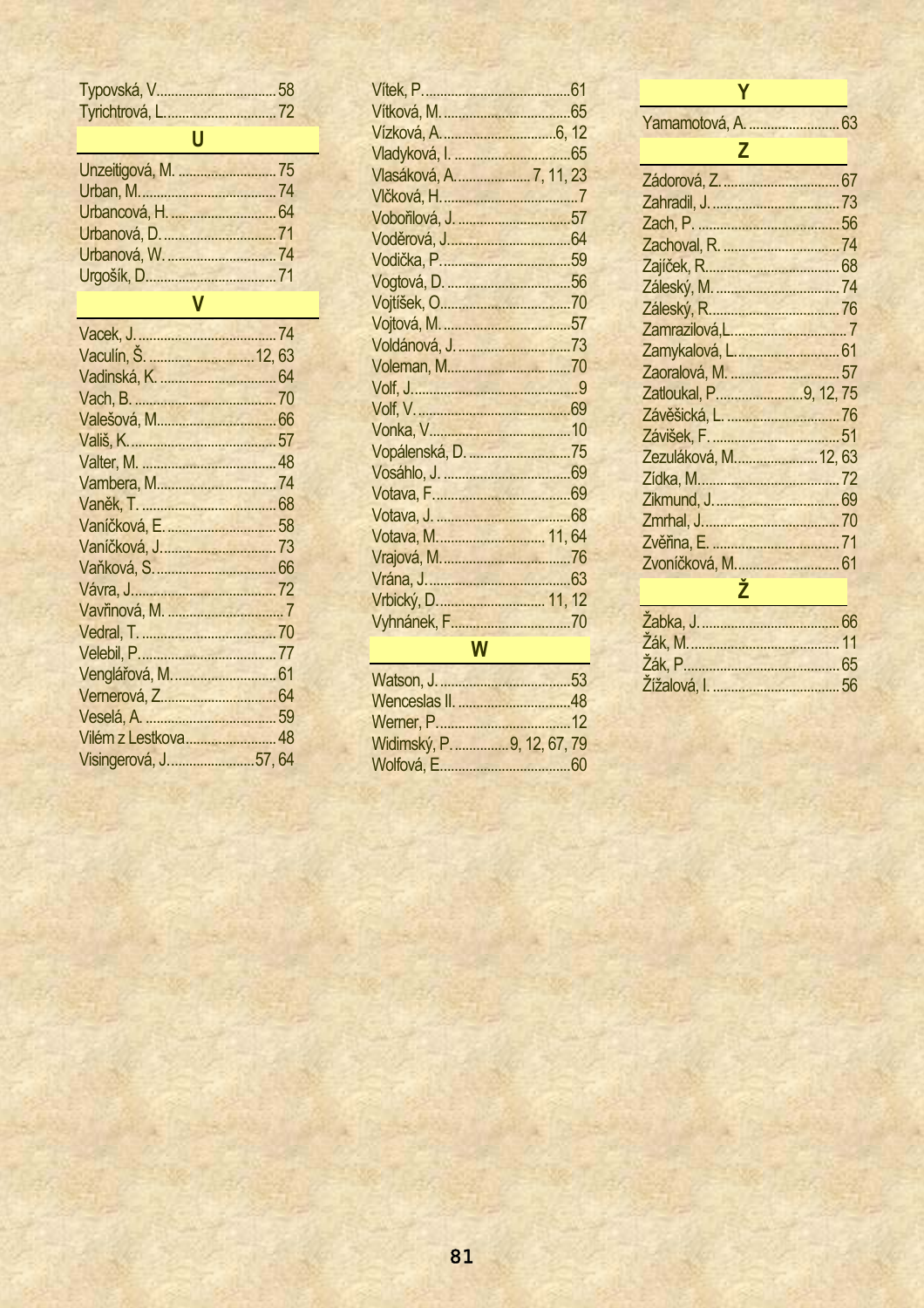**Charles University in Prague, 3rd Faculty of Medicine Essential Study Guide, List of Study Programmes and Workplaces, Academic Year 2006/2007** 

**Cover Designer: Jaroslav Příbramský Publisher:** 3rd Faculty of Medicine, Ruská 87, 100 00 Prague 10 Number of pages: 90

Prague 2006

Printer: K Effect Praha

Edition: 450